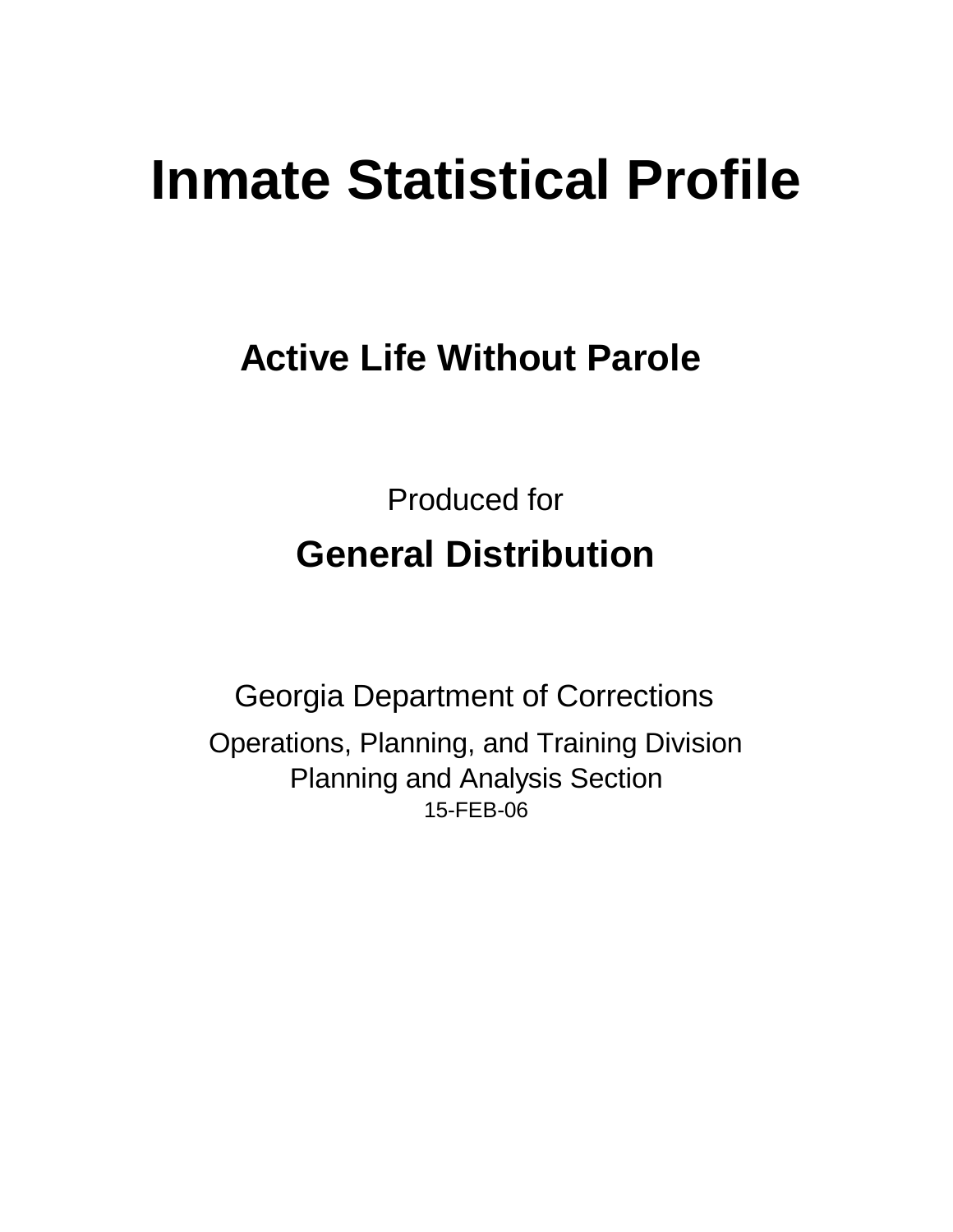**Contents** 

**Active Life Without Parole** 

Produced for **General Distribution**

## Table of Contents

| <b>Demographic information</b>                                       |
|----------------------------------------------------------------------|
| 5 Current age, broken out in ten year age groups                     |
| 6 Race group                                                         |
| 7 Marital status, self-reported at entry to prison                   |
| 8 Number of children, self-reported at entry to prison               |
| 9 Home county - self-reported at entry to prison                     |
| 12 Socioeconomic class, self-reported at entry to prison             |
| 13 Environment to age 16, self-reported at entry to prison           |
| 14 Guardian status to age 16, self-reported at entry to prison       |
| 15 Employment status before prison, self-reported at entry to prison |
| 16 Age at admission                                                  |
| 18 Age at release                                                    |
| 19 Height, measured at entry to prison                               |
| 20 Weight, measured at entry to prison                               |
| <b>Correctional information</b>                                      |
| 21 Type of admission to prison                                       |
| 22 Current / last security status                                    |
| 23 Current / last institution type                                   |
| 24 Institution type - transitional centers                           |
| 25 Institution type - mental hospitals                               |
| 26 Institution type - county prisons                                 |
| 27 Institution type - state prisons                                  |
| 28 Institution type - private prisons                                |
| 29 Institution type - prison annexes                                 |
| 30 Institution type - inmate boot camp                               |
| 31 Number of disciplinary reports                                    |
| 32 Number of transfers                                               |
| 33 Number of escapes                                                 |
| 34 Probable future release type                                      |
| 35 Actual release type                                               |
| 36 Time served in current (or last) institution                      |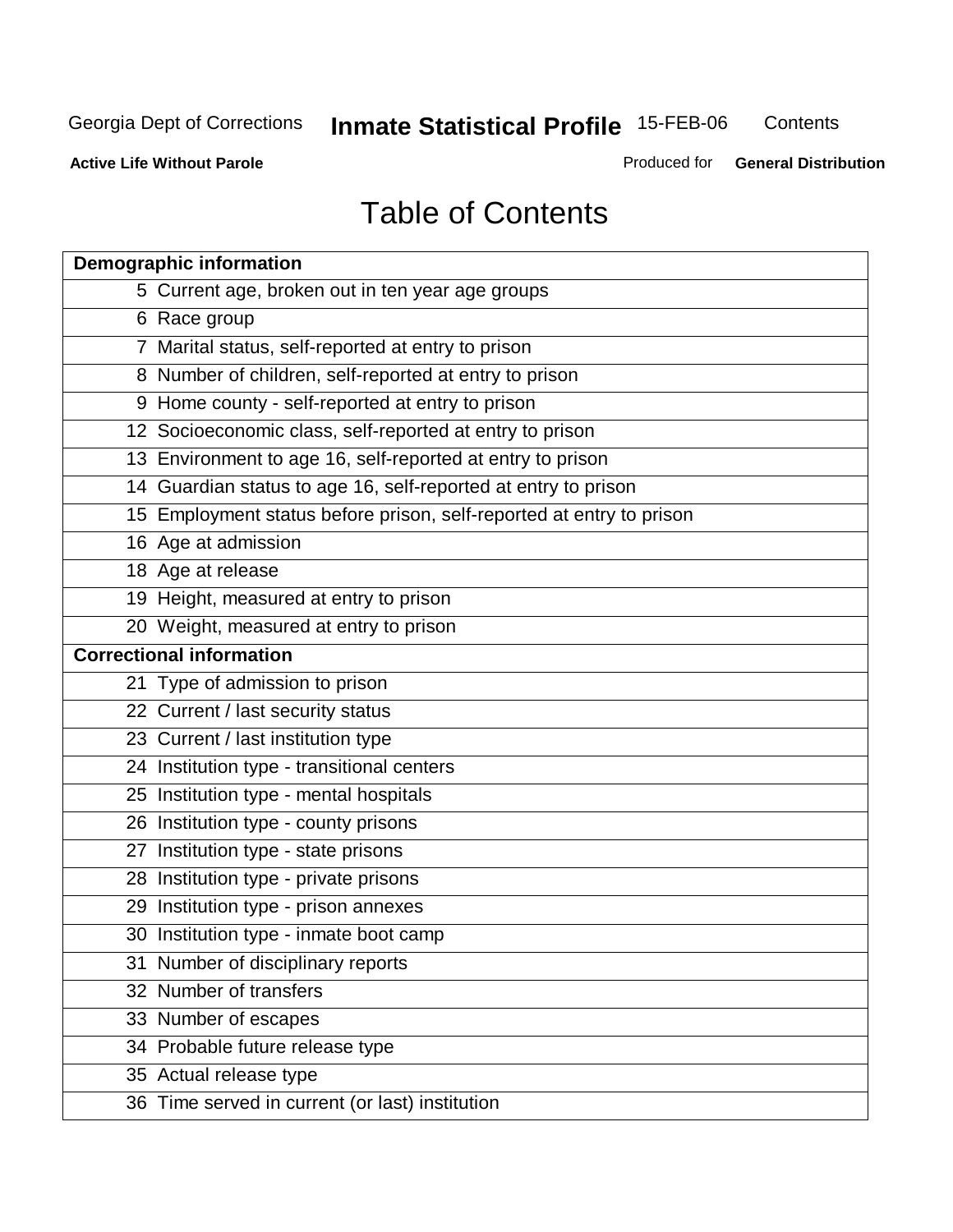**Contents** 

**Active Life Without Parole** 

Produced for **General Distribution**

# Table of Contents

| <b>Educational, psychological and physical information</b>       |
|------------------------------------------------------------------|
| 37 Highest grade level attained                                  |
| 38 Culture fair IQ scores                                        |
| 39 Wide Range Achievement Test (WRAT) reading score              |
| 40 Wide Range Achievement Test (WRAT) math score                 |
| 41 Wide Range Achievement Test (WRAT) spelling score             |
| 42 Scope of substance abuse - summary                            |
| 43 Scope of substance abuse - detail                             |
| 44 Current / last mental health treatment level                  |
| 45 PULHESDWIT medical scale - 'P' overall condition ('P'hysical) |
| 46 PULHESDWIT medical scale - 'U' upper body                     |
| 47 PULHESDWIT medical scale - 'L' lower body                     |
| 48 PULHESDWIT medical scale - 'H' hearing                        |
| 49 PULHESDWIT medical scale - 'E' vision                         |
| 50 PULHESDWIT medical scale -'S' psychiatric                     |
| 51 PULHESDWIT medical scale - 'D' dental                         |
| 52 PULHESDWIT medical scale - 'W' work ability                   |
| 53 PULHESDWIT medical scale - 'I' impairment                     |
| 54 PULHESDWIT medical scale - 'T' transportability               |
| 55 Criminality in family, self-reported                          |
| 56 Alcoholism in family, self-reported                           |
| 57 Drug abuse in family, self-reported                           |
| 58 Subjected to frequent beatings, self-reported                 |
| 59 Father absent during inmate's childhood                       |
| 60 Mother absent during inmate's childhood                       |
| 61 Inmate diagnosed as manipulative                              |
| 62 Inmate diagnosed as assaultive                                |
| <b>Crimes and criminal history information</b>                   |
| 63 Number of prior Georgia incarcerations                        |
| 64 Prison sentence in years                                      |
| 65 Primary offense, broken out into felonies vs misdemeanors     |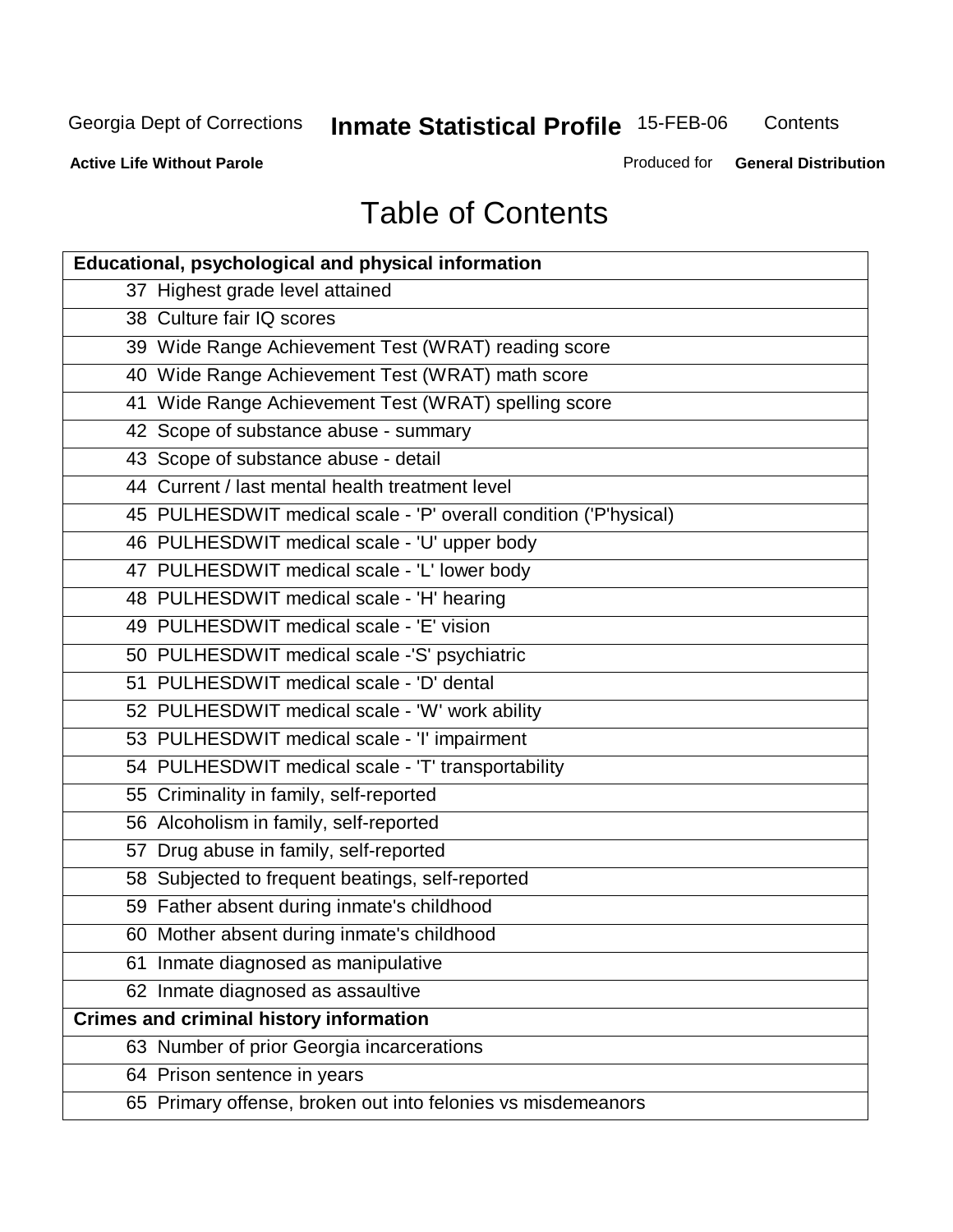**Contents** 

**Active Life Without Parole** 

Produced for **General Distribution**

## Table of Contents

| <b>Crimes and criminal history information</b>                 |
|----------------------------------------------------------------|
| 66 Primary offense, broken out into six broad crime categories |
| 67 Primary offense, detailed offense code                      |
| 68 County of conviction of primary offense                     |
| 71 Circuit of conviction of primary offense                    |
| 73 Years served (jail + prison) in this incarceration          |
| <b>Medical information</b>                                     |
| 74 Results of most recent HIV test                             |
| 75 Results of most recent tuberculosis test                    |
| 76 Results of most recent syphilis test                        |
| 77 Results of most recent Hepatitis-C test                     |
| 78 Results of most recent pregnancy test                       |
| 79 Results of most recent diabetes test                        |
| 80 Results of most recent hypertension test                    |
| 81 Results of most recent asthma test                          |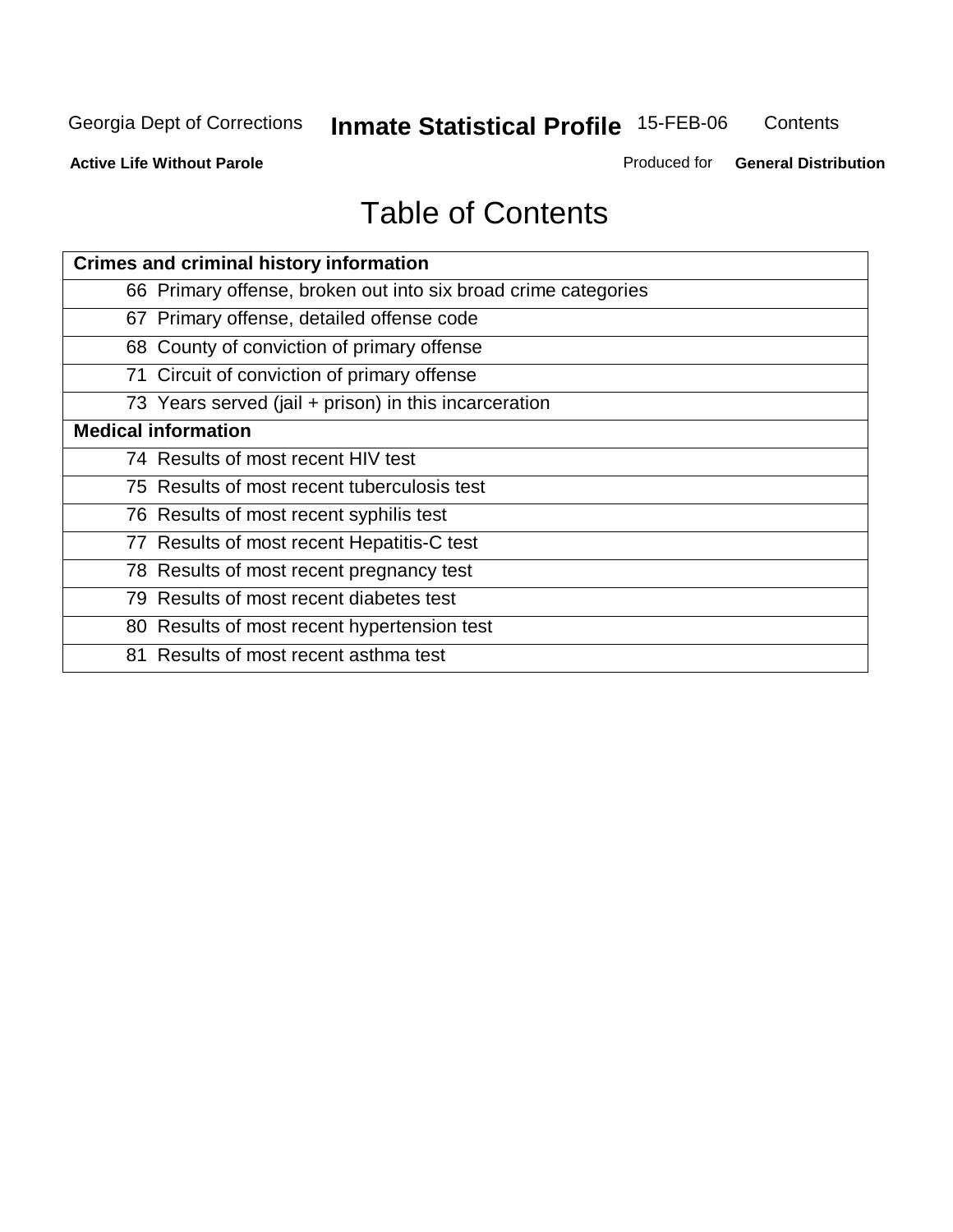#### **Active Life Without Parole**

#### Produced for **General Distribution**

### Current age, broken out in ten-year age groups

|                       |              | <b>Male</b> |         |              | <b>Female</b> |       | <b>Total</b>   |            |
|-----------------------|--------------|-------------|---------|--------------|---------------|-------|----------------|------------|
| <b>Current Age</b>    | <b>Count</b> | Col %       | Row %   | <b>Count</b> | Col %         | Row % | <b>Total</b>   | Col %      |
| <b>Teens</b>          |              | 0.24%       | 100.00% |              |               |       |                | 0.24%      |
| <b>Twenties</b>       | 80           | 19.51%      | 97.56%  | 2            | 28.57%        | 2.44% | 821            | 19.66%     |
| <b>Thirties</b>       | 146          | 35.61%      | 98.65%  | 2            | 28.57%        | 1.35% |                | 148 35.49% |
| <b>Forties</b>        | 116          | 28.29%      | 97.48%  | 3            | 42.86%        | 2.52% |                | 119 28.54% |
| <b>Fifties</b>        | 53           | 12.93%      | 100.00% |              |               |       |                | 53 12.71%  |
| <b>Sixties</b>        | 11           | 2.68%       | 100.00% |              |               |       | 11             | 2.64%      |
| Seventy +             | 3            | 0.73%       | 100.00% |              |               |       | 3 <sup>1</sup> | 0.72%      |
| <b>Total Reported</b> | 410          | 100%        | 98.32%  |              | 100%          | 1.68% | 417            | 100%       |

| N <sub>of</sub><br>rted<br>. <b>.</b> |     |  |
|---------------------------------------|-----|--|
| $F \cap f \cap f$                     | ı u |  |

| Mean<br>(average)       | 40.13    | 37.86     | 40.10 |
|-------------------------|----------|-----------|-------|
| <b>Median (middle)</b>  | 39       | 40        | 39    |
| Mode<br>(most frequent) | 25<br>vu | 00<br>. . | 45    |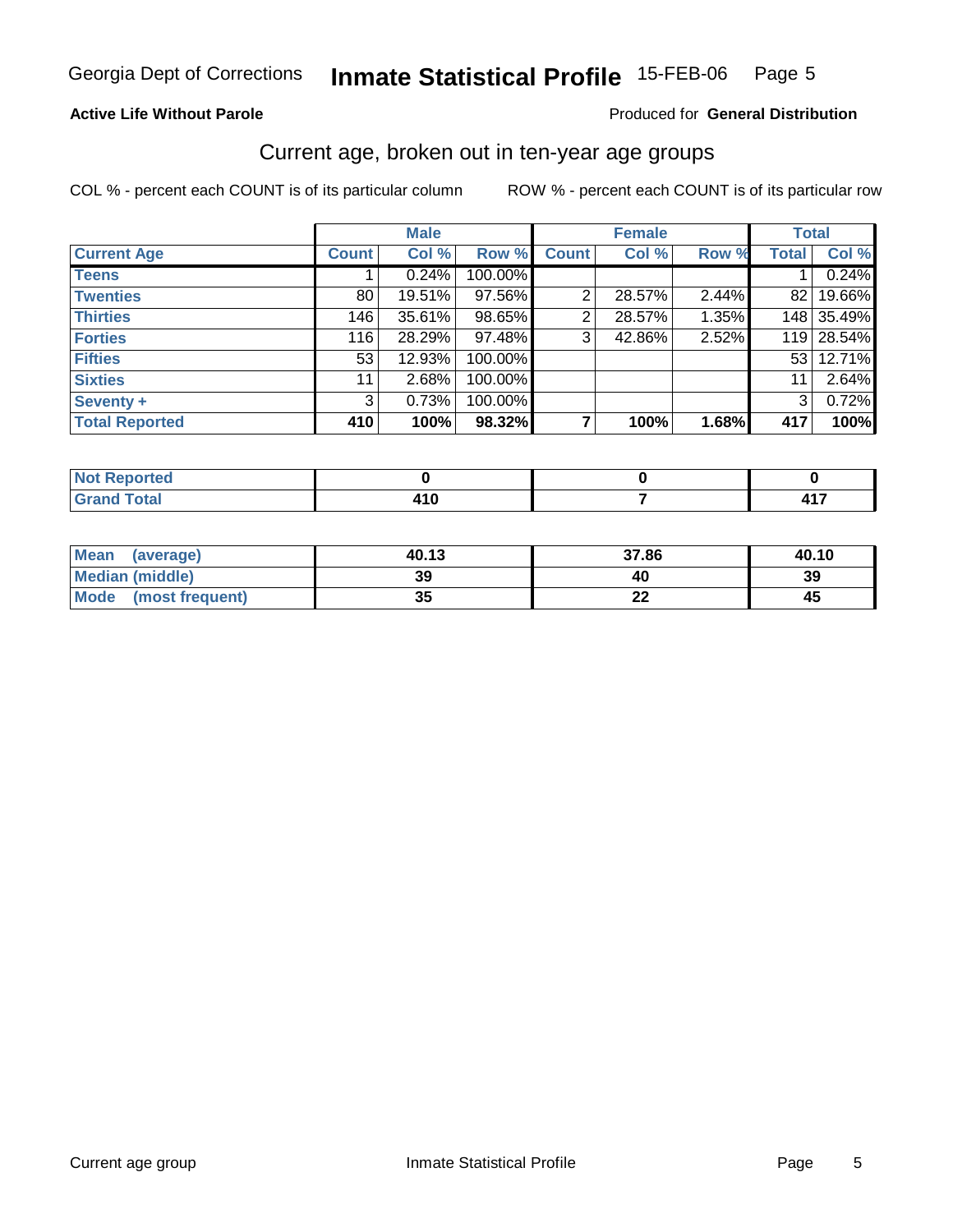**Active Life Without Parole** 

Produced for **General Distribution**

### Race group

|                       |              | <b>Male</b> |                    |   | <b>Female</b> |       |       | <b>Total</b> |
|-----------------------|--------------|-------------|--------------------|---|---------------|-------|-------|--------------|
| <b>Race Group</b>     | <b>Count</b> | Col %       | <b>Row % Count</b> |   | Col %         | Row % | Total | Col %        |
| <b>White</b>          | 110          | 26.83%      | 96.49%             |   | 57.14%        | 3.51% | 114   | 27.34%       |
| <b>Black</b>          | 300          | 73.17%      | 99.01%I            | ◠ | 42.86%        | .99%  | 303   | 72.66%       |
| <b>Total Reported</b> | 410          | 100%        | 98.32%             |   | 100%          | 1.68% | 417   | 100%         |

| <b>Street, and with</b><br>rtea<br>. <b>.</b> |                      |       |
|-----------------------------------------------|----------------------|-------|
| Coto!<br>$\sim$                               | .<br>4 I U<br>$\sim$ | $4 -$ |

| ' M∩<br>nuemn<br> | Black | White | 3lack |
|-------------------|-------|-------|-------|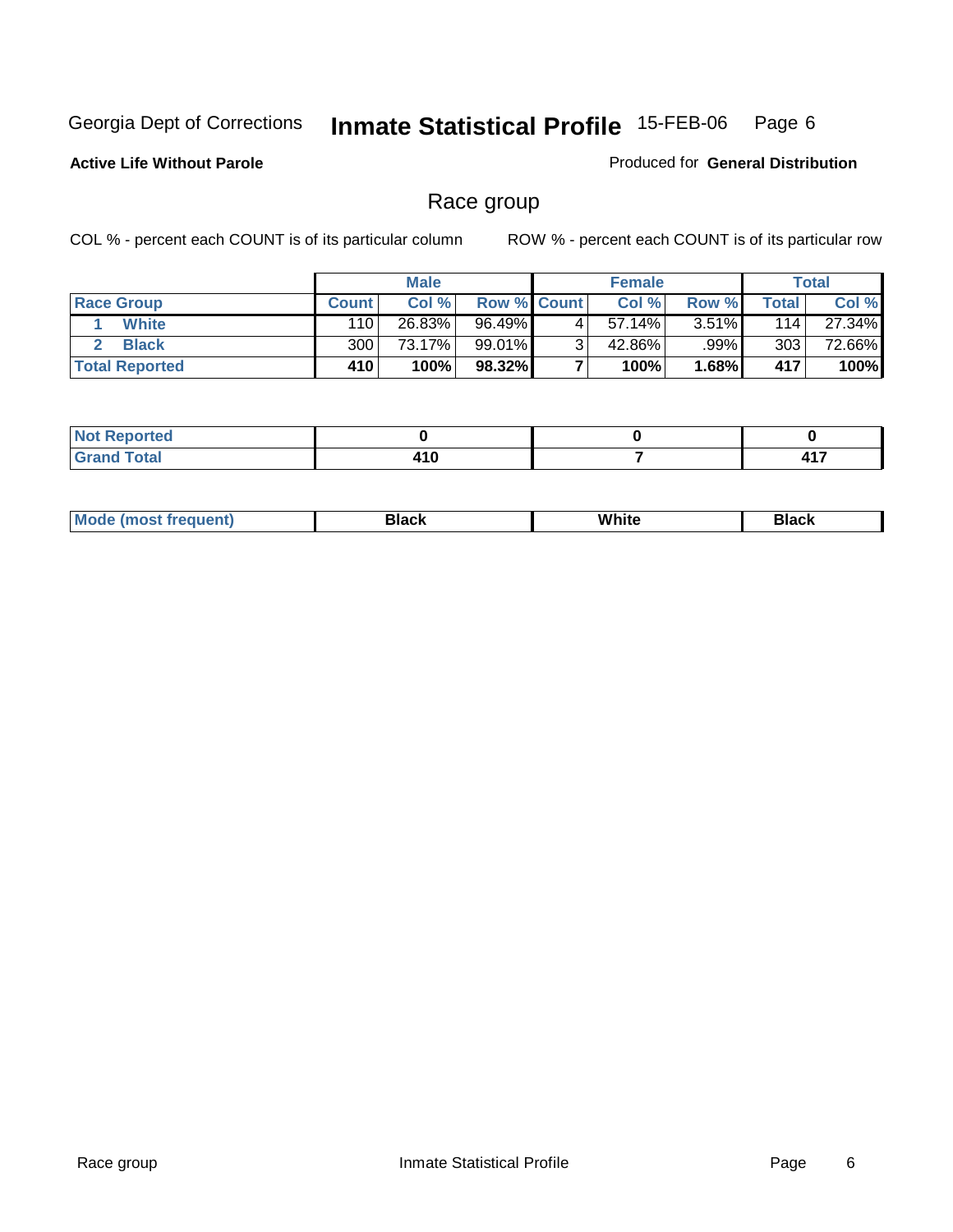**Active Life Without Parole** 

#### Produced for **General Distribution**

### Marital status, self-reported at entry to prison

|                                  |                 | <b>Male</b> |         |              | <b>Female</b> |          |              | <b>Total</b> |
|----------------------------------|-----------------|-------------|---------|--------------|---------------|----------|--------------|--------------|
| <b>Marital Status</b>            | <b>Count</b>    | Col %       | Row %   | <b>Count</b> | Col %         | Row %    | <b>Total</b> | Col %        |
| <b>Single</b>                    | 200             | 57.47%      | 98.04%  | 4'           | 80.00%        | 1.96%    | 204          | 57.79%       |
| <b>Married</b>                   | 46              | 13.22%      | 100.00% |              |               |          | 46           | 13.03%       |
| <b>Separated</b><br>$\mathbf{3}$ | 14 <sub>1</sub> | 4.02%       | 100.00% |              |               |          | 14           | 3.97%        |
| <b>Divorced</b><br>4             | 43              | 12.36%      | 100.00% |              |               |          | 43           | 12.18%       |
| <b>Widowed</b><br>5              | 10              | 2.87%       | 90.91%  |              | 20.00%        | $9.09\%$ | 11           | 3.12%        |
| <b>Common Law</b><br>6           | 35              | 10.06%      | 100.00% |              |               |          | 35           | 9.92%        |
| <b>Total Reported</b>            | 348             | 100%        | 98.58%  | 5            | 100%          | 1.42%    | 353          | 100%         |

| .<br>тес | VŁ | o.                       |
|----------|----|--------------------------|
|          | .  | $\overline{\phantom{a}}$ |

| <b>Mode</b><br>uent).<br>en<br><b>IMOST IF</b> | Time ale<br>sınale | ືnαle∴ | Sinale |  |
|------------------------------------------------|--------------------|--------|--------|--|
|------------------------------------------------|--------------------|--------|--------|--|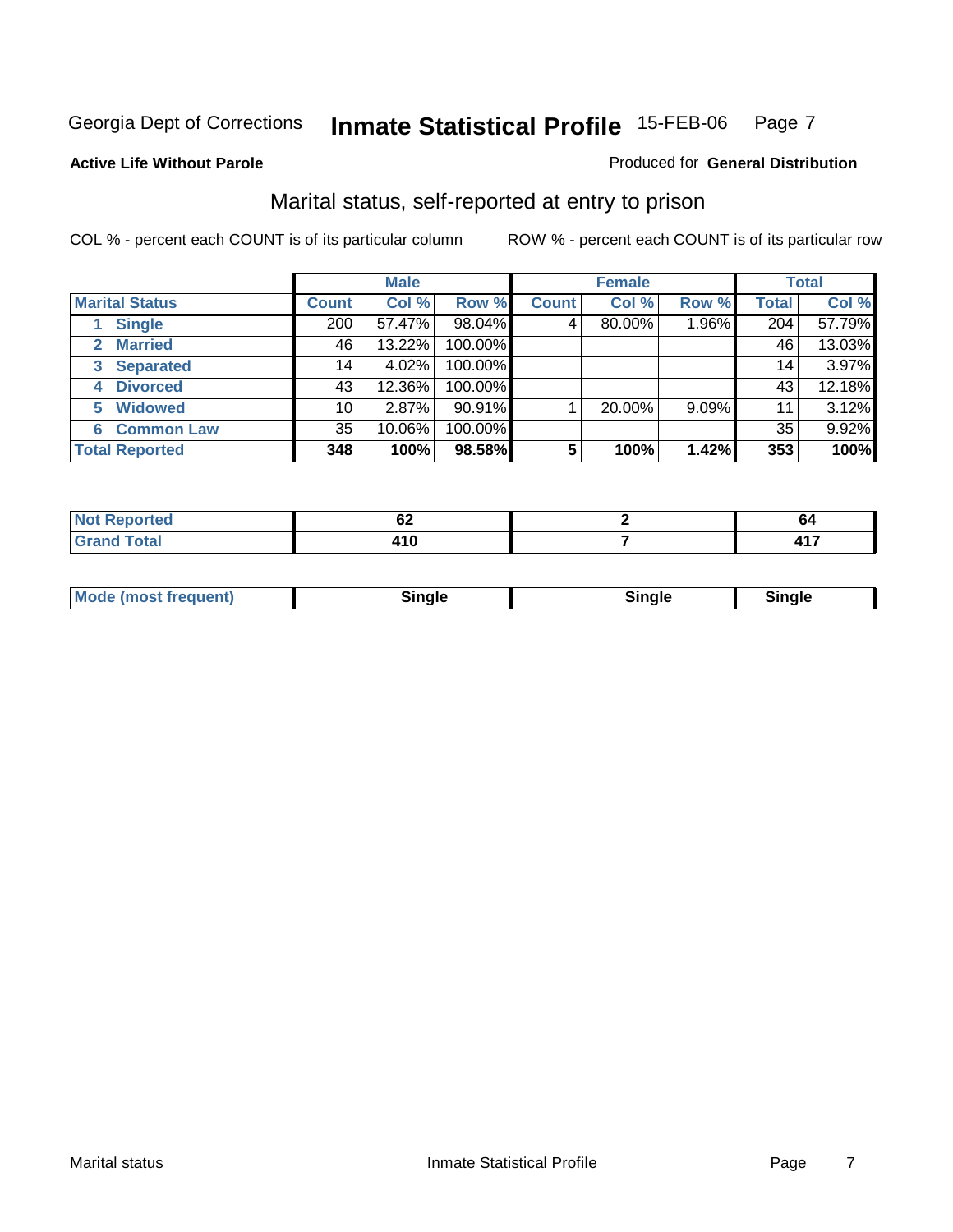Produced for **General Distribution**

#### **Active Life Without Parole**

### Number of children, self reported at entry to prison

|                           |              | <b>Male</b> |         |              | <b>Female</b> |       | <b>Total</b> |        |
|---------------------------|--------------|-------------|---------|--------------|---------------|-------|--------------|--------|
| <b>Number of Children</b> | <b>Count</b> | Col %       | Row %   | <b>Count</b> | Col %         | Row % | <b>Total</b> | Col %  |
| $\bf{0}$                  | 148          | 36.27%      | 98.67%  | 2            | 28.57%        | 1.33% | 150          | 36.14% |
|                           | 101          | 24.75%      | 96.19%  | 4            | 57.14%        | 3.81% | 105          | 25.30% |
| $\overline{2}$            | 71           | 17.40%      | 98.61%  |              | 14.29%        | 1.39% | 72           | 17.35% |
| 3                         | 49           | 12.01%      | 100.00% |              |               |       | 49           | 11.81% |
| 4                         | 18           | 4.41%       | 100.00% |              |               |       | 18           | 4.34%  |
| 5                         | 12           | 2.94%       | 100.00% |              |               |       | 12           | 2.89%  |
| 6                         | 2            | 0.49%       | 100.00% |              |               |       | 2            | 0.48%  |
|                           |              | 0.25%       | 100.00% |              |               |       |              | 0.24%  |
| 8                         |              | 0.25%       | 100.00% |              |               |       |              | 0.24%  |
| 9                         | 2            | 0.49%       | 100.00% |              |               |       | 2            | 0.48%  |
| Over 10                   | 3            | 0.74%       | 100.00% |              |               |       | 3            | 0.72%  |
| <b>Total Reported</b>     | 408          | 100%        | 98.31%  | 7            | 100%          | 1.69% | 415          | 100%   |

| لمنتشر بالتعبين<br>теа<br>.             |   |              |
|-----------------------------------------|---|--------------|
| $T \wedge f \wedge f'$<br><b>.</b><br>_ | . | 117<br>T I A |

| <b>Mean</b><br>(average) | ∣.48 | .86 | . 47 |
|--------------------------|------|-----|------|
| Median (middle)          |      |     |      |
| Mode (most frequent)     |      |     |      |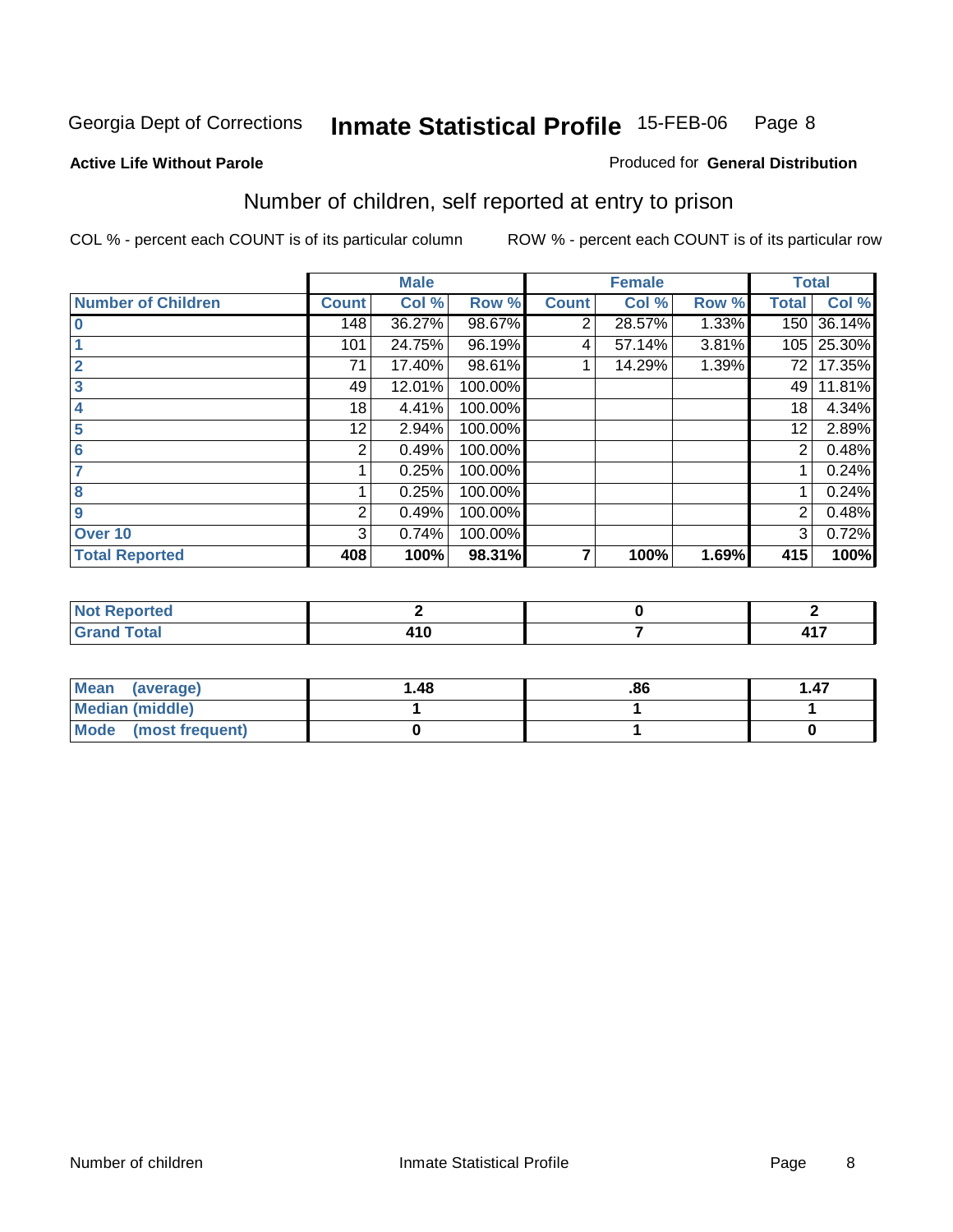#### **Active Life Without Parole**

#### Produced for **General Distribution**

### Home county, self-reported at entry to prison

|                 |                    |                         | <b>Male</b> |         |              | <b>Female</b> |        | <b>Total</b>    |        |
|-----------------|--------------------|-------------------------|-------------|---------|--------------|---------------|--------|-----------------|--------|
|                 | <b>Home County</b> | <b>Count</b>            | Col %       | Row %   | <b>Count</b> | Col %         | Row %  | <b>Total</b>    | Col %  |
| $\overline{1}$  | <b>Appling</b>     | $\overline{2}$          | .54%        | 100.00% |              |               |        | $\overline{2}$  | .53%   |
| $\overline{2}$  | <b>Atkinson</b>    | 1                       | .27%        | 100.00% |              |               |        | 1               | .26%   |
| 5               | <b>Baldwin</b>     | $\overline{3}$          | .81%        | 100.00% |              |               |        | $\overline{3}$  | .79%   |
| $\overline{7}$  | <b>Barrow</b>      | $\overline{3}$          | .81%        | 100.00% |              |               |        | $\overline{3}$  | .79%   |
| 8               | <b>Bartow</b>      | $\overline{3}$          | .81%        | 100.00% |              |               |        | $\overline{3}$  | .79%   |
| 9               | <b>Ben Hill</b>    | $\overline{3}$          | .81%        | 100.00% |              |               |        | $\overline{3}$  | .79%   |
| 11              | <b>Bibb</b>        | $\overline{9}$          | 2.42%       | 100.00% |              |               |        | $\overline{9}$  | 2.38%  |
| 12              | <b>Bleckley</b>    | $\overline{3}$          | .81%        | 100.00% |              |               |        | $\overline{3}$  | .79%   |
| 14              | <b>Brooks</b>      | 1                       | .27%        | 100.00% |              |               |        | 1               | .26%   |
| 16              | <b>Bulloch</b>     | 1                       | .27%        | 100.00% |              |               |        | 1               | .26%   |
| 17              | <b>Burke</b>       | $\overline{2}$          | .54%        | 100.00% |              |               |        | $\overline{2}$  | .53%   |
| 18              | <b>Butts</b>       | $\mathbf{1}$            | .27%        | 100.00% |              |               |        | 1               | .26%   |
| 20              | <b>Camden</b>      | $\overline{3}$          | .81%        | 100.00% |              |               |        | $\overline{3}$  | .79%   |
| 22              | <b>Carroll</b>     | $\overline{2}$          | .54%        | 100.00% |              |               |        | $\overline{2}$  | .53%   |
| 25              | <b>Chatham</b>     | $\overline{18}$         | 4.84%       | 100.00% |              |               |        | $\overline{18}$ | 4.76%  |
| 28              | <b>Cherokee</b>    | $\overline{2}$          | .54%        | 100.00% |              |               |        | $\overline{2}$  | .53%   |
| 29              | <b>Clarke</b>      | $\overline{10}$         | 2.69%       | 100.00% |              |               |        | $\overline{10}$ | 2.65%  |
| 31              | <b>Clayton</b>     | $\overline{10}$         | 2.69%       | 90.91%  | $\mathbf{1}$ | 16.67%        | 9.09%  | $\overline{11}$ | 2.91%  |
| 33              | <b>Cobb</b>        | $\overline{12}$         | 3.23%       | 100.00% |              |               |        | $\overline{12}$ | 3.17%  |
| 34              | <b>Coffee</b>      | 1                       | .27%        | 100.00% |              |               |        | $\mathbf{1}$    | .26%   |
| 35              | <b>Colquitt</b>    | $\overline{2}$          | .54%        | 100.00% |              |               |        | $\overline{2}$  | .53%   |
| 36              | <b>Columbia</b>    | $\overline{2}$          | .54%        | 100.00% |              |               |        | $\overline{2}$  | .53%   |
| 37              | <b>Cook</b>        | 1                       | .27%        | 100.00% |              |               |        | 1               | .26%   |
| 38              | <b>Coweta</b>      | 1                       | .27%        | 100.00% |              |               |        | 1               | .26%   |
| 40              | <b>Crisp</b>       | 1                       | .27%        | 100.00% |              |               |        | 1               | .26%   |
| 43              | <b>Decatur</b>     | $\overline{2}$          | .54%        | 100.00% |              |               |        | $\overline{2}$  | .53%   |
| 44              | <b>Dekalb</b>      | $\overline{26}$         | 6.99%       | 100.00% |              |               |        | $\overline{26}$ | 6.88%  |
| 47              | <b>Dougherty</b>   | 9                       | 2.42%       | 100.00% |              |               |        | $\overline{9}$  | 2.38%  |
| 48              | <b>Douglas</b>     | 5                       | 1.34%       | 83.33%  | 1            | 16.67%        | 16.67% | 6               | 1.59%  |
| $\overline{51}$ | <b>Effingham</b>   | 1                       | .27%        | 100.00% |              |               |        | $\overline{1}$  | .26%   |
| $\overline{52}$ | <b>Elbert</b>      | $\overline{2}$          | .54%        | 100.00% |              |               |        | $\overline{2}$  | .53%   |
| 56              | <b>Fayette</b>     | $\overline{\mathbf{c}}$ | .54%        | 100.00% |              |               |        | $\overline{c}$  | .53%   |
| 57              | <b>Floyd</b>       | $\overline{3}$          | .81%        | 100.00% |              |               |        | $\overline{3}$  | .79%   |
| 59              | <b>Franklin</b>    | $\overline{2}$          | .54%        | 100.00% |              |               |        | $\overline{2}$  | .53%   |
| 60              | <b>Fulton</b>      | $\overline{47}$         | 12.63%      | 100.00% |              |               |        | 47              | 12.43% |
| 61              | <b>Gilmer</b>      | 1                       | .27%        | 100.00% |              |               |        | $\overline{1}$  | .26%   |
| 63              | <b>Glynn</b>       | $\overline{7}$          | 1.88%       | 100.00% |              |               |        | $\overline{7}$  | 1.85%  |
| 64              | <b>Gordon</b>      | $\overline{2}$          | .54%        | 100.00% |              |               |        | $\overline{2}$  | .53%   |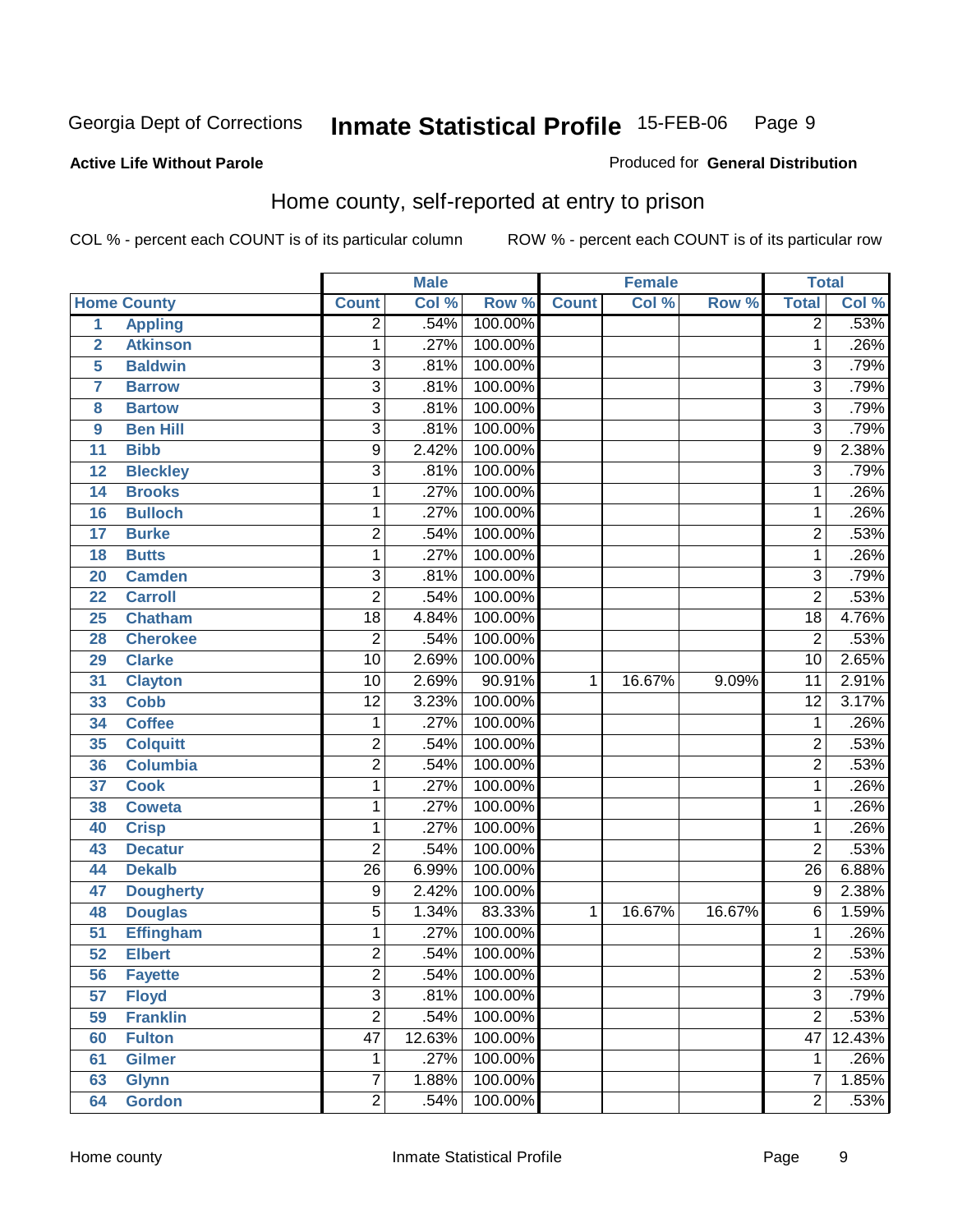Produced for **General Distribution**

#### **Active Life Without Parole**

### Home county, self-reported at entry to prison

|                  |                    |                         | <b>Male</b> |         |              | <b>Female</b> |        | <b>Total</b>            |       |
|------------------|--------------------|-------------------------|-------------|---------|--------------|---------------|--------|-------------------------|-------|
|                  | <b>Home County</b> | <b>Count</b>            | Col %       | Row %   | <b>Count</b> | Col %         | Row %  | <b>Total</b>            | Col % |
| 66               | <b>Greene</b>      | 1                       | .27%        | 100.00% |              |               |        | 1                       | .26%  |
| 67               | <b>Gwinnett</b>    | 6                       | 1.61%       | 100.00% |              |               |        | $\overline{6}$          | 1.59% |
| 68               | <b>Habersham</b>   | 1                       | .27%        | 100.00% |              |               |        | 1                       | .26%  |
| 69               | <b>Hall</b>        | $\overline{7}$          | 1.88%       | 100.00% |              |               |        | 7                       | 1.85% |
| 70               | <b>Hancock</b>     | $\overline{2}$          | .54%        | 100.00% |              |               |        | $\overline{2}$          | .53%  |
| 72               | <b>Harris</b>      | 1                       | .27%        | 100.00% |              |               |        | 1                       | .26%  |
| 73               | <b>Hart</b>        | 2                       | .54%        | 100.00% |              |               |        | $\overline{2}$          | .53%  |
| 75               | <b>Henry</b>       | $\overline{3}$          | .81%        | 100.00% |              |               |        | $\overline{\mathbf{3}}$ | .79%  |
| 76               | <b>Houston</b>     | $\overline{6}$          | 1.61%       | 100.00% |              |               |        | $\overline{6}$          | 1.59% |
| 78               | <b>Jackson</b>     | $\overline{3}$          | .81%        | 100.00% |              |               |        | $\overline{3}$          | .79%  |
| 80               | <b>Jeff Davis</b>  | 1                       | .27%        | 100.00% |              |               |        | 1                       | .26%  |
| 82               | <b>Jenkins</b>     | $\overline{2}$          | .54%        | 100.00% |              |               |        | $\overline{2}$          | .53%  |
| 87               | <b>Laurens</b>     | $\overline{2}$          | .54%        | 100.00% |              |               |        | $\overline{2}$          | .53%  |
| 89               | <b>Liberty</b>     | 4                       | 1.08%       | 100.00% |              |               |        | 4                       | 1.06% |
| 90               | <b>Lincoln</b>     | 1                       | .27%        | 100.00% |              |               |        | 1                       | .26%  |
| 91               | Long               | 1                       | .27%        | 100.00% |              |               |        | 1                       | .26%  |
| 92               | <b>Lowndes</b>     | 3                       | .81%        | 100.00% |              |               |        | $\overline{3}$          | .79%  |
| 96               | <b>Marion</b>      | 1                       | .27%        | 100.00% |              |               |        | 1                       | .26%  |
| 97               | <b>Mcduffie</b>    | 1                       | .27%        | 100.00% |              |               |        | 1                       | .26%  |
| 98               | <b>Mcintosh</b>    | $\overline{2}$          | .54%        | 100.00% |              |               |        | $\overline{2}$          | .53%  |
| 100              | <b>Miller</b>      | 1                       | .27%        | 100.00% |              |               |        | 1                       | .26%  |
| 101              | <b>Mitchell</b>    | 1                       | .27%        | 100.00% |              |               |        | 1                       | .26%  |
| 102              | <b>Monroe</b>      | 1                       | .27%        | 100.00% |              |               |        | 1                       | .26%  |
| 104              | <b>Morgan</b>      | 1                       | .27%        | 100.00% |              |               |        | 1                       | .26%  |
| 106              | <b>Muscogee</b>    | $\overline{11}$         | 2.96%       | 100.00% |              |               |        | $\overline{11}$         | 2.91% |
| 107              | <b>Newton</b>      | $\overline{\mathbf{c}}$ | .54%        | 66.67%  | 1            | 16.67%        | 33.33% | $\overline{3}$          | .79%  |
| 109              | <b>Oglethorpe</b>  | 2                       | .54%        | 100.00% |              |               |        | $\overline{2}$          | .53%  |
| 110              | <b>Paulding</b>    | 1                       | .27%        | 100.00% |              |               |        | 1                       | .26%  |
| 113              | <b>Pierce</b>      | 1                       | .27%        | 100.00% |              |               |        | 1                       | .26%  |
| 114              | <b>Pike</b>        | $\overline{2}$          | .54%        | 66.67%  | 1            | 16.67%        | 33.33% | $\overline{3}$          | .79%  |
| $\overline{115}$ | <b>Polk</b>        | 1                       | .27%        | 100.00% |              |               |        | 1                       | .26%  |
| 117              | <b>Putnam</b>      | $\overline{2}$          | .54%        | 100.00% |              |               |        | $\overline{\mathbf{c}}$ | .53%  |
| 119              | <b>Rabun</b>       | 1                       | .27%        | 100.00% |              |               |        | 1                       | .26%  |
| 120              | <b>Randolph</b>    | $\overline{2}$          | .54%        | 100.00% |              |               |        | $\overline{2}$          | .53%  |
| 121              | <b>Richmond</b>    | $\overline{15}$         | 4.03%       | 93.75%  | 1            | 16.67%        | 6.25%  | 16                      | 4.23% |
| 122              | <b>Rockdale</b>    | 1                       | .27%        | 100.00% |              |               |        | 1                       | .26%  |
| 125              | <b>Seminole</b>    | 1                       | .27%        | 100.00% |              |               |        | 1                       | .26%  |
| 126              | <b>Spalding</b>    | $\overline{5}$          | 1.34%       | 100.00% |              |               |        | $\overline{5}$          | 1.32% |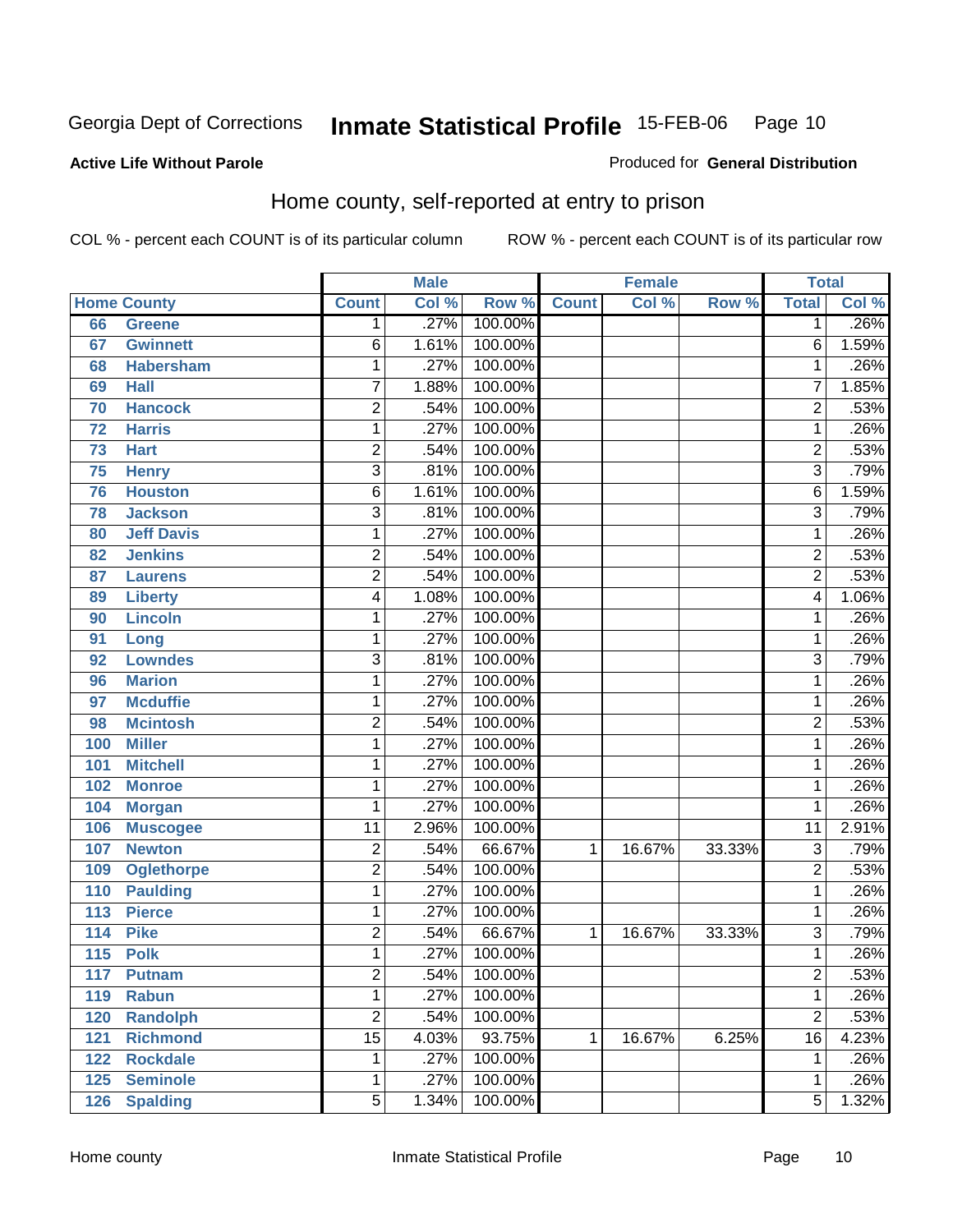#### **Active Life Without Parole**

#### Produced for **General Distribution**

### Home county, self-reported at entry to prison

|     |                      |                | <b>Male</b> |         |              | <b>Female</b> |        | <b>Total</b>   |         |
|-----|----------------------|----------------|-------------|---------|--------------|---------------|--------|----------------|---------|
|     | <b>Home County</b>   | <b>Count</b>   | Col %       | Row %   | <b>Count</b> | Col %         | Row %  | <b>Total</b>   | Col %   |
| 127 | <b>Stephens</b>      |                | .27%        | 100.00% |              |               |        | 1              | $.26\%$ |
| 129 | <b>Sumter</b>        |                | .27%        | 100.00% |              |               |        | 1              | .26%    |
| 132 | <b>Tattnall</b>      |                | .27%        | 100.00% |              |               |        | 1.             | .26%    |
| 136 | <b>Thomas</b>        | $\overline{2}$ | .54%        | 100.00% |              |               |        | $\overline{2}$ | .53%    |
| 137 | <b>Tift</b>          | 2              | .54%        | 100.00% |              |               |        | $\overline{2}$ | .53%    |
| 138 | <b>Toombs</b>        | 3              | .81%        | 100.00% |              |               |        | $\overline{3}$ | .79%    |
| 141 | <b>Troup</b>         |                | .27%        | 100.00% |              |               |        | 1              | $.26\%$ |
| 144 | <b>Union</b>         |                | .27%        | 100.00% |              |               |        | 1              | .26%    |
| 145 | <b>Upson</b>         |                | .27%        | 100.00% |              |               |        | 1.             | .26%    |
| 146 | <b>Walker</b>        | $\overline{2}$ | .54%        | 66.67%  | 1            | 16.67%        | 33.33% | 3              | .79%    |
| 147 | <b>Walton</b>        | 2              | .54%        | 100.00% |              |               |        | $\overline{2}$ | .53%    |
| 148 | <b>Ware</b>          | 5              | 1.34%       | 100.00% |              |               |        | $\overline{5}$ | 1.32%   |
| 150 | <b>Washington</b>    | 3              | .81%        | 100.00% |              |               |        | $\overline{3}$ | .79%    |
| 151 | <b>Wayne</b>         | 3              | .81%        | 100.00% |              |               |        | 3              | .79%    |
| 155 | <b>Whitfield</b>     | $\overline{2}$ | .54%        | 100.00% |              |               |        | $\overline{2}$ | .53%    |
| 158 | <b>Wilkinson</b>     |                | .27%        | 100.00% |              |               |        | 1              | .26%    |
| 160 | <b>Unknown</b>       | 34             | 9.14%       | 100.00% |              |               |        | 34             | 8.99%   |
|     | <b>Total Rported</b> | 372            | 100%        | 98.41%  | 6            | 100%          | 1.59%  | 378            | 100%    |

| Reported | 00<br>IJω  | 20<br>აა     |
|----------|------------|--------------|
| 'otal    | .<br>4 I V | $\lambda$ 17 |

| <b>Mou</b><br>ıltor<br>$-$<br> | $\sim$ $\sim$ | ultor |
|--------------------------------|---------------|-------|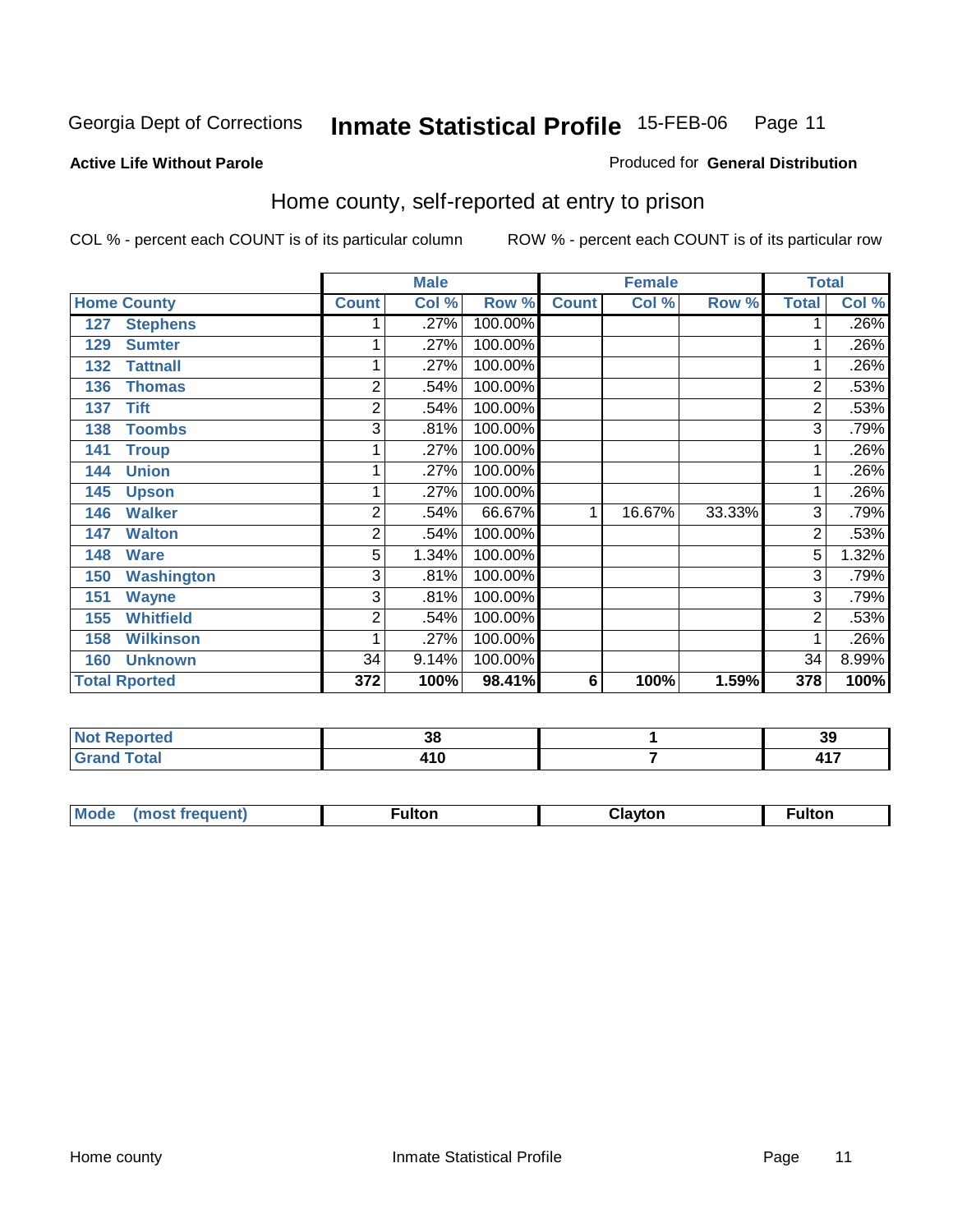#### **Active Life Without Parole**

#### Produced for **General Distribution**

### Socioeconomic class, self-reported at entry to prison

|                            |              | <b>Male</b> |            |              | <b>Female</b> | <b>Total</b> |       |        |
|----------------------------|--------------|-------------|------------|--------------|---------------|--------------|-------|--------|
| <b>Socioeconomic Class</b> | <b>Count</b> | Col%        | Row %      | <b>Count</b> | Col %         | Row %        | Total | Col %  |
| <b>Welfare</b>             | 23           | 5.88%       | 100.00%    |              |               |              | 23    | 5.81%  |
| <b>Occ Employ</b>          | 18           | 4.60%       | $100.00\%$ |              |               |              | 18    | 4.55%  |
| <b>Minimum Std</b>         | 212          | 54.22%      | 99.53%     |              | $20.00\%$     | .47%         | 213   | 53.79% |
| <b>Middle</b>              | 138          | 35.29%      | $97.18\%$  |              | $80.00\%$     | 2.82%        | 142   | 35.86% |
| <b>Total Reported</b>      | 391          | 100%        | 98.74%     |              | 100%          | 1.26%        | 396   | 100%   |

| rted                                                                             | "            | т.       |
|----------------------------------------------------------------------------------|--------------|----------|
| .                                                                                |              |          |
| $T \cap f \cap T$<br>$\overline{\phantom{a}}$ . Juan<br>$\sim$ . $\sim$ . $\sim$ | 1 A M<br>טוי | 447<br>. |

| Mir<br><b>Middle</b><br>Std<br>Std<br>Mını<br>___ |
|---------------------------------------------------|
|---------------------------------------------------|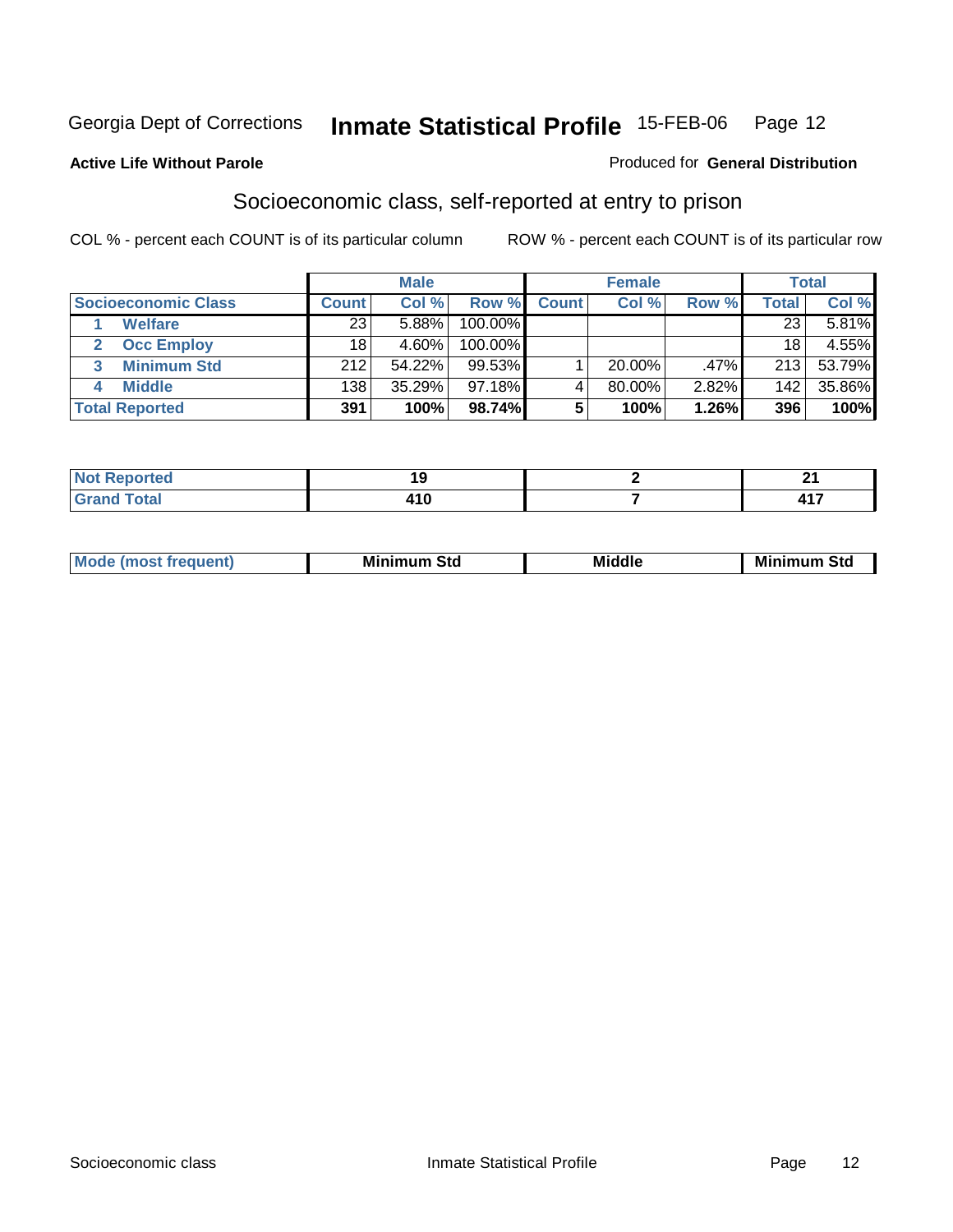#### **Active Life Without Parole**

#### Produced for **General Distribution**

### Environment to age 16, self-reported at entry to prison

|                              |              | <b>Male</b> |           |              | <b>Female</b> |        |       | <b>Total</b> |
|------------------------------|--------------|-------------|-----------|--------------|---------------|--------|-------|--------------|
| <b>Environment to age 16</b> | <b>Count</b> | Col %       | Row %     | <b>Count</b> | Col %         | Row %  | Total | Col %        |
| <b>Rural/Farm</b>            | 8            | 2.02%       | 100.00%   |              |               |        |       | $.99\%$      |
| <b>Rural/Nfarm</b>           | 21           | 5.29%       | 87.50%    | 3            | 50.00%        | 12.50% | 24    | 5.96%        |
| <b>S.M.S.A</b><br>3          | 164          | 41.31%      | 100.00%   |              |               |        | 164.  | 40.69%       |
| <b>Urban</b>                 | 79           | 19.90%      | $97.53\%$ | ◠            | 33.33%        | 2.47%  | 81    | 20.10%       |
| <b>Small Town</b><br>5.      | 125          | 31.49%      | 99.21%    |              | 16.67%        | .79%   | 126   | 31.27%       |
| <b>Total Reported</b>        | 397          | 100%        | 98.51%    | 6            | 100%          | 1.49%  | 403   | 100%         |

| <b>Not Reported</b>   |       |                     |
|-----------------------|-------|---------------------|
| <b>Total</b><br>Grand | 7 I V | ,,,<br>. .<br>T I A |

| M<br>.<br>---<br>s an A<br>.<br>.<br>M<br>M<br>-- |  |  |
|---------------------------------------------------|--|--|
|                                                   |  |  |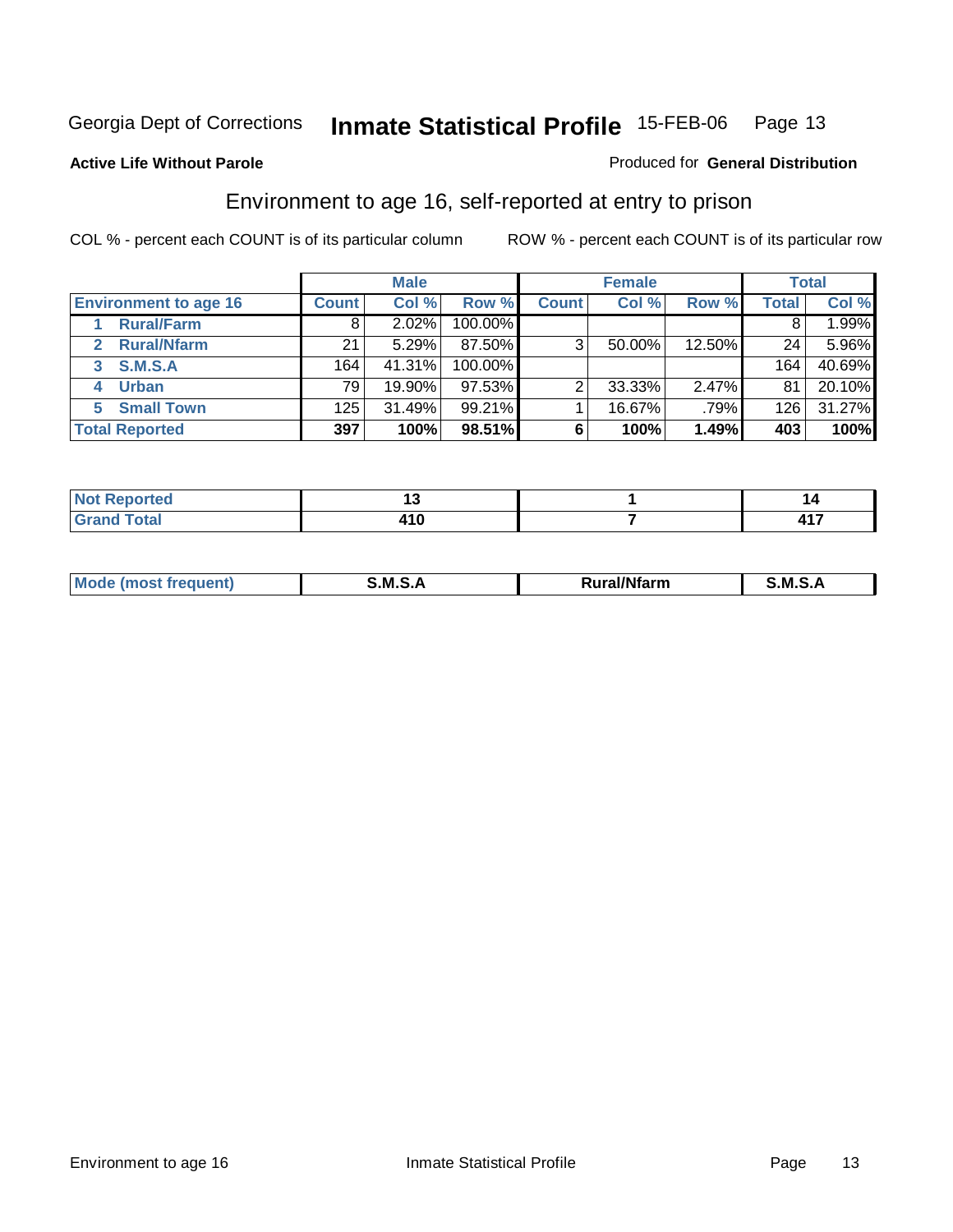#### **Active Life Without Parole**

#### Produced for **General Distribution**

### Guardian status to age 16, self-reported at entry to prison

|                                  |                 | <b>Male</b> |         |              | <b>Female</b> |       |       | <b>Total</b> |
|----------------------------------|-----------------|-------------|---------|--------------|---------------|-------|-------|--------------|
| <b>Guardian Status To Age 16</b> | Count           | Col %       | Row %   | <b>Count</b> | Col %         | Row % | Total | Col %        |
| 2 Father Only                    | 9               | 2.69%       | 100.00% |              |               |       | 9     | 2.65%        |
| 3 Ftr Mtr Hd                     | 23              | 6.89%       | 100.00% |              |               |       | 23    | 6.78%        |
| <b>4 Mother Only</b>             | 134             | 40.12%      | 99.26%  |              | 20.00%        | .74%  | 135   | 39.82%       |
| 5 Mtr Ftr Hd                     | 120             | 35.93%      | 97.56%  | 3            | 60.00%        | 2.44% | 123   | 36.28%       |
| <b>6 Oth Female</b>              | 12 <sub>1</sub> | 3.59%       | 100.00% |              |               |       | 12    | 3.54%        |
| <b>7 Oth Male</b>                | 3               | .90%        | 100.00% |              |               |       | 3     | .88%         |
| 8 Step-Parnts                    | 8               | 2.40%       | 100.00% |              |               |       | 8     | 2.36%        |
| 9 Foster Home                    | 5               | 1.50%       | 100.00% |              |               |       | 5     | 1.47%        |
| <b>10 Grand Prnts</b>            | 20              | 5.99%       | 95.24%  |              | 20.00%        | 4.76% | 21    | 6.19%        |
| <b>Total Reported</b>            | 334             | 100%        | 98.53%  | 5            | 100%          | 1.47% | 339   | 100%         |

| -- | --               |
|----|------------------|
|    | $\overline{117}$ |

| <b>Mode (most frequent)</b> | <b>Mother Only</b> | <b>Mtr Ftr Hd</b> | <b>Mother Only</b> |
|-----------------------------|--------------------|-------------------|--------------------|
|                             |                    |                   |                    |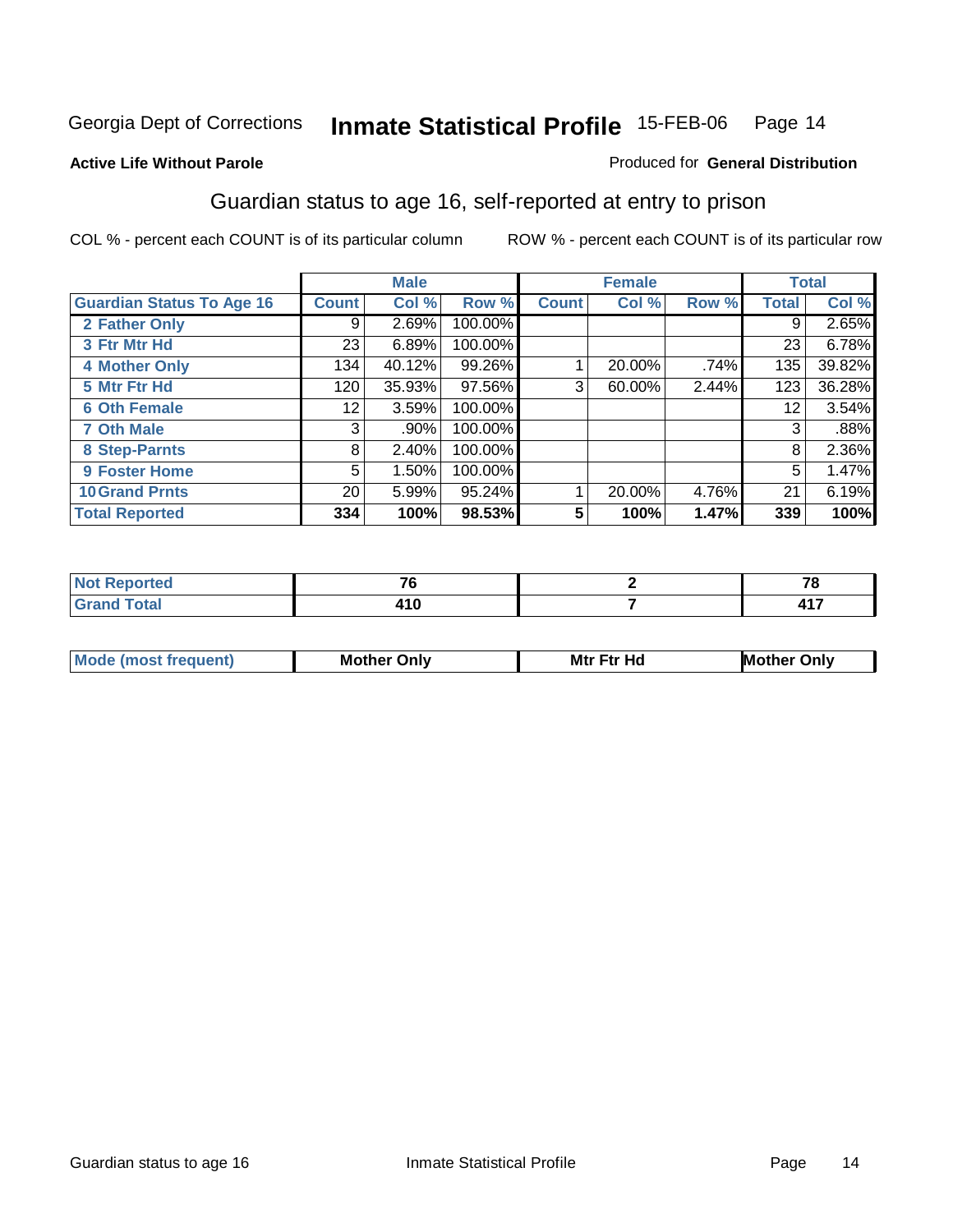#### **Active Life Without Parole**

#### Produced for **General Distribution**

### Employment status before prison, self-reported at entry to prison

|                                  |              | <b>Male</b> |           |              | <b>Female</b> |       |                  | <b>Total</b> |
|----------------------------------|--------------|-------------|-----------|--------------|---------------|-------|------------------|--------------|
| <b>Employment Status</b>         | <b>Count</b> | Col %       | Row %     | <b>Count</b> | Col %         | Row % | Total            | Col %        |
| <b>Full Time</b>                 | 205          | 56.47%      | 98.09%    | 4            | 80.00%        | 1.91% | $\overline{209}$ | 56.79%       |
| <b>Part Time</b><br>$\mathbf{2}$ | 19           | 5.23%       | 100.00%   |              |               |       | 19               | 5.16%        |
| Unempl $<$ 6m<br>3               | 38           | 10.47%      | $97.44\%$ |              | 20.00%        | 2.56% | 39               | 10.60%       |
| Unempl > 6m<br>4                 | 60           | 16.53%      | 100.00%   |              |               |       | 60               | 16.30%       |
| <b>Never Workd</b><br>5          | 25           | 6.89%       | 100.00%   |              |               |       | 25               | 6.79%        |
| <b>Student</b><br>6              |              | .28%        | 100.00%   |              |               |       |                  | .27%         |
| <b>Incapable</b>                 | 15           | 4.13%       | 100.00%   |              |               |       | 15               | 4.08%        |
| <b>Total Reported</b>            | 363          | 100%        | 98.64%    | 5            | 100%          | 1.36% | 368              | 100%         |

| тет    | T.                                | 49 |
|--------|-----------------------------------|----|
| ______ | $\overline{ }$<br>. I V<br>$\sim$ | .  |

| Mο | - - | ne | .<br><b>Full Time</b> |
|----|-----|----|-----------------------|
|    |     |    |                       |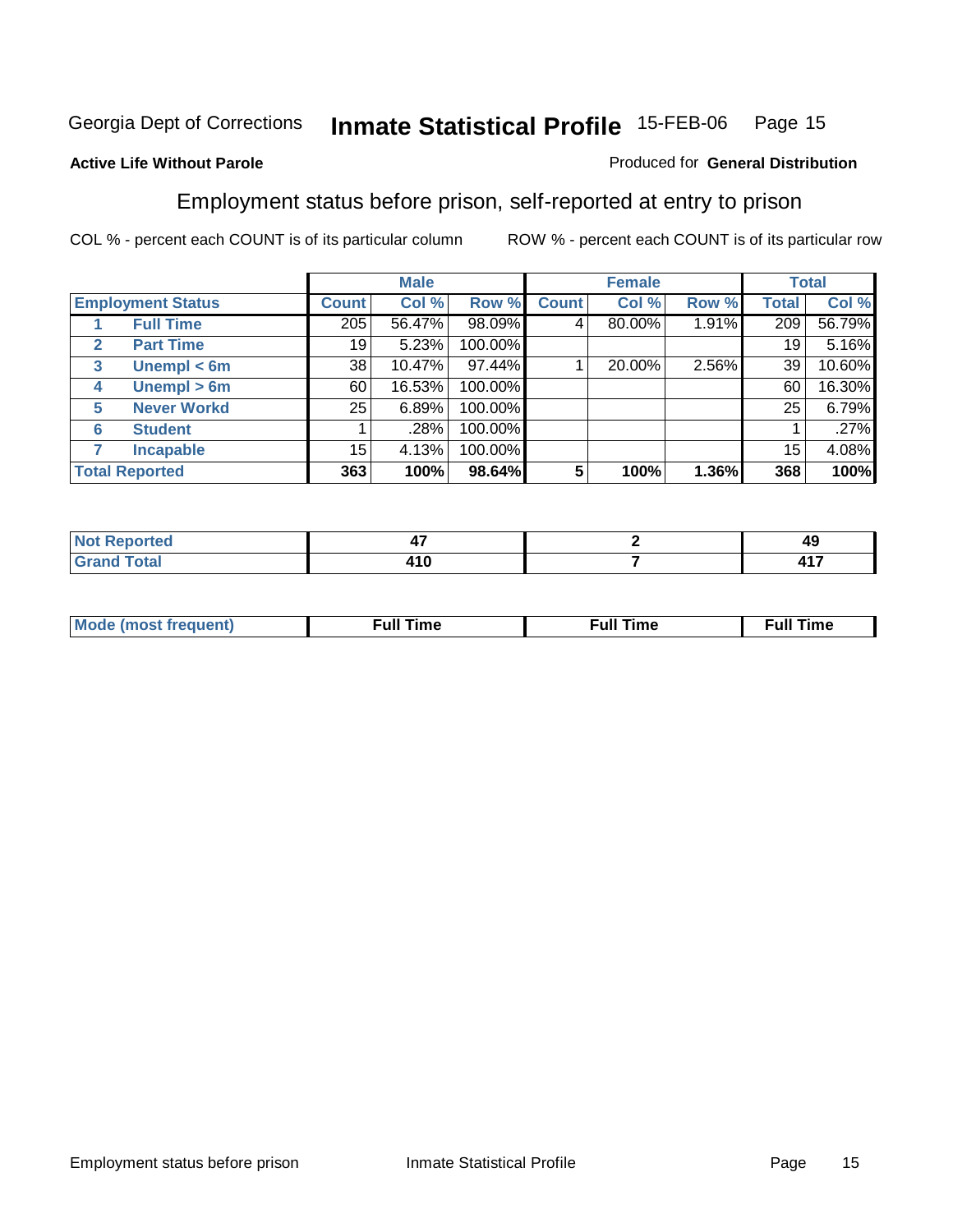### **Active Life Without Parole**

Produced for **General Distribution**

### Age at admission

|                         |                 | <b>Male</b> |         |              | <b>Female</b> |        | <b>Total</b>    |       |
|-------------------------|-----------------|-------------|---------|--------------|---------------|--------|-----------------|-------|
| <b>Age At Admission</b> | <b>Count</b>    | Col %       | Row %   | <b>Count</b> | Col %         | Row %  | <b>Total</b>    | Col % |
| 17                      | 1               | 0.24%       | 100.00% |              |               |        | 1               | 0.24% |
| 18                      | $\overline{3}$  | 0.73%       | 100.00% |              |               |        | $\overline{3}$  | 0.72% |
| 19                      | 11              | 2.68%       | 100.00% |              |               |        | $\overline{11}$ | 2.64% |
| 20                      | $\overline{6}$  | 1.46%       | 85.71%  | 1            | 14.29%        | 14.29% | 7               | 1.68% |
| $\overline{21}$         | $\overline{15}$ | 3.66%       | 100.00% |              |               |        | $\overline{15}$ | 3.60% |
| $\overline{22}$         | $\overline{22}$ | 5.37%       | 100.00% |              |               |        | $\overline{22}$ | 5.28% |
| 23                      | $\overline{14}$ | 3.41%       | 100.00% |              |               |        | $\overline{14}$ | 3.36% |
| 24                      | $\overline{14}$ | 3.41%       | 100.00% |              |               |        | 14              | 3.36% |
| $\overline{25}$         | $\overline{16}$ | 3.90%       | 94.12%  | 1            | 14.29%        | 5.88%  | $\overline{17}$ | 4.08% |
| 26                      | 16              | 3.90%       | 100.00% |              |               |        | 16              | 3.84% |
| 27                      | $\overline{14}$ | 3.41%       | 100.00% |              |               |        | $\overline{14}$ | 3.36% |
| 28                      | $\overline{15}$ | 3.66%       | 100.00% |              |               |        | $\overline{15}$ | 3.60% |
| 29                      | $\overline{16}$ | 3.90%       | 94.12%  | 1            | 14.29%        | 5.88%  | $\overline{17}$ | 4.08% |
| 30                      | $\overline{12}$ | 2.93%       | 100.00% |              |               |        | $\overline{12}$ | 2.88% |
| 31                      | $\overline{14}$ | 3.41%       | 100.00% |              |               |        | $\overline{14}$ | 3.36% |
| 32                      | $\overline{14}$ | 3.41%       | 93.33%  | 1            | 14.29%        | 6.67%  | $\overline{15}$ | 3.60% |
| 33                      | 11              | 2.68%       | 100.00% |              |               |        | $\overline{11}$ | 2.64% |
| 34                      | 7               | 1.71%       | 100.00% |              |               |        | 7               | 1.68% |
| 35                      | $\overline{15}$ | 3.66%       | 100.00% |              |               |        | $\overline{15}$ | 3.60% |
| 36                      | 18              | 4.39%       | 100.00% |              |               |        | $\overline{18}$ | 4.32% |
| 37                      | $\overline{11}$ | 2.68%       | 100.00% |              |               |        | $\overline{11}$ | 2.64% |
| 38                      | $\overline{14}$ | 3.41%       | 100.00% |              |               |        | $\overline{14}$ | 3.36% |
| 39                      | $\overline{12}$ | 2.93%       | 100.00% |              |               |        | $\overline{12}$ | 2.88% |
| 40                      | $\overline{7}$  | 1.71%       | 100.00% |              |               |        | 7               | 1.68% |
| 41                      | $\overline{18}$ | 4.39%       | 100.00% |              |               |        | 18              | 4.32% |
| 42                      | 11              | 2.68%       | 100.00% |              |               |        | $\overline{11}$ | 2.64% |
| 43                      | 9               | 2.20%       | 100.00% |              |               |        | $\overline{9}$  | 2.16% |
| 44                      | 8               | 1.95%       | 88.89%  | 1            | 14.29%        | 11.11% | 9               | 2.16% |
| 45                      | $\overline{12}$ | 2.93%       | 100.00% |              |               |        | $\overline{12}$ | 2.88% |
| 46                      | $\overline{7}$  | 1.71%       | 87.50%  | 1            | 14.29%        | 12.50% | $\overline{8}$  | 1.92% |
| 47                      | $\overline{3}$  | 0.73%       | 100.00% |              |               |        | $\overline{3}$  | 0.72% |
| 48                      | $\overline{7}$  | 1.71%       | 87.50%  | 1            | 14.29%        | 12.50% | 8               | 1.92% |
| 49                      | 10              | 2.44%       | 100.00% |              |               |        | $\overline{10}$ | 2.40% |
| 50                      | 3               | 0.73%       | 100.00% |              |               |        | $\overline{3}$  | 0.72% |
| 51                      | 3               | 0.73%       | 100.00% |              |               |        | 3               | 0.72% |
| 52                      | 6               | 1.46%       | 100.00% |              |               |        | 6               | 1.44% |
| 53                      | 1               | 0.24%       | 100.00% |              |               |        | 1               | 0.24% |
| 54                      | 1               | 0.24%       | 100.00% |              |               |        | 1               | 0.24% |
| 56                      | $\overline{3}$  | 0.73%       | 100.00% |              |               |        | 3               | 0.72% |
| $\overline{57}$         | $\overline{3}$  | 0.73%       | 100.00% |              |               |        | $\overline{3}$  | 0.72% |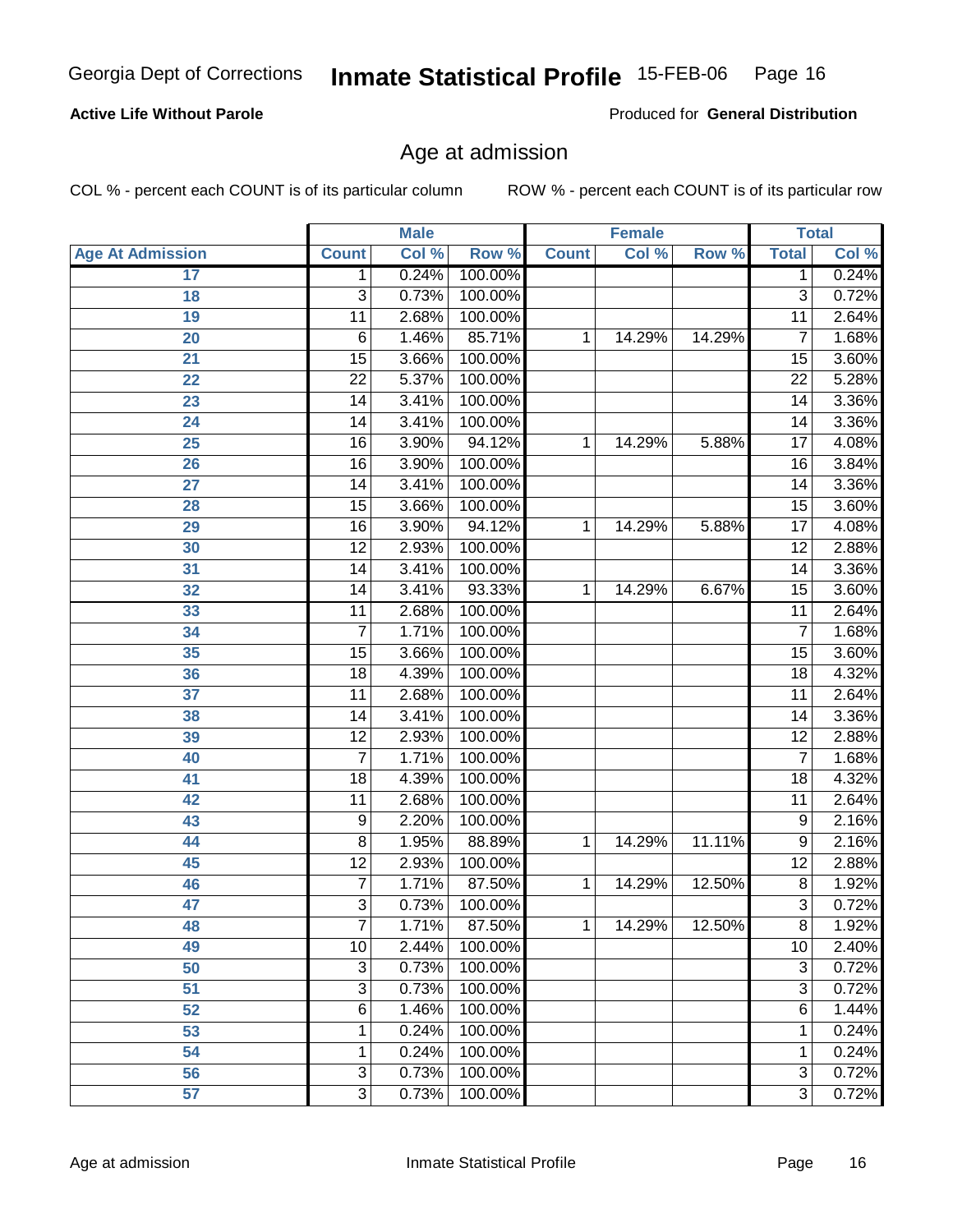#### **Active Life Without Parole**

Produced for **General Distribution**

### Age at admission

|                         |              | <b>Male</b> |         |              | <b>Female</b> |       |       | <b>Total</b> |
|-------------------------|--------------|-------------|---------|--------------|---------------|-------|-------|--------------|
| <b>Age At Admission</b> | <b>Count</b> | Col %       | Row %   | <b>Count</b> | Col %         | Row % | Total | Col %        |
| 58                      |              | 0.49%       | 100.00% |              |               |       |       | 0.48%        |
| 63                      |              | 0.24%       | 100.00% |              |               |       |       | 0.24%        |
| 64                      |              | 0.49%       | 100.00% |              |               |       |       | 0.48%        |
| 65                      |              | 0.24%       | 100.00% |              |               |       |       | 0.24%        |
| 66                      |              | 0.24%       | 100.00% |              |               |       |       | 0.24%        |
| <b>Total Reported</b>   | 410          | 100%        | 98.32%  |              | 100%          | 1.68% | 417   | 100%         |

| rtea<br><b>ANDER THE MANY</b> |    |                  |
|-------------------------------|----|------------------|
| _____                         | __ | --<br><b>TII</b> |

| <b>Mean</b><br>(average) | 33.91 | 34.86 | 33.93        |
|--------------------------|-------|-------|--------------|
| <b>Median (middle)</b>   | JJ    | 32    | 33           |
| Mode<br>(most frequent)  |       | 20    | $\sim$<br>LL |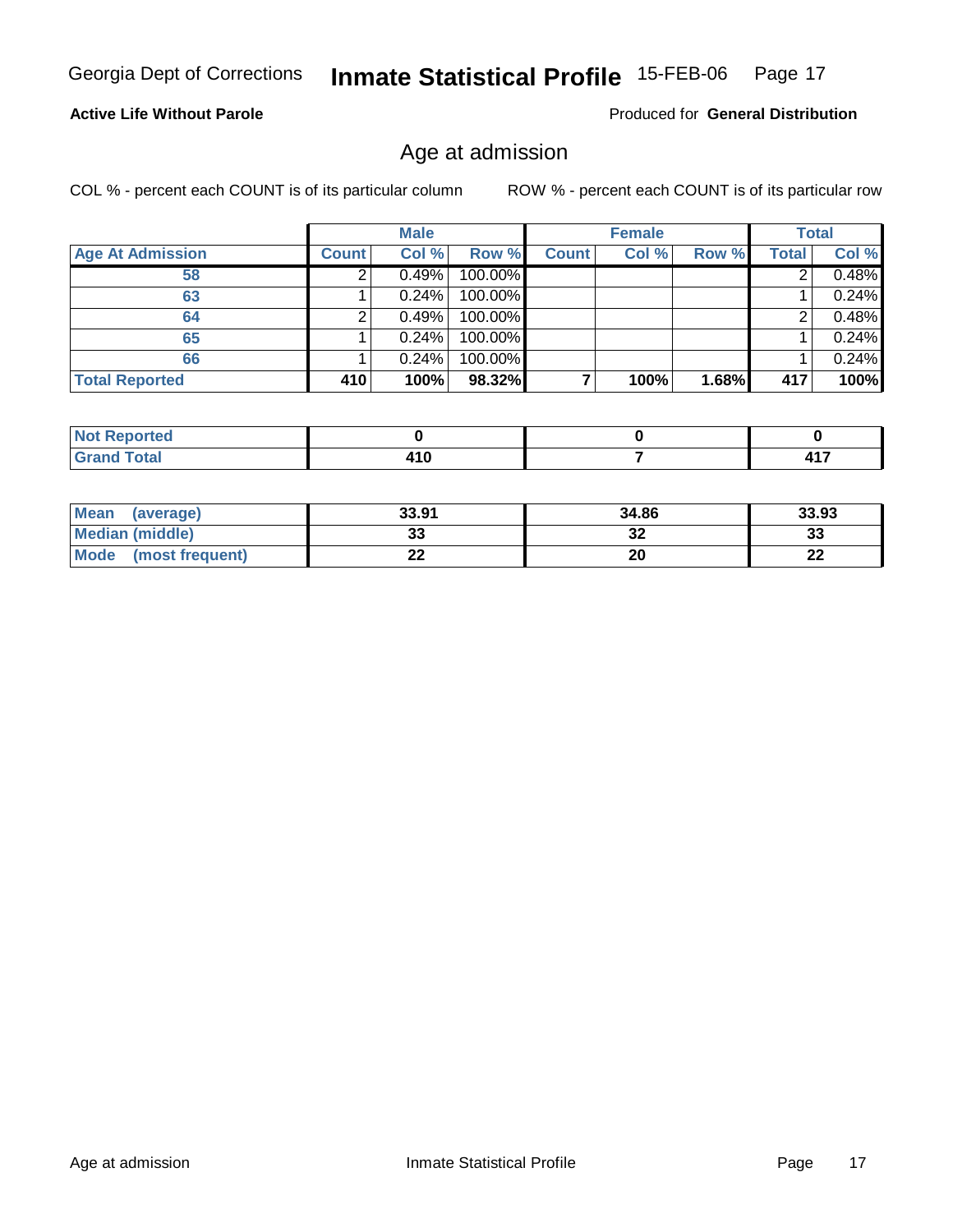**Not Reported Grand Total**

 **Still Active**

 **Total Reported**

**Active Life Without Parole** 

| <b>Mean</b><br>(average) | N/A | N/A | N/A |
|--------------------------|-----|-----|-----|
| <b>Median (middle)</b>   | N/A | N/A | N/A |
| Mode (most frequent)     | N/A | N/A | N/A |

 **Age At Release Count Col % Row % Count Col % Row % Total Col %** 

**Male**

 **410 0 410**

Age at release

COL % - percent each COUNT is of its particular column ROW % - percent each COUNT is of its particular row

**Female Total**

Produced for **General Distribution**

 **417 0 417**

 **7 0 7**

| Georgia Dept of Corrections Inmate Statistical Profile 15-FEB-06 Page 18 |  |  |
|--------------------------------------------------------------------------|--|--|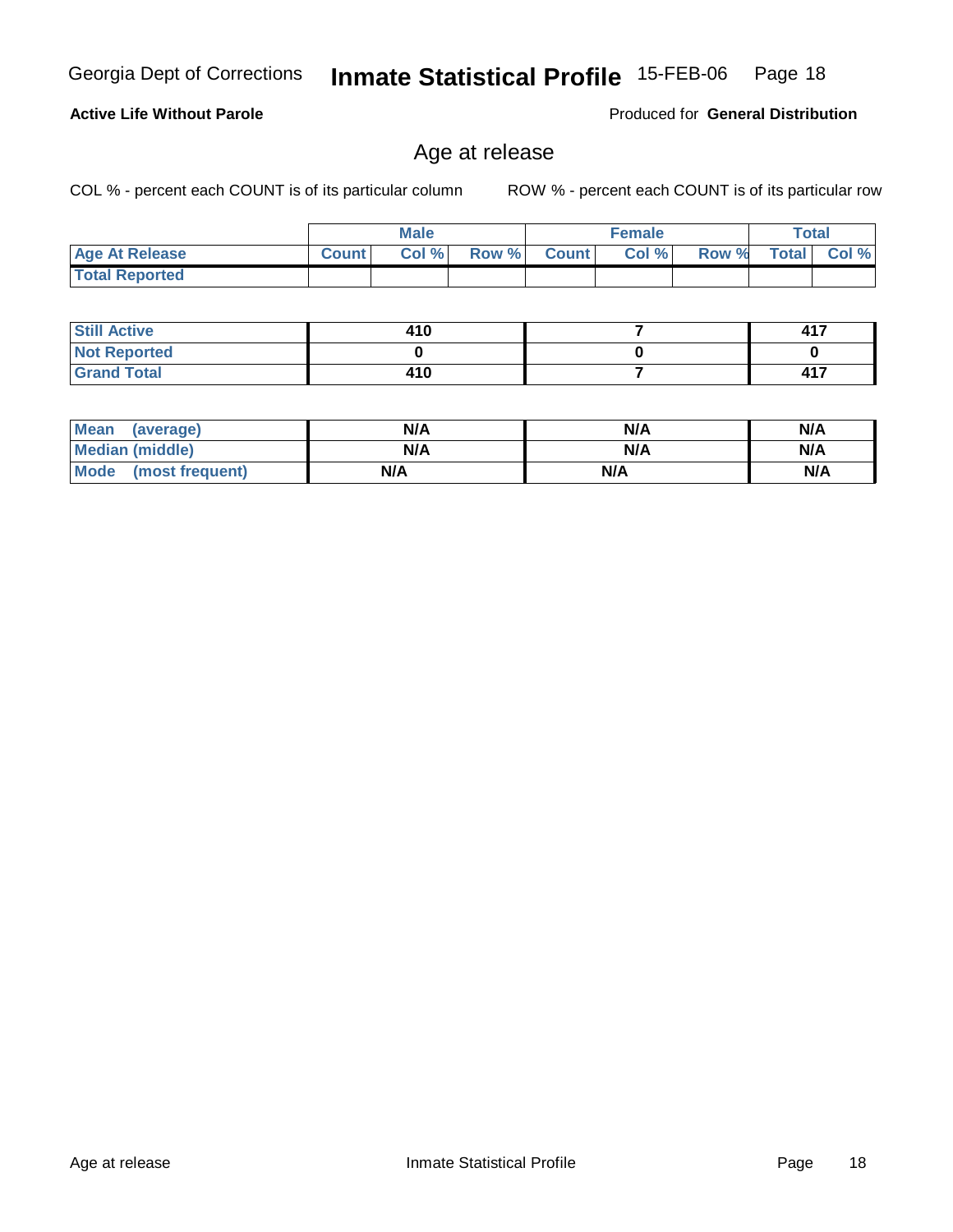### **Active Life Without Parole**

#### Produced for **General Distribution**

### Height, measured at entry to prison

|                       |                         | <b>Male</b> |         |                         | <b>Female</b> |        | <b>Total</b>    |        |
|-----------------------|-------------------------|-------------|---------|-------------------------|---------------|--------|-----------------|--------|
| <b>Height</b>         | <b>Count</b>            | Col %       | Row %   | <b>Count</b>            | Col %         | Row %  | <b>Total</b>    | Col %  |
| 5'01''                | 1                       | 0.24%       | 100.00% |                         |               |        | 1               | 0.24%  |
| 5'02"                 | $\overline{2}$          | 0.49%       | 100.00% |                         |               |        | $\overline{2}$  | 0.48%  |
| 5'03"                 | $\overline{\mathbf{c}}$ | 0.49%       | 50.00%  | $\overline{2}$          | 28.57%        | 50.00% | 4               | 0.96%  |
| 5'04"                 | 4                       | 0.98%       | 80.00%  | 1                       | 14.29%        | 20.00% | 5               | 1.20%  |
| 5'05"                 | 13                      | 3.17%       | 86.67%  | $\overline{2}$          | 28.57%        | 13.33% | 15              | 3.60%  |
| 5'06"                 | 31                      | 7.56%       | 100.00% |                         |               |        | $\overline{31}$ | 7.43%  |
| 5'07''                | 27                      | 6.59%       | 96.43%  | 1                       | 14.29%        | 3.57%  | 28              | 6.71%  |
| 5'08"                 | 42                      | 10.24%      | 97.67%  | 1                       | 14.29%        | 2.33%  | 43              | 10.31% |
| 5'09''                | 48                      | 11.71%      | 100.00% |                         |               |        | 48              | 11.51% |
| 5'10''                | 50                      | 12.20%      | 100.00% |                         |               |        | 50              | 11.99% |
| 5'11''                | 58                      | 14.15%      | 100.00% |                         |               |        | 58              | 13.91% |
| 6'00"                 | 48                      | 11.71%      | 100.00% |                         |               |        | 48              | 11.51% |
| 6'01"                 | 32                      | 7.80%       | 100.00% |                         |               |        | 32              | 7.67%  |
| 6'02"                 | 20                      | 4.88%       | 100.00% |                         |               |        | 20              | 4.80%  |
| 6'03"                 | 15                      | 3.66%       | 100.00% |                         |               |        | 15              | 3.60%  |
| 6'04"                 | 10                      | 2.44%       | 100.00% |                         |               |        | 10              | 2.40%  |
| 6'05"                 | 4                       | 0.98%       | 100.00% |                         |               |        | 4               | 0.96%  |
| 6'06"                 | 2                       | 0.49%       | 100.00% |                         |               |        | 2               | 0.48%  |
| Seven feet +          | 1                       | 0.24%       | 100.00% |                         |               |        | 1               | 0.24%  |
| <b>Total Reported</b> | 410                     | 100%        | 98.32%  | $\overline{\mathbf{r}}$ | 100%          | 1.68%  | 417             | 100%   |

| . Reportea<br>.             |        |        |
|-----------------------------|--------|--------|
| n <sup>t</sup>              | . .    | $AA =$ |
| $\sim$ $\sim$ $\sim$ $\sim$ | ______ |        |

| <b>Mean</b><br>(average) | 5'10" | 5'05" | 5'10"        |
|--------------------------|-------|-------|--------------|
| Median (middle)          | 5'10" | 5'05" | 5'10"        |
| Mode<br>(most frequent)  | 5'11" | 5'03" | <b>5'44"</b> |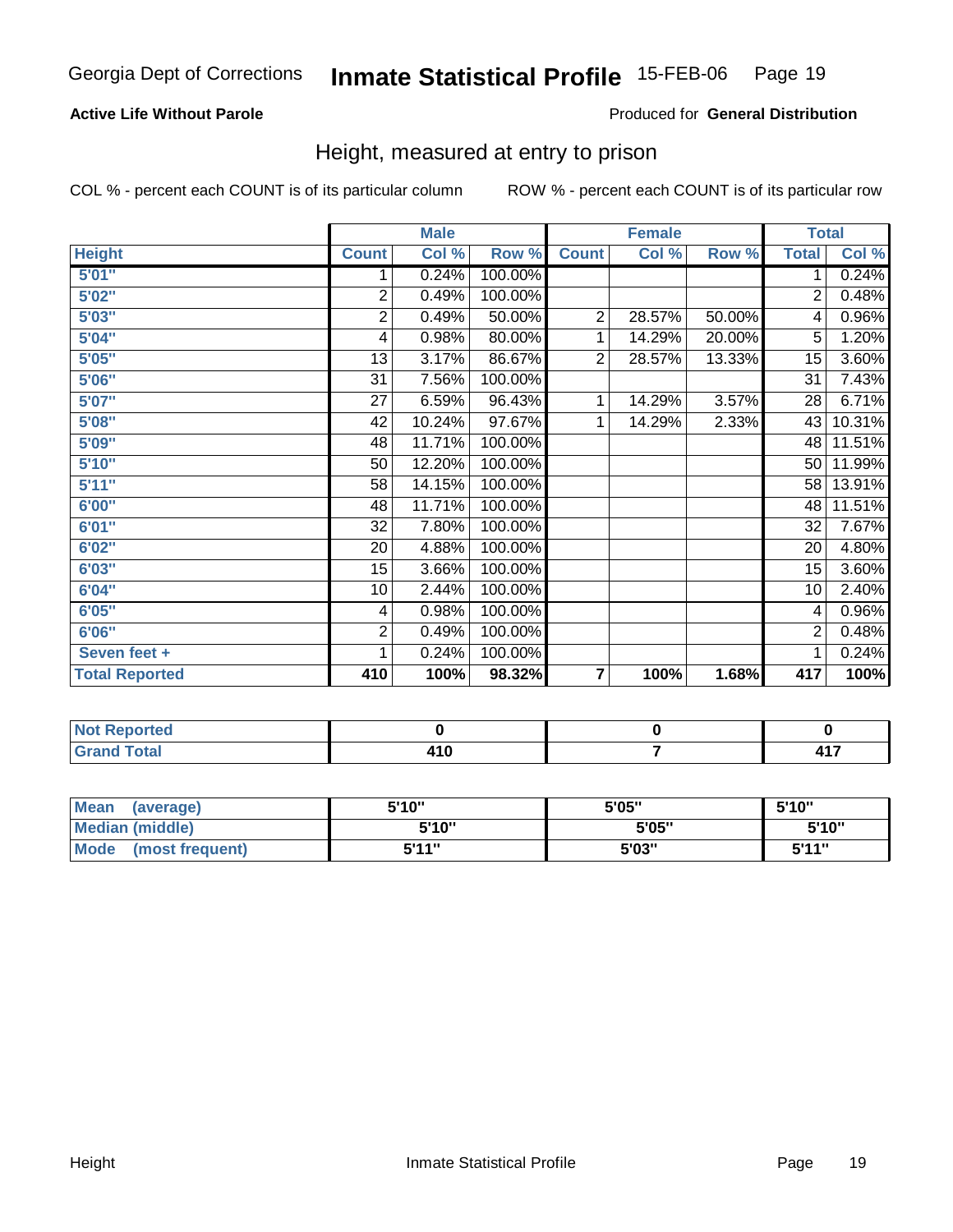### **Active Life Without Parole**

#### Produced for **General Distribution**

### Weight, measured at entry to prison

|                       |                 | <b>Male</b> |         |                         | <b>Female</b> |        | <b>Total</b>    |        |
|-----------------------|-----------------|-------------|---------|-------------------------|---------------|--------|-----------------|--------|
| <b>Weight</b>         | <b>Count</b>    | Col %       | Row %   | <b>Count</b>            | Col %         | Row %  | <b>Total</b>    | Col %  |
| 100 - 109 pounds      | 1               | 0.24%       | 100.00% |                         |               |        | 1               | 0.24%  |
| 110 - 119 pounds      | 1               | 0.24%       | 50.00%  | 1                       | 14.29%        | 50.00% | $\overline{2}$  | 0.48%  |
| 120 - 129 pounds      | 3               | 0.73%       | 75.00%  | 1                       | 14.29%        | 25.00% | 4               | 0.96%  |
| 130 - 139 pounds      | 10              | 2.44%       | 100.00% |                         |               |        | 10              | 2.40%  |
| 140 - 149 pounds      | 27              | 6.59%       | 100.00% |                         |               |        | $\overline{27}$ | 6.47%  |
| 150 - 159 pounds      | 30              | 7.32%       | 96.77%  | 1                       | 14.29%        | 3.23%  | 31              | 7.43%  |
| 160 - 169 pounds      | 61              | 14.88%      | 95.31%  | 3                       | 42.86%        | 4.69%  | 64              | 15.35% |
| 170 - 179 pounds      | 54              | 13.17%      | 98.18%  | 1                       | 14.29%        | 1.82%  | 55              | 13.19% |
| 180 - 189 pounds      | 55              | 13.41%      | 100.00% |                         |               |        | 55              | 13.19% |
| 190 - 199 pounds      | 41              | 10.00%      | 100.00% |                         |               |        | 41              | 9.83%  |
| 200 - 209 pounds      | 28              | 6.83%       | 100.00% |                         |               |        | 28              | 6.71%  |
| 210 - 219 pounds      | 29              | 7.07%       | 100.00% |                         |               |        | 29              | 6.95%  |
| 220 - 229 pounds      | 28              | 6.83%       | 100.00% |                         |               |        | $\overline{28}$ | 6.71%  |
| 230 - 239 pounds      | $\overline{11}$ | 2.68%       | 100.00% |                         |               |        | $\overline{11}$ | 2.64%  |
| 240 - 249 pounds      | 7               | 1.71%       | 100.00% |                         |               |        | 7               | 1.68%  |
| 250 - 259 pounds      | $\overline{5}$  | 1.22%       | 100.00% |                         |               |        | $\overline{5}$  | 1.20%  |
| 260 - 269 pounds      | 9               | 2.20%       | 100.00% |                         |               |        | 9               | 2.16%  |
| 270 - 279 pounds      | $\overline{2}$  | 0.49%       | 100.00% |                         |               |        | $\overline{2}$  | 0.48%  |
| 280 - 289 pounds      | $\overline{3}$  | 0.73%       | 100.00% |                         |               |        | $\overline{3}$  | 0.72%  |
| 290 - 299 pounds      | 1               | 0.24%       | 100.00% |                         |               |        | 1               | 0.24%  |
| 310 - 319 pounds      | $\overline{2}$  | 0.49%       | 100.00% |                         |               |        | $\overline{2}$  | 0.48%  |
| 400 pounds and over   | $\overline{2}$  | 0.49%       | 100.00% |                         |               |        | $\overline{2}$  | 0.48%  |
| <b>Total Reported</b> | 410             | 100%        | 98.32%  | $\overline{\mathbf{r}}$ | 100%          | 1.68%  | 417             | 100%   |

| <b>Reported</b>                  |     |                        |
|----------------------------------|-----|------------------------|
| <b>Total</b><br>. <del>.</del> . | 410 | $\rightarrow$<br>T I A |

| Mean<br>(average)              | 189   | 151 | 188 |
|--------------------------------|-------|-----|-----|
| <b>Median (middle)</b>         | 183.5 | 163 | 182 |
| <b>Mode</b><br>(most frequent) | 170   | 110 | 170 |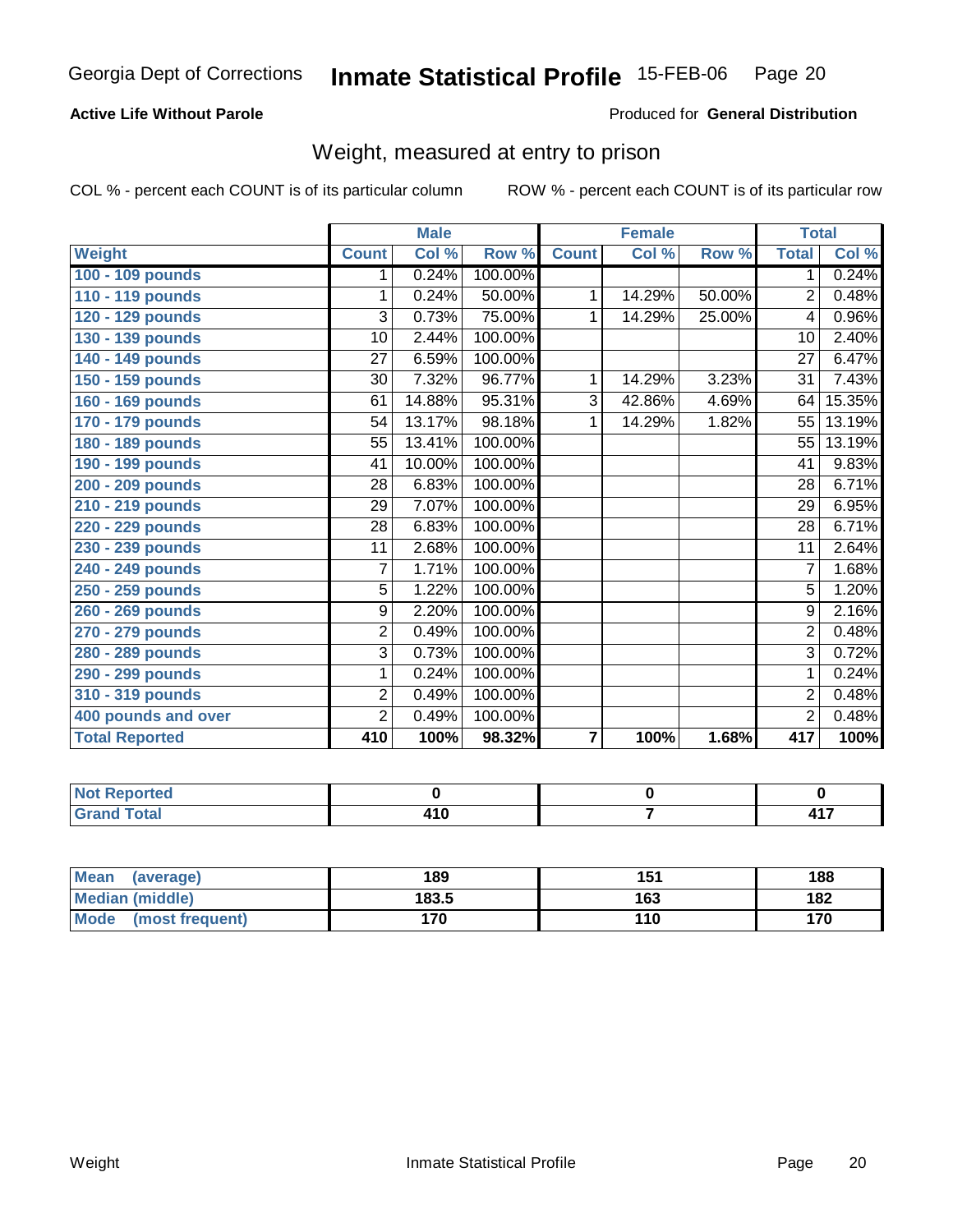#### **Active Life Without Parole**

#### Produced for **General Distribution**

### Type of admission to prison

|              |                             | <b>Male</b>     |        |                    | <b>Female</b> |        |       | <b>Total</b> |        |
|--------------|-----------------------------|-----------------|--------|--------------------|---------------|--------|-------|--------------|--------|
|              | <b>Type of Admission</b>    | Count           | Col %  | <b>Row % Count</b> |               | Col %  | Row % | <b>Total</b> | Col %  |
|              | <b>Committed From Court</b> | 114             | 27.80% | 97.44%             | 3             | 42.86% | 2.56% | 117          | 28.06% |
| $\mathbf{3}$ | <b>Parole Rev/New Sent</b>  | 32              | 7.80%  | 100.00%            |               |        |       | 32           | 7.67%  |
| 4            | <b>Par Rev/No New Sent</b>  | 5.              | 1.22%  | 100.00%            |               |        |       | 5            | 1.20%  |
| 6            | <b>Prob Viol/Partial</b>    | 3               | .73%   | 100.00%            |               |        |       | 3            | .72%   |
| 9            | <b>Prob Rev/Remainder</b>   | 10 <sup>1</sup> | 2.44%  | 100.00%            |               |        |       | 10           | 2.40%  |
| 10           | <b>New Sent/Par Rev Pnd</b> |                 | .24%   | 100.00%            |               |        |       |              | .24%   |
| 11           | <b>Life W/O Parole</b>      | 244             | 59.51% | 98.39%             | 4             | 57.14% | 1.61% | 248          | 59.47% |
| 30           | <b>Par Rev/Rsn Unknown</b>  |                 | .24%   | 100.00%            |               |        |       |              | .24%   |
|              | <b>Total Reported</b>       | 410             | 100%   | 98.32%             |               | 100%   | 1.68% | 417          | 100%   |

| rtea<br>.                            |       |                    |
|--------------------------------------|-------|--------------------|
| $f \wedge f \wedge f$<br>---<br>νιαι | . . u | 44 T<br>.<br>- - - |

| <b>Mode (most frequent)</b> | f W/O Par | ∟f W/O Par | f W/O Par |
|-----------------------------|-----------|------------|-----------|
|                             |           |            |           |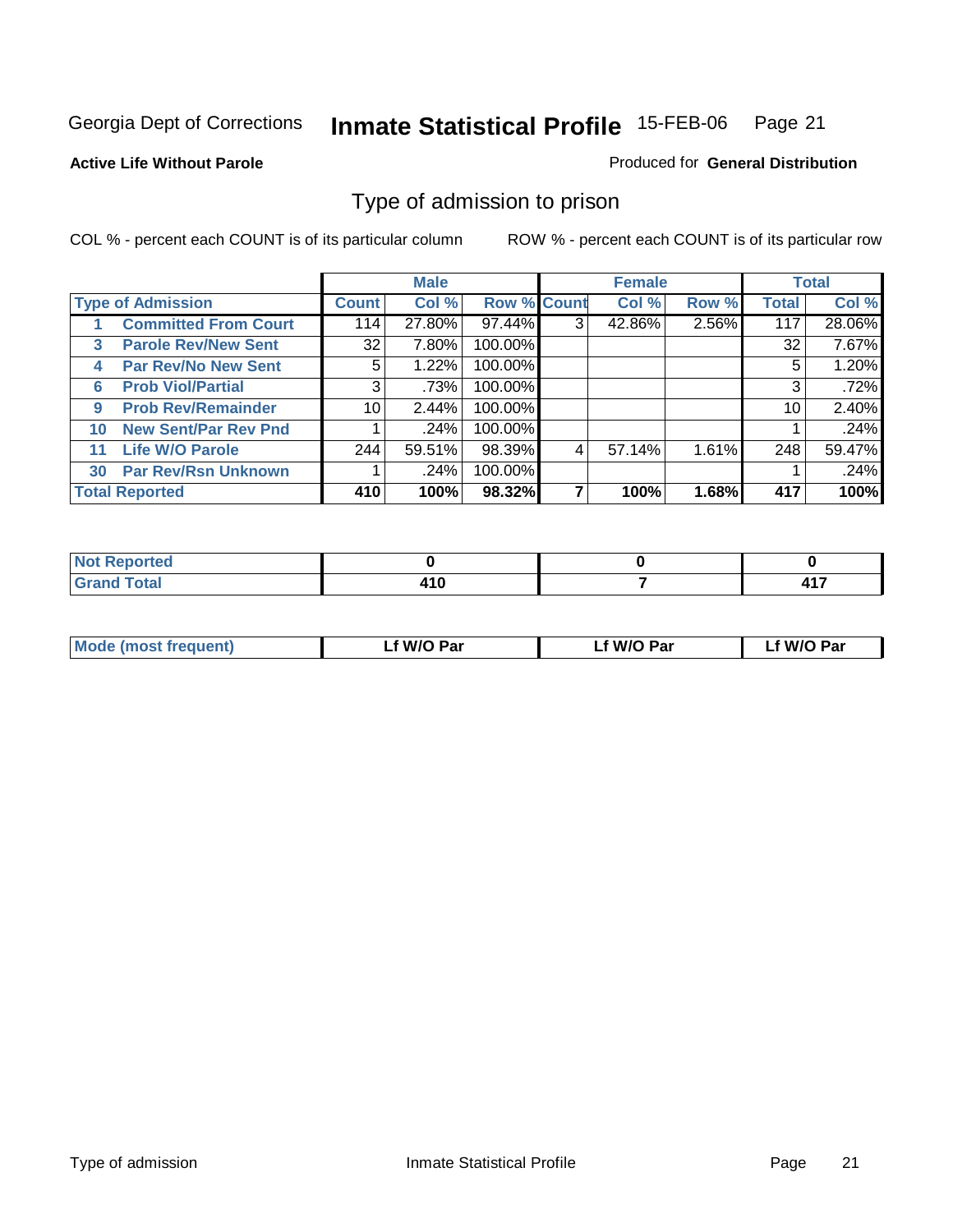#### **Active Life Without Parole**

#### Produced for **General Distribution**

### Current / last security status

|                        |              | <b>Male</b> |                    | <b>Female</b> |       |       | <b>Total</b> |
|------------------------|--------------|-------------|--------------------|---------------|-------|-------|--------------|
| <b>Security Status</b> | <b>Count</b> | Col %       | <b>Row % Count</b> | Col %         | Row % | Total | Col %        |
| 3 Minimum              |              | .25%        | $100.00\%$         | .00%          |       |       | .24%         |
| 4 Medium               | 44           | 10.81%      | $100.00\%$         | $.00\%$       |       | 44    | 10.63%       |
| 5 Close                | 337          | 82.80%      | 97.97%             | 100.00%       | 2.03% | 344   | 83.09%       |
| <b>6 Maximum</b>       | 25           | 6.14%       | 100.00%            | $.00\%$       |       | 25    | 6.04%        |
| <b>Total Reported</b>  | 407          | 100%        | 98.31%             | 100%          | 1.69% | 414   | 100%         |

| <b>Still being diagnosed</b> |     |           |
|------------------------------|-----|-----------|
| <b>Not Reported</b>          |     |           |
| <b>Grand Total</b>           | 410 | <b>41</b> |

| <b>Mode (most frequent)</b> | Close | Close | Close |
|-----------------------------|-------|-------|-------|
|-----------------------------|-------|-------|-------|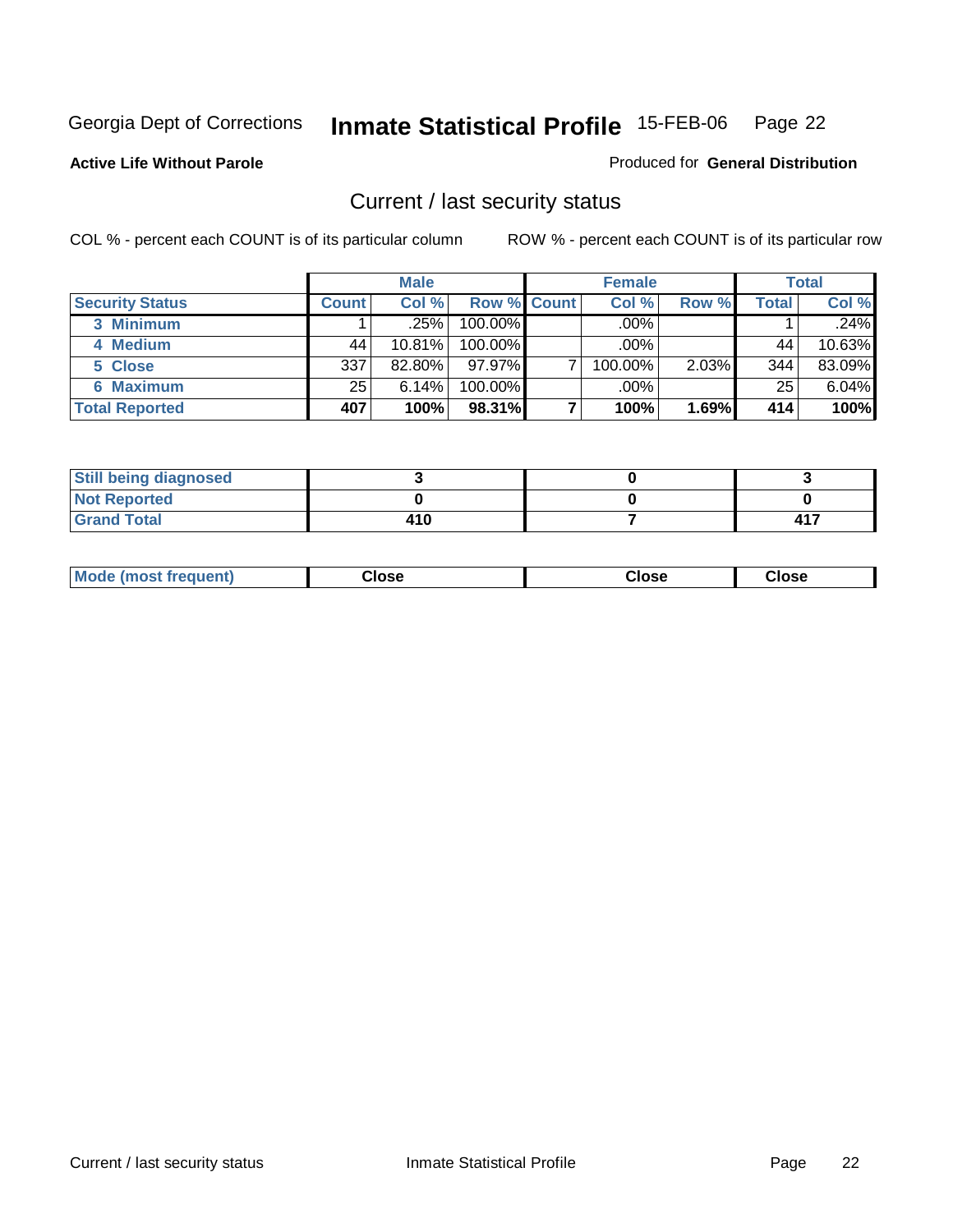**Active Life Without Parole** 

Produced for **General Distribution**

### Current / last type of institution

|                            | <b>Male</b>  |             |                    | <b>Female</b> |            |         | Total         |         |
|----------------------------|--------------|-------------|--------------------|---------------|------------|---------|---------------|---------|
| <b>Type of Institution</b> | <b>Count</b> | Col %       | <b>Row % Count</b> |               | Col %      | Row %   | $\tau$ otal i | Col %   |
| <b>State Prison</b>        | 410          | 100.00%     | 98.32%             |               | $100.00\%$ | .68% I  | 4171          | 100.00% |
| <b>Total Rported</b>       | <b>410</b>   | <b>100%</b> | 98.32%             |               | 100%       | $.68\%$ | 417           | 100%    |

| Not Reported |        |   |
|--------------|--------|---|
| _____        | $\sim$ | . |

|  | <b>Mode (most frequent)</b> | <b>State Prison</b> | <b>State Prison</b> | <b>State Prison</b> |
|--|-----------------------------|---------------------|---------------------|---------------------|
|--|-----------------------------|---------------------|---------------------|---------------------|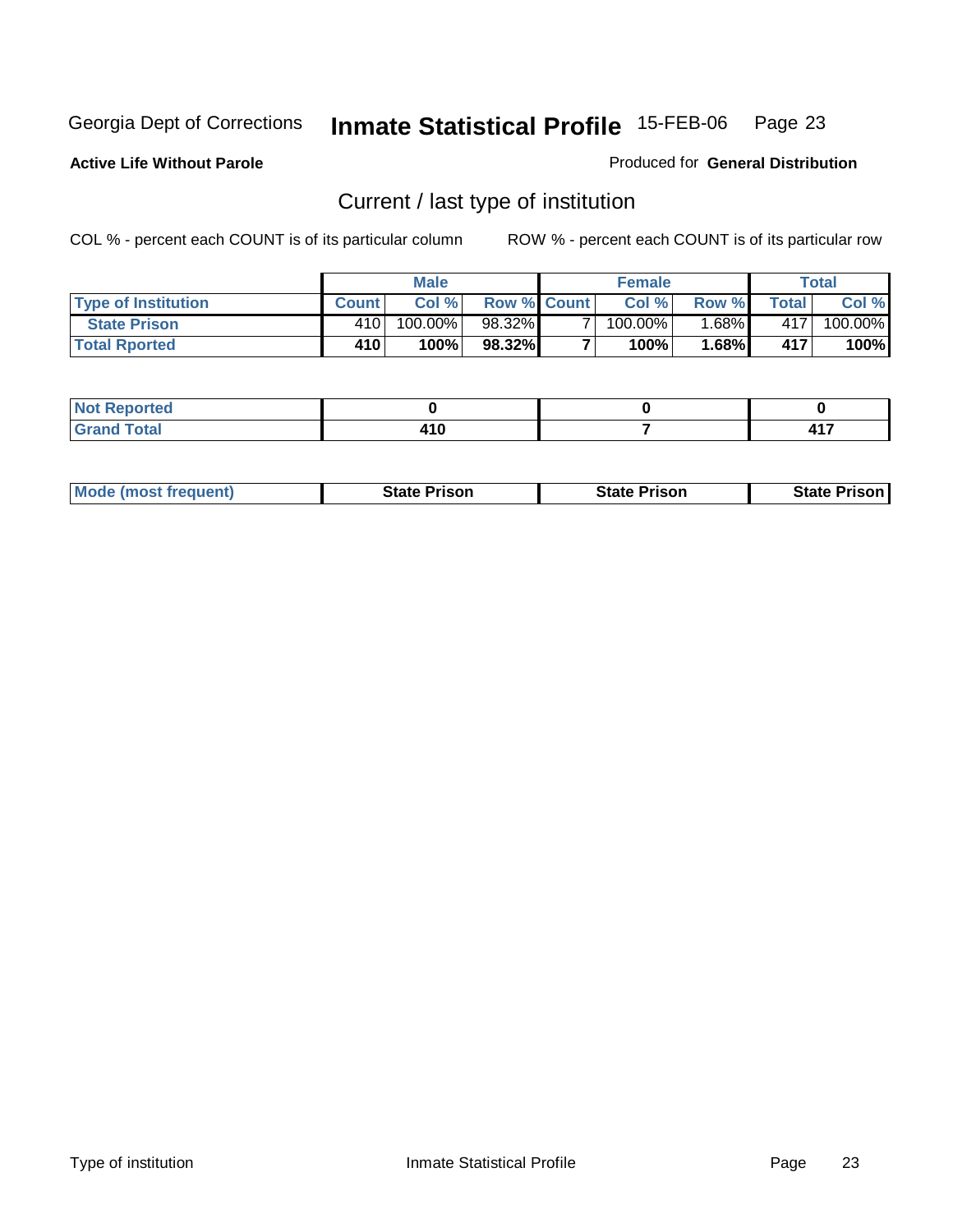**Active Life Without Parole** 

#### Produced for **General Distribution**

### Institution type - transitional centers

|                                          | Male         |       |                    | <b>Female</b> |      |             | Total |       |
|------------------------------------------|--------------|-------|--------------------|---------------|------|-------------|-------|-------|
| <b>Institution Type - Trans. Centers</b> | <b>Count</b> | Col % | <b>Row % Count</b> |               | Col% | Row % Total |       | Col % |
| <b>Total Rported</b>                     |              |       |                    |               |      |             |       |       |

| <b>Reported</b><br><b>NOT</b> |  |  |
|-------------------------------|--|--|
| <b>Total</b><br>$C$ ro'<br>_  |  |  |

| Mode (most frequent) | Null | <b>Null</b> | <b>Null</b> |
|----------------------|------|-------------|-------------|
|                      |      |             |             |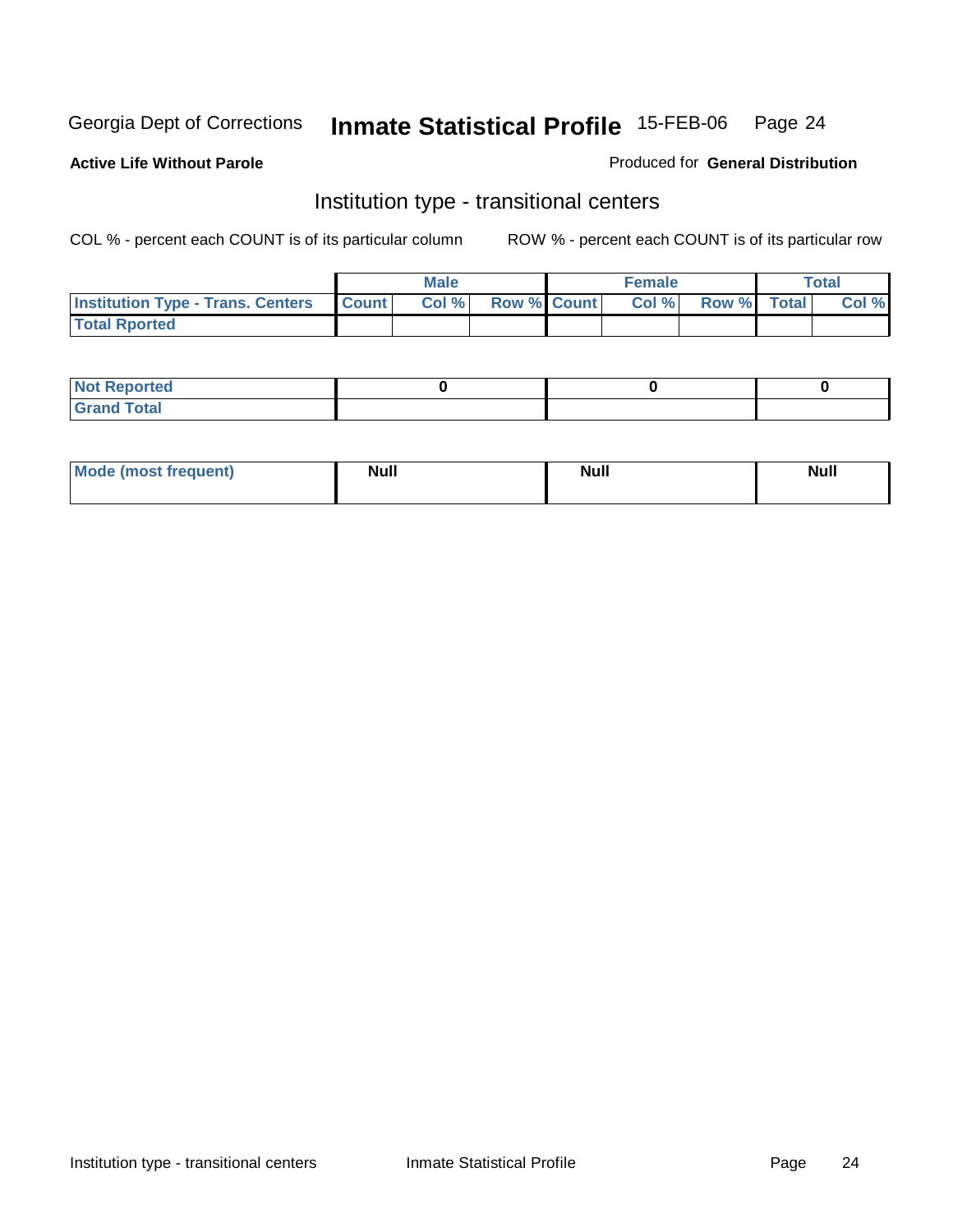### **Active Life Without Parole**

#### Produced for **General Distribution**

### Institution type - mental hospitals

|                                                  | <b>Male</b> |       |                    | <b>Female</b> |  |                          | Total |       |
|--------------------------------------------------|-------------|-------|--------------------|---------------|--|--------------------------|-------|-------|
| <b>Institution Type - Mental Hospitals Count</b> |             | Col % | <b>Row % Count</b> |               |  | <b>Col %</b> Row % Total |       | Col % |
| <b>Total Rported</b>                             |             |       |                    |               |  |                          |       |       |

| <b>Not Reported</b> |  |  |
|---------------------|--|--|
| <b>Total</b><br>r.  |  |  |

| Mode (most frequent) | <b>Null</b> | <b>Null</b> | <b>Null</b> |
|----------------------|-------------|-------------|-------------|
|                      |             |             |             |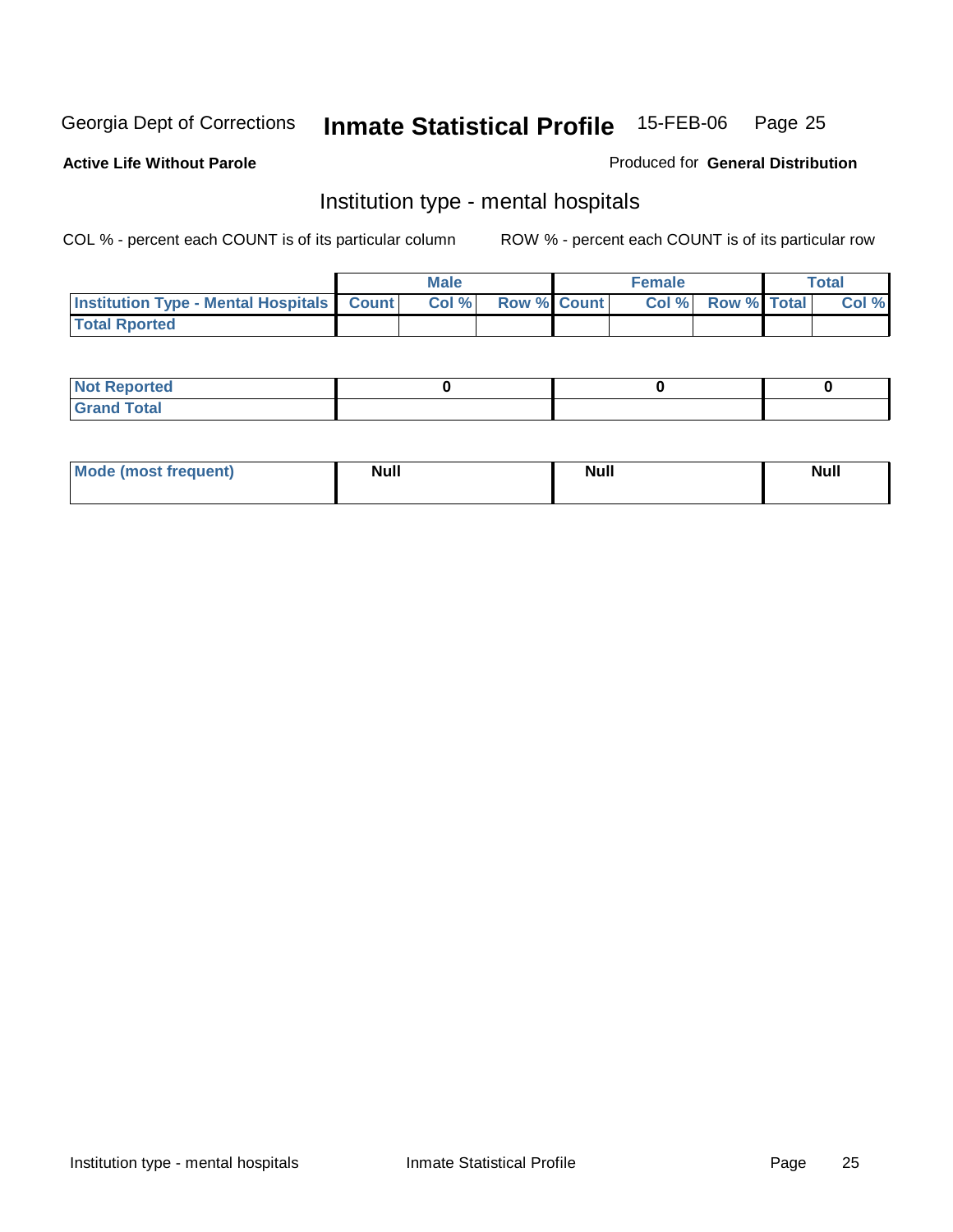**Active Life Without Parole** 

Produced for **General Distribution**

### Institution type - county prisons

|                                                    | <b>Male</b> |      |  | <b>Female</b> |                   |       | $\tau$ otal  |       |
|----------------------------------------------------|-------------|------|--|---------------|-------------------|-------|--------------|-------|
| <b>Institution Type - County Prisons   Count  </b> |             | CoI% |  |               | Row % Count Col % | Row % | <b>Total</b> | Col % |
| <b>Total Rported</b>                               |             |      |  |               |                   |       |              |       |

| <b>Not Reported</b> |  |  |
|---------------------|--|--|
| <b>Grand Total</b>  |  |  |

| <b>Mode</b><br>ost frequent) | <b>Null</b> | <b>Modl</b><br>'YUI. | <b>Null</b> |
|------------------------------|-------------|----------------------|-------------|
|                              |             |                      |             |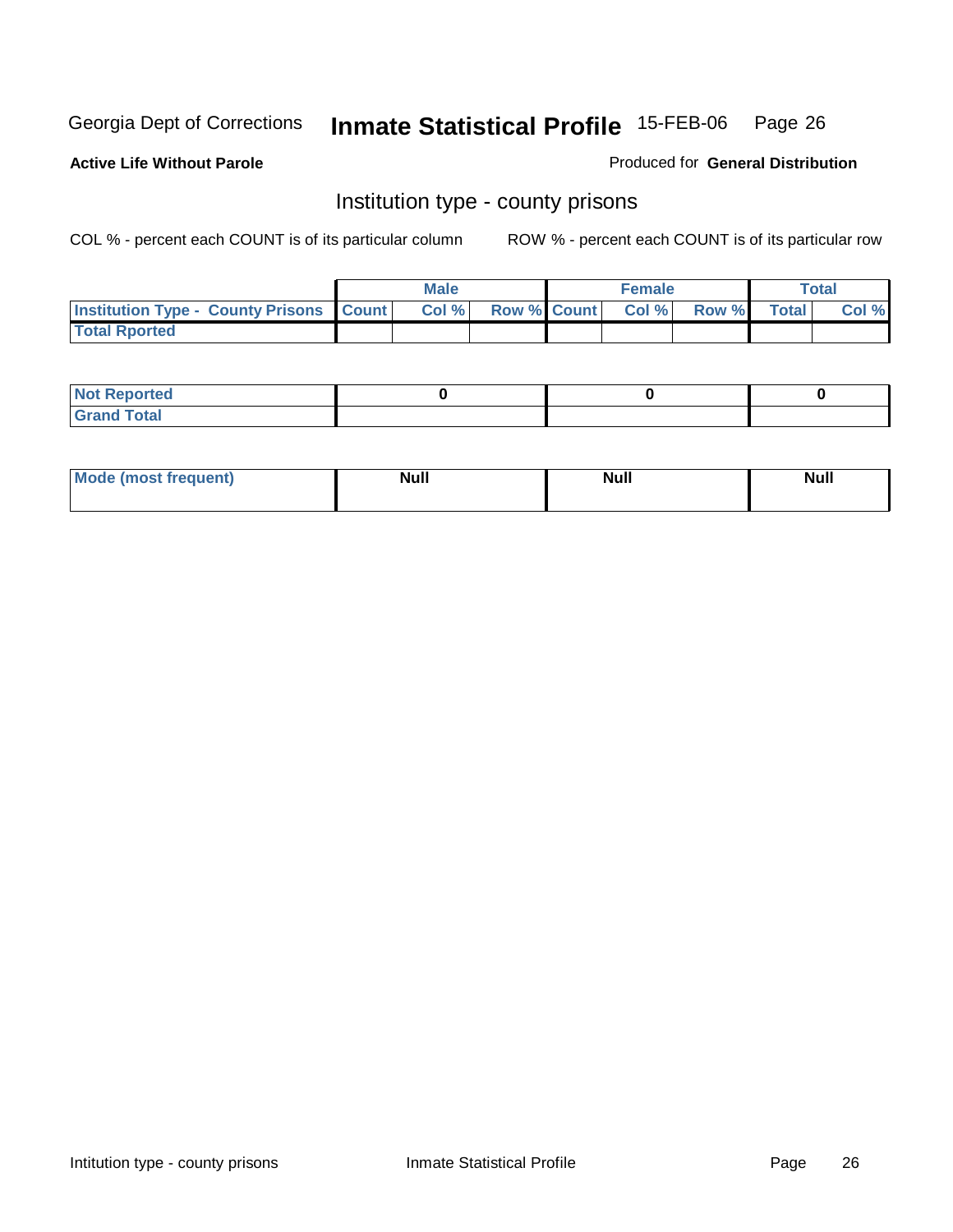#### **Active Life Without Parole**

#### Produced for **General Distribution**

### Institution type - state prisons

|                                         |                | <b>Male</b> |         |              | <b>Female</b> |         | <b>Total</b>   |         |
|-----------------------------------------|----------------|-------------|---------|--------------|---------------|---------|----------------|---------|
| <b>Institution Type - State Prisons</b> | <b>Count</b>   | Col %       | Row %   | <b>Count</b> | Col %         | Row %   | <b>Total</b>   | Col %   |
| <b>Arrendale State Prison</b><br>508    |                |             |         | 3            | 42.86%        | 100.00% | $\overline{3}$ | .72%    |
| <b>Augusta State Med.</b><br>532        | 16             | 3.90%       | 100.00% |              |               |         | 16             | 3.84%   |
| <b>Prison</b>                           |                |             |         |              |               |         |                |         |
| <b>Autry State Prison</b><br>543        | 1              | .24%        | 100.00% |              |               |         |                | .24%    |
| <b>Baldwin State Prison</b><br>553      | 1              | .24%        | 100.00% |              |               |         | 1              | .24%    |
| <b>Calhoun State Prison</b><br>547      | $\overline{2}$ | .49%        | 100.00% |              |               |         | $\overline{2}$ | .48%    |
| <b>Coastal State Prison</b><br>523      | 7              | 1.71%       | 100.00% |              |               |         | 7              | 1.68%   |
| <b>Ga Diag &amp; Class Pris</b><br>521  | 3              | .73%        | 100.00% |              |               |         | 3              | .72%    |
| <b>Ga Diag &amp; Class Pris-</b><br>522 |                | .24%        | 100.00% |              |               |         |                | .24%    |
| <b>Perm</b>                             |                |             |         |              |               |         |                |         |
| <b>Ga State Prison</b><br>517           | 60             | 14.63%      | 100.00% |              |               |         | 60             | 14.39%  |
| <b>Hancock State Prison</b><br>541      | 33             | 8.05%       | 100.00% |              |               |         | 33             | 7.91%   |
| <b>Hays State Prison</b><br>540         | 29             | 7.07%       | 100.00% |              |               |         | 29             | 6.95%   |
| <b>Macon State Prison</b><br>549        | 68             | 16.59%      | 100.00% |              |               |         | 68             | 16.31%  |
| <b>Phillips State Prison</b><br>505     | 18             | 4.39%       | 100.00% |              |               |         | 18             | 4.32%   |
| <b>Pulaski State Prison (W)</b><br>557  |                |             |         | 4            | 57.14%        | 100.00% | 4              | $.96\%$ |
| <b>Smith State Prison</b><br>550        | 37             | 9.02%       | 100.00% |              |               |         | 37             | 8.87%   |
| <b>Telfair State Prison</b><br>542      | 58             | 14.15%      | 100.00% |              |               |         | 58             | 13.91%  |
| <b>Valdosta State Prison</b><br>537     | 36             | 8.78%       | 100.00% |              |               |         | 36             | 8.63%   |
| <b>Ware State Prison</b><br>501         | 33             | 8.05%       | 100.00% |              |               |         | 33             | 7.91%   |
| <b>Washington Sp</b><br>552             | 7              | 1.71%       | 100.00% |              |               |         | 7              | 1.68%   |
| <b>Total Rported</b>                    | 410            | 100%        | 98.32%  | 7            | 100%          | 1.68%   | 417            | 100%    |

| NO1<br>prtea<br>. ∗∖cp•∶<br>$\sim$ |                                     |     |
|------------------------------------|-------------------------------------|-----|
| $T0$ in $T0$<br><b>CHAN</b>        | $\sim$ 4. $\sim$<br>7 I U<br>$\sim$ | 447 |

| Mode (most frequent) | <b>1549 Macon State Prison</b> | [557 Pulaski State Prison (W)] 549 Macon State |               |
|----------------------|--------------------------------|------------------------------------------------|---------------|
|                      |                                |                                                | <b>Prison</b> |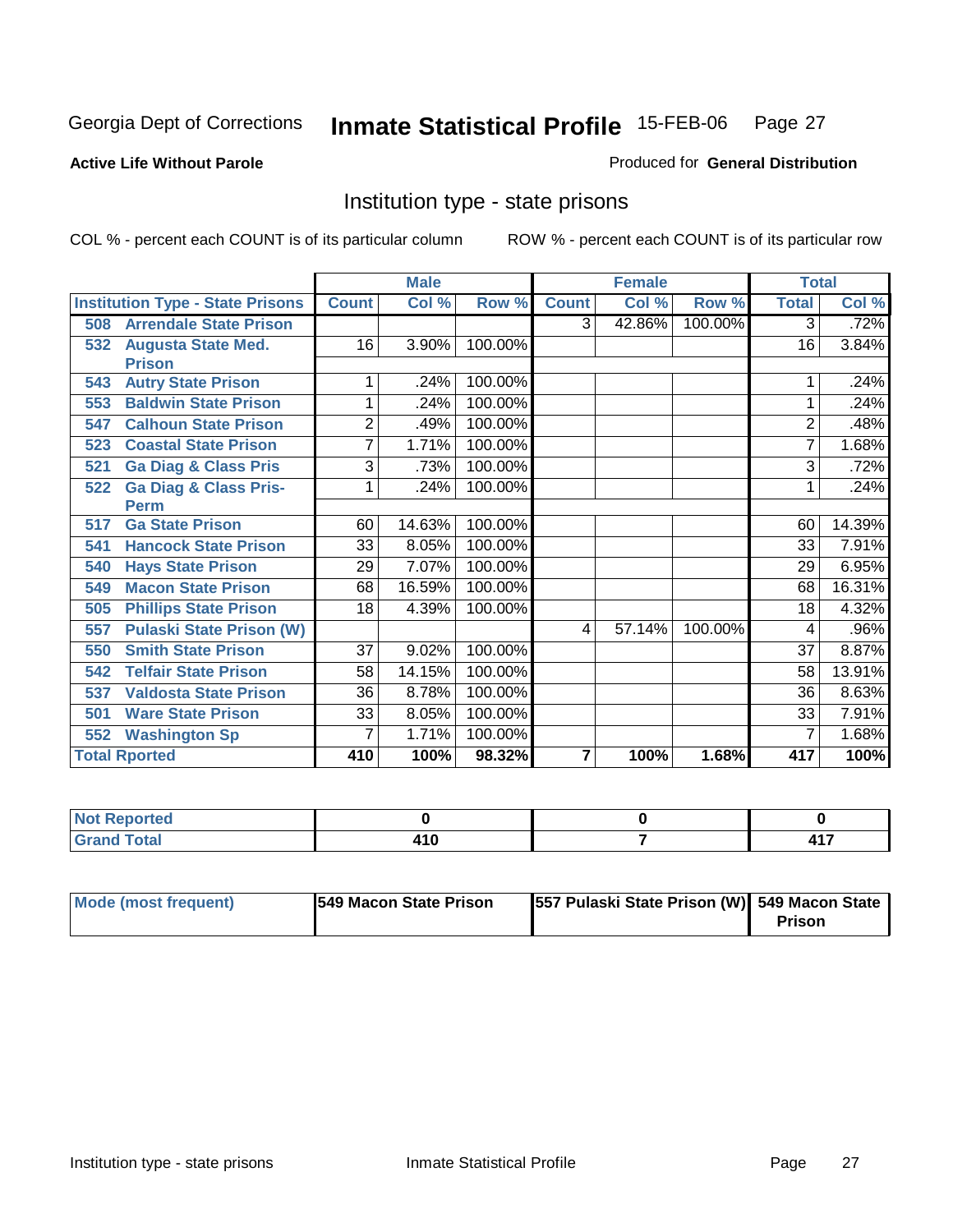### **Active Life Without Parole**

#### Produced for **General Distribution**

### Institution type - private prisons

|                                                     | <b>Male</b> |                    | <b>Female</b> |                    | <b>Total</b> |
|-----------------------------------------------------|-------------|--------------------|---------------|--------------------|--------------|
| <b>Institution Type - Private Prisons   Count  </b> | Col%        | <b>Row % Count</b> | Col %         | <b>Row %</b> Total | Col %        |
| <b>Total Rported</b>                                |             |                    |               |                    |              |

| <b>Not Reported</b>               |  |  |
|-----------------------------------|--|--|
| <b>Total</b><br>$C$ rar<br>$\sim$ |  |  |

| Mode (most frequent) | Null | <b>Null</b> | <b>Null</b> |
|----------------------|------|-------------|-------------|
|                      |      |             |             |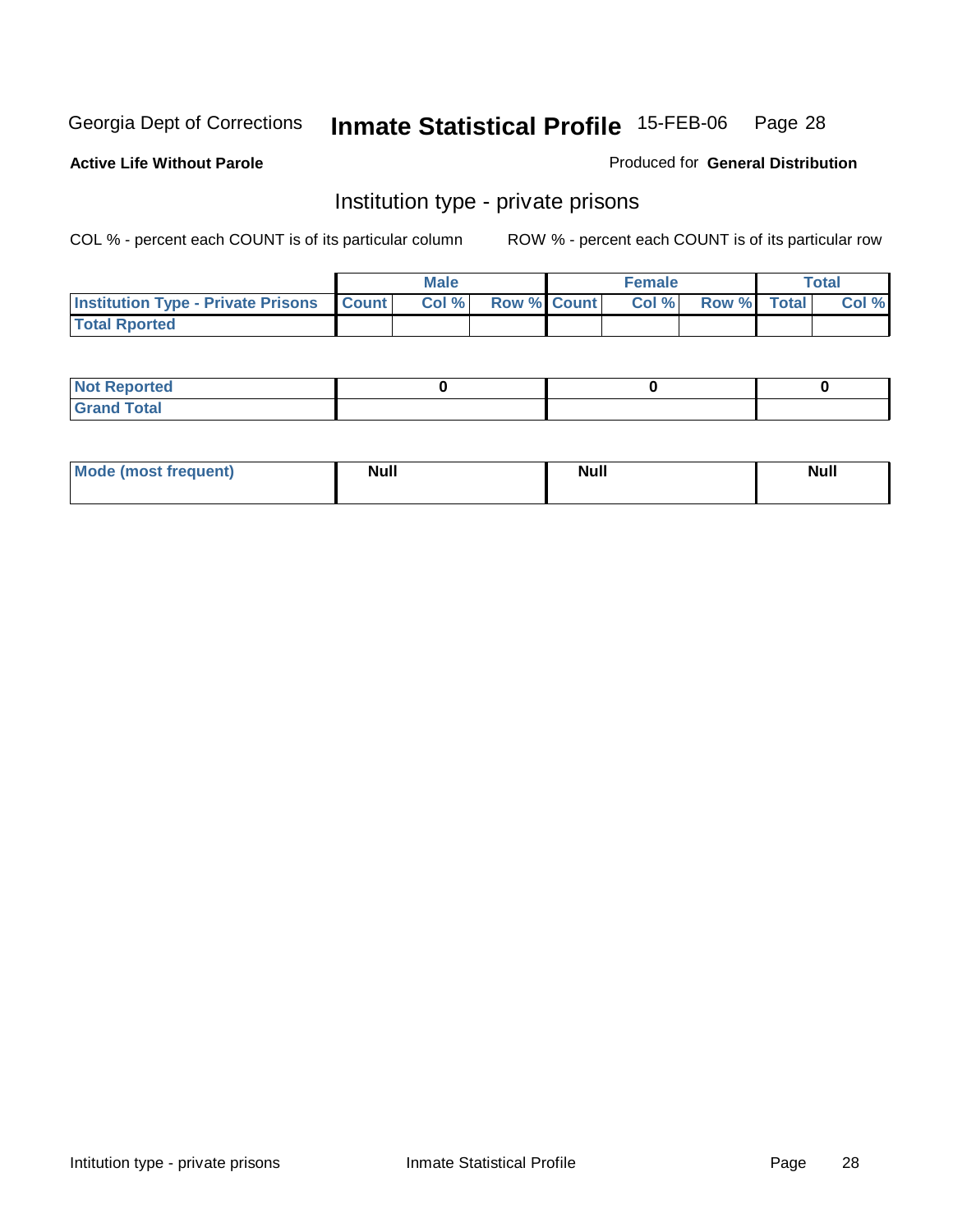**Active Life Without Parole** 

Produced for **General Distribution**

### Institution type - prison annexes

|                                                   | <b>Male</b> |             | <b>Female</b> |             | <b>Total</b> |
|---------------------------------------------------|-------------|-------------|---------------|-------------|--------------|
| <b>Institution Type - Prison Annexe   Count  </b> | Col %       | Row % Count | Col%          | Row % Total | Col %        |
| <b>Total Rported</b>                              |             |             |               |             |              |

| $N$ nt R<br>Reported         |  |  |
|------------------------------|--|--|
| <b>Total</b><br><b>Grano</b> |  |  |

| Mode (most frequent) | <b>Null</b> | <b>Null</b> | <b>Null</b> |
|----------------------|-------------|-------------|-------------|
|                      |             |             |             |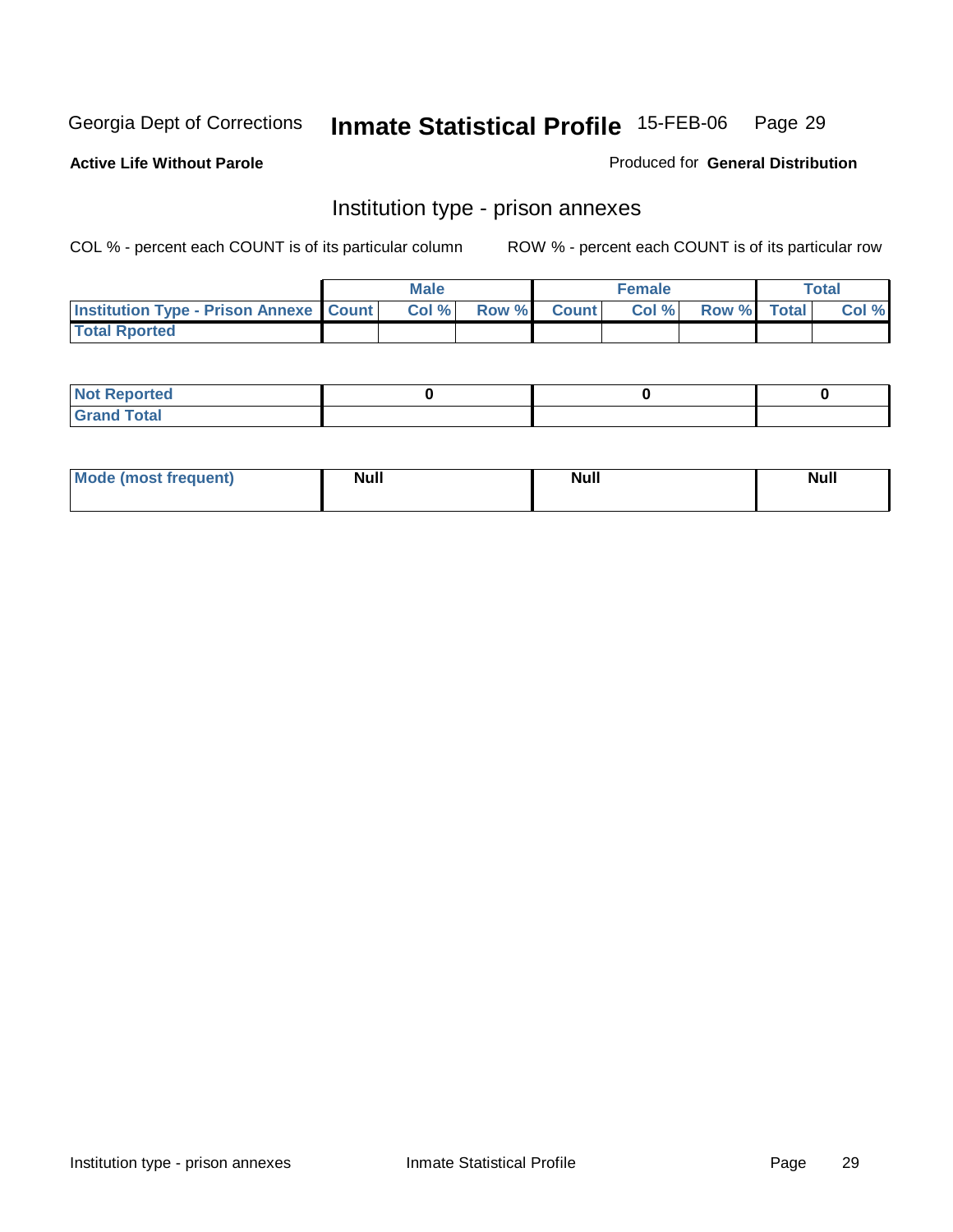**Active Life Without Parole** 

#### Produced for **General Distribution**

### Institution type - inmate boot camp

|                                      |              | <b>Male</b> |                    | Female |             | Total |
|--------------------------------------|--------------|-------------|--------------------|--------|-------------|-------|
| <b>Institution Type - Boot Camps</b> | <b>Count</b> | Col%        | <b>Row % Count</b> | Col %  | Row % Total | Col % |
| <b>Total Rported</b>                 |              |             |                    |        |             |       |

| <b>Not Reported</b>          |  |  |
|------------------------------|--|--|
| Tota <sup>l</sup><br>$C = C$ |  |  |

| <b>Mode (most frequent)</b> | <b>Null</b> | <b>Null</b> | <b>Null</b> |
|-----------------------------|-------------|-------------|-------------|
|                             |             |             |             |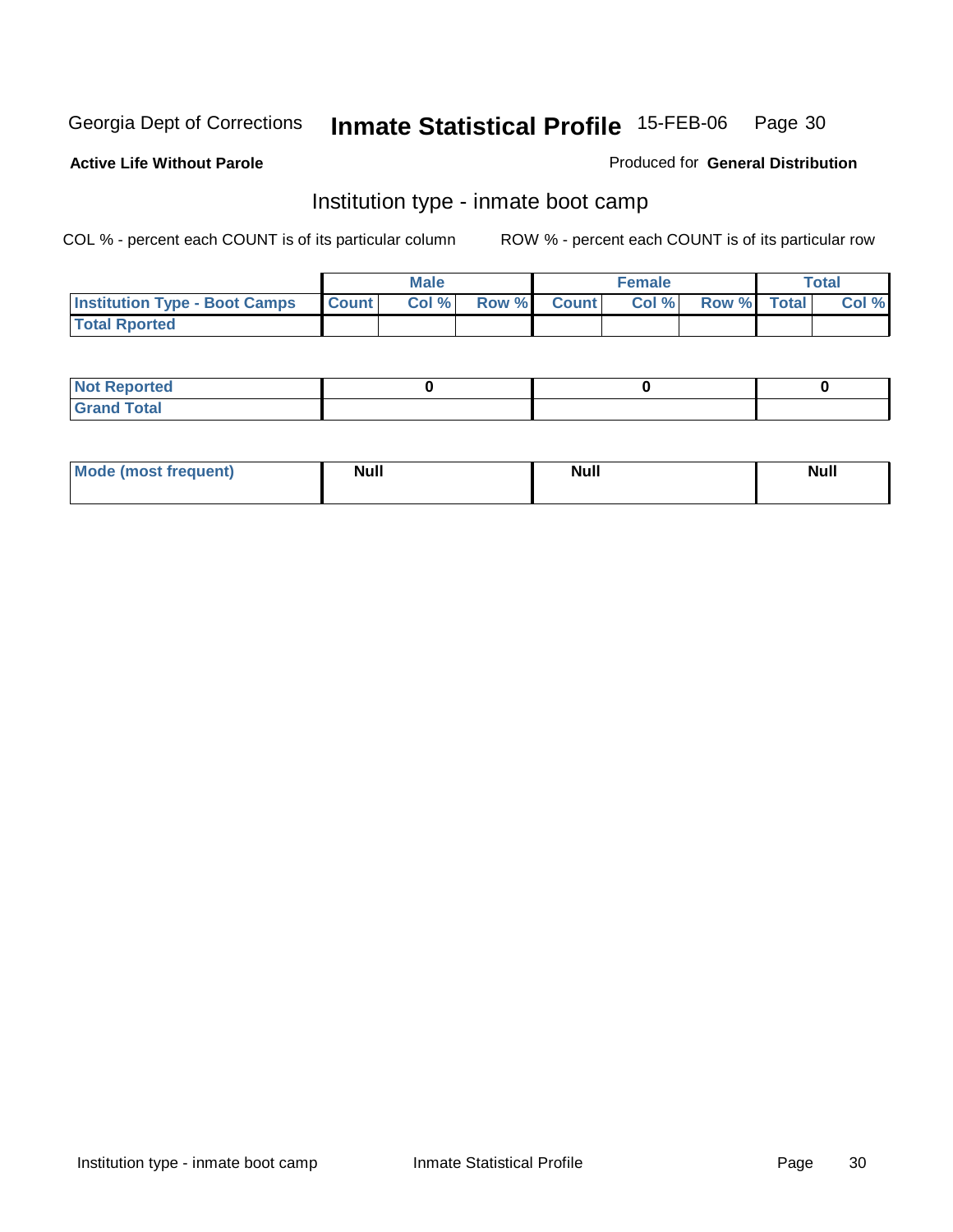#### **Active Life Without Parole**

#### Produced for **General Distribution**

### Number of disciplinary reports

|                                      |                 | <b>Male</b> |             |   | <b>Female</b> |          |       | <b>Total</b> |
|--------------------------------------|-----------------|-------------|-------------|---|---------------|----------|-------|--------------|
| <b>Number of Disciplinary Report</b> | <b>Count</b>    | Col %       | Row % Count |   | Col %         | Row %    | Total | Col %        |
|                                      | 95              | 23.17%      | 95.96%      | 4 | 57.14%        | $4.04\%$ | 99    | 23.74%       |
|                                      | 54              | 13.17%      | 100.00%     |   |               |          | 54    | 12.95%       |
|                                      | 38              | 9.27%       | 97.44%      |   | 14.29%        | 2.56%    | 39    | 9.35%        |
| 3                                    | 35 <sup>1</sup> | 8.54%       | 100.00%     |   |               |          | 35    | 8.39%        |
|                                      | 22              | 5.37%       | 100.00%     |   |               |          | 22    | 5.28%        |
| 5                                    | 24              | 5.85%       | 100.00%     |   |               |          | 24    | 5.76%        |
| <b>More Than 5</b>                   | 142             | 34.63%      | 98.61%      | 2 | 28.57%        | 1.39%    | 144   | 34.53%       |
| <b>Total Reported</b>                | 410             | 100%        | 98.32%      | 7 | 100%          | 1.68%    | 417   | 100%         |

| тео<br>N                           |       |   |
|------------------------------------|-------|---|
| $int^{\bullet}$                    | . .   | . |
| $\sim$ $\sim$ $\sim$ $\sim$ $\sim$ | 7 I V |   |

| Mean (average)       | 6.53 | 5.86 | 6.52 |
|----------------------|------|------|------|
| Median (middle)      |      |      |      |
| Mode (most frequent) |      |      |      |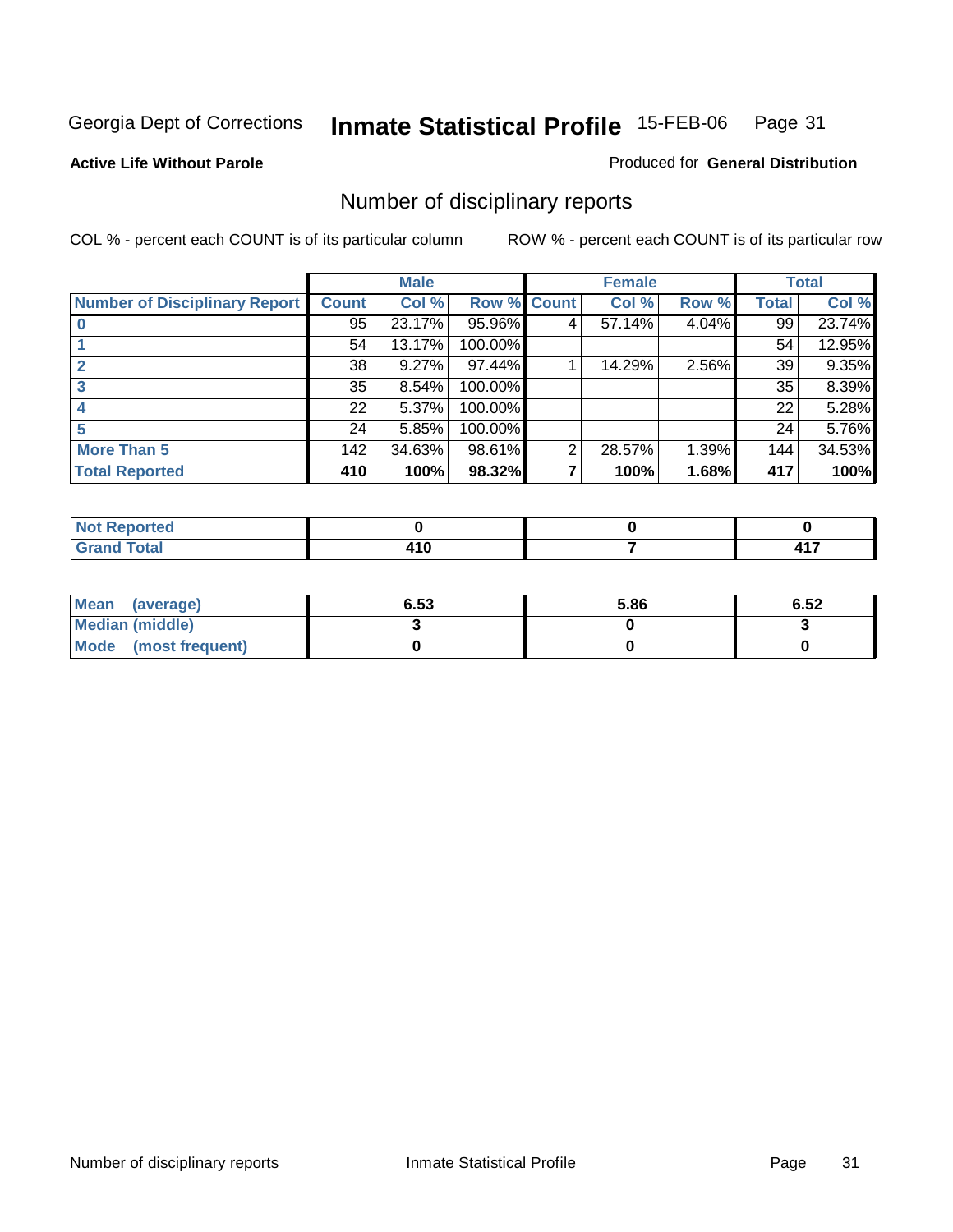#### **Active Life Without Parole**

### Produced for **General Distribution**

### Number of transfers

|                            |              | <b>Male</b> |             |   | <b>Female</b> |       |              | <b>Total</b> |
|----------------------------|--------------|-------------|-------------|---|---------------|-------|--------------|--------------|
| <b>Number of Transfers</b> | <b>Count</b> | Col %       | Row % Count |   | Col %         | Row % | <b>Total</b> | Col %        |
|                            |              | 0.98%       | 100.00%     |   |               |       | 4            | $0.96\%$     |
|                            | 140          | 34.15%      | 96.55%      | 5 | 71.43%        | 3.45% | 145          | 34.77%       |
|                            | 100          | 24.39%      | 98.04%      | 2 | 28.57%        | 1.96% | 102          | 24.46%       |
| 3                          | 78           | 19.02%      | 100.00%     |   |               |       | 78           | 18.71%       |
|                            | 40           | $9.76\%$    | 100.00%     |   |               |       | 40           | 9.59%        |
|                            | 15           | 3.66%       | 100.00%     |   |               |       | 15           | 3.60%        |
| <b>More Than 5</b>         | 33           | 8.05%       | 100.00%     |   |               |       | 33           | 7.91%        |
| <b>Total Reported</b>      | 410          | 100%        | 98.32%      | 7 | 100%          | 1.68% | 417          | 100%         |

| τeα<br>N                             |                  |  |
|--------------------------------------|------------------|--|
| - - -<br>$\sim$ $\sim$ $\sim$ $\sim$ | . .<br>. .<br>__ |  |

| Mean (average)       | 2.55 | 1.29 | 2.53 |
|----------------------|------|------|------|
| Median (middle)      |      |      |      |
| Mode (most frequent) |      |      |      |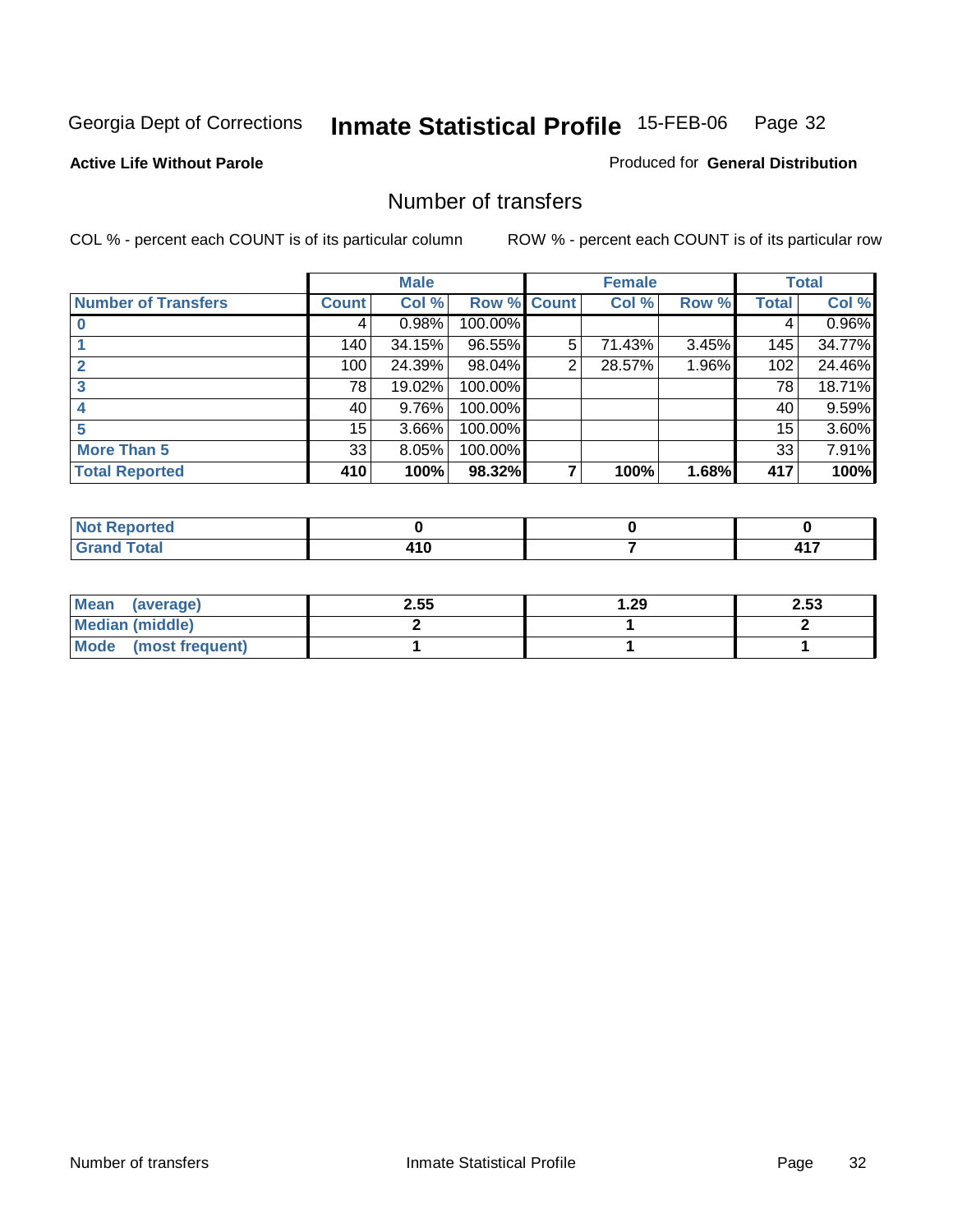### **Active Life Without Parole**

Produced for **General Distribution**

### Number of escapes

|                          | <b>Male</b>  |          |                    | <b>Female</b> |                       |         | Total |          |
|--------------------------|--------------|----------|--------------------|---------------|-----------------------|---------|-------|----------|
| <b>Number of Escapes</b> | <b>Count</b> | Col %    | <b>Row % Count</b> |               | Col %                 | Row %   | Total | Col %    |
|                          | 409'         | 99.76%   | 98.32%             | –             | $100.\overline{00\%}$ | $.68\%$ | 416   | 99.76%   |
|                          |              | $0.24\%$ | 100.00%            |               |                       |         |       | $0.24\%$ |
| <b>Total Reported</b>    | 410          | 100%     | 98.32%             |               | 100%                  | 1.68%   | 417   | 100%     |

| المتسقين للمناج<br>тео. |     |       |
|-------------------------|-----|-------|
| <b>Total</b>            |     | 1 A T |
| $\sim$                  | טוי | .     |

| Mean (average)         |  |  |
|------------------------|--|--|
| <b>Median (middle)</b> |  |  |
| Mode (most frequent)   |  |  |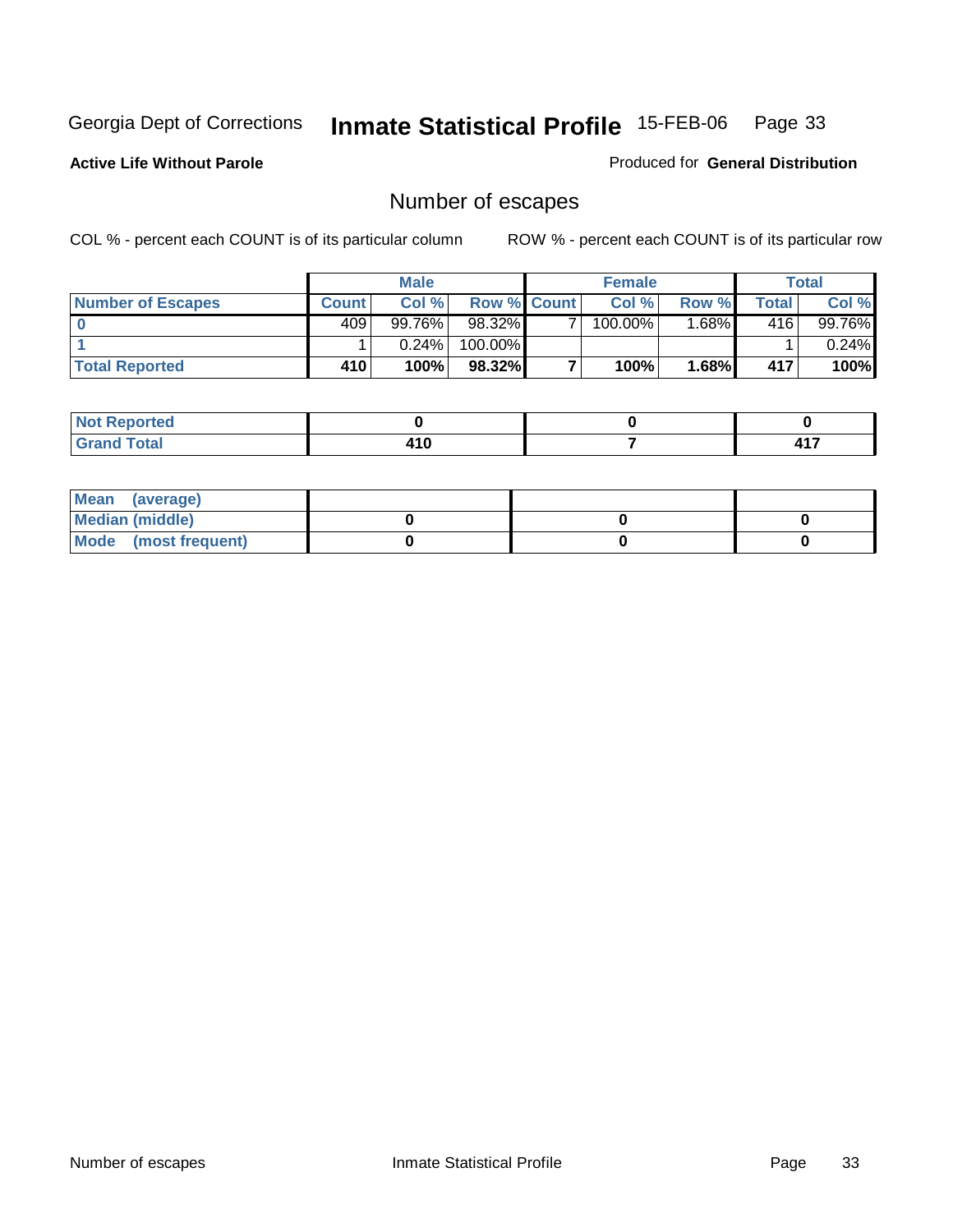**Active Life Without Parole** 

Produced for **General Distribution**

### Probable future release type

|                                     | <b>Male</b>  |         |                    | <b>Female</b> |         |        | Total   |         |
|-------------------------------------|--------------|---------|--------------------|---------------|---------|--------|---------|---------|
| <b>Probable Future Release Type</b> | <b>Count</b> | Col %   | <b>Row % Count</b> |               | Col%    | Row %  | Total i | Col %   |
| <b>Life, LWOP or death sentence</b> | 410          | 100.00% | 98.32%             |               | 100.00% | 1.68%∎ | 4171    | 100.00% |
| <b>Total Reported</b>               | 410          | 100%    | 98.32%             |               | 100%    | 1.68%  | 417     | 100%    |

| <b>Not Reported</b> |       |   |     |
|---------------------|-------|---|-----|
| <b>fotal</b>        | 1 I V | . | .   |
| <b>Grand</b>        |       | . | . . |

| <b>Mode (most frequent)</b> | Life, LWOP or death | Life, LWOP or death | Life, LWOP or death |
|-----------------------------|---------------------|---------------------|---------------------|
|-----------------------------|---------------------|---------------------|---------------------|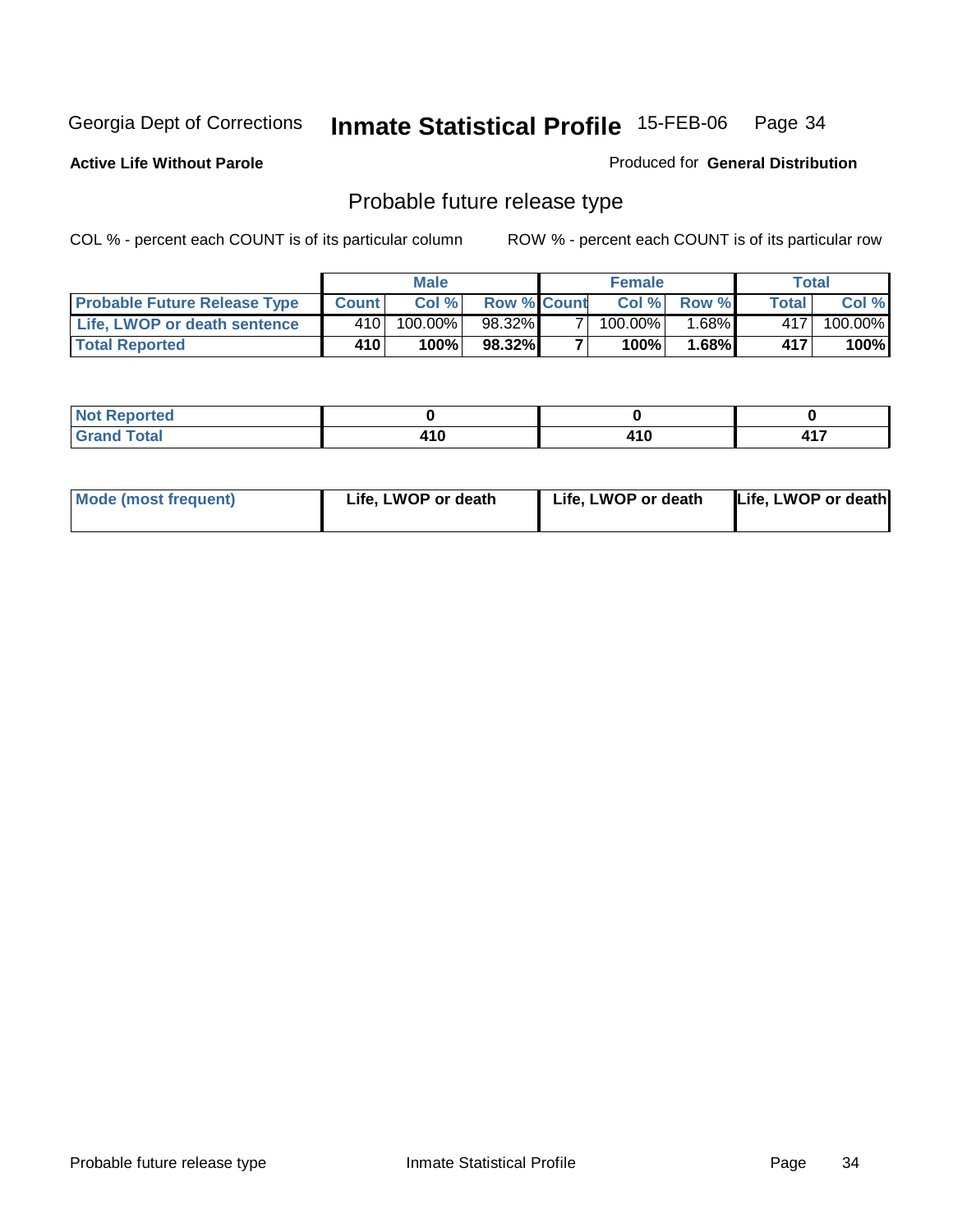**Active Life Without Parole** 

Produced for **General Distribution**

### Actual release type

|                            |              | <b>Male</b> |                    | <b>Female</b> |       |              | Total |
|----------------------------|--------------|-------------|--------------------|---------------|-------|--------------|-------|
| <b>Actual Release Type</b> | <b>Count</b> | Col %       | <b>Row % Count</b> | Col %1        | Row % | <b>Total</b> | Col % |
| <b>Total Reported</b>      |              | %           | %                  | %             | %     |              | %     |

| <b>Still Active</b> | 410 | 417 |
|---------------------|-----|-----|
| <b>Not Reported</b> |     |     |
| <b>Grand Total</b>  | 410 | 417 |

| .<br>,,,,,<br>. | лĽ |  |
|-----------------|----|--|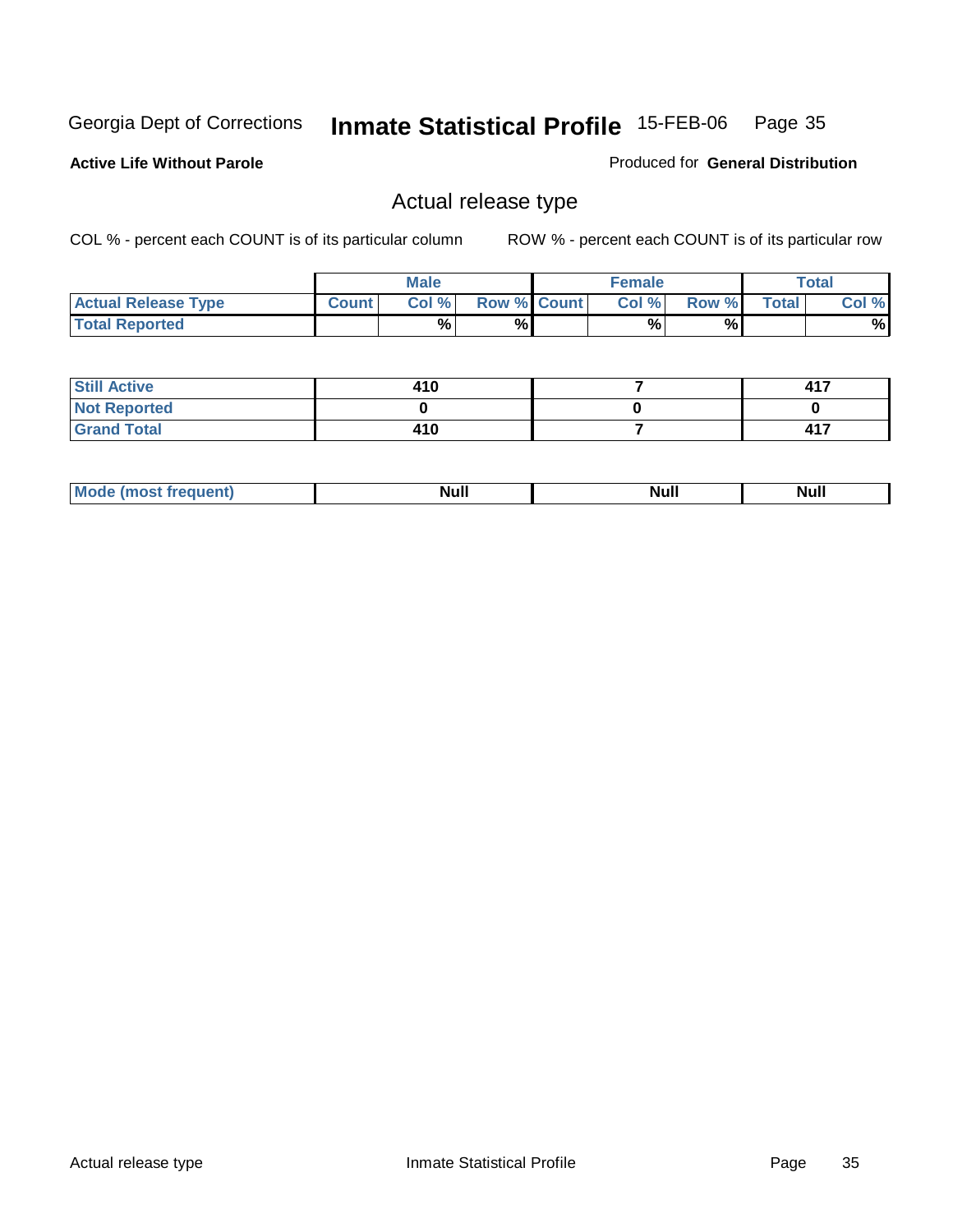### **Active Life Without Parole**

#### Produced for **General Distribution**

### Time served in current (or last) institution

|                            |              | <b>Male</b> |         |                | <b>Female</b> |       |                 | <b>Total</b> |
|----------------------------|--------------|-------------|---------|----------------|---------------|-------|-----------------|--------------|
| <b>Time In Institution</b> | <b>Count</b> | Col %       | Row %   | <b>Count</b>   | Col %         | Row % | <b>Total</b>    | Col %        |
| 0 to 3 months              | 36           | 8.78%       | 94.74%  | $\overline{2}$ | 28.57%        | 5.26% | $\overline{38}$ | 9.11%        |
| 3.01 to 6 months           | 33           | 8.05%       | 100.00% |                |               |       | 33              | 7.91%        |
| 6.01 to 9 months           | 34           | 8.29%       | 100.00% |                |               |       | 34              | 8.15%        |
| 9.01 to 12 months          | 26           | 6.34%       | 92.86%  | $\overline{2}$ | 28.57%        | 7.14% | 28              | 6.71%        |
| 12.01 to 18 months         | 45           | 10.98%      | 95.74%  | $\overline{2}$ | 28.57%        | 4.26% | $\overline{4}$  | 11.27%       |
| 18.01 to 24 months         | 30           | 7.32%       | 100.00% |                |               |       | 30              | 7.19%        |
| 2.01 to 3 years            | 46           | 11.22%      | 100.00% |                |               |       | 46              | 11.03%       |
| 3.01 to 4 years            | 50           | 12.20%      | 100.00% |                |               |       | 50              | 11.99%       |
| 4.01 to 5 years            | 37           | 9.02%       | 100.00% |                |               |       | 37              | 8.87%        |
| 5.01 to 6 years            | 27           | 6.59%       | 100.00% |                |               |       | 27              | 6.47%        |
| 6.01 to 7 years            | 9            | 2.20%       | 100.00% |                |               |       | 9               | 2.16%        |
| 7.01 to 8 years            | 14           | 3.41%       | 93.33%  | 1              | 14.29%        | 6.67% | 15              | 3.60%        |
| 8.01 to 9 years            | 8            | 1.95%       | 100.00% |                |               |       | 8               | 1.92%        |
| 9.01 to 10 years           | 6            | 1.46%       | 100.00% |                |               |       | 6               | 1.44%        |
| Over 10 years              | 9            | 2.20%       | 100.00% |                |               |       | 9               | 2.16%        |
| <b>Total Reported</b>      | 410          | 100%        | 98.32%  | 7              | 100%          | 1.68% | 417             | 100%         |

| <b>Not Reported</b> |     |   |
|---------------------|-----|---|
| $f$ ota!            | 410 | . |

| <b>Mean</b><br>(average) | 34 months | 21 months | 34 months |  |
|--------------------------|-----------|-----------|-----------|--|
| Median (middle)          | 24 months | 10 months | 24 months |  |
| Mode (most frequent)     | 4 months  | l months  | 1 months  |  |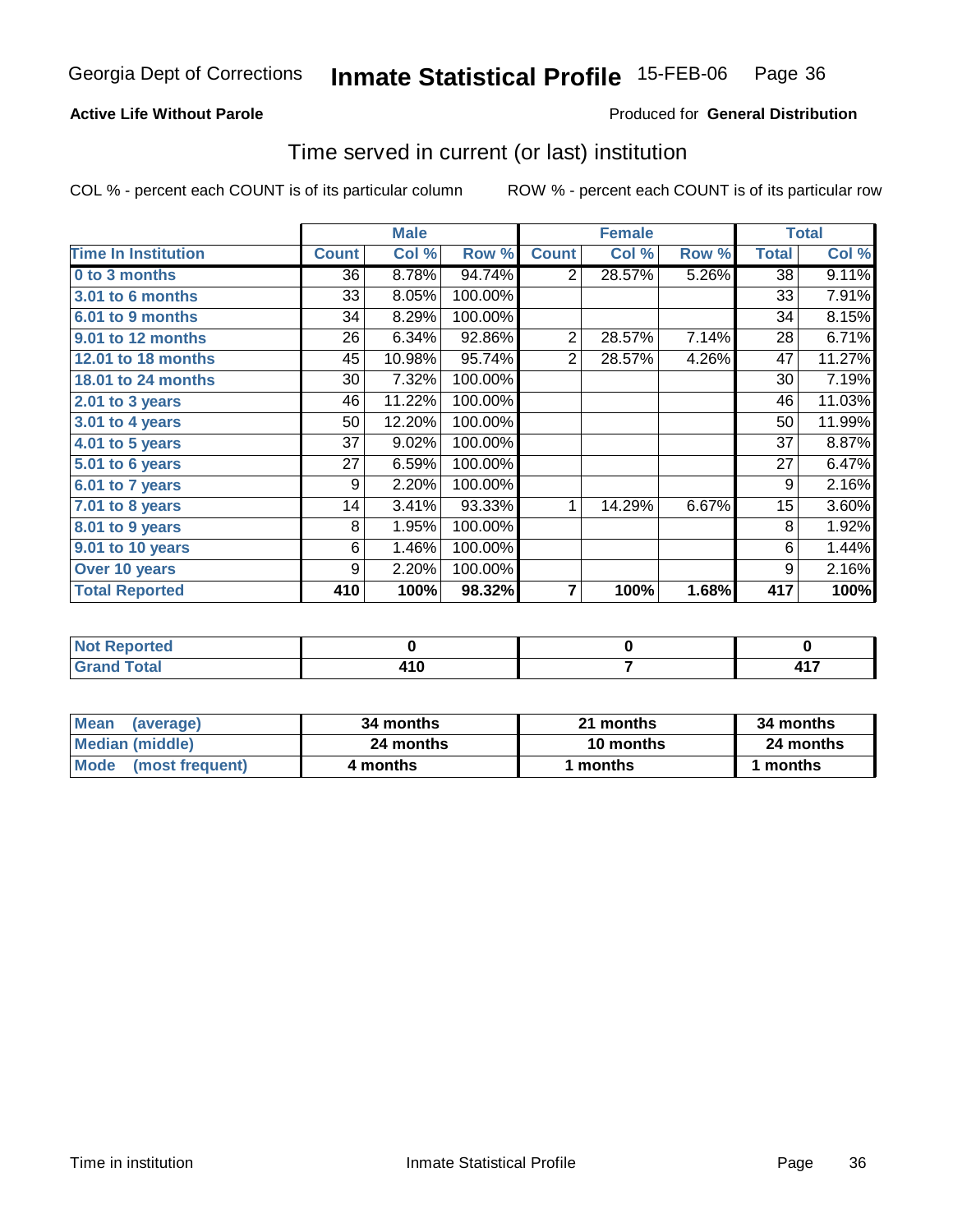### **Active Life Without Parole**

#### Produced for **General Distribution**

### Highest grade level attained

|                              |              | <b>Male</b> |         |                | <b>Female</b> |       |                 | <b>Total</b>         |
|------------------------------|--------------|-------------|---------|----------------|---------------|-------|-----------------|----------------------|
| <b>Grade Level</b>           | <b>Count</b> | Col %       | Row %   | <b>Count</b>   | Col %         | Row % | <b>Total</b>    | Col %                |
| <b>Grade 1</b>               | 1            | 0.25%       | 100.00% |                |               |       | 1               | 0.25%                |
| <b>Grade 4</b>               | 3            | 0.75%       | 100.00% |                |               |       | $\overline{3}$  | 0.74%                |
| Grade 5                      | 3            | 0.75%       | 100.00% |                |               |       | 3               | 0.74%                |
| Grade 6                      | 7            | 1.75%       | 100.00% |                |               |       | $\overline{7}$  | 1.72%                |
| <b>Grade 7</b>               | 16           | 3.99%       | 100.00% |                |               |       | $\overline{16}$ | 3.93%                |
| <b>Grade 8</b>               | 42           | 10.47%      | 100.00% |                |               |       | 42              | 10.32%               |
| <b>Grade 9</b>               | 51           | 12.72%      | 98.08%  | 1              | 16.67%        | 1.92% | 52              | 12.78%               |
| Grade 10                     | 84           | 20.95%      | 98.82%  | 1              | 16.67%        | 1.18% | 85              | 20.88%               |
| Grade 11                     | 54           | 13.47%      | 96.43%  | $\overline{c}$ | 33.33%        | 3.57% | 56              | 13.76%               |
| <b>Grade 12 or GED</b>       | 68           | 16.96%      | 98.55%  | 1              | 16.67%        | 1.45% | 69              | 16.95%               |
| <b>Some tech school</b>      | 10           | 2.49%       | 100.00% |                |               |       | 10              | 2.46%                |
| <b>Completed tech school</b> | 11           | 2.74%       | 100.00% |                |               |       | 11              | 2.70%                |
| College, 1 year              | 13           | 3.24%       | 100.00% |                |               |       | 13              | 3.19%                |
| College, 2 year              | 16           | 3.99%       | 94.12%  | 1              | 16.67%        | 5.88% | $\overline{17}$ | 4.18%                |
| College, 3 year              | 7            | 1.75%       | 100.00% |                |               |       | 7               | 1.72%                |
| <b>Bachelor's degree</b>     | 9            | 2.24%       | 100.00% |                |               |       | 9               | 2.21%                |
| <b>Master's degree</b>       | 3            | 0.75%       | 100.00% |                |               |       | 3               | 0.74%                |
| Ph.D. degree                 | 1            | 0.25%       | 100.00% |                |               |       | 1               | 0.25%                |
| Law degree                   | 2            | 0.50%       | 100.00% |                |               |       | $\overline{c}$  | 0.49%                |
| <b>Total Reported</b>        | 401          | 100%        | 98.53%  | 6              | 100.0%        | 1.47% | 407             | $\overline{100.0\%}$ |

| the contract and state<br>rtea<br>NO<br>.            |                |   |
|------------------------------------------------------|----------------|---|
| $T \wedge t \wedge$<br>Cro<br><b>TOLAI</b><br>$\sim$ | 1 A C<br>- 1 V | . |

| Mean<br>(average)       | 10.64    | 11.17    | 10.65    |
|-------------------------|----------|----------|----------|
| <b>Median (middle)</b>  | Grade 10 | Grade 11 | Grade 10 |
| Mode<br>(most frequent) | Grade 10 | Grade 11 | Grade 10 |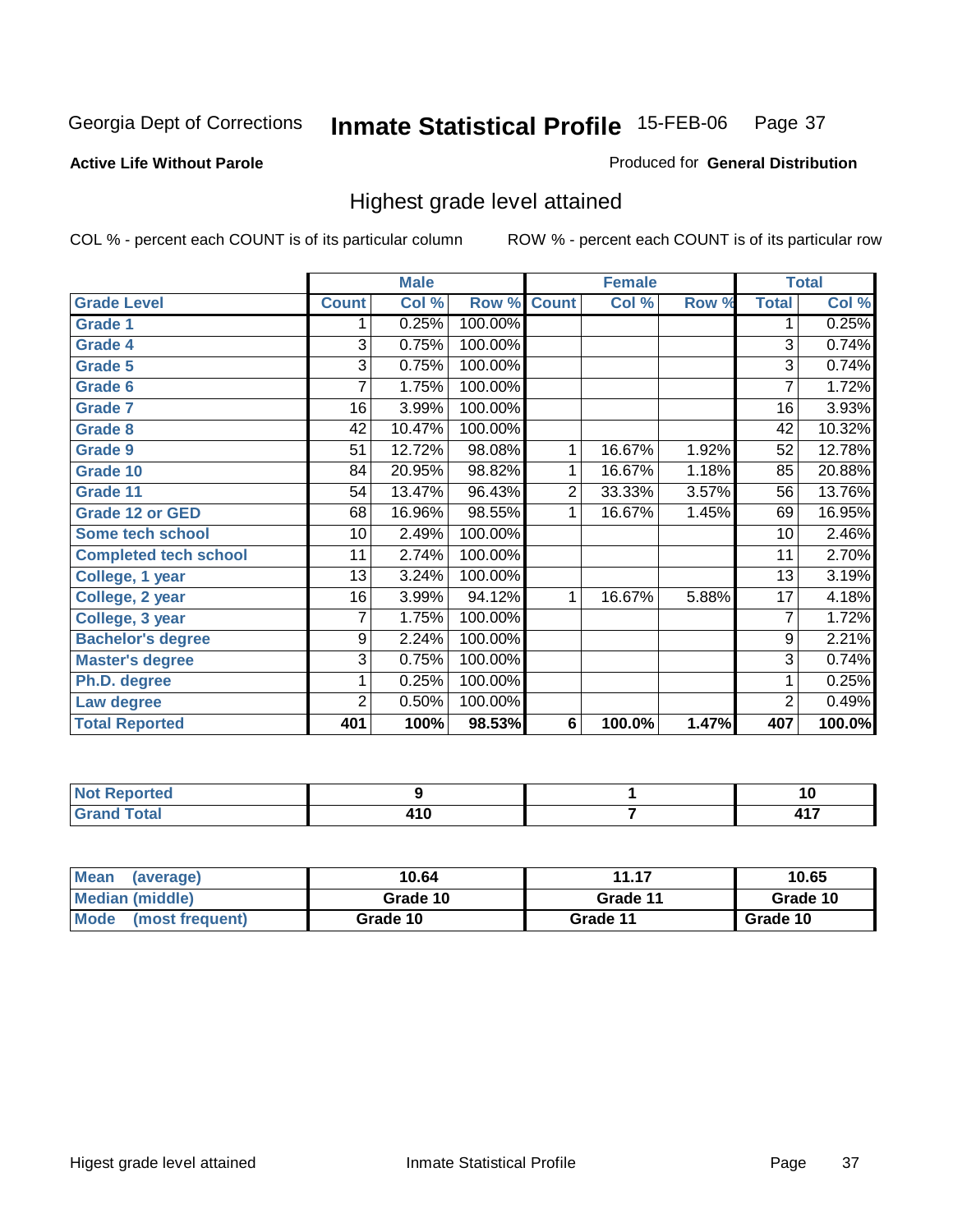### **Active Life Without Parole**

#### Produced for **General Distribution**

### Culture fair IQ scores

|                       |       | <b>Male</b> |             |                | <b>Female</b> |       |              | <b>Total</b> |
|-----------------------|-------|-------------|-------------|----------------|---------------|-------|--------------|--------------|
| <b>IQ Scores</b>      | Count | Col %       | Row % Count |                | Col %         | Row % | <b>Total</b> | Col %        |
| $60 - 69$             | 16    | 4.44%       | 100.00%     |                |               |       | 16           | 4.36%        |
| $70 - 79$             | 26    | 7.22%       | 100.00%     |                |               |       | 26           | 7.08%        |
| $80 - 89$             | 50    | 13.89%      | 96.15%      | 2              | 28.57%        | 3.85% | 52           | 14.17%       |
| $90 - 99$             | 61    | 16.94%      | 96.83%      | $\overline{2}$ | 28.57%        | 3.17% | 63           | 17.17%       |
| $100 - 109$           | 102   | 28.33%      | 99.03%      |                | 14.29%        | 0.97% | 103          | 28.07%       |
| $110 - 119$           | 88    | 24.44%      | 98.88%      |                | 14.29%        | 1.12% | 89           | 24.25%       |
| $120 - 129$           | 17    | 4.72%       | 94.44%      |                | 14.29%        | 5.56% | 18           | 4.90%        |
| <b>Total Reported</b> | 360   | 100%        | 98.09%      | 7              | 100.0%        | 1.91% | 367          | 100%         |

| <b>Not Reported</b>         | 49  | 49  |
|-----------------------------|-----|-----|
| <b>Not Valid (under 60)</b> |     |     |
| <b>Grand Total</b>          | 410 | 417 |

| Mean (average)         | 99  | 101 | 99  |
|------------------------|-----|-----|-----|
| <b>Median (middle)</b> | 102 | 96  | 102 |
| Mode (most frequent)   | 110 | 96  | 110 |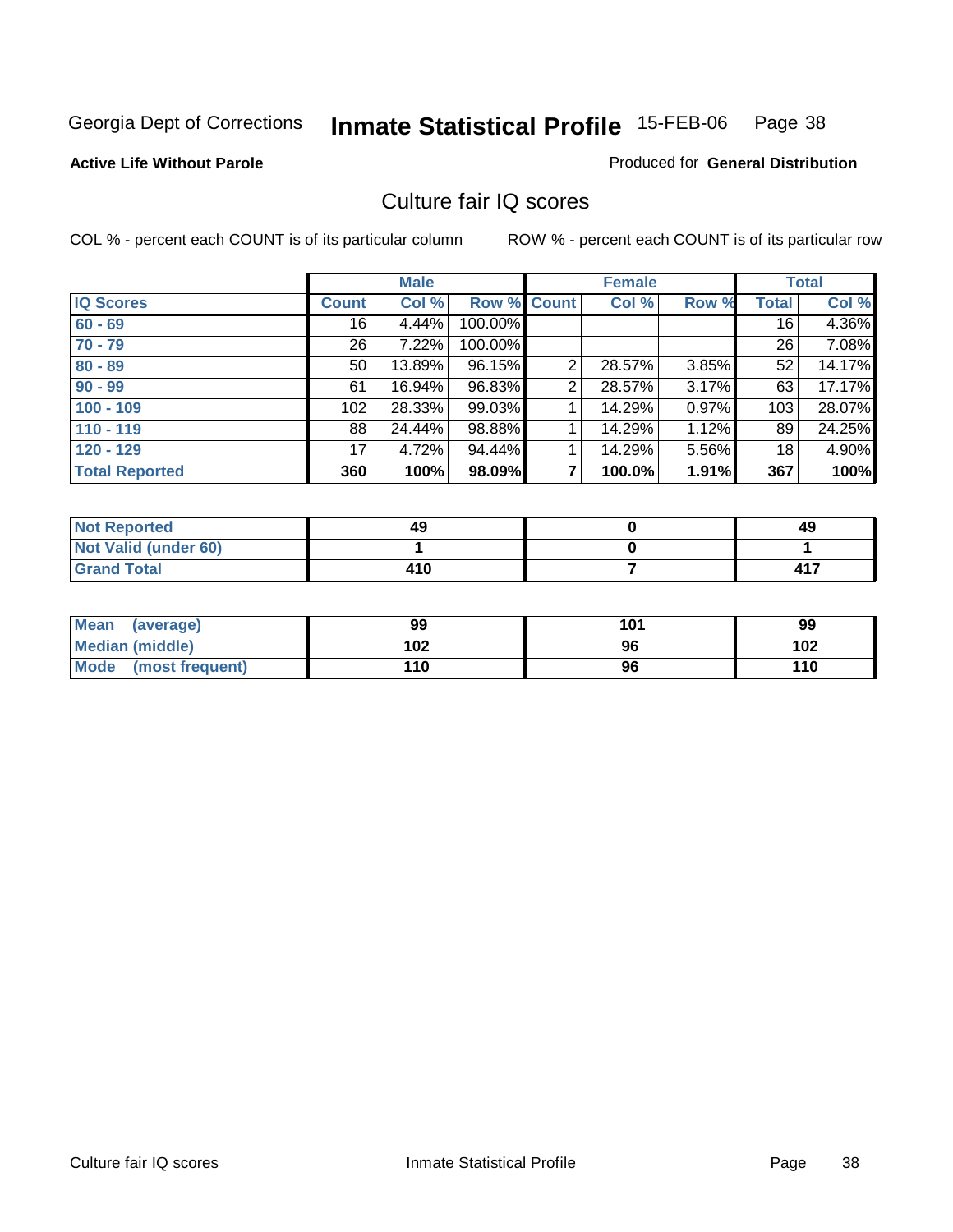#### **Active Life Without Parole**

#### Produced for **General Distribution**

# Wide Range Achievement Test (WRAT) reading score

|                                   |                 | <b>Male</b>   |         |                | <b>Female</b> |       |              | <b>Total</b>  |
|-----------------------------------|-----------------|---------------|---------|----------------|---------------|-------|--------------|---------------|
| <b>WRAT Reading Score</b>         | <b>Count</b>    | Col %         | Row %   | <b>Count</b>   | Col %         | Row % | <b>Total</b> | Col %         |
| Less than 1                       | 6               | 1.64%         | 100.00% |                |               |       | 6            | 1.61%         |
| 1.1 to 1.9                        | 8               | 2.19%         | 100.00% |                |               |       | 8            | 2.14%         |
| 2.1 to 2.9                        | 22              | 6.01%         | 95.65%  | 1              | 14.29%        | 4.35% | 23           | 6.17%         |
| 3.1 to 3.9                        | 18              | 4.92%         | 100.00% |                |               |       | 18           | 4.83%         |
| 4.1 to 4.9                        | 28              | 7.65%         | 100.00% |                |               |       | 28           | 7.51%         |
| 5.1 to 5.9                        | 34              | 9.29%         | 97.14%  | 1              | 14.29%        | 2.86% | 35           | 9.38%         |
| 6.1 to 6.9                        | 34              | 9.29%         | 100.00% |                |               |       | 34           | 9.12%         |
| 7.1 to 7.9                        | 16              | 4.37%         | 100.00% |                |               |       | 16           | 4.29%         |
| 8.1 to 8.9                        | 26              | 7.10%         | 100.00% |                |               |       | 26           | 6.97%         |
| 9.1 to 9.9                        | 33              | 9.02%         | 97.06%  | 1              | 14.29%        | 2.94% | 34           | 9.12%         |
| 10.1 to 10.9                      | 12 <sub>2</sub> | 3.28%         | 100.00% |                |               |       | 12           | 3.22%         |
| 11.1 to 11.9                      | 22              | 6.01%         | 100.00% |                |               |       | 22           | 5.90%         |
| 12.1 to 12.9                      | 62              | 16.94%        | 98.41%  | 1              | 14.29%        | 1.59% | 63           | 16.89%        |
| 13                                | 45              | 12.30%        | 93.75%  | 3              | 42.86%        | 6.25% | 48           | 12.87%        |
| <b>Total Reported</b>             | 366             | 100%          | 98.12%  | $\overline{7}$ | 100.0%        | 1.88% | 373          | 100.0%        |
|                                   |                 |               |         |                |               |       |              |               |
| <b>Contract Contract Contract</b> |                 | $\sim$ $\sim$ |         |                |               |       |              | $\sim$ $\sim$ |

| ⊿πeu<br>$\cdots$ | 44 | 44     |
|------------------|----|--------|
| Grand Total      | .  | .<br>. |
|                  |    |        |

| Mean<br>(average)       | 8.36 | 9.84 | 8.39 |
|-------------------------|------|------|------|
| <b>Median (middle)</b>  | 8.5  | 12.8 | ช.ว  |
| Mode<br>(most frequent) | 12.8 | יי   | ויי  |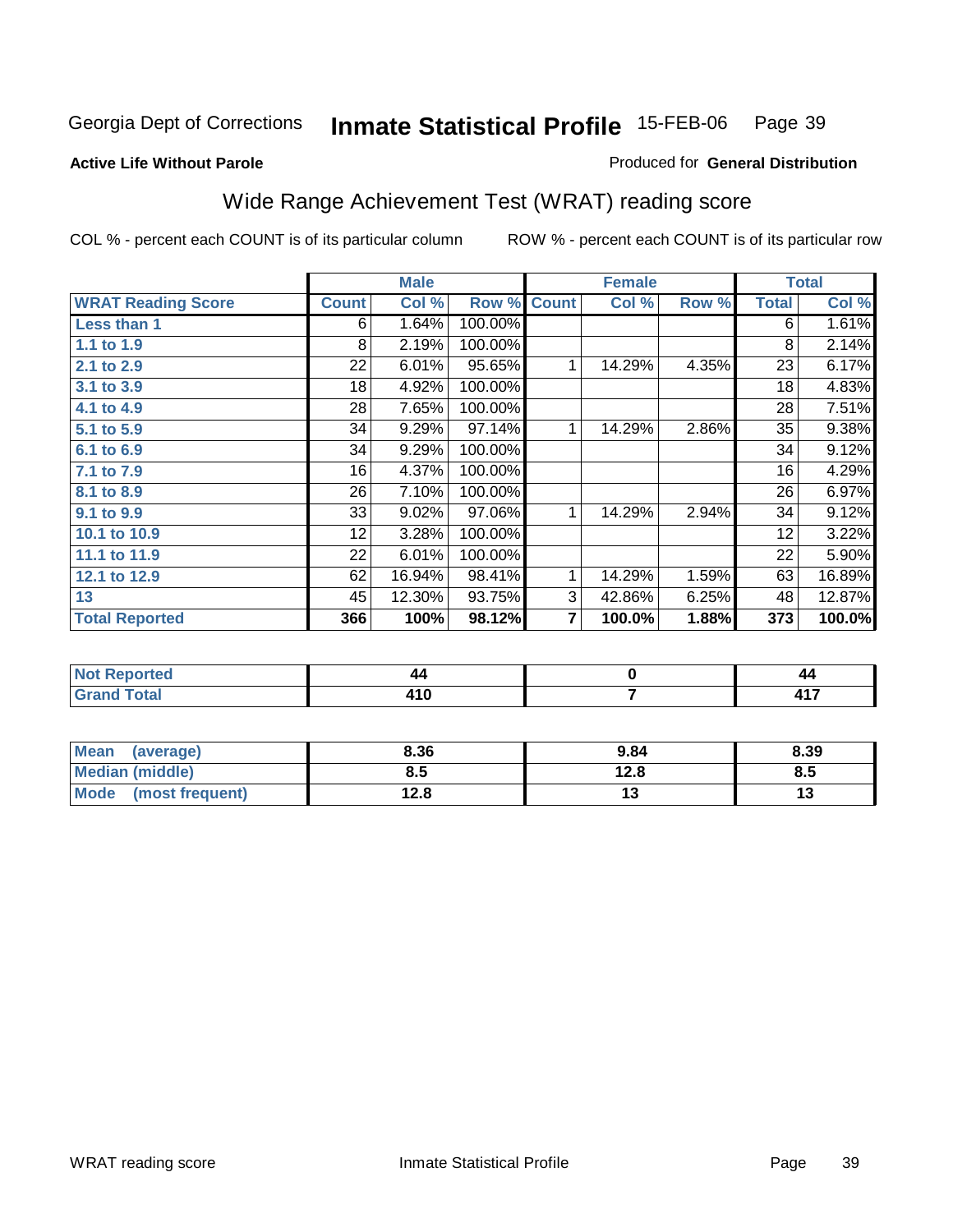**Active Life Without Parole** 

#### Produced for **General Distribution**

# Wide Range Achievement Test (WRAT) math score

|                              |                | <b>Male</b> |         |                | <b>Female</b> |        |              | <b>Total</b> |
|------------------------------|----------------|-------------|---------|----------------|---------------|--------|--------------|--------------|
| <b>WRAT Mathematic Score</b> | <b>Count</b>   | Col %       | Row %   | <b>Count</b>   | Col %         | Row %  | <b>Total</b> | Col %        |
| 1.1 to 1.9                   | $\overline{2}$ | 0.55%       | 100.00% |                |               |        | 2            | 0.54%        |
| 2.1 to 2.9                   | 14             | 3.83%       | 100.00% |                |               |        | 14           | 3.75%        |
| 3.1 to 3.9                   | 24             | 6.56%       | 100.00% |                |               |        | 24           | 6.43%        |
| 4.1 to 4.9                   | 36             | 9.84%       | 97.30%  |                | 14.29%        | 2.70%  | 37           | 9.92%        |
| 5.1 to 5.9                   | 45             | 12.30%      | 100.00% |                |               |        | 45           | 12.06%       |
| 6.1 to 6.9                   | 88             | 24.04%      | 98.88%  | 1              | 14.29%        | 1.12%  | 89           | 23.86%       |
| 7.1 to 7.9                   | 48             | 13.11%      | 97.96%  |                | 14.29%        | 2.04%  | 49           | 13.14%       |
| 8.1 to 8.9                   | 25             | 6.83%       | 96.15%  | 1              | 14.29%        | 3.85%  | 26           | 6.97%        |
| 9.1 to 9.9                   | 38             | 10.38%      | 95.00%  | 2              | 28.57%        | 5.00%  | 40           | 10.72%       |
| 10.1 to 10.9                 | 19             | 5.19%       | 100.00% |                |               |        | 19           | 5.09%        |
| 11 to 11.9                   | 11             | 3.01%       | 100.00% |                |               |        | 11           | 2.95%        |
| 12 to 12.9                   | 8              | 2.19%       | 100.00% |                |               |        | 8            | 2.14%        |
| 13                           | 8              | 2.19%       | 88.89%  | 1              | 14.29%        | 11.11% | 9            | 2.41%        |
| <b>Total Reported</b>        | 366            | 100%        | 98.12%  | $\overline{7}$ | 100.0%        | 1.88%  | 373          | 100%         |

| a matematica<br>теа<br>Nt   | 44       | 44 |
|-----------------------------|----------|----|
| $T$ ofol $T$<br>υιαι<br>--- | .<br>--- | .  |

| Mean<br>(average)       | 7.05 | ŏ.4 | 7.08 |
|-------------------------|------|-----|------|
| <b>Median (middle)</b>  | 6.9  | o.z | 6.9  |
| Mode<br>(most frequent) | 6.9  | 4.C | 6.9  |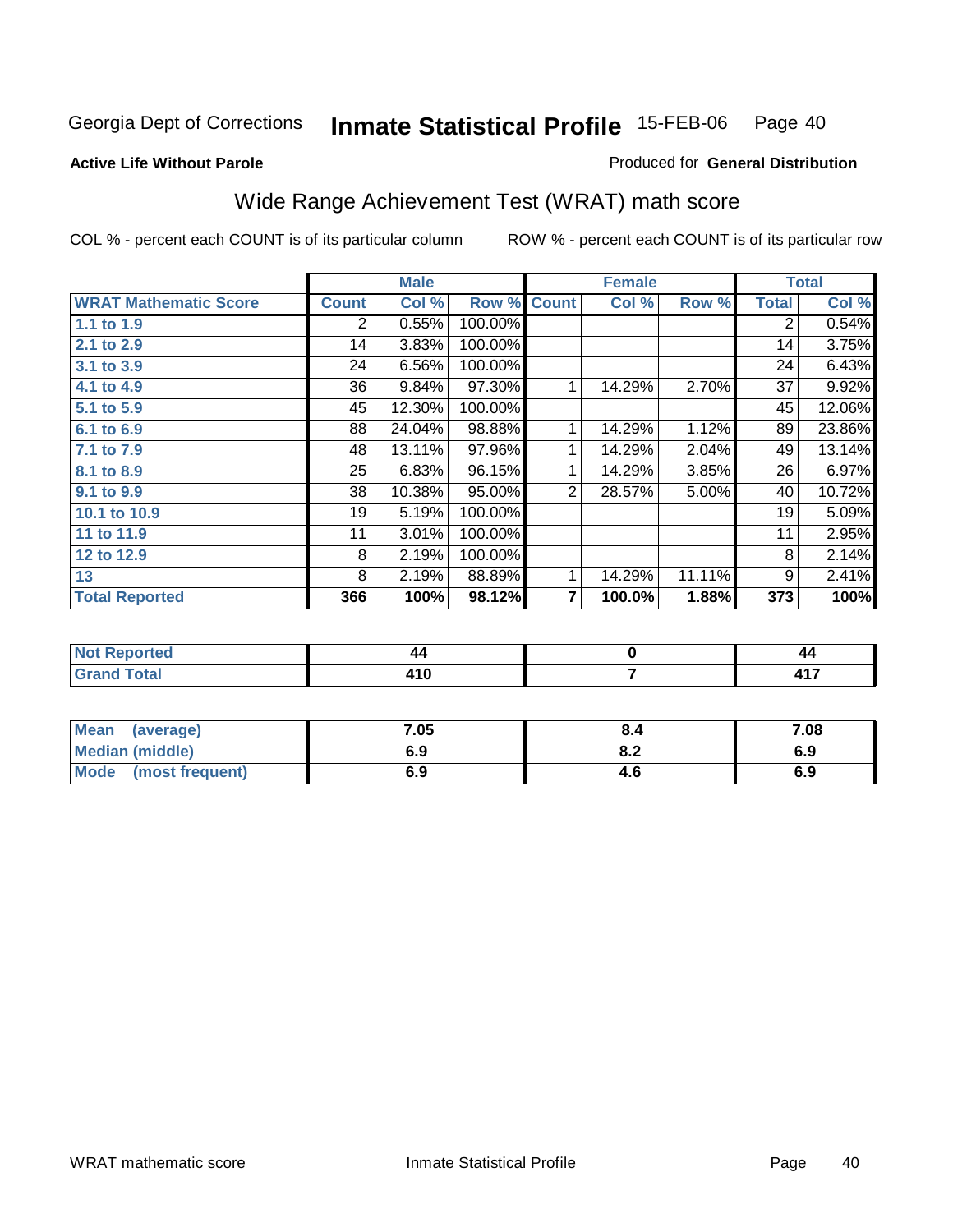### **Active Life Without Parole**

#### Produced for **General Distribution**

# Wide Range Achievement Test (WRAT) spelling score

|                            |                | <b>Male</b> |         |                    | <b>Female</b> |       |              | <b>Total</b> |
|----------------------------|----------------|-------------|---------|--------------------|---------------|-------|--------------|--------------|
| <b>WRAT Spelling Score</b> | <b>Count</b>   | Col %       |         | <b>Row % Count</b> | Col %         | Row % | <b>Total</b> | Col %        |
| Less than 1                | $\overline{2}$ | 0.55%       | 100.00% |                    |               |       | 2            | 0.54%        |
| 1.1 to 1.9                 | 14             | 3.84%       | 100.00% |                    |               |       | 14           | 3.76%        |
| 2.1 to 2.9                 | 30             | 8.22%       | 100.00% |                    |               |       | 30           | 8.06%        |
| 3.1 to 3.9                 | 20             | 5.48%       | 100.00% |                    |               |       | 20           | 5.38%        |
| 4.1 to 4.9                 | 36             | 9.86%       | 97.30%  | 1                  | 14.29%        | 2.70% | 37           | 9.95%        |
| 5.1 to 5.9                 | 33             | 9.04%       | 100.00% |                    |               |       | 33           | 8.87%        |
| 6.1 to 6.9                 | 44             | 12.05%      | 97.78%  | 1                  | 14.29%        | 2.22% | 45           | 12.10%       |
| 7.1 to 7.9                 | 33             | 9.04%       | 97.06%  | 1                  | 14.29%        | 2.94% | 34           | 9.14%        |
| 8.1 to 8.9                 | 29             | 7.95%       | 100.00% |                    |               |       | 29           | 7.80%        |
| 9.1 to 9.9                 | 31             | 8.49%       | 100.00% |                    |               |       | 31           | 8.33%        |
| 10.1 to 10.9               | 23             | 6.30%       | 100.00% |                    |               |       | 23           | 6.18%        |
| 11.1 to 11.9               | 21             | 5.75%       | 95.45%  | 1                  | 14.29%        | 4.55% | 22           | 5.91%        |
| 12.1 to 12.9               | 30             | 8.22%       | 93.75%  | $\overline{2}$     | 28.57%        | 6.25% | 32           | 8.60%        |
| 13                         | 19             | 5.21%       | 95.00%  | 1                  | 14.29%        | 5.00% | 20           | 5.38%        |
| <b>Total Reported</b>      | 365            | 100%        | 98.12%  | 7                  | 100.0%        | 1.88% | 372          | 100%         |
|                            |                |             |         |                    |               |       |              |              |
| Not Poportod               |                | <b>AR</b>   |         |                    | n             |       |              | <b>AR</b>    |

| $\overline{\phantom{a}}$<br>$f \wedge f \wedge f$<br><b>U</b> ldilu Tuldi<br>. . u | . |
|------------------------------------------------------------------------------------|---|

| Mean<br>(average)      | 7.36       | 9.6  | 7.40       |
|------------------------|------------|------|------------|
| <b>Median (middle)</b> | ن. ا       | 11.3 | . . J      |
| Mode (most frequent)   | . .<br>υ.Ζ | 12.3 | r n<br>0.Z |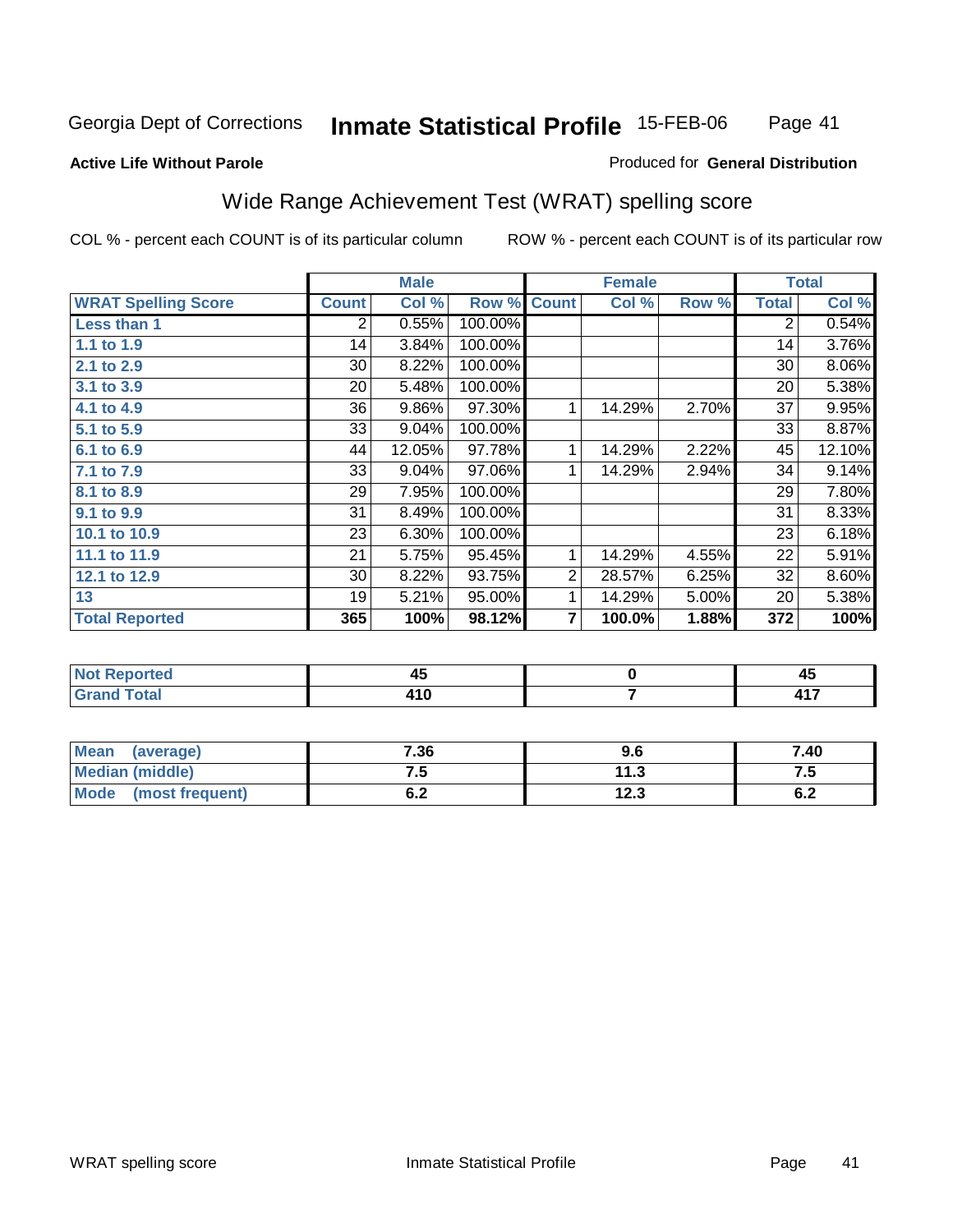### **Active Life Without Parole**

Produced for **General Distribution**

### Scope of substance abuse - summary

|                        |              | <b>Male</b> |           |                    | <b>Female</b> |       |       | Total    |
|------------------------|--------------|-------------|-----------|--------------------|---------------|-------|-------|----------|
| <b>Substance Abuse</b> | <b>Count</b> | Col %       |           | <b>Row % Count</b> | Col %         | Row % | Total | Col %    |
| <b>None</b>            | 407          | $99.27\%$   | $98.31\%$ |                    | 100.00%       | .69%  | 414   | 99.28%   |
|                        |              | 0.73%       | 100.00%   |                    |               |       |       | $0.72\%$ |
| <b>Total Reported</b>  | 410          | 100%        | 98.32%    |                    | 100%          | 1.68% | 417   | 100%     |

| <b>Reported</b> |     |            |
|-----------------|-----|------------|
| <b>Total</b>    | - - | חרו<br>−∠∪ |

|  | Mode | lone | None | <b>None</b> |
|--|------|------|------|-------------|
|--|------|------|------|-------------|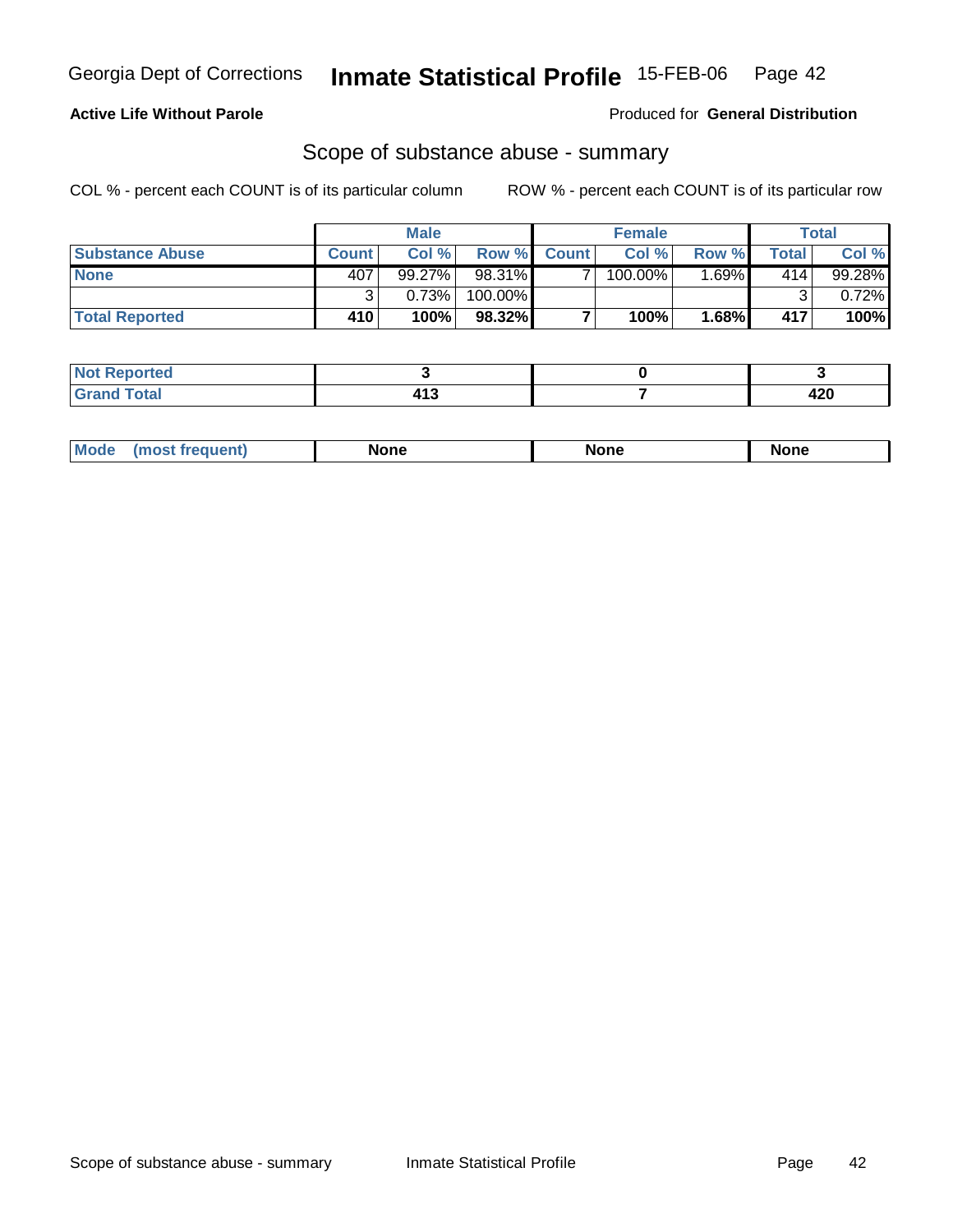### **Active Life Without Parole**

Produced for **General Distribution**

### Scope of substance abuse - detail

|                             |              | <b>Male</b> |          |             | <b>Female</b> |         |       | Total    |
|-----------------------------|--------------|-------------|----------|-------------|---------------|---------|-------|----------|
| <b>Substance Abuse</b>      | <b>Count</b> | Col%        |          | Row % Count | Col%          | Row %   | Total | Col %    |
| No drug or alcohol problems | 407          | $99.27\%$   | 98.31% I |             | $100.00\%$    | l.69% I | 414   | 99.28%   |
|                             |              | 0.73%       | 100.00%  |             |               |         | ົ     | $0.72\%$ |
| <b>Total Reported</b>       | 410          | 100%        | 98.32%   |             | 100%          | 1.68%   | 417   | 100%     |

| Not <sup>1</sup><br><b>Reported</b> |     |             |
|-------------------------------------|-----|-------------|
| <b>Total</b><br><b>Grand</b>        | - - | חהו<br>44 U |

| Mode (most frequent) | No drug or alcohol problems No drug or alcohol problems | No drug or       |
|----------------------|---------------------------------------------------------|------------------|
|                      |                                                         | alcohol problems |
|                      |                                                         |                  |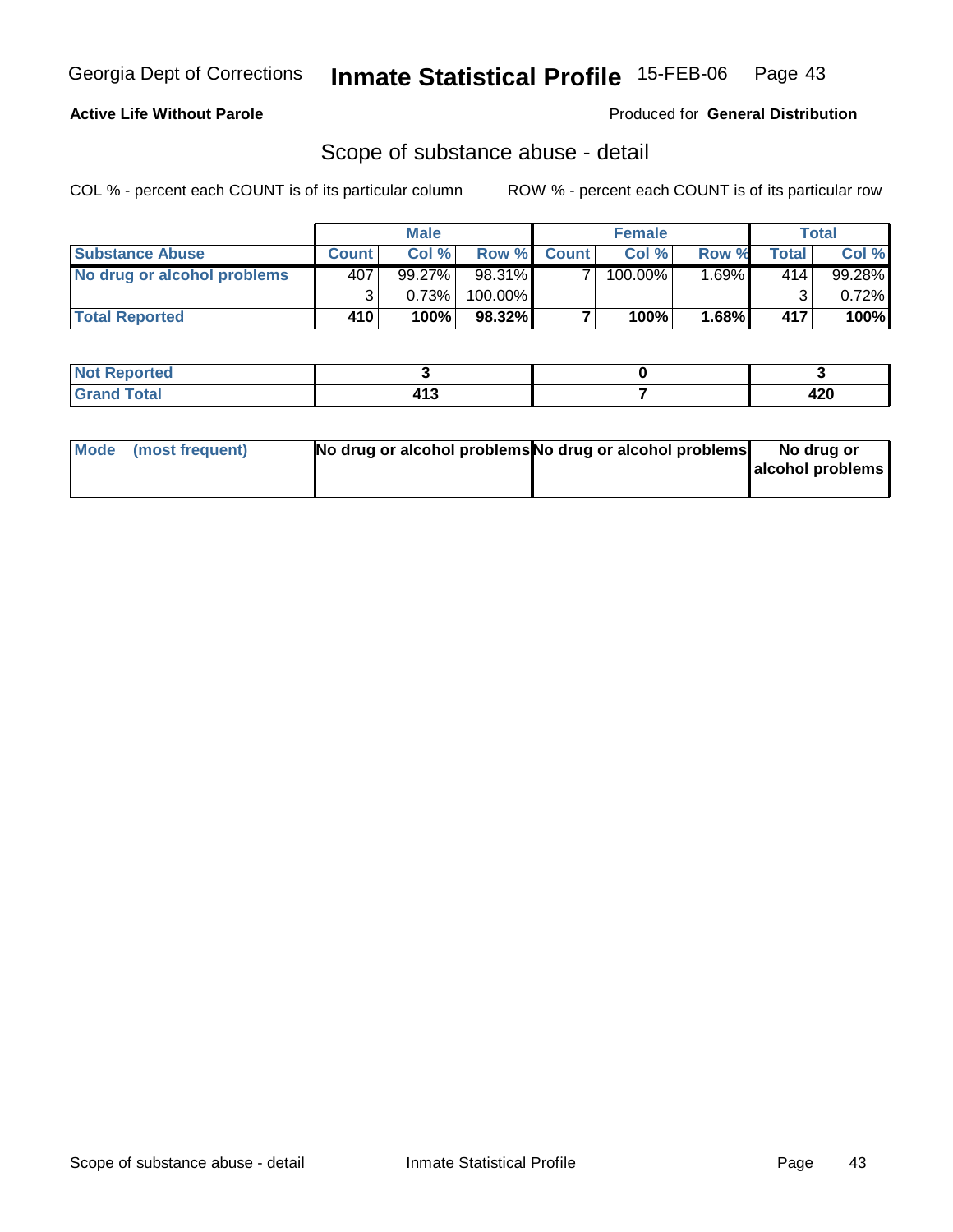#### **Active Life Without Parole**

#### Produced for **General Distribution**

### Current / last mental health treatment level

|                                    |                 | <b>Male</b> |         |              | <b>Female</b> |       |              | <b>Total</b> |
|------------------------------------|-----------------|-------------|---------|--------------|---------------|-------|--------------|--------------|
| <b>Mental Health Treatment Lev</b> | <b>Count</b>    | Col %       | Row %   | <b>Count</b> | Col %         | Row % | <b>Total</b> | Col %        |
| 1 No problem at current time       | 68              | 44.74%      | 98.55%  |              | 16.67%        | 1.45% | 69           | 43.67%       |
| 2 Receiving outpatient             | 62              | 40.79%      | 92.54%  | 5            | 83.33%        | 7.46% | 67           | 42.41%       |
| treatment                          |                 |             |         |              |               |       |              |              |
| 3 Inpatient, moderate              | 20 <sub>1</sub> | 13.16%      | 100.00% |              |               |       | 20           | 12.66%       |
| treatment                          |                 |             |         |              |               |       |              |              |
| 4 Inpatient, intensive             | 2               | 1.32%       | 100.00% |              |               |       | 2            | 1.27%        |
| treatment                          |                 |             |         |              |               |       |              |              |
| <b>Total Evaluated</b>             | 152             | 100%        | 96.20%  | 6            | 100%          | 3.80% | 158          | 100.0%       |

| Never had MH evaluation | 258       | 259 |
|-------------------------|-----------|-----|
| Гоtal                   | <b>10</b> |     |

| <b>Median (middle)</b> | <b>Receiving outpatient</b><br>treatment | <b>Receiving outpatient</b><br>treatment | <b>Receiving</b><br>outpatient<br>treatment |
|------------------------|------------------------------------------|------------------------------------------|---------------------------------------------|
| Mode                   | No problem at current time               | <b>Receiving outpatient</b>              | No problem at                               |
| (most frequent)        |                                          | treatment                                | current time                                |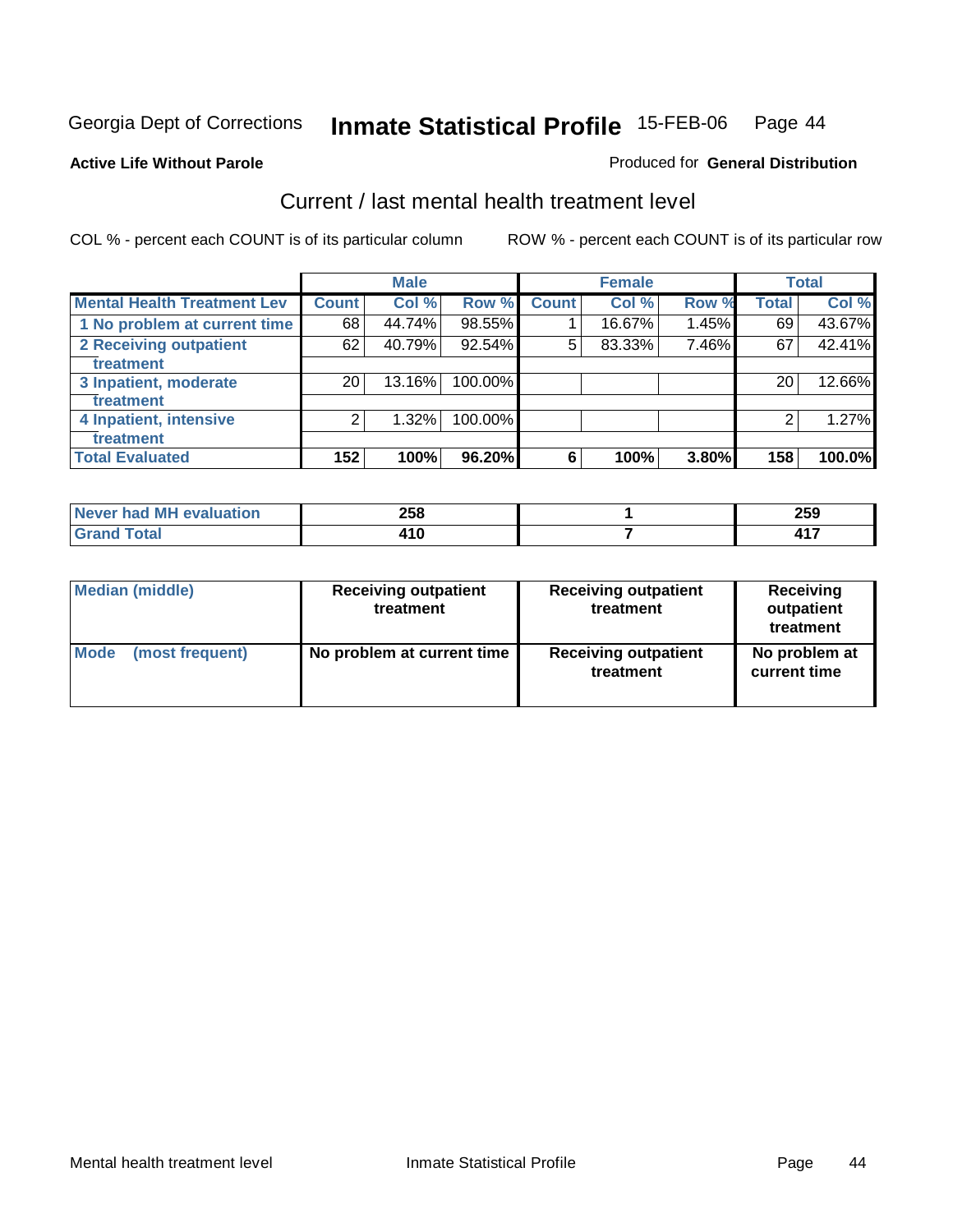### **Active Life Without Parole**

#### Produced for **General Distribution**

# PULHESDWIT medical scale - 'P' overall condition ('P'hysical)

|                             |              | <b>Male</b> |         |             | <b>Female</b> |       |              | <b>Total</b> |
|-----------------------------|--------------|-------------|---------|-------------|---------------|-------|--------------|--------------|
| 'P' Overall Condition       | <b>Count</b> | Col %       |         | Row % Count | Col %         | Row % | <b>Total</b> | Col %        |
| 1 No medical illness        | 278          | 67.97%      | 98.58%  |             | 57.14%        | 1.42% | 282          | 67.79%       |
| 2 Well-controlled chronic   | 74           | 18.09%      | 96.10%  | ົ           | 42.86%        | 3.90% | 77           | 18.51%       |
| <b>illness</b>              |              |             |         |             |               |       |              |              |
| 3 Poorly-controlled chronic | 56           | 13.69%      | 100.00% |             |               |       | 56           | 13.46%       |
| <b>illness</b>              |              |             |         |             |               |       |              |              |
| 4 Significant problems      |              | 0.24%       | 100.00% |             |               |       |              | 0.24%        |
| requiring special housing   |              |             |         |             |               |       |              |              |
| <b>Total Reported</b>       | 409          | 100%        | 98.32%  |             | 100%          | 1.68% | 416          | 100%l        |

| N <sub>O</sub><br><b><i>Continued States</i></b><br>rtea<br>,,,,,,,<br> |  |                       |
|-------------------------------------------------------------------------|--|-----------------------|
| <b>Total</b><br><b>UIULU</b>                                            |  | .<br>,,<br><b>TI.</b> |

| Mode | (most frequent) | 1 No medical illness | <sup>1</sup> No medical illness | 1 No medical<br>illness |
|------|-----------------|----------------------|---------------------------------|-------------------------|
|------|-----------------|----------------------|---------------------------------|-------------------------|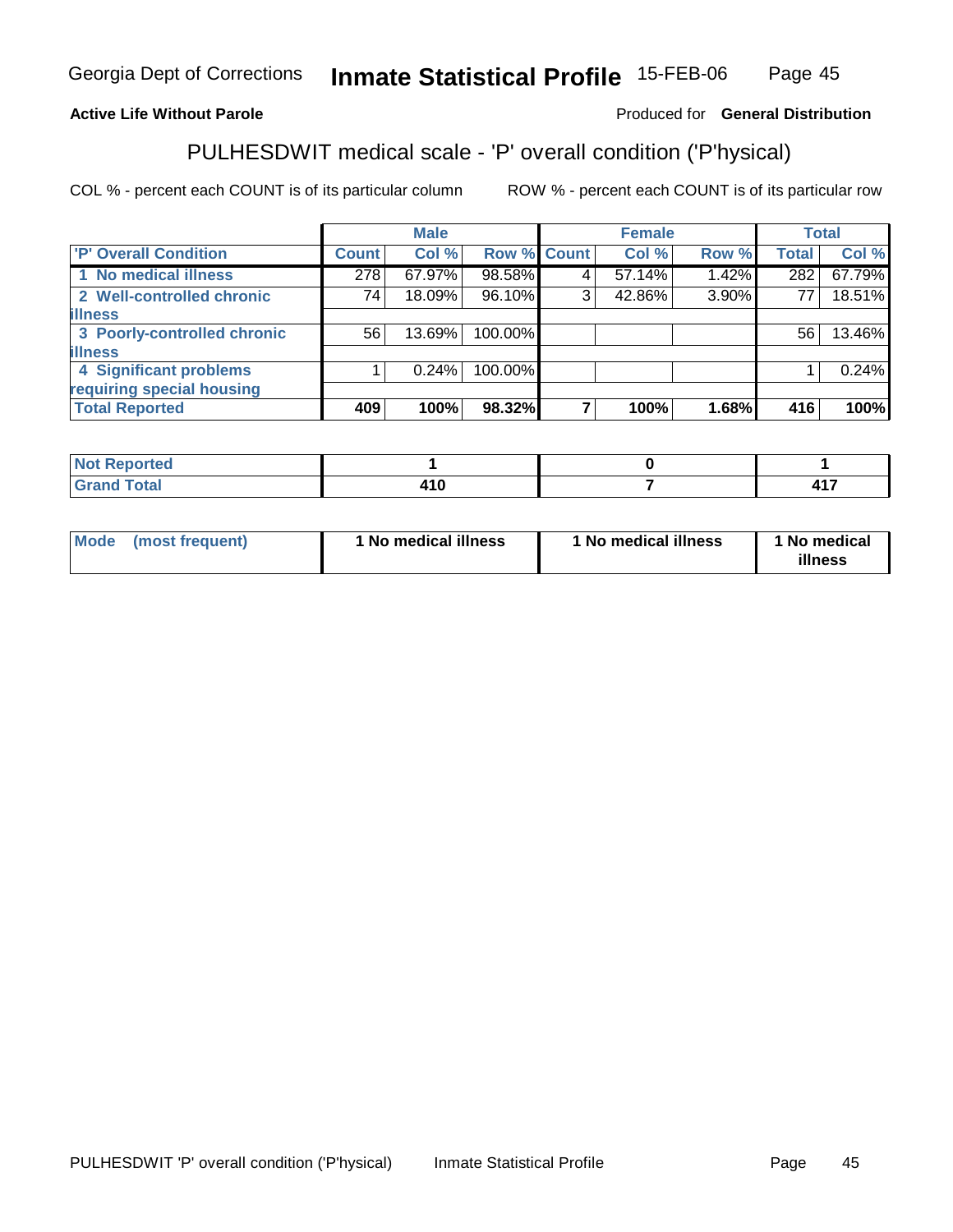#### **Active Life Without Parole**

Produced for **General Distribution**

### PULHESDWIT medical scale - 'U' upper body

|                              |              | <b>Male</b> |         |              | <b>Female</b> |       |              | <b>Total</b> |
|------------------------------|--------------|-------------|---------|--------------|---------------|-------|--------------|--------------|
| <b>U' Upper Body</b>         | <b>Count</b> | Col %       | Row %   | <b>Count</b> | Col %         | Row % | <b>Total</b> | Col %        |
| 1 Upper bones, joints,       | 391          | 95.60%      | 98.24%  |              | 100.00%       | 1.76% | 398          | 95.67%       |
| muscles all OK               |              |             |         |              |               |       |              |              |
| 2 One or both arms minimally | 11           | $2.69\%$    | 100.00% |              |               |       | 11           | 2.64%        |
| limited                      |              |             |         |              |               |       |              |              |
| 3 One or both arms           |              | 1.71%       | 100.00% |              |               |       |              | 1.68%        |
| moderately limited           |              |             |         |              |               |       |              |              |
| <b>Total Reported</b>        | 409          | 100%        | 98.32%  |              | 100%          | 1.68% | 416          | 100%         |

| <b>Not Reported</b> |       |  |
|---------------------|-------|--|
| <b>Grand Total</b>  | 2 I V |  |

| <b>Mode</b> | (most frequent) | 1 Upper bones, joints,<br>muscles all OK | 1 Upper bones, joints,<br>muscles all OK | 1 Upper bones,<br>ljoints, muscles all |
|-------------|-----------------|------------------------------------------|------------------------------------------|----------------------------------------|
|-------------|-----------------|------------------------------------------|------------------------------------------|----------------------------------------|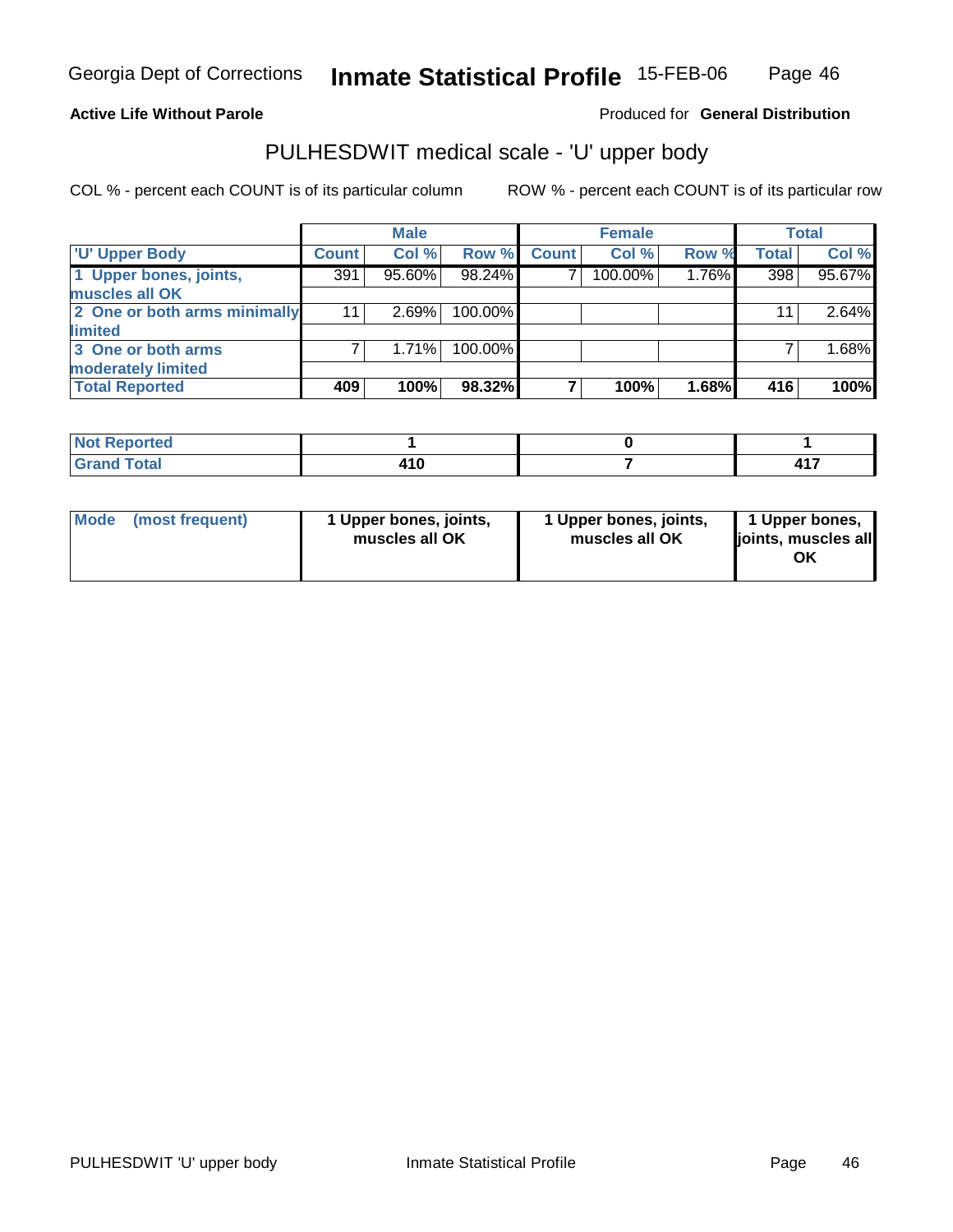#### **Active Life Without Parole**

#### Produced for **General Distribution**

### PULHESDWIT medical scale - 'L' lower body

|                              |              | <b>Male</b> |         |              | <b>Female</b> |       |              | <b>Total</b> |
|------------------------------|--------------|-------------|---------|--------------|---------------|-------|--------------|--------------|
| 'L' Lower Body               | <b>Count</b> | Col %       | Row %   | <b>Count</b> | Col %         | Row % | <b>Total</b> | Col %        |
| 1 Lower bones, joints,       | 370          | 90.46%      | 98.40%  | 6            | 85.71%        | 1.60% | 376          | 90.38%       |
| muscles all OK               |              |             |         |              |               |       |              |              |
| 2 One or both legs minimally | 30           | 7.33%       | 96.77%  |              | 14.29%        | 3.23% | 31           | 7.45%        |
| limited                      |              |             |         |              |               |       |              |              |
| 3 One or both legs           | 8            | 1.96%       | 100.00% |              |               |       | 8            | 1.92%        |
| moderately limited           |              |             |         |              |               |       |              |              |
| 4 One leg disabled,          |              | 0.24%       | 100.00% |              |               |       |              | 0.24%        |
| paralyzed, or amputated      |              |             |         |              |               |       |              |              |
| <b>Total Reported</b>        | 409          | 100%        | 98.32%  |              | 100%          | 1.68% | 416          | 100%         |

| <b>Not Reported</b> |       |  |
|---------------------|-------|--|
| <b>Grand Total</b>  | . . u |  |

| l Mode | (most frequent) | 1 Lower bones, joints,<br>muscles all OK | 1 Lower bones, joints,<br>muscles all OK | 1 Lower bones,<br>joints, muscles all<br>ΟK |
|--------|-----------------|------------------------------------------|------------------------------------------|---------------------------------------------|
|--------|-----------------|------------------------------------------|------------------------------------------|---------------------------------------------|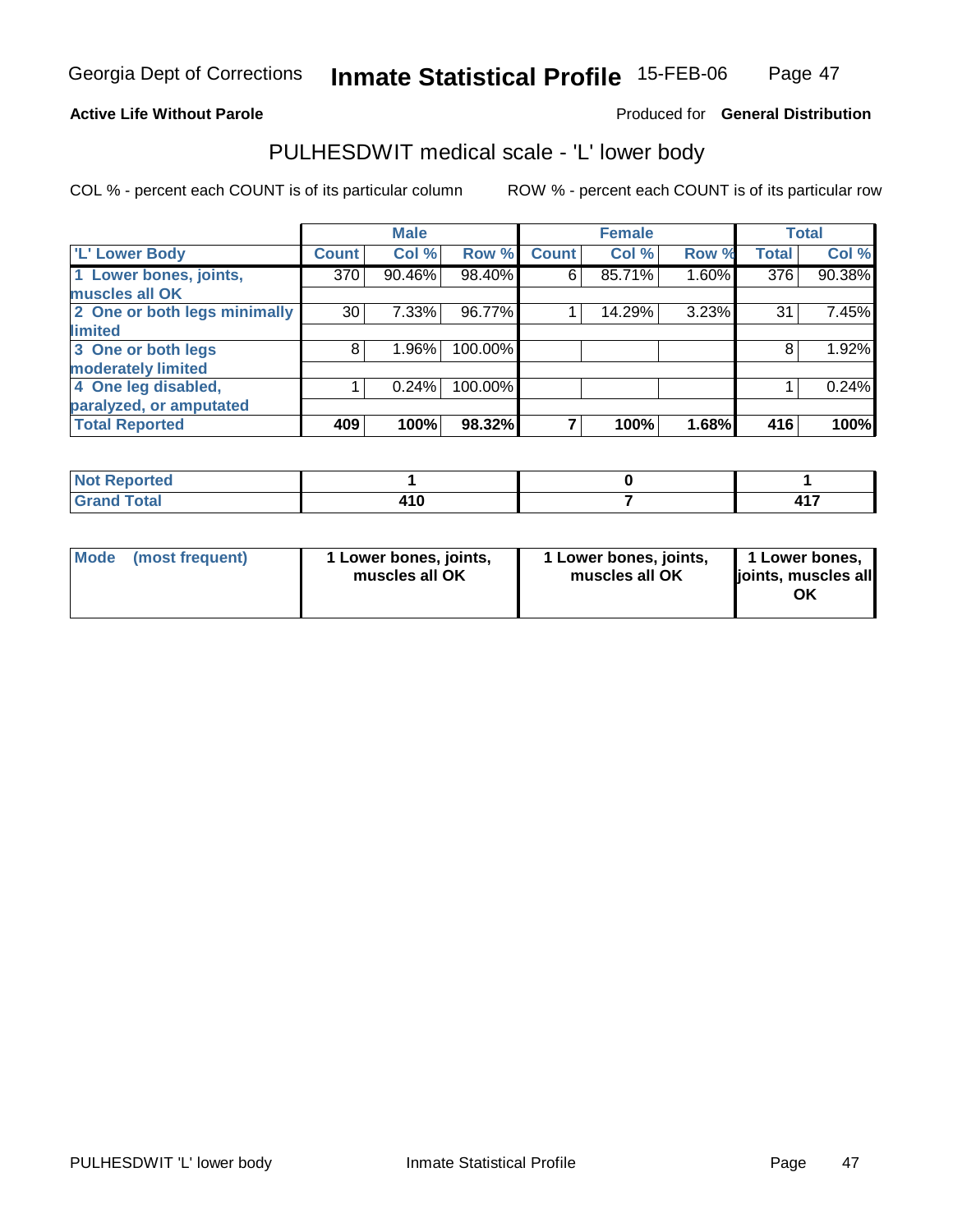#### **Active Life Without Parole**

Produced for **General Distribution**

### PULHESDWIT medical scale - 'H' hearing

|                                |       | <b>Male</b> |                    | <b>Female</b> |                     | <b>Total</b> |         |
|--------------------------------|-------|-------------|--------------------|---------------|---------------------|--------------|---------|
| 'H' Hearing                    | Count | Col%        | <b>Row % Count</b> | Col%          | Row %               | <b>Total</b> | Col %   |
| 1 Normal hearing both ears     | 408   | 99.76%      | 98.31%             | 100.00%       | $1.\overline{69\%}$ | 415          | 99.76%  |
| 2 Some loss in one ear with    |       | $0.24\%$    | 100.00%            |               |                     |              | 0.24%   |
| other OK, or mild loss in both |       |             |                    |               |                     |              |         |
| <b>Total Reported</b>          | 409   | 100%        | 98.32%             | 100%          | 1.68%               | 416          | $100\%$ |

| <b>rted</b><br>N |    |   |
|------------------|----|---|
| <i>i</i> otal    |    | . |
|                  | __ | . |

| Mode (most frequent) | 1 Normal hearing both ears 1 Normal hearing both ears 1 Normal hearing | both ears |
|----------------------|------------------------------------------------------------------------|-----------|
|                      |                                                                        |           |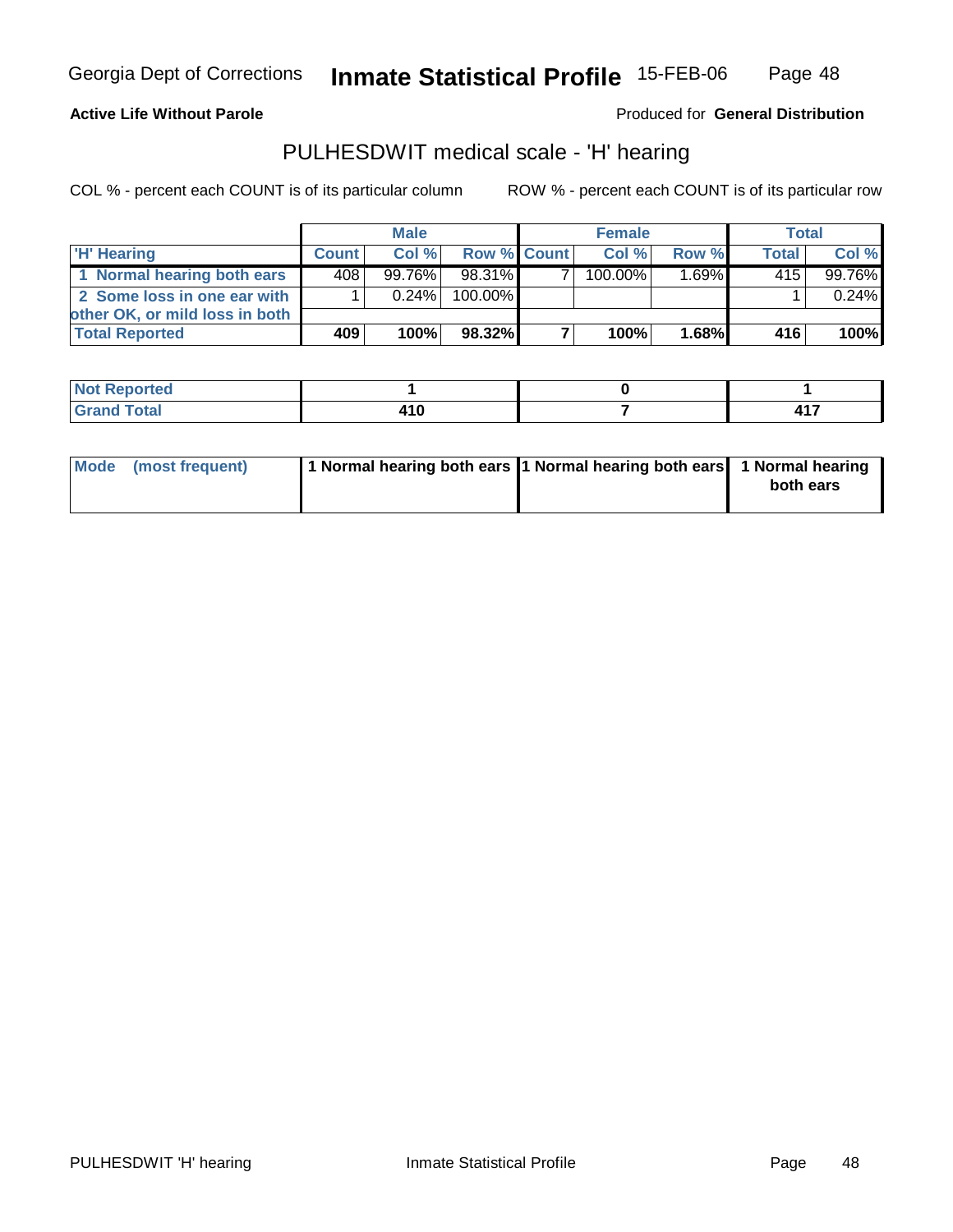#### **Active Life Without Parole**

#### Produced for **General Distribution**

### PULHESDWIT medical scale - 'E' vision

|                                 |              | <b>Male</b> |                    |   | <b>Female</b> |       |              | <b>Total</b> |
|---------------------------------|--------------|-------------|--------------------|---|---------------|-------|--------------|--------------|
| <b>E' Vision</b>                | <b>Count</b> | Col %       | <b>Row % Count</b> |   | Col %         | Row % | <b>Total</b> | Col %        |
| 1 Correctable to 20/40 in both  | 339          | 82.89%      | 98.55%             | 5 | 71.43%        | 1.45% | 344          | 82.69%       |
| eyes                            |              |             |                    |   |               |       |              |              |
| 2 Correctable to 20/70 in one   | 63           | 15.40%      | 96.92%             | 2 | 28.57%        | 3.08% | 65           | 15.63%       |
| eye, may be blind in other      |              |             |                    |   |               |       |              |              |
| 3 Correctable to 20/200 in one  | 5            | 1.22%       | 100.00%            |   |               |       | 5            | 1.20%        |
| eye, may be blind in other      |              |             |                    |   |               |       |              |              |
| 4 One eye not correctable to    |              | 0.24%       | 100.00%            |   |               |       |              | 0.24%        |
| 20/200, other may be blind      |              |             |                    |   |               |       |              |              |
| 5 Blind in both eyes, requiring |              | 0.24%       | 100.00%            |   |               |       |              | 0.24%        |
| special housing                 |              |             |                    |   |               |       |              |              |
| <b>Total Reported</b>           | 409          | 100%        | 98.32%             |   | 100%          | 1.68% | 416          | 100%         |

| <b>Not Reported</b>   |                   |       |
|-----------------------|-------------------|-------|
| <b>Total</b><br>Grand | <b>A</b><br>4 I V | . . 7 |

| Mode (most frequent) | 1 Correctable to 20/40 in<br>both eyes | 1 Correctable to 20/40 in   1 Correctable to<br>both eves | 20/40 in both eyes |
|----------------------|----------------------------------------|-----------------------------------------------------------|--------------------|
|----------------------|----------------------------------------|-----------------------------------------------------------|--------------------|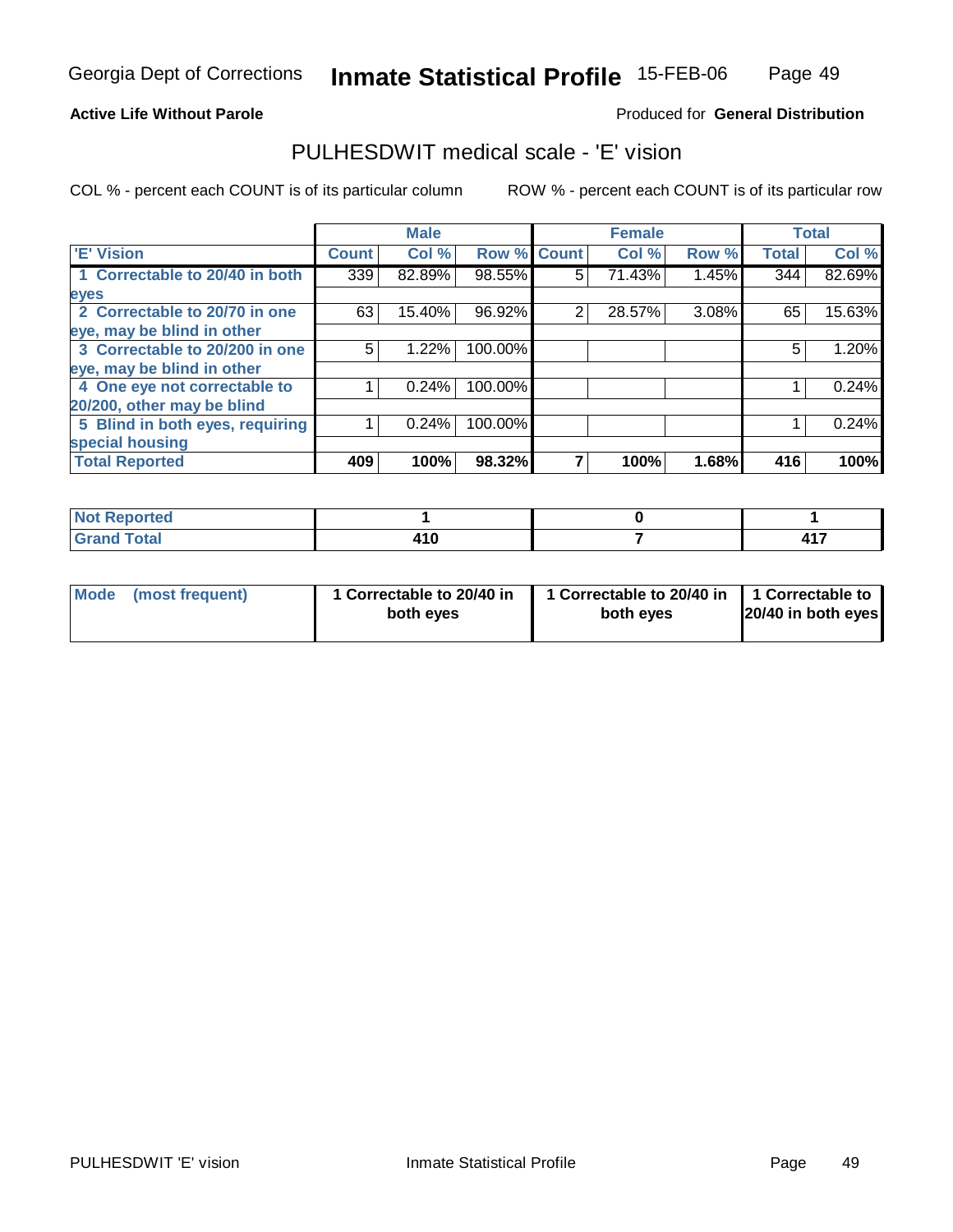#### **Active Life Without Parole**

#### Produced for **General Distribution**

### PULHESDWIT medical scale - 'S' pSychiatric

|                                |              | <b>Male</b> |             |   | <b>Female</b> |       |              | <b>Total</b> |
|--------------------------------|--------------|-------------|-------------|---|---------------|-------|--------------|--------------|
| 'S' pSychiatric                | <b>Count</b> | Col %       | Row % Count |   | Col %         | Row % | <b>Total</b> | Col %        |
| 1 No impairment or disorders   | 322          | $80.50\%$   | 99.38%      |   | 28.57%        | 0.62% | 324          | 79.61%       |
| 2 Stable, or in remission, or  | 66           | 16.50%      | 92.96%      | 5 | 71.43%        | 7.04% | 71           | 17.44%       |
| mild impairment or retardation |              |             |             |   |               |       |              |              |
| 3 Requires moderate inpatient  | 10           | $2.50\%$    | 100.00%     |   |               |       | 10           | 2.46%        |
| treatment                      |              |             |             |   |               |       |              |              |
| 4 Requires intensive inpatient |              | $0.50\%$    | 100.00%     |   |               |       |              | 0.49%        |
| treatment                      |              |             |             |   |               |       |              |              |
| <b>Total Reported</b>          | 400          | 100%        | 98.28%      |   | 100%          | 1.72% | 407          | 100%         |

| 'ted              |      | ιv  |
|-------------------|------|-----|
| $T \sim f \sim f$ | .    | ,,, |
| <b>TULAI</b>      | t IV | .   |

| Mode (most frequent) | 1 No impairment or<br>disorders | 2 Stable, or in remission, 1 No impairment or<br>or mild impairment or | disorders |
|----------------------|---------------------------------|------------------------------------------------------------------------|-----------|
|                      |                                 | retardation                                                            |           |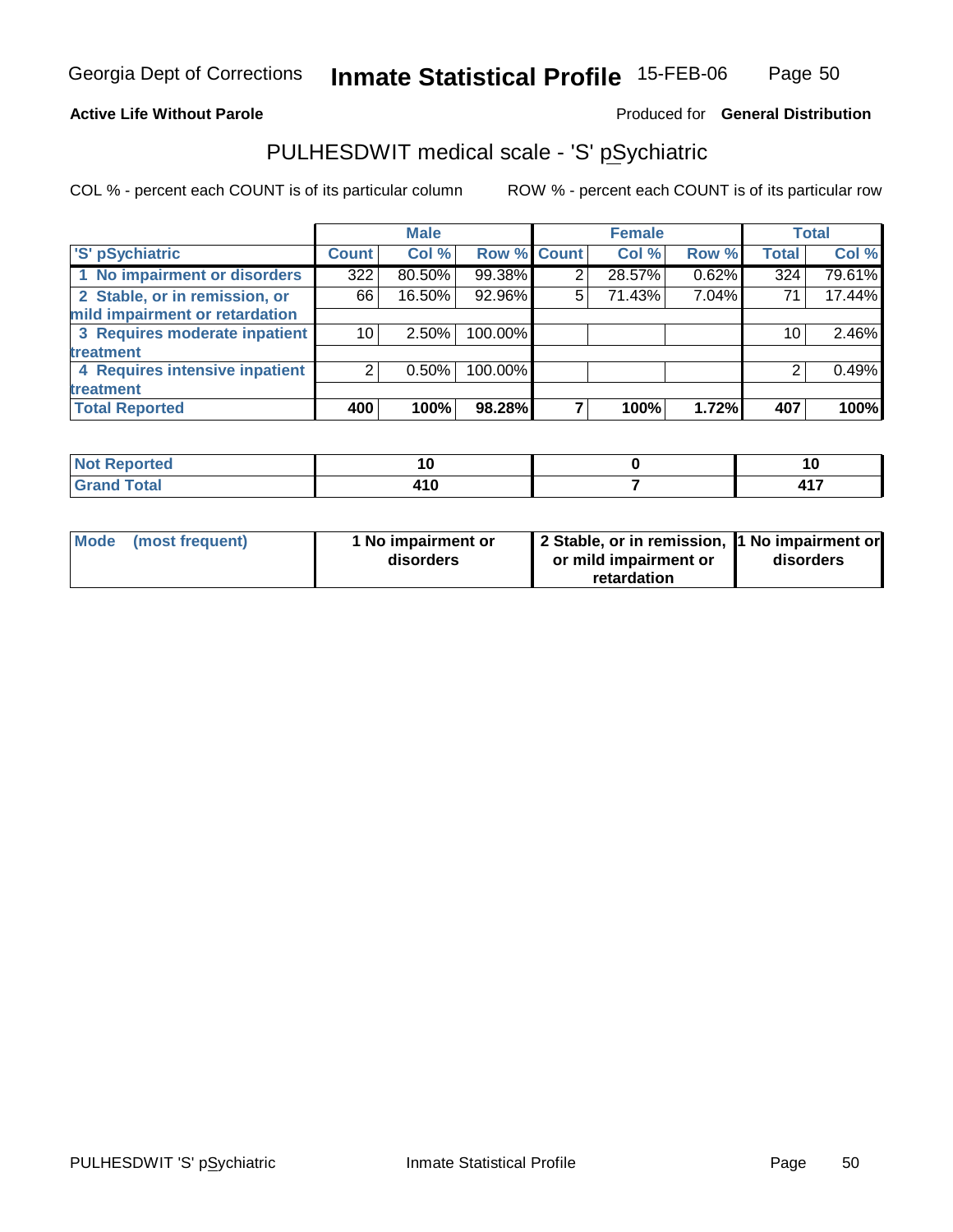#### **Active Life Without Parole**

#### Produced for **General Distribution**

### PULHESDWIT medical scale - 'D' dental

|                                 |              | <b>Male</b> |             | <b>Female</b> |       |              | Total  |
|---------------------------------|--------------|-------------|-------------|---------------|-------|--------------|--------|
| <b>D' Dental</b>                | <b>Count</b> | Col %       | Row % Count | Col %         | Row % | <b>Total</b> | Col %  |
| 1 Minimal routine dental health | 196          | 49.25%      | 97.51%      | 71.43%        | 2.49% | 201          | 49.63% |
| <b>needs</b>                    |              |             |             |               |       |              |        |
| 2 Moderate cavities and/or      | 172          | 43.22%      | 98.85%      | 28.57%        | 1.15% | 174          | 42.96% |
| gum disease                     |              |             |             |               |       |              |        |
| 3 Extensive gum disease         | 30           | $7.54\%$    | 100.00%     |               |       | 30           | 7.41%  |
| and/or widespread decay         |              |             |             |               |       |              |        |
| <b>Total Reported</b>           | 398          | 100%        | 98.27%      | 100%          | 1.73% | 405          | 100%   |

| <b><i>College Address</i></b>      | $\overline{\phantom{0}}$ | $\sim$           |
|------------------------------------|--------------------------|------------------|
| $\sim$                             | 4 I U                    | $\overline{117}$ |
| $\sim$ $\sim$ $\sim$ $\sim$ $\sim$ | $\sim$                   | <b>TII</b>       |

| Mode            | 1 Minimal routine dental | Minimal routine dental 1 Minimal routine | dental health |
|-----------------|--------------------------|------------------------------------------|---------------|
| (most frequent) | health needs             | health needs                             | needs         |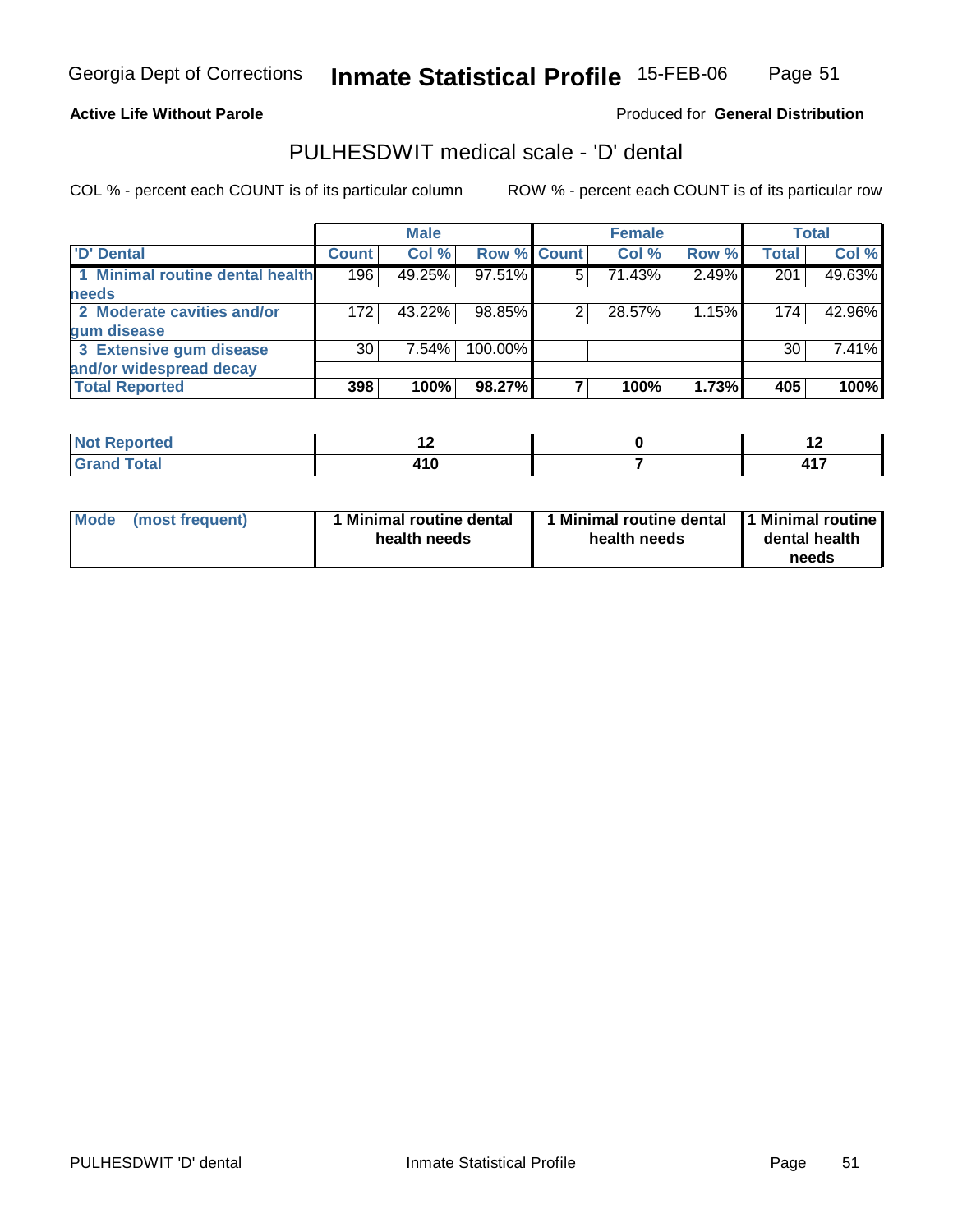#### **Active Life Without Parole**

#### Produced for **General Distribution**

### PULHESDWIT medical scale - 'W' work ability

|                                 |                    | <b>Male</b> |             |   | <b>Female</b> |       |              | Total  |
|---------------------------------|--------------------|-------------|-------------|---|---------------|-------|--------------|--------|
| <b>W'</b> work ability          | Count <sup>'</sup> | Col %       | Row % Count |   | Col %         | Row % | <b>Total</b> | Col %  |
| 1 Unrestricted work or activity | 329                | 80.44%      | 98.21%      | 6 | 85.71%        | 1.79% | 335          | 80.53% |
| 2 Minor restrictions on type of | 58                 | 14.18%      | 98.31%      |   | 14.29%        | 1.69% | 59           | 14.18% |
| <b>work</b>                     |                    |             |             |   |               |       |              |        |
| 3 Moderate restrictions on      | 15                 | $3.67\%$    | 100.00%     |   |               |       | 15           | 3.61%  |
| type of work                    |                    |             |             |   |               |       |              |        |
| 4 Major restrictions on type of |                    | 1.71%       | 100.00%     |   |               |       |              | 1.68%  |
| <b>work</b>                     |                    |             |             |   |               |       |              |        |
| <b>Total Reported</b>           | 409                | 100%        | 98.32%      |   | 100%          | 1.68% | 416          | 100%   |

| $\lceil \cdot \rceil$ rted |           |     |
|----------------------------|-----------|-----|
| <b>Grand Total</b>         | .<br>41 U | 417 |

| <b>Mode</b><br>1 Unrestricted work or<br>1 Unrestricted work or<br>(most frequent)<br>activity<br>activity | 1 Unrestricted<br>work or activity |
|------------------------------------------------------------------------------------------------------------|------------------------------------|
|------------------------------------------------------------------------------------------------------------|------------------------------------|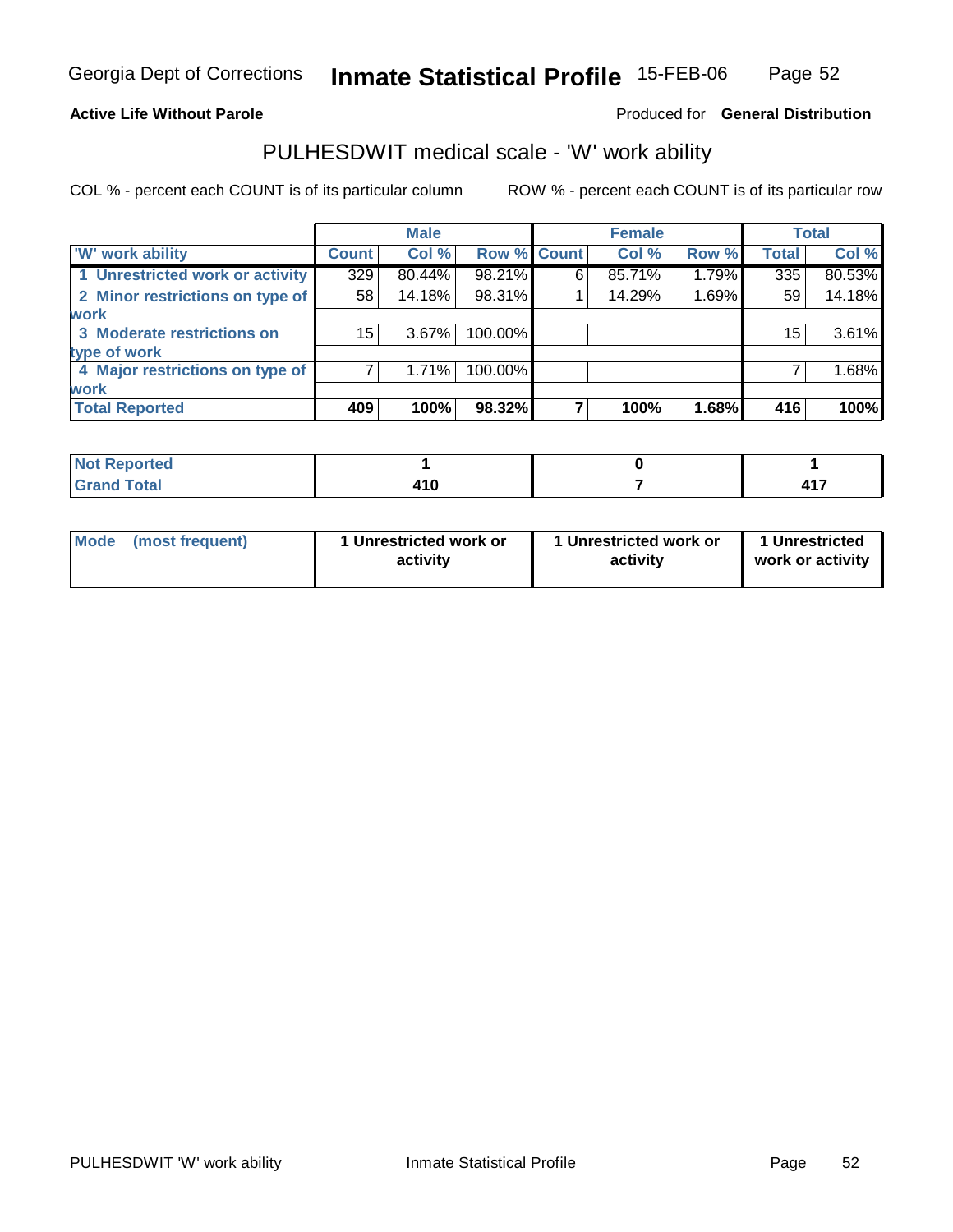#### **Active Life Without Parole**

### Produced for **General Distribution**

### PULHESDWIT medical scale - 'I' impairment

|                                 |              | <b>Male</b> |             | <b>Female</b> |       |              | <b>Total</b> |
|---------------------------------|--------------|-------------|-------------|---------------|-------|--------------|--------------|
| <b>T' Impairment</b>            | <b>Count</b> | Col %       | Row % Count | Col%          | Row % | <b>Total</b> | Col %        |
| 1 No impairments or             | 406          | 99.27%      | 98.31%      | 100.00%       | 1.69% | 413          | 99.28%       |
| disabilities                    |              |             |             |               |       |              |              |
| 4 Needs moderate Assisted       |              | 0.24%       | 100.00%     |               |       |              | 0.24%        |
| Living (level II)               |              |             |             |               |       |              |              |
| <b>5 Needs maximal Assisted</b> |              | 0.49%       | $100.00\%$  |               |       |              | 0.48%        |
| Living (level III)              |              |             |             |               |       |              |              |
| <b>Total Reported</b>           | 409          | 100%        | 98.32%      | 100%          | 1.68% | 416'         | 100%         |

| <b>Not Reported</b>       |                         |          |
|---------------------------|-------------------------|----------|
| Total<br>C <sub>rar</sub> | 44 C<br>4 I V<br>$\sim$ | ,,,<br>. |

| Mode            | 1 No impairments or | 1 No impairments or | 1 No impairments |
|-----------------|---------------------|---------------------|------------------|
| (most frequent) | disabilities        | disabilities        | or disabilities  |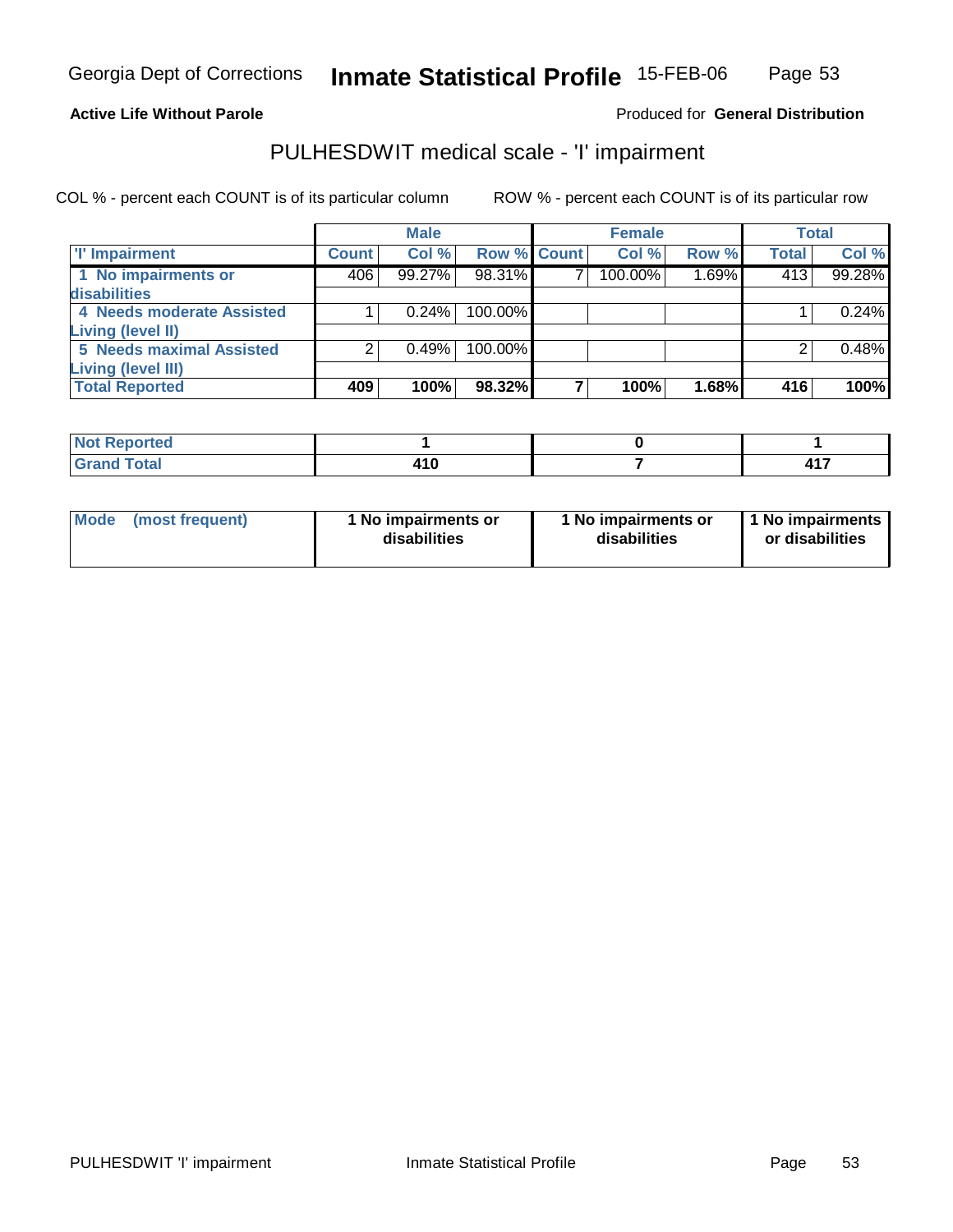Georgia Dept of Corrections

**Inmate Statistical Profile** 15-FEB-06 Page Page 54

**Active Life Without Parole Produced fo Seneral Distribution** 

### PULHESDWIT medical scale - 'T' transportability

|                              |              | <b>Male</b> |                    | <b>Female</b> |          |       | Total  |
|------------------------------|--------------|-------------|--------------------|---------------|----------|-------|--------|
| <b>T' Transportability</b>   | <b>Count</b> | Col %       | <b>Row % Count</b> | Col %         | Row %    | Total | Col %  |
| 1 Can be transported in any  | 408          | $99.76\%$   | $98.31\%$          | $100.00\%$    | $1.69\%$ | 415   | 99.76% |
| ordinary approved vehicle    |              |             |                    |               |          |       |        |
| 3 Wheelchair-bound, requires |              | 0.24%       | $100.00\%$         |               |          |       | 0.24%  |
| special vehicle              |              |             |                    |               |          |       |        |
| <b>Total Reported</b>        | 409          | 100%        | 98.32%             | 100%          | $1.68\%$ | 416   | 100%   |

| Not R<br><b>eported</b><br>. weber |                |       |
|------------------------------------|----------------|-------|
| <b>Total</b><br>Grand              | 4 A M<br>4 I V | 1 4 7 |

| 11 Can be transported in any 1 Can be transported in any<br>Mode<br>(most frequent)<br>ordinary approved vehicle   ordinary approved vehicle   transported in any |  | 1 Can be<br>ordinary approved<br>vehicle |
|-------------------------------------------------------------------------------------------------------------------------------------------------------------------|--|------------------------------------------|
|-------------------------------------------------------------------------------------------------------------------------------------------------------------------|--|------------------------------------------|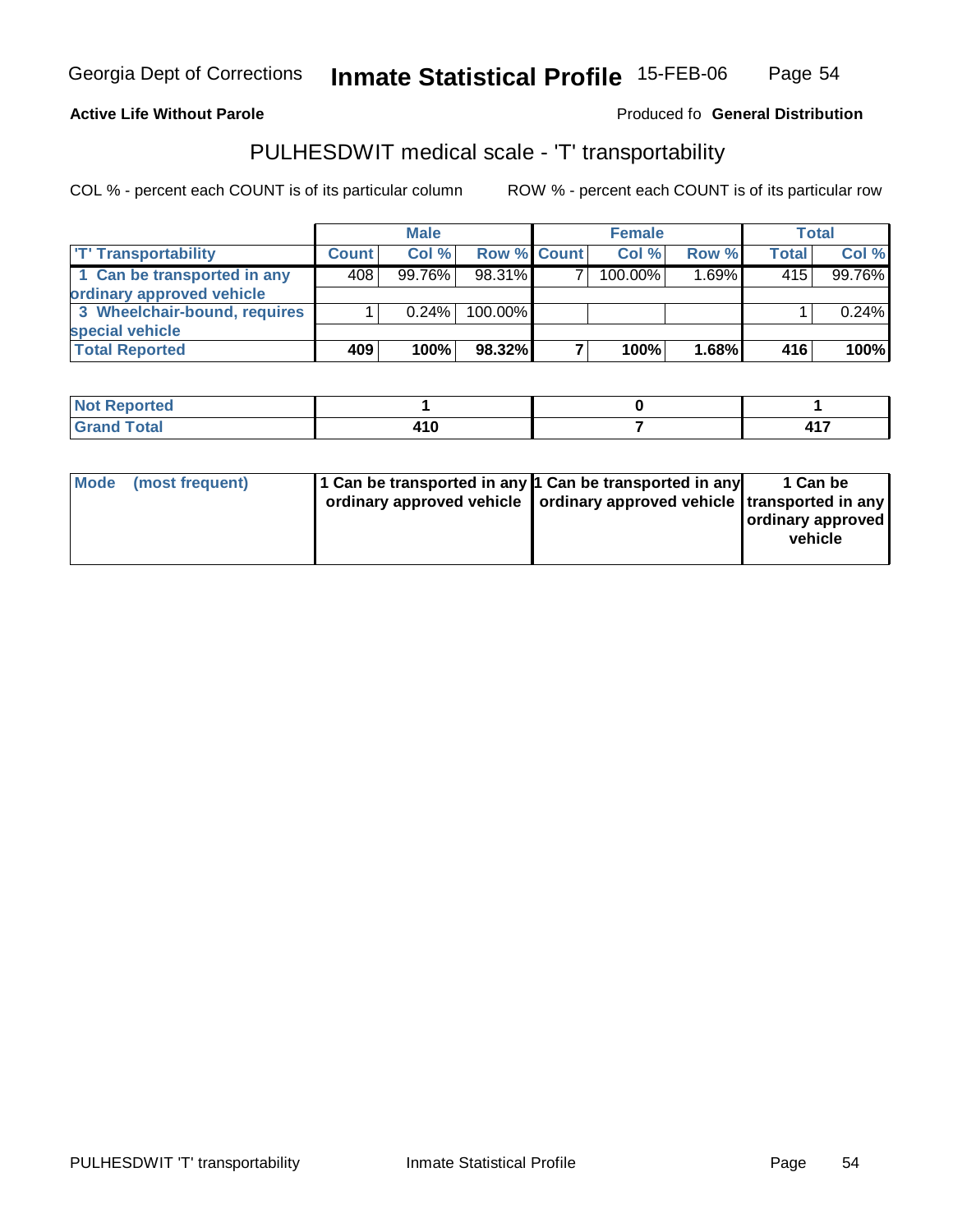### **Active Life Without Parole**

#### Produced for **General Distribution**

### Criminality in family, self-reported

|                              |              | <b>Male</b> |           |                | <b>Female</b> |       |              | Total  |
|------------------------------|--------------|-------------|-----------|----------------|---------------|-------|--------------|--------|
| <b>Criminality In Family</b> | <b>Count</b> | Col %       |           | Row % Count    | Col %         | Row % | <b>Total</b> | Col %  |
| Yes, criminality in family   | 124          | $30.54\%$   | $97.64\%$ | 3              | 50.00%        | 2.36% | 127          | 30.83% |
| No criminality in family     | 282          | 69.46%      | 98.95%    | 3 <sub>1</sub> | 50.00%        | 1.05% | 285          | 69.17% |
| <b>Total Reported</b>        | 406          | 100%        | 98.54%    | 6              | 100%          | 1.46% | 412'         | 100%   |

| <b>Not</b><br>Reported         |       |          |
|--------------------------------|-------|----------|
| <b>Total</b><br>Gran<br>$\sim$ | . . v | 447<br>. |

| Mode (most frequent) | No criminality in family | No criminality in family | No criminality in<br>family |
|----------------------|--------------------------|--------------------------|-----------------------------|
|----------------------|--------------------------|--------------------------|-----------------------------|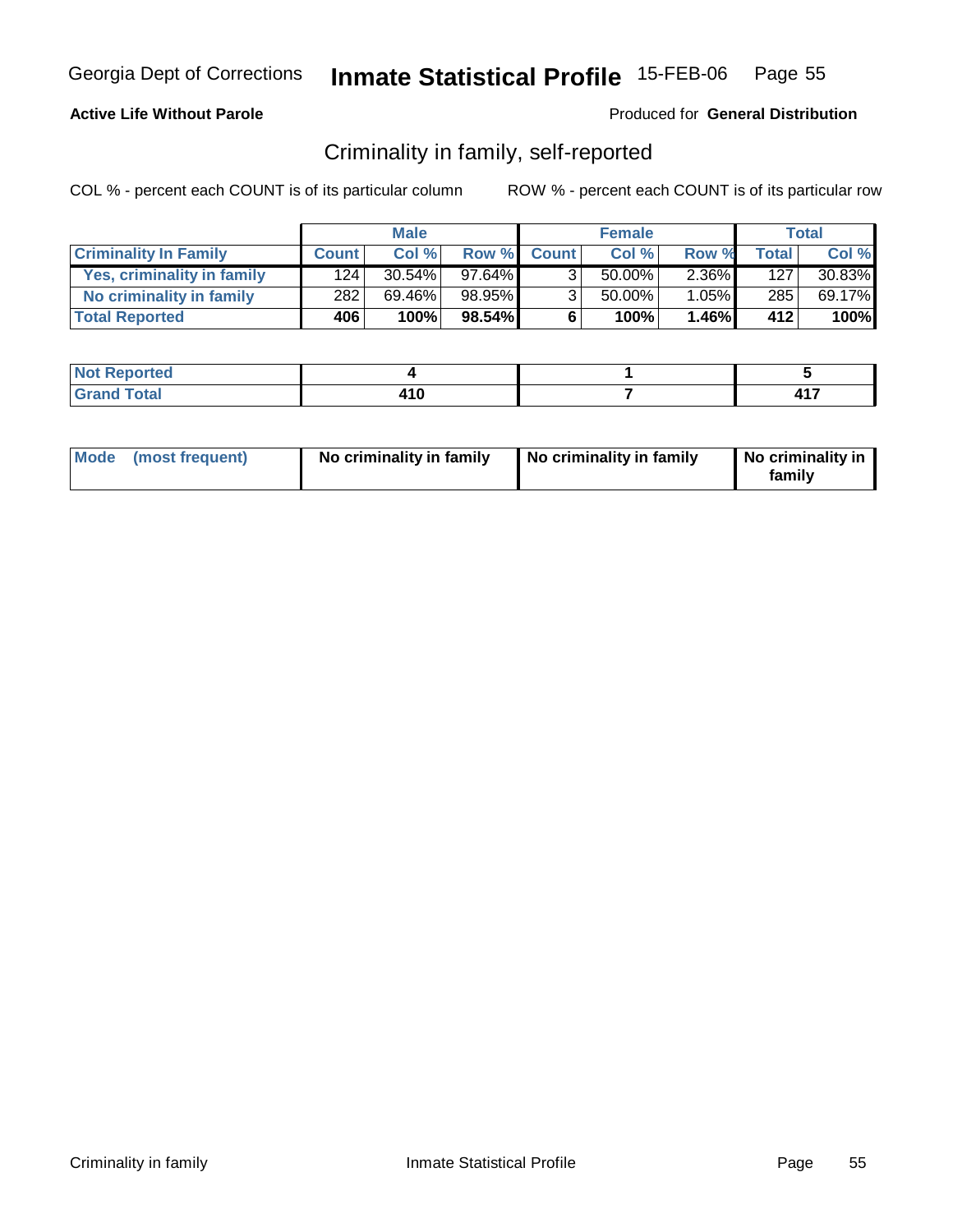### **Active Life Without Parole**

### Produced for **General Distribution**

### Alcoholism in family, self-reported

|                             |              | <b>Male</b> |           |             | <b>Female</b> |       |              | Total  |
|-----------------------------|--------------|-------------|-----------|-------------|---------------|-------|--------------|--------|
| <b>Alcoholism In Family</b> | <b>Count</b> | Col %       |           | Row % Count | Col %         | Row % | <b>Total</b> | Col %  |
| Yes, alcoholism in family   | 87           | 21.43%      | 98.86%    |             | $16.67\%$     | 1.14% | 88           | 21.36% |
| No alcoholism in family     | 319          | 78.57%      | 98.46%    | $5^{\circ}$ | $83.33\%$     | 1.54% | 324          | 78.64% |
| <b>Total Reported</b>       | 406          | 100%        | $98.54\%$ | 6           | 100%          | 1.46% | 412          | 100%   |

| ported<br><b>NOT</b>           |        |     |
|--------------------------------|--------|-----|
| <b>Total</b><br>Gran<br>$\sim$ | $\sim$ | 447 |

| Mode (most frequent) | No alcoholism in family | No alcoholism in family | No alcoholism in<br>familv |
|----------------------|-------------------------|-------------------------|----------------------------|
|----------------------|-------------------------|-------------------------|----------------------------|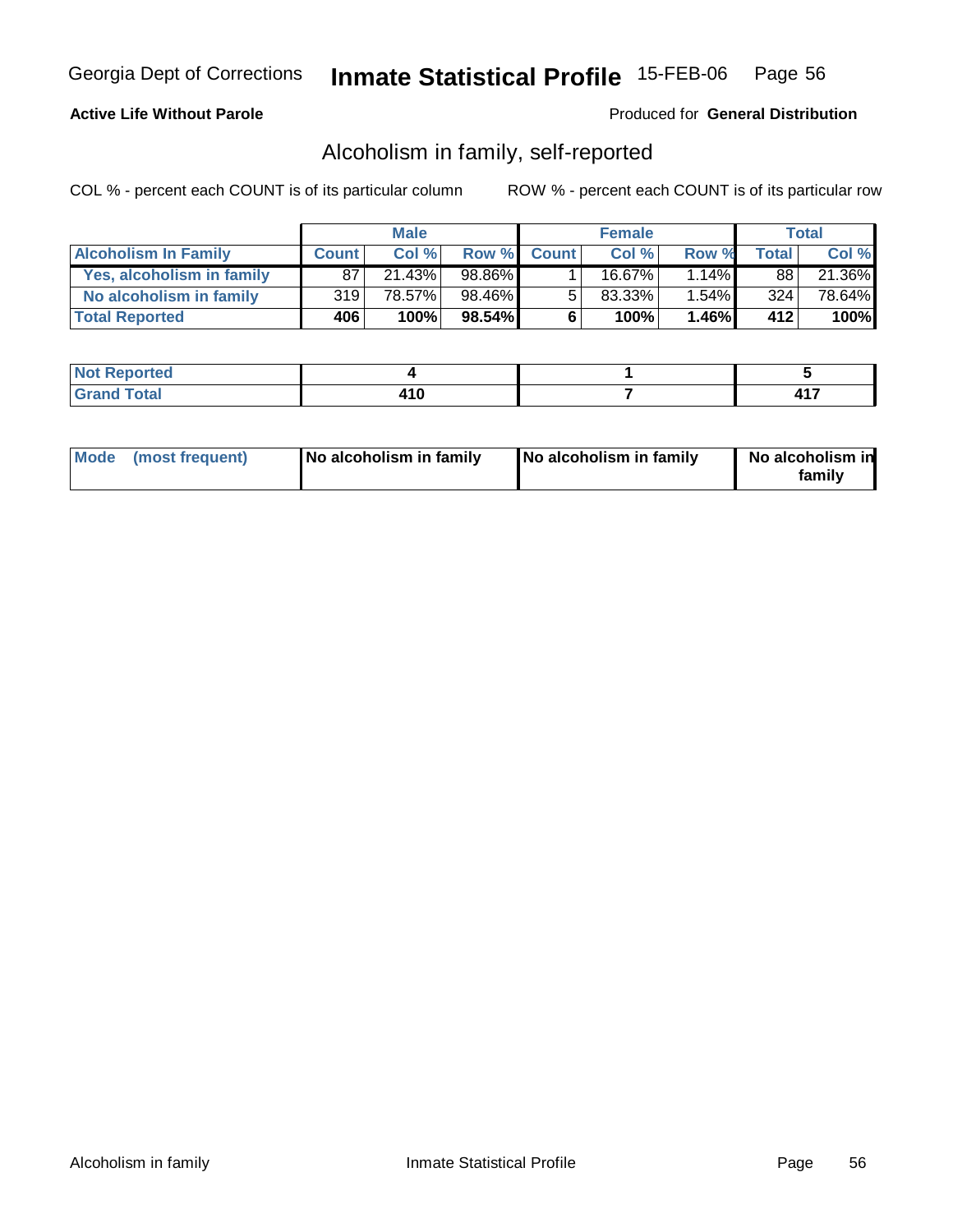### **Active Life Without Parole**

Produced for **General Distribution**

### Drug abuse in family, self-reported

|                           |              | <b>Male</b> |        |              | <b>Female</b> |          |              | Total  |
|---------------------------|--------------|-------------|--------|--------------|---------------|----------|--------------|--------|
| Drug Abuse In Family      | <b>Count</b> | Col %       | Row %  | <b>Count</b> | Col %         | Row %    | <b>Total</b> | Col %  |
| Yes, drug abuse in family | 53           | $13.05\%$   | 96.36% |              | 33.33%        | $3.64\%$ | 55           | 13.35% |
| No drug abuse in family   | 353          | 86.95%      | 98.88% | 4            | 66.67%        | 1.12%    | 357          | 86.65% |
| <b>Total Reported</b>     | 406          | 100%        | 98.54% | 6            | 100%          | $1.46\%$ | 412'         | 100%   |

| المتعاقبات<br>NO.<br>nceo |       |   |
|---------------------------|-------|---|
| $\sim$ 10<br>Utal<br>---- | . . v | . |

| Mode (most frequent) |  | No drug abuse in family | No drug abuse in family | No drug abuse in<br>familv |
|----------------------|--|-------------------------|-------------------------|----------------------------|
|----------------------|--|-------------------------|-------------------------|----------------------------|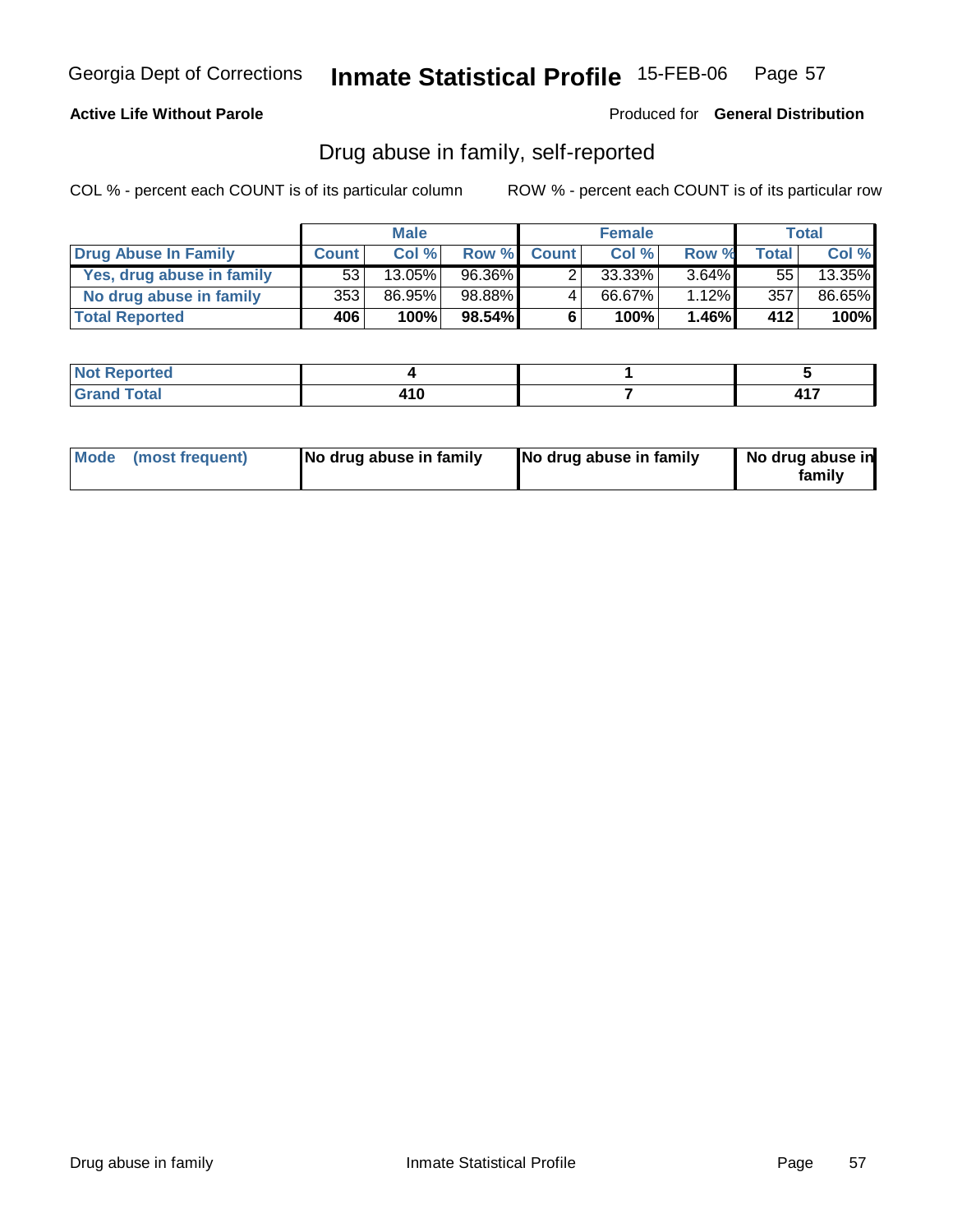### **Active Life Without Parole**

#### Produced for **General Distribution**

### Subjected to frequent beatings, self-reported

|                            |                 | <b>Male</b> |           |              | <b>Female</b> |          |       | <b>Total</b> |
|----------------------------|-----------------|-------------|-----------|--------------|---------------|----------|-------|--------------|
| <b>Frequent beatings</b>   | <b>Count</b>    | Col%        | Row %     | <b>Count</b> | Col%          | Row %    | Total | Col %        |
| Yes, subjected to frequent | $\overline{25}$ | 6.16%       | $96.15\%$ |              | 16.67%        | 3.85%    | 26    | 6.31%        |
| <b>beatings</b>            |                 |             |           |              |               |          |       |              |
| Not subjected to frequent  | 381             | 93.84%      | 98.70%    | 5            | 83.33%        | $1.30\%$ | 386   | 93.69%       |
| beatings                   |                 |             |           |              |               |          |       |              |
| <b>Total Reported</b>      | 406             | 100%        | 98.54%    | 6            | 100%          | 1.46%    | 412   | 100%         |

| <b>Not Reported</b>  |              |   |
|----------------------|--------------|---|
| <b>Total</b><br>Cror | . .<br>1 I V | . |

| Mode | (most frequent) | Not subjected to frequent<br>beatings | Not subjected to frequent   Not subjected to<br>beatings | <b>frequent beatings</b> |  |
|------|-----------------|---------------------------------------|----------------------------------------------------------|--------------------------|--|
|      |                 |                                       |                                                          |                          |  |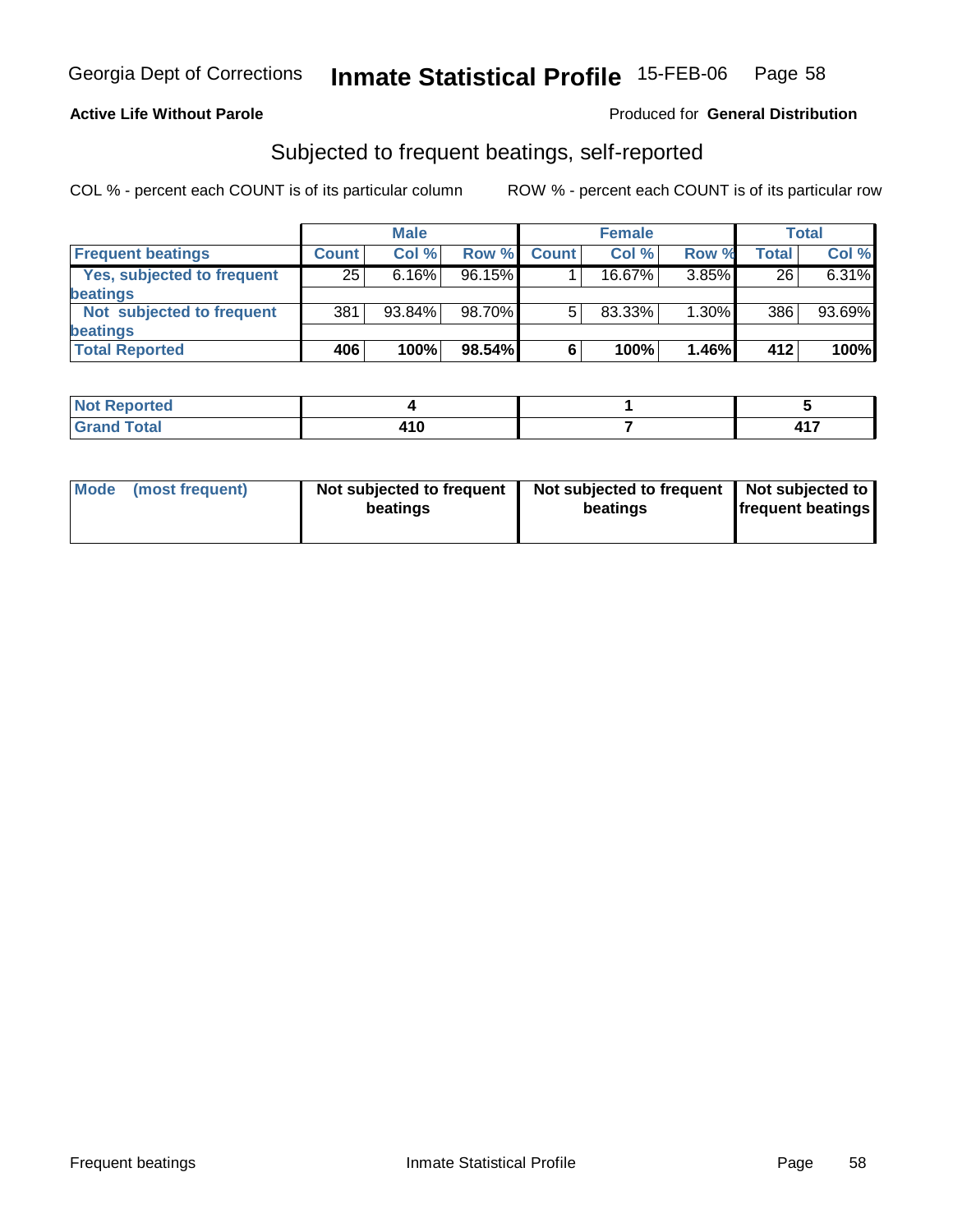### **Active Life Without Parole**

Produced for **General Distribution**

### Father absent during inmate's childhood

|                           |              | <b>Male</b> |        |             | <b>Female</b> |          |              | Total  |
|---------------------------|--------------|-------------|--------|-------------|---------------|----------|--------------|--------|
| <b>Father Absent</b>      | <b>Count</b> | Col %       |        | Row % Count | Col %         | Row %    | <b>Total</b> | Col %  |
| Yes, father was absent    | 206          | $50.74\%$   | 99.04% |             | 33.33%        | $0.96\%$ | 208          | 50.49% |
| No, father was not absent | 200          | 49.26%      | 98.04% | 4           | 66.67%        | 1.96%    | 204          | 49.51% |
| <b>Total Reported</b>     | 406          | 100%        | 98.54% | 6           | 100%          | 1.46%    | 412'         | 100%   |

| <b>Not Reported</b>      |  |   |
|--------------------------|--|---|
| `otal<br>Grano<br>$\sim$ |  | . |

| Mode (most frequent) | Yes, father was absent | No, father was not absent | Yes, father was<br>absent |
|----------------------|------------------------|---------------------------|---------------------------|
|----------------------|------------------------|---------------------------|---------------------------|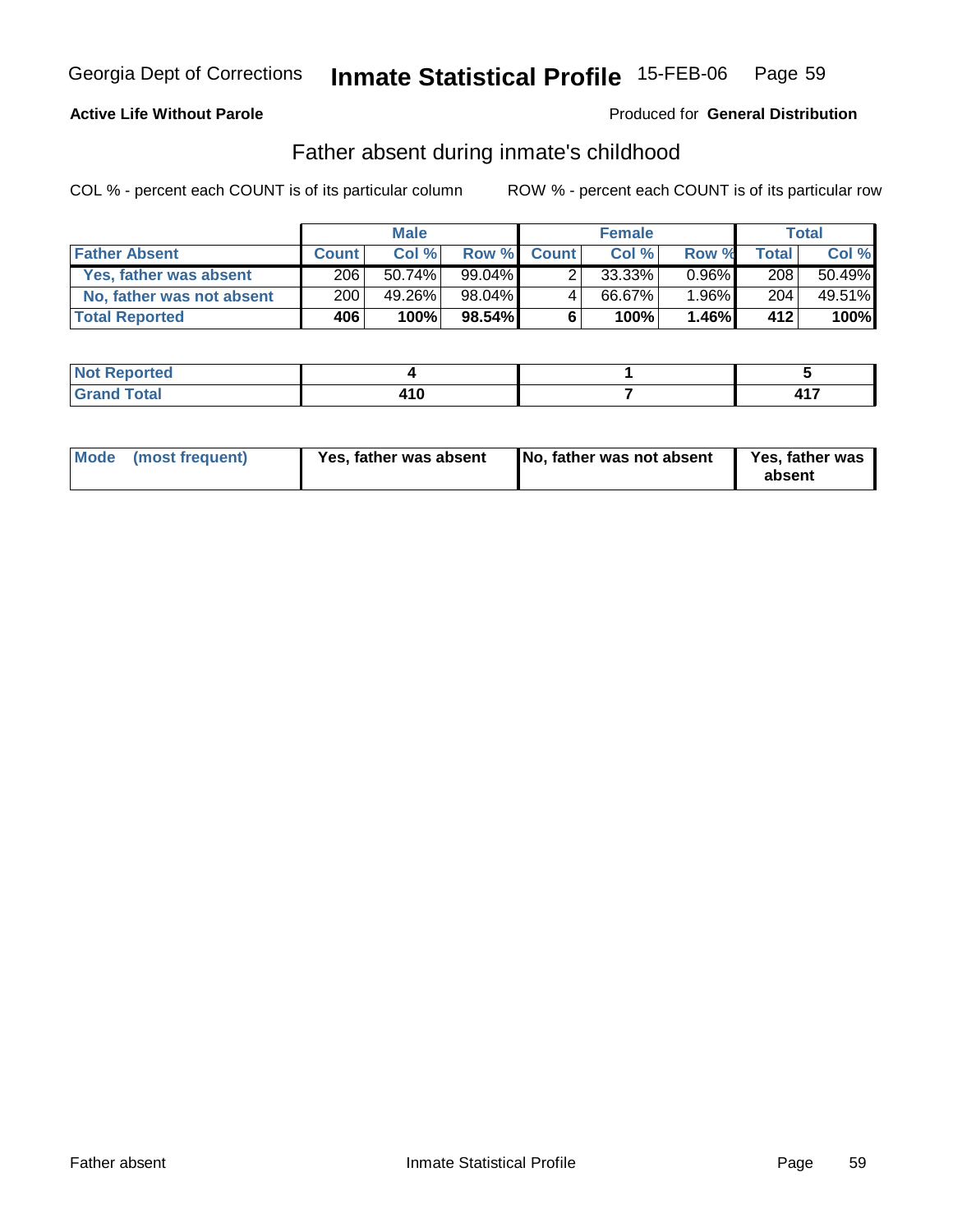### **Active Life Without Parole**

#### Produced for **General Distribution**

### Mother absent during inmate's childhood

|                           |              | <b>Male</b> |        |             | <b>Female</b> |       |              | Total  |
|---------------------------|--------------|-------------|--------|-------------|---------------|-------|--------------|--------|
| <b>Mother Absent</b>      | <b>Count</b> | Col %       |        | Row % Count | Col %         | Row % | <b>Total</b> | Col %  |
| Yes, mother was absent    | 57           | $14.04\%$   | 98.28% |             | 16.67%」       | 1.72% | 58           | 14.08% |
| No, mother was not absent | 349          | 85.96%      | 98.59% | 5           | 83.33%        | 1.41% | 354          | 85.92% |
| <b>Total Reported</b>     | 406          | 100%        | 98.54% | 6           | 100%          | 1.46% | 412          | 100%   |

| <b>Not</b><br>Reported         |       |          |
|--------------------------------|-------|----------|
| <b>Total</b><br>Gran<br>$\sim$ | . . v | 447<br>. |

| Mode (most frequent) | No, mother was not absent   No, mother was not absent   No, mother was |            |
|----------------------|------------------------------------------------------------------------|------------|
|                      |                                                                        | not absent |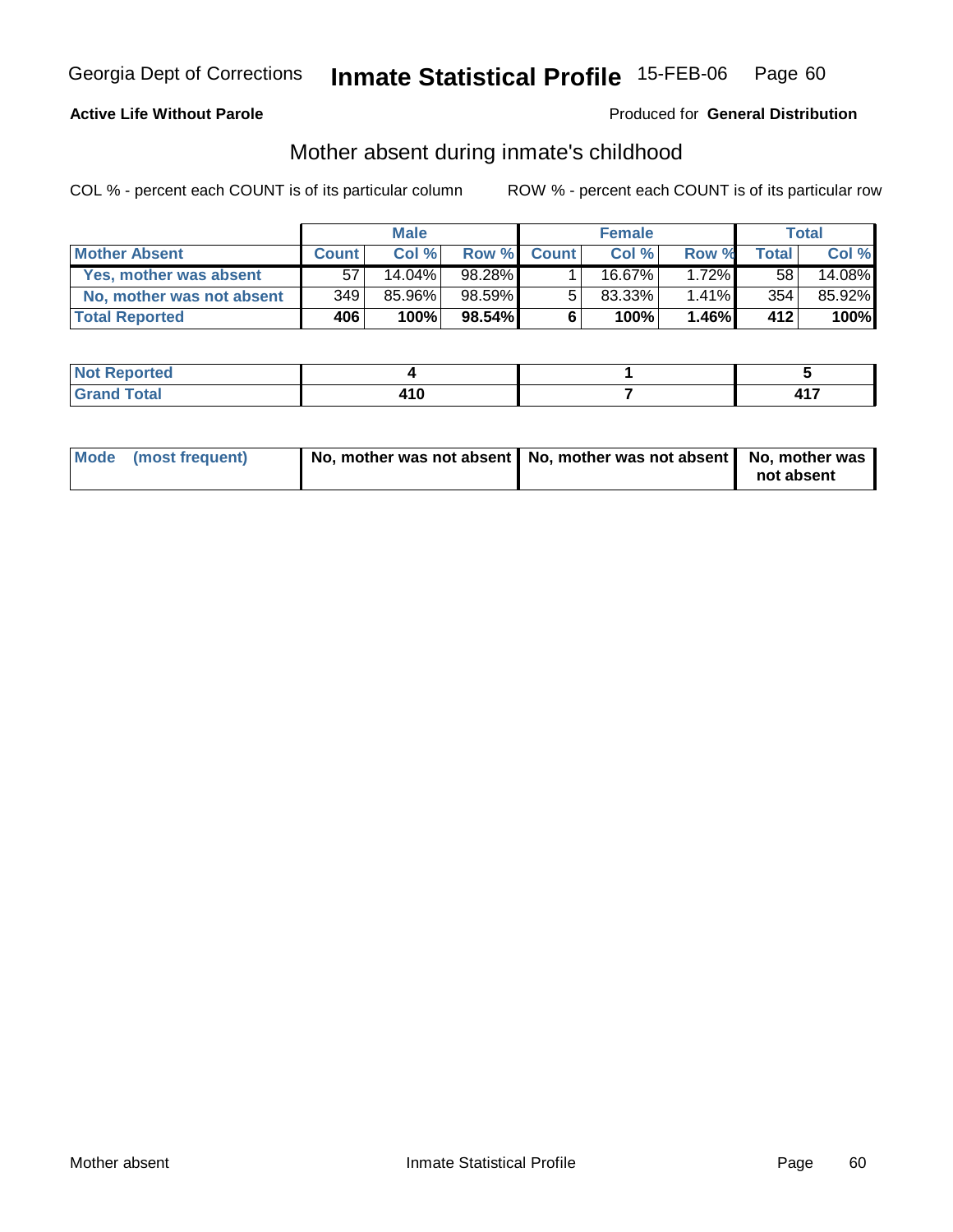### **Active Life Without Parole**

#### Produced for **General Distribution**

### Inmate diagnosed as manipulative

|                       | <b>Male</b>  |        | <b>Female</b> |              |        | Total    |       |        |
|-----------------------|--------------|--------|---------------|--------------|--------|----------|-------|--------|
| <b>Manipulative</b>   | <b>Count</b> | Col %  | Row %         | <b>Count</b> | Col %  | Row %    | Total | Col %  |
| Yes, manipulative     | 89           | 21.98% | 98.89%        |              | 16.67% | 1.11% I  | 90    | 21.90% |
| No, not manipulative  | 316          | 78.02% | 98.44%        | 5            | 83.33% | $1.56\%$ | 321   | 78.10% |
| <b>Total Reported</b> | 405          | 100%   | $98.54\%$     | 6            | 100%   | 1.46%    | 411   | 100%   |

| 'Nor<br>orted                 |                 |    |
|-------------------------------|-----------------|----|
| <b>Total</b><br>Grar<br>- - - | . . U<br>$\sim$ | -- |

| Mode<br>(most frequent)<br>  No. not manipulative | No, not manipulative | No, not<br><b>Imanipulative</b> |
|---------------------------------------------------|----------------------|---------------------------------|
|---------------------------------------------------|----------------------|---------------------------------|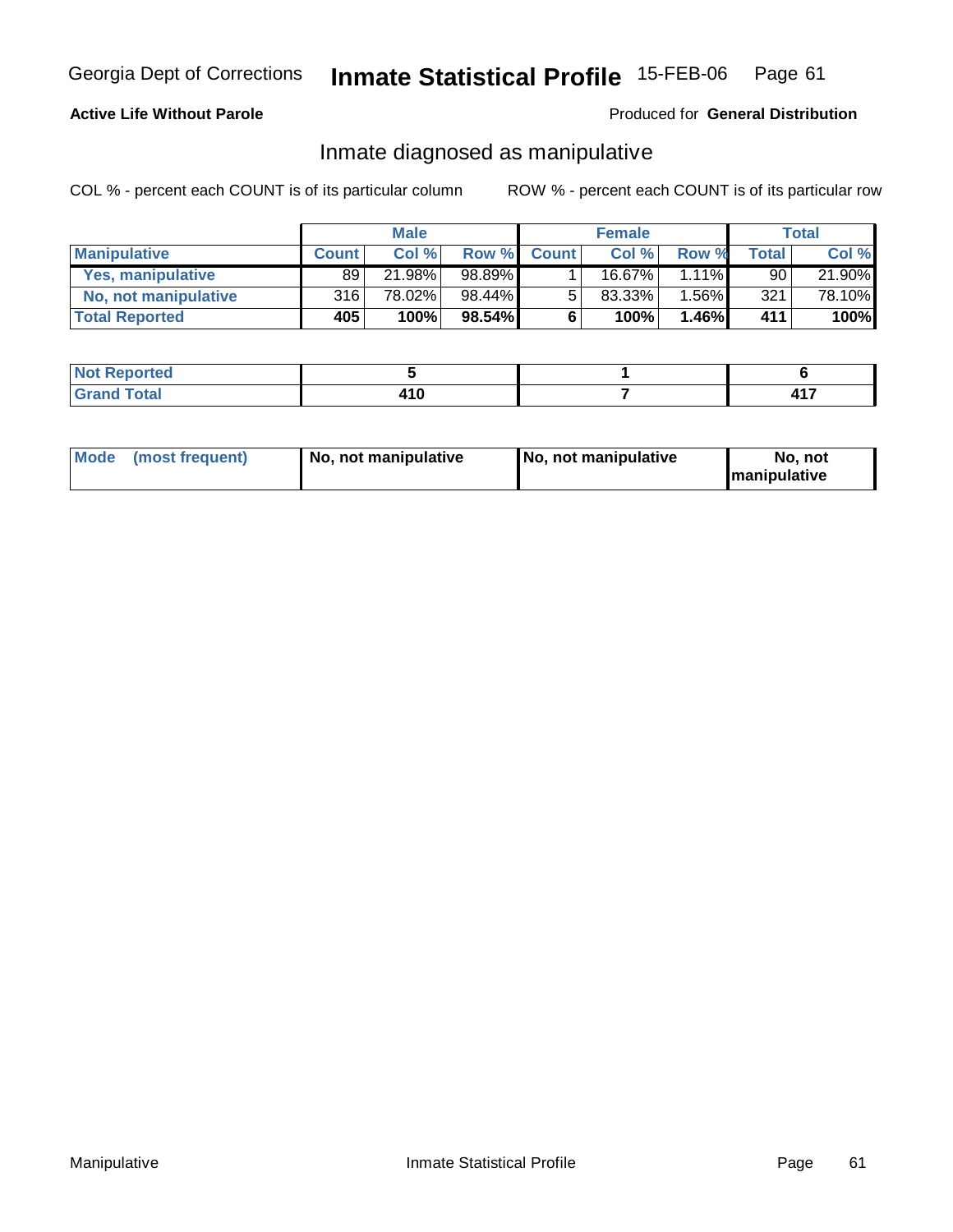### **Active Life Without Parole**

#### Produced for **General Distribution**

### Inmate diagnosed as assaultive

|                       | <b>Male</b>  |        | <b>Female</b> |             |         | Total |              |        |
|-----------------------|--------------|--------|---------------|-------------|---------|-------|--------------|--------|
| <b>Assaultive</b>     | <b>Count</b> | Col %  |               | Row % Count | Col %   | Row % | <b>Total</b> | Col %  |
| Yes. assaultive       | 325          | 80.25% | 98.19%        | 6           | 100.00% | 1.81% | 331          | 80.54% |
| No, not assaultive    | 80           | 19.75% | 100.00%       |             |         |       | 80           | 19.46% |
| <b>Total Reported</b> | 405          | 100%   | 98.54%        | 6           | 100%    | 1.46% | 411          | 100%   |

| <b>Not Reported</b>     |  |       |
|-------------------------|--|-------|
| <b>Total</b><br>' Grand |  | . . - |

| <b>Mode</b><br>Yes. assaultive<br>(most frequent) | Yes, assaultive | Yes, assaultive |
|---------------------------------------------------|-----------------|-----------------|
|---------------------------------------------------|-----------------|-----------------|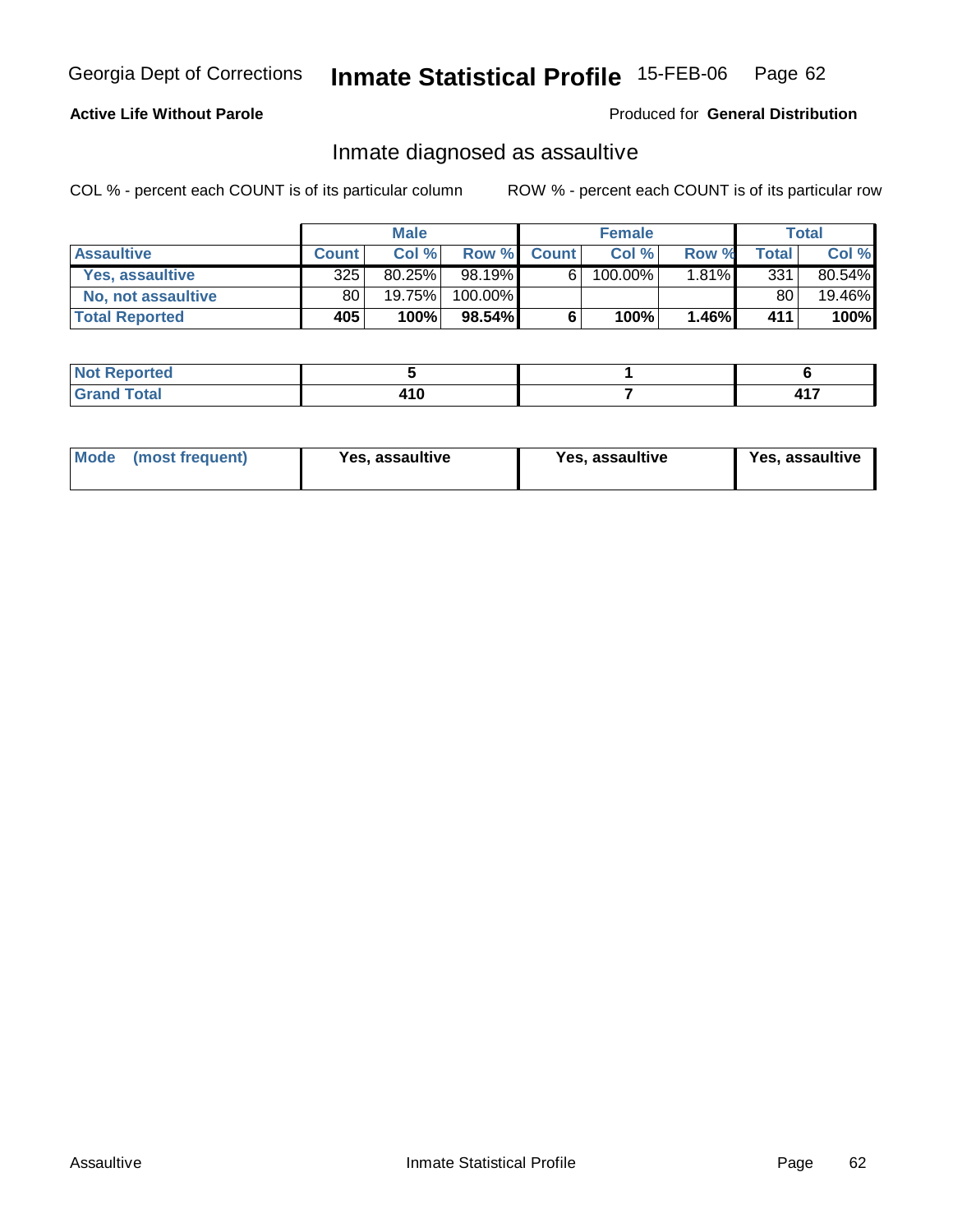#### **Active Life Without Parole**

#### Produced for **General Distribution**

### Number of prior Georgia incarcerations

|                                       |              | <b>Male</b> |                    | <b>Female</b> |       |       | <b>Total</b> |
|---------------------------------------|--------------|-------------|--------------------|---------------|-------|-------|--------------|
| <b>Num of Prior GA Incarcerations</b> | <b>Count</b> | Col %       | <b>Row % Count</b> | Col %         | Row % | Total | Col %        |
|                                       | 202          | 49.27%      | 96.65%             | 100.00%       | 3.35% | 209   | 50.12%       |
|                                       | 81           | 19.76%      | 100.00%            |               |       | 81    | 19.42%       |
|                                       | 46           | 11.22%      | 100.00%            |               |       | 46    | 11.03%       |
|                                       | 40           | 9.76%       | 100.00%            |               |       | 40    | 9.59%        |
|                                       | 22           | 5.37%       | 100.00%            |               |       | 22    | 5.28%        |
|                                       | 11           | 2.68%       | 100.00%            |               |       | 11    | 2.64%        |
| <b>More Than 5</b>                    | 8            | 1.95%       | 100.00%            |               |       | 8     | 1.92%        |
| <b>Total Reported</b>                 | 410          | 100%        | 98.32%             | 100%          | 1.68% | 417   | 100%         |

| --<br>. .           |    |  |         |  |
|---------------------|----|--|---------|--|
| $T$ ndina<br>______ | __ |  | --<br>- |  |

| Mean (average)         | 20. ا | 1.18 |
|------------------------|-------|------|
| <b>Median (middle)</b> |       |      |
| Mode (most frequent)   |       |      |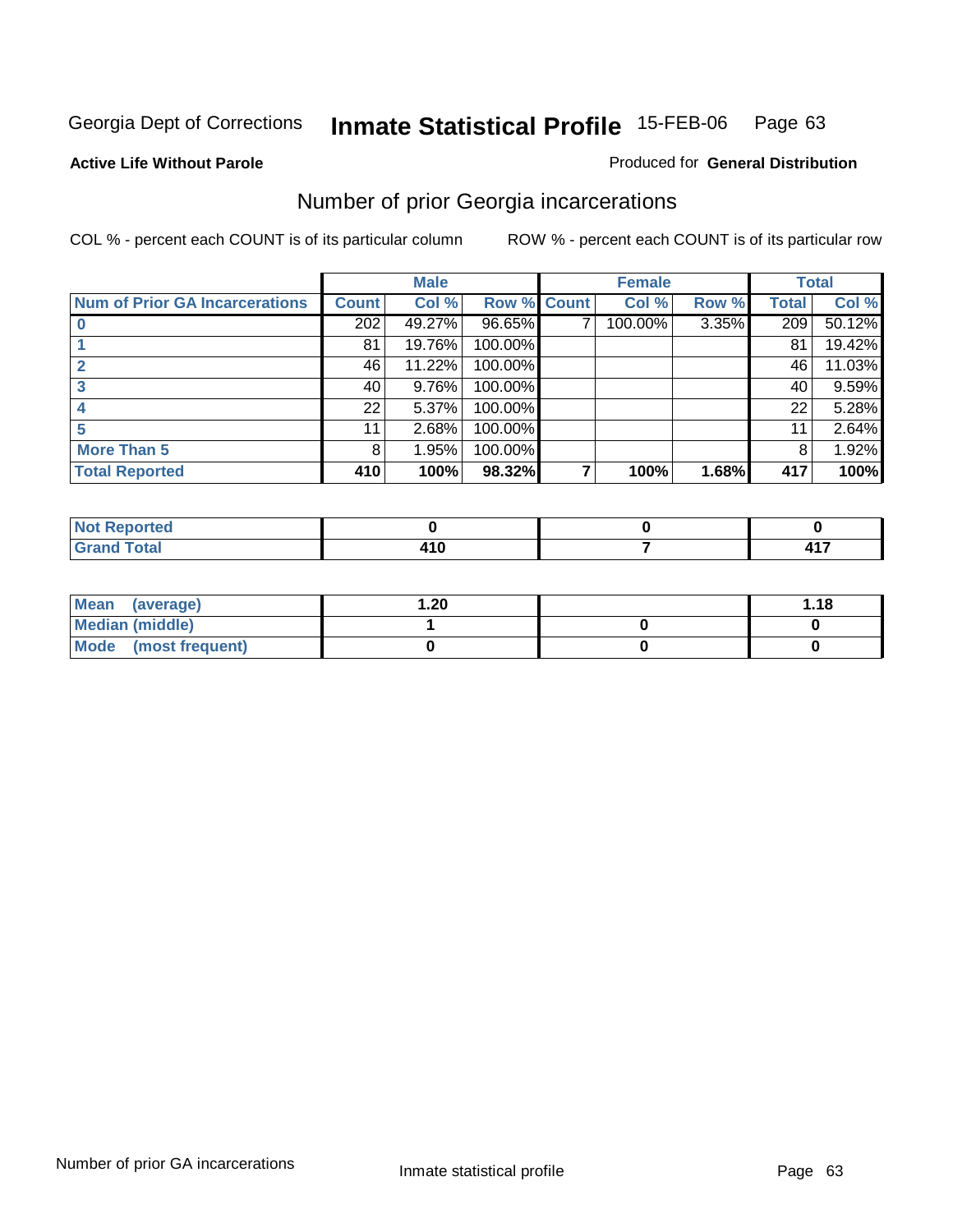**Active Life Without Parole** 

Produced for **General Distribution**

### Prison sentence in years

COL % - percent each COUNT is of its particular column ROW % - percent each COUNT is of its particular row

|                                 | <b>Male</b>  |            |                    | <b>Female</b> | Total |                |         |
|---------------------------------|--------------|------------|--------------------|---------------|-------|----------------|---------|
| <b>Prison Sentence In Years</b> | <b>Count</b> | Col %      | <b>Row % Count</b> | Col %         | Row % | <b>Total</b> I | Col %   |
| Life Without Parole             | $410^{+}$    | $100.00\%$ | 98.32%             | $100.00\%$    | .68%  | 417            | 100.00% |
| <b>Total Reported</b>           | 410          | 100%       | 98.32%             | 100%          | 1.68% | 417            | 100%    |

| <b>nrted</b>                     |  |       |
|----------------------------------|--|-------|
| <b>Total</b><br>$\mathbf{v}$ and |  | 1 4 T |

#### **Determinate (numeric) sentences only**

| <b>Mean</b> | (average) |  |  |
|-------------|-----------|--|--|
|             |           |  |  |

**All sentences (including determinate), with life, life without parole, and death sentences figured at 45 years**

| ' Mea<br>rane<br>᠇৺<br>- 1<br>--<br>$\sim$<br>$\sim$ |  |
|------------------------------------------------------|--|
|------------------------------------------------------|--|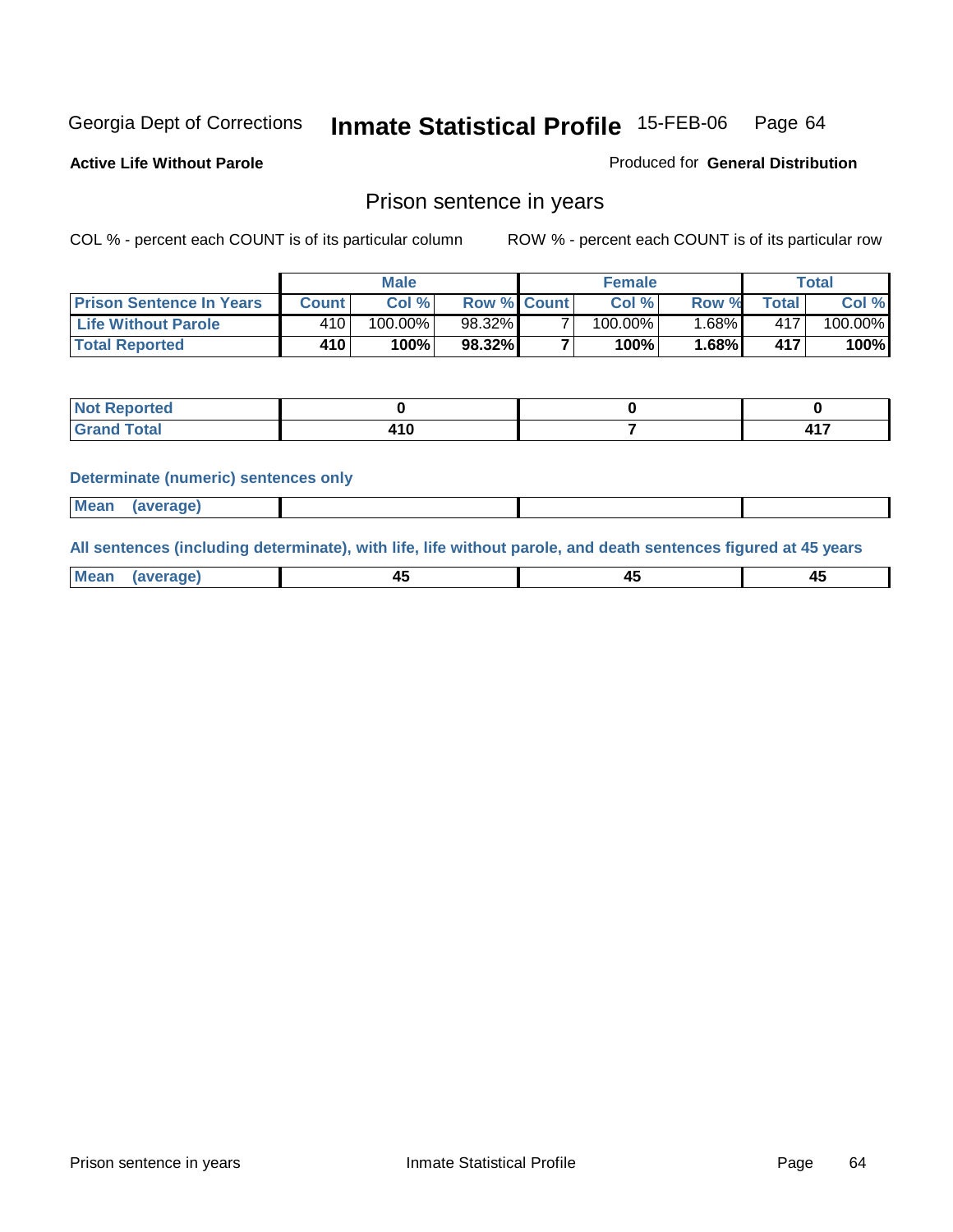#### **Active Life Without Parole**

# Produced for **General Distribution**

# Primary offense, broken out into felonies vs misdemeanors

|                                  | <b>Male</b> |         |                    |   | <b>Female</b> | Total   |         |            |
|----------------------------------|-------------|---------|--------------------|---|---------------|---------|---------|------------|
| <b>Felonies and Misdemeanors</b> | Count I     | Col%    | <b>Row % Count</b> |   | Col %         | Row %   | Total I | Col %      |
| <b>Felonies</b>                  | 410         | 100.00% | 98.32%             | - | $100.00\%$    | $.68\%$ | 417     | $100.00\%$ |
| <b>Total Reported</b>            | 410         | 100%    | 98.32%             |   | $100\%$       | .68%    | 417     | 100%       |

| <b>Not Reported</b><br>$\sim$ |          |      |
|-------------------------------|----------|------|
| <b>Total</b><br>Grand         | .<br>TIV | 11 7 |

| <b>Mo</b><br>requent)<br>onies<br>.<br>____ | nies.<br>חי<br>____ | <b>onies</b><br>. |
|---------------------------------------------|---------------------|-------------------|
|---------------------------------------------|---------------------|-------------------|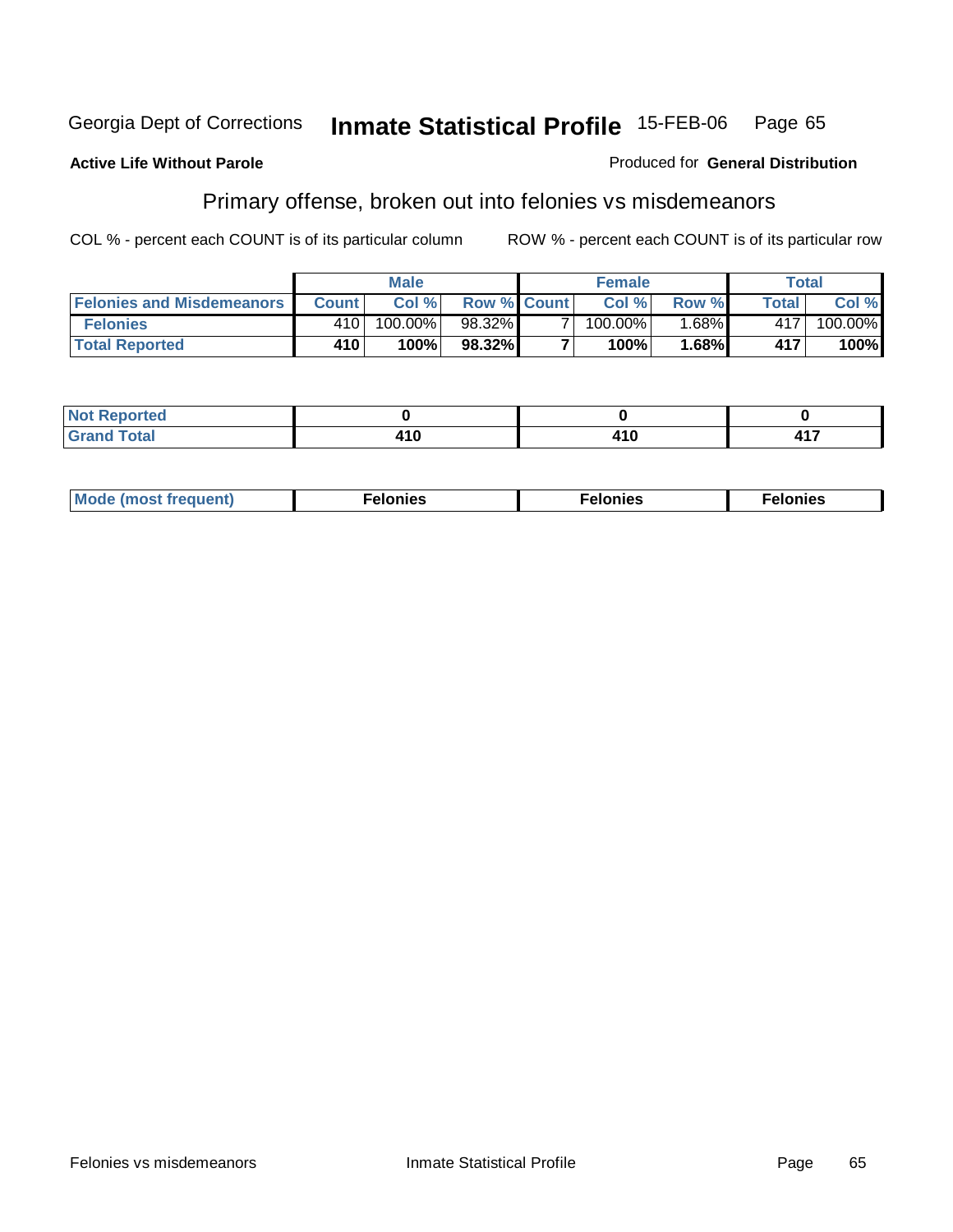#### **Active Life Without Parole**

#### Produced for **General Distribution**

### Primary offense, broken out into six broad crime categories

|                         |                       | <b>Male</b>     |        |             | <b>Female</b> |         |       | <b>Total</b>    |        |  |
|-------------------------|-----------------------|-----------------|--------|-------------|---------------|---------|-------|-----------------|--------|--|
| <b>Crime Categories</b> |                       | <b>Count</b>    | Col %  | Row % Count |               | Col %   | Row % | <b>Total</b>    | Col %  |  |
|                         | <b>Violent</b>        | 346             | 84.39% | $98.02\%$   |               | 100.00% | 1.98% | 353             | 84.65% |  |
| 2                       | <b>Sex Crime</b>      | 52              | 12.68% | 100.00%     |               | .00%    |       | 52              | 12.47% |  |
| 3                       | <b>Property</b>       | 2               | .49%   | 100.00%     |               | .00%    |       | 2               | .48%   |  |
| 4                       | <b>Drug</b>           | 10 <sup>1</sup> | 2.44%  | 100.00%     |               | $.00\%$ |       | 10 <sub>1</sub> | 2.40%  |  |
|                         | <b>Total Reported</b> | 410             | 100%   | 98.32%      |               | 100%    | 1.68% | 417             | 100%   |  |

| <b>Enorted</b><br>NOT<br>as ences<br>. <b>.</b>                   |  |          |
|-------------------------------------------------------------------|--|----------|
| $f \wedge f \wedge f'$<br><b>C</b> <sub>r</sub><br>υιαι<br>$\sim$ |  | 147<br>. |

| M <sub>O</sub><br>requent)<br>$\cdots$ | .<br>/iolent<br>____ | ′iolent<br>____ | .<br>iolent<br>וסוי |
|----------------------------------------|----------------------|-----------------|---------------------|
|                                        |                      |                 |                     |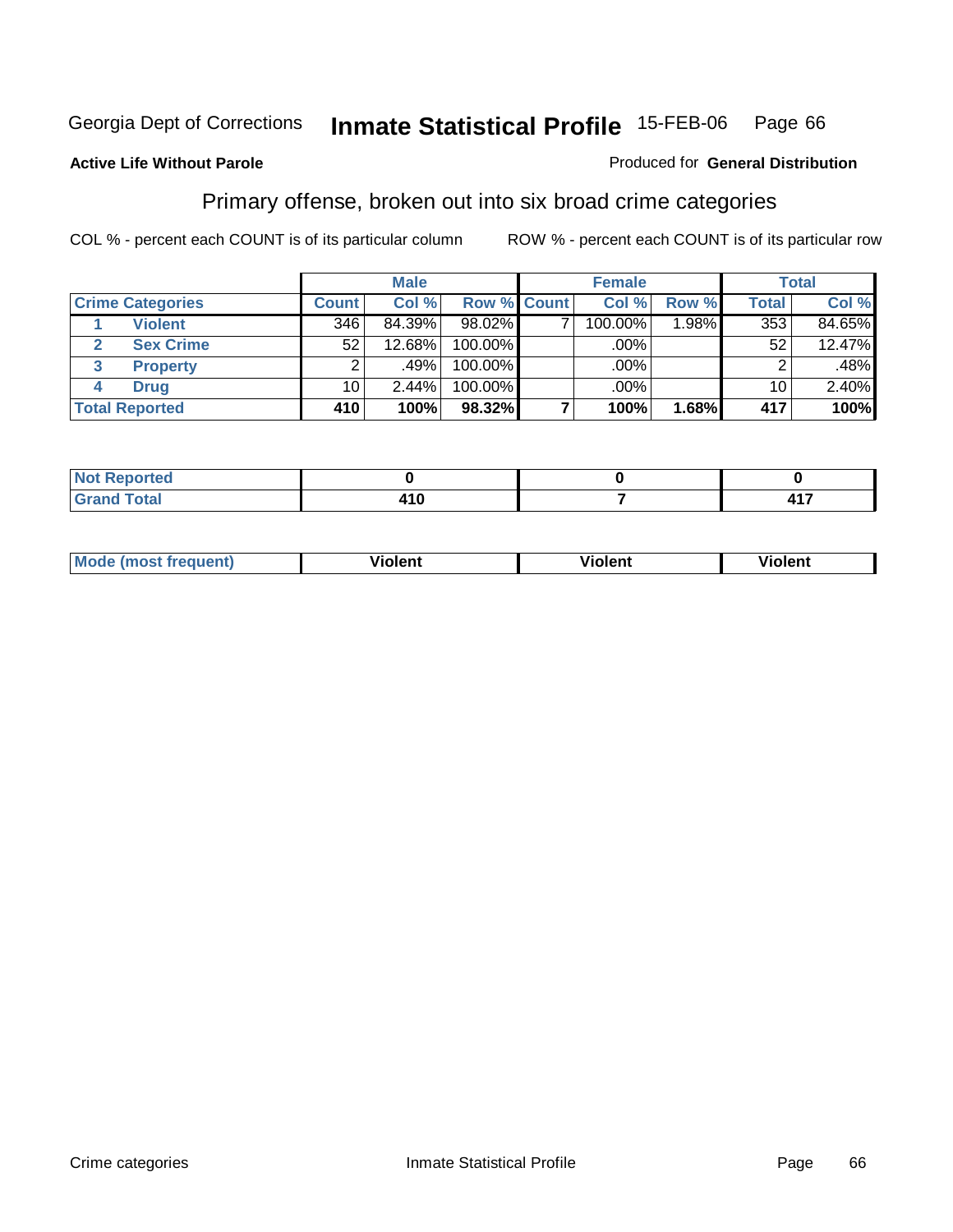#### **Active Life Without Parole**

#### Produced for **General Distribution**

# Primary offense, detailed offense code

|      |                                |              | <b>Male</b> |         |              | <b>Female</b> |       |                | <b>Total</b> |
|------|--------------------------------|--------------|-------------|---------|--------------|---------------|-------|----------------|--------------|
|      | <b>Primary Offense</b>         | <b>Count</b> | Col %       | Row %   | <b>Count</b> | Col %         | Row % | Total          | Col %        |
| 1101 | <b>Murder</b>                  | 246          | 60.00%      | 97.23%  | 7            | 100.00%       | 2.77% | 253            | 60.67%       |
| 1311 | <b>Kidnapping</b>              | 43           | 10.49%      | 100.00% |              |               |       | 43             | 10.31%       |
| 1601 | <b>Burglary</b>                | 2            | .49%        | 100.00% |              |               |       | 2              | .48%         |
| 1902 | <b>Armed Robbery</b>           | 56           | 13.66%      | 100.00% |              |               |       | 56             | 13.43%       |
| 1911 | <b>Hijacking Motor Vehicle</b> |              | .24%        | 100.00% |              |               |       |                | .24%         |
| 2001 | <b>Rape</b>                    | 41           | 10.00%      | 100.00% |              |               |       | 41             | 9.83%        |
| 2003 | <b>Aggrav Sodomy</b>           |              | .24%        | 100.00% |              |               |       |                | .24%         |
| 2009 | <b>Aggrav Sexual Battery</b>   | 2            | .49%        | 100.00% |              |               |       | $\overline{2}$ | .48%         |
| 2019 | <b>Child Molestation</b>       | 2            | .49%        | 100.00% |              |               |       | 2              | .48%         |
| 2021 | <b>Aggrav Child</b>            | 6            | 1.46%       | 100.00% |              |               |       | 6              | 1.44%        |
|      | <b>Molestation</b>             |              |             |         |              |               |       |                |              |
| 4012 | <b>Viol Ga Cntrl Sbst Act</b>  |              | .24%        | 100.00% |              |               |       |                | .24%         |
| 4018 | <b>S/D Cont Sub School</b>     |              | .24%        | 100.00% |              |               |       |                | .24%         |
| 4021 | <b>S/D Cocaine</b>             | 3            | .73%        | 100.00% |              |               |       | 3              | .72%         |
| 4022 | <b>Poss Of Cocaine</b>         | 4            | .98%        | 100.00% |              |               |       | 4              | .96%         |
| 4134 | <b>Att/Consprcy Commt</b>      |              | .24%        | 100.00% |              |               |       |                | .24%         |
|      | C/S/Of                         |              |             |         |              |               |       |                |              |
|      | <b>Total Rported</b>           | 410          | 100%        | 98.32%  | 7            | 100%          | 1.68% | 417            | 100%         |

| <b>Not</b><br>. Reported<br>.                    |        |   |
|--------------------------------------------------|--------|---|
| <b>Total</b><br><b>Grand</b><br>$\mathbf{v}$ and | .<br>. | . |

| <b>Mode (most frequent)</b> | 1101 Murder | 1101 Murder | 1101 Murder |
|-----------------------------|-------------|-------------|-------------|
|-----------------------------|-------------|-------------|-------------|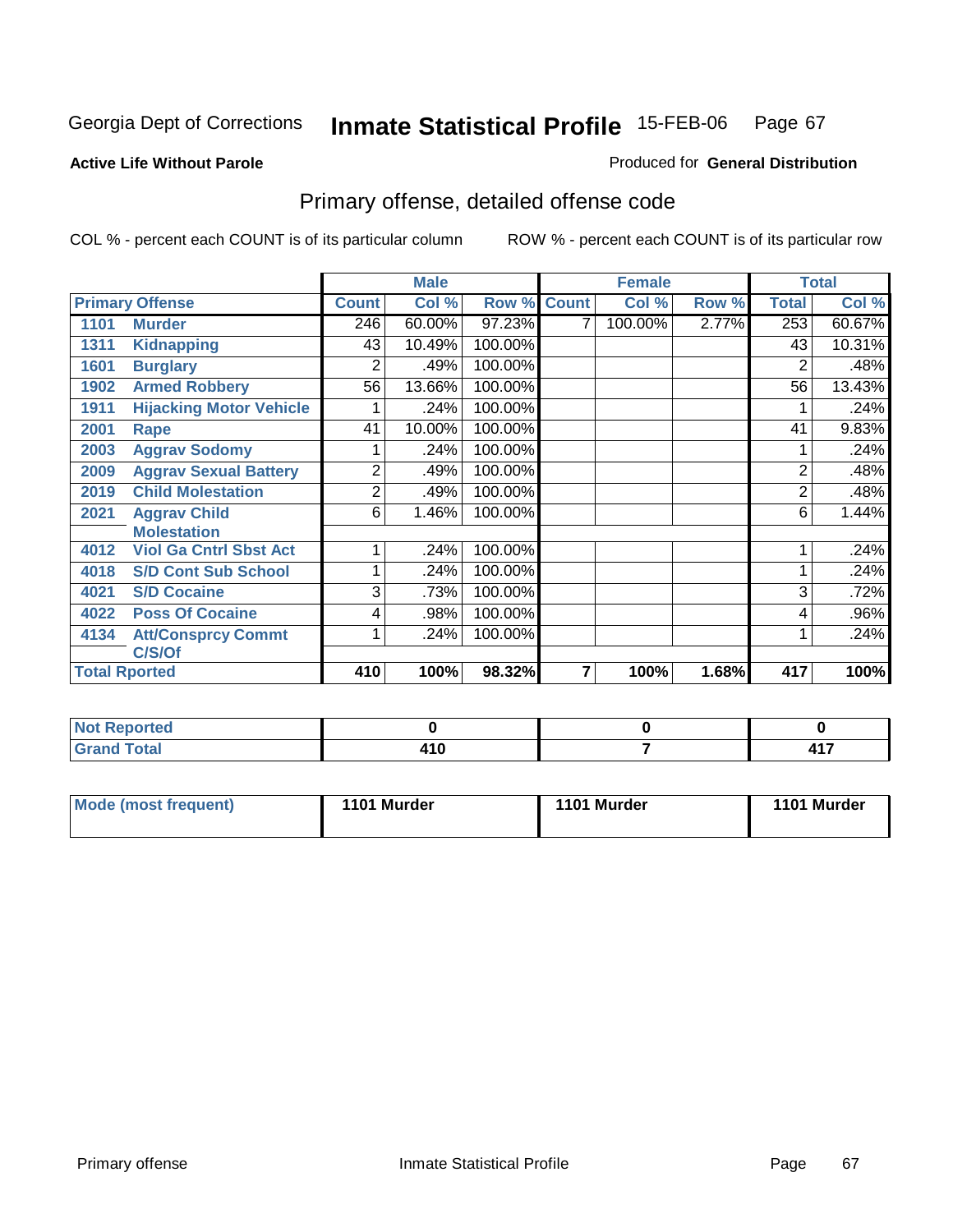Produced for **General Distribution**

#### **Active Life Without Parole**

# County of conviction of primary offense

|                |                             |                 | <b>Male</b> |                    |              | <b>Female</b> |       |                 | <b>Total</b> |
|----------------|-----------------------------|-----------------|-------------|--------------------|--------------|---------------|-------|-----------------|--------------|
|                | <b>County of Conviction</b> | <b>Count</b>    | Col %       | <b>Row % Count</b> |              | Col %         | Row % | <b>Total</b>    | Col %        |
| 1              | <b>Appling</b>              | $\overline{2}$  | .49%        | 100.00%            |              |               |       | $\overline{2}$  | .48%         |
| $\overline{2}$ | <b>Atkinson</b>             | 1               | .24%        | 100.00%            |              |               |       | 1               | .24%         |
| 3              | <b>Bacon</b>                | 1               | .24%        | 100.00%            |              |               |       | 1               | .24%         |
| 5              | <b>Baldwin</b>              | 5               | 1.22%       | 100.00%            |              |               |       | $\overline{5}$  | 1.20%        |
| 6              | <b>Banks</b>                | 1               | .24%        | 100.00%            |              |               |       | 1               | .24%         |
| $\overline{7}$ | <b>Barrow</b>               | $\overline{3}$  | .73%        | 100.00%            |              |               |       | $\overline{3}$  | .72%         |
| 8              | <b>Bartow</b>               | $\overline{2}$  | .49%        | 100.00%            |              |               |       | $\overline{2}$  | .48%         |
| 9              | <b>Ben Hill</b>             | $\overline{3}$  | .73%        | 100.00%            |              |               |       | $\overline{3}$  | .72%         |
| 10             | <b>Berrien</b>              | 1               | .24%        | 100.00%            |              |               |       | 1               | .24%         |
| 11             | <b>Bibb</b>                 | $\overline{15}$ | 3.66%       | 100.00%            |              |               |       | $\overline{15}$ | 3.60%        |
| 12             | <b>Bleckley</b>             | 1               | .24%        | 100.00%            |              |               |       | 1               | .24%         |
| 13             | <b>Brantley</b>             | 1               | .24%        | 100.00%            |              |               |       | 1               | .24%         |
| 14             | <b>Brooks</b>               | 1               | .24%        | 100.00%            |              |               |       | 1               | .24%         |
| 16             | <b>Bulloch</b>              | 1               | .24%        | 100.00%            |              |               |       | 1               | .24%         |
| 17             | <b>Burke</b>                | $\overline{5}$  | 1.22%       | 100.00%            |              |               |       | $\overline{5}$  | 1.20%        |
| 18             | <b>Butts</b>                | 3               | .73%        | 100.00%            |              |               |       | $\overline{3}$  | .72%         |
| 20             | <b>Camden</b>               | $\overline{2}$  | .49%        | 100.00%            |              |               |       | $\overline{2}$  | .48%         |
| 22             | <b>Carroll</b>              | $\overline{2}$  | .49%        | 100.00%            |              |               |       | $\overline{2}$  | .48%         |
| 23             | <b>Catoosa</b>              | 1               | .24%        | 100.00%            |              |               |       | 1               | .24%         |
| 24             | <b>Charlton</b>             | 1               | .24%        | 100.00%            |              |               |       | 1               | .24%         |
| 25             | <b>Chatham</b>              | $\overline{15}$ | 3.66%       | 100.00%            |              |               |       | $\overline{15}$ | 3.60%        |
| 28             | <b>Cherokee</b>             | $\overline{2}$  | .49%        | 100.00%            |              |               |       | $\overline{2}$  | .48%         |
| 29             | <b>Clarke</b>               | $\overline{11}$ | 2.68%       | 100.00%            |              |               |       | $\overline{11}$ | 2.64%        |
| 31             | <b>Clayton</b>              | $\overline{15}$ | 3.66%       | 100.00%            |              |               |       | $\overline{15}$ | 3.60%        |
| 33             | <b>Cobb</b>                 | $\overline{12}$ | 2.93%       | 100.00%            |              |               |       | $\overline{12}$ | 2.88%        |
| 34             | <b>Coffee</b>               | $\overline{2}$  | .49%        | 100.00%            |              |               |       | $\overline{c}$  | .48%         |
| 35             | <b>Colquitt</b>             | $\overline{3}$  | .73%        | 100.00%            |              |               |       | $\overline{3}$  | .72%         |
| 36             | <b>Columbia</b>             | 4               | .98%        | 100.00%            |              |               |       | 4               | .96%         |
| 37             | <b>Cook</b>                 | $\overline{3}$  | .73%        | 100.00%            |              |               |       | $\overline{3}$  | .72%         |
| 38             | <b>Coweta</b>               | $\overline{2}$  | .49%        | 100.00%            |              |               |       | $\overline{2}$  | .48%         |
| 40             | <b>Crisp</b>                | 1               | .24%        | 100.00%            |              |               |       | 1               | .24%         |
| 41             | <b>Dade</b>                 | 1               | .24%        | 100.00%            |              |               |       | 1               | .24%         |
| 43             | <b>Decatur</b>              | $\mathbf{1}$    | .24%        | 100.00%            |              |               |       | $\overline{1}$  | .24%         |
| 44             | <b>Dekalb</b>               | $\overline{30}$ | 7.32%       | 96.77%             | $\mathbf{1}$ | 14.29%        | 3.23% | $\overline{31}$ | 7.43%        |
| 45             | <b>Dodge</b>                | 1               | .24%        | 100.00%            |              |               |       | 1               | .24%         |
| 47             | <b>Dougherty</b>            | 12              | 2.93%       | 100.00%            |              |               |       | 12              | 2.88%        |
| 48             | <b>Douglas</b>              | $\overline{13}$ | 3.17%       | 92.86%             | $\mathbf{1}$ | 14.29%        | 7.14% | $\overline{14}$ | 3.36%        |
| 49             | <b>Early</b>                | 1               | .24%        | 100.00%            |              |               |       | 1               | .24%         |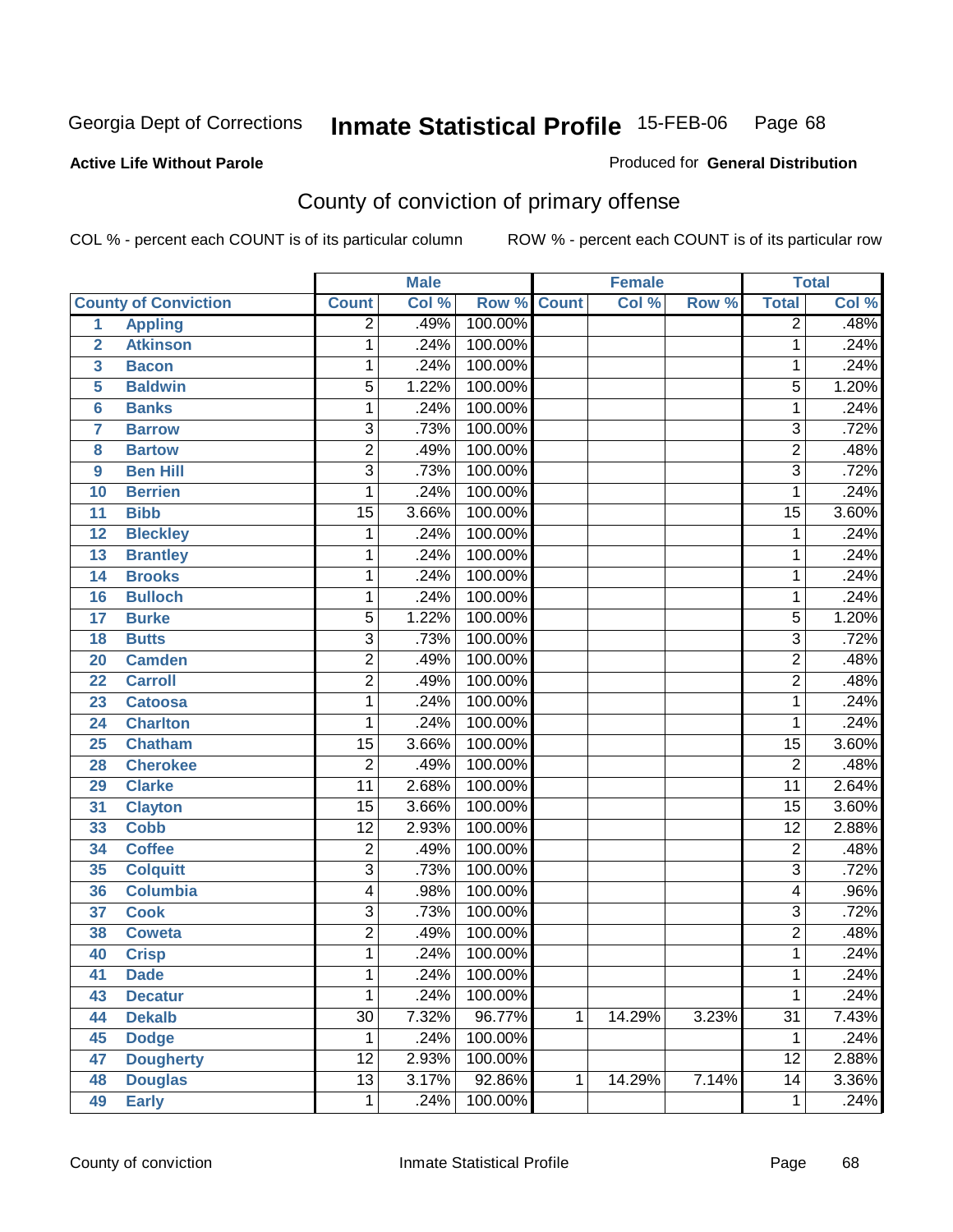Produced for **General Distribution**

#### **Active Life Without Parole**

# County of conviction of primary offense

|     |                             |                 | <b>Male</b> |                    |             | <b>Female</b> |        |                         | <b>Total</b> |
|-----|-----------------------------|-----------------|-------------|--------------------|-------------|---------------|--------|-------------------------|--------------|
|     | <b>County of Conviction</b> | <b>Count</b>    | Col %       | <b>Row % Count</b> |             | Col %         | Row %  | <b>Total</b>            | Col %        |
| 51  | <b>Effingham</b>            | $\overline{2}$  | .49%        | 100.00%            |             |               |        | $\overline{2}$          | .48%         |
| 52  | <b>Elbert</b>               | $\overline{2}$  | .49%        | 100.00%            |             |               |        | $\overline{2}$          | .48%         |
| 53  | <b>Emanuel</b>              | 1               | .24%        | 100.00%            |             |               |        | 1                       | .24%         |
| 56  | <b>Fayette</b>              | $\overline{3}$  | .73%        | 100.00%            |             |               |        | $\overline{3}$          | .72%         |
| 57  | <b>Floyd</b>                | $\overline{5}$  | 1.22%       | 100.00%            |             |               |        | $\overline{5}$          | 1.20%        |
| 58  | <b>Forsyth</b>              | 1               | .24%        | 100.00%            |             |               |        | 1                       | .24%         |
| 59  | <b>Franklin</b>             | 1               | .24%        | 100.00%            |             |               |        | 1                       | .24%         |
| 60  | <b>Fulton</b>               | $\overline{39}$ | 9.51%       | 97.50%             | $\mathbf 1$ | 14.29%        | 2.50%  | 40                      | 9.59%        |
| 61  | Gilmer                      | $\mathbf{1}$    | .24%        | 100.00%            |             |               |        | $\mathbf{1}$            | .24%         |
| 63  | Glynn                       | $\overline{12}$ | 2.93%       | 100.00%            |             |               |        | $\overline{12}$         | 2.88%        |
| 64  | <b>Gordon</b>               | 1               | .24%        | 100.00%            |             |               |        | 1                       | .24%         |
| 66  | <b>Greene</b>               | 1               | .24%        | 100.00%            |             |               |        | 1                       | .24%         |
| 67  | <b>Gwinnett</b>             | 7               | 1.71%       | 100.00%            |             |               |        | $\overline{7}$          | 1.68%        |
| 68  | <b>Habersham</b>            | 1               | .24%        | 100.00%            |             |               |        | 1                       | .24%         |
| 69  | <b>Hall</b>                 | 6               | 1.46%       | 100.00%            |             |               |        | $\overline{6}$          | 1.44%        |
| 72  | <b>Harris</b>               | 1               | .24%        | 100.00%            |             |               |        | 1                       | .24%         |
| 73  | <b>Hart</b>                 | 4               | .98%        | 100.00%            |             |               |        | 4                       | .96%         |
| 75  | <b>Henry</b>                | $\overline{8}$  | 1.95%       | 100.00%            |             |               |        | $\overline{8}$          | 1.92%        |
| 76  | <b>Houston</b>              | $\overline{6}$  | 1.46%       | 100.00%            |             |               |        | $\overline{6}$          | 1.44%        |
| 78  | <b>Jackson</b>              | 7               | 1.71%       | 100.00%            |             |               |        | 7                       | 1.68%        |
| 79  | <b>Jasper</b>               | 1               | .24%        | 100.00%            |             |               |        | $\mathbf{1}$            | .24%         |
| 80  | <b>Jeff Davis</b>           | 1               | .24%        | 100.00%            |             |               |        | 1                       | .24%         |
| 81  | <b>Jefferson</b>            | 1               | .24%        | 100.00%            |             |               |        | $\mathbf{1}$            | .24%         |
| 84  | <b>Jones</b>                | 1               | .24%        | 100.00%            |             |               |        | 1                       | .24%         |
| 87  | <b>Laurens</b>              | 2               | .49%        | 100.00%            |             |               |        | 2                       | .48%         |
| 88  | Lee                         | 1               | .24%        | 100.00%            |             |               |        | 1                       | .24%         |
| 89  | <b>Liberty</b>              | $\overline{5}$  | 1.22%       | 100.00%            |             |               |        | $\overline{5}$          | 1.20%        |
| 91  | Long                        | 3               | .73%        | 100.00%            |             |               |        | $\overline{3}$          | .72%         |
| 92  | <b>Lowndes</b>              | $\overline{3}$  | .73%        | 100.00%            |             |               |        | $\overline{3}$          | .72%         |
| 95  | <b>Madison</b>              | 1               | .24%        | 100.00%            |             |               |        | 1                       | .24%         |
| 96  | <b>Marion</b>               | 1               | .24%        | 100.00%            |             |               |        | 1                       | .24%         |
| 98  | <b>Mcintosh</b>             | 1               | .24%        | 100.00%            |             |               |        | 1                       | .24%         |
| 100 | <b>Miller</b>               | 1               | .24%        | 100.00%            |             |               |        | 1                       | .24%         |
| 102 | <b>Monroe</b>               | $\overline{2}$  | .49%        | 100.00%            |             |               |        | $\overline{2}$          | .48%         |
| 106 | <b>Muscogee</b>             | $\overline{15}$ | 3.66%       | 100.00%            |             |               |        | $\overline{15}$         | 3.60%        |
| 107 | <b>Newton</b>               | 3               | .73%        | 75.00%             | $\mathbf 1$ | 14.29%        | 25.00% | $\overline{\mathbf{4}}$ | .96%         |
| 109 | <b>Oglethorpe</b>           | 1               | .24%        | 100.00%            |             |               |        | 1                       | .24%         |
| 110 | <b>Paulding</b>             | 1               | .24%        | 100.00%            |             |               |        | 1                       | .24%         |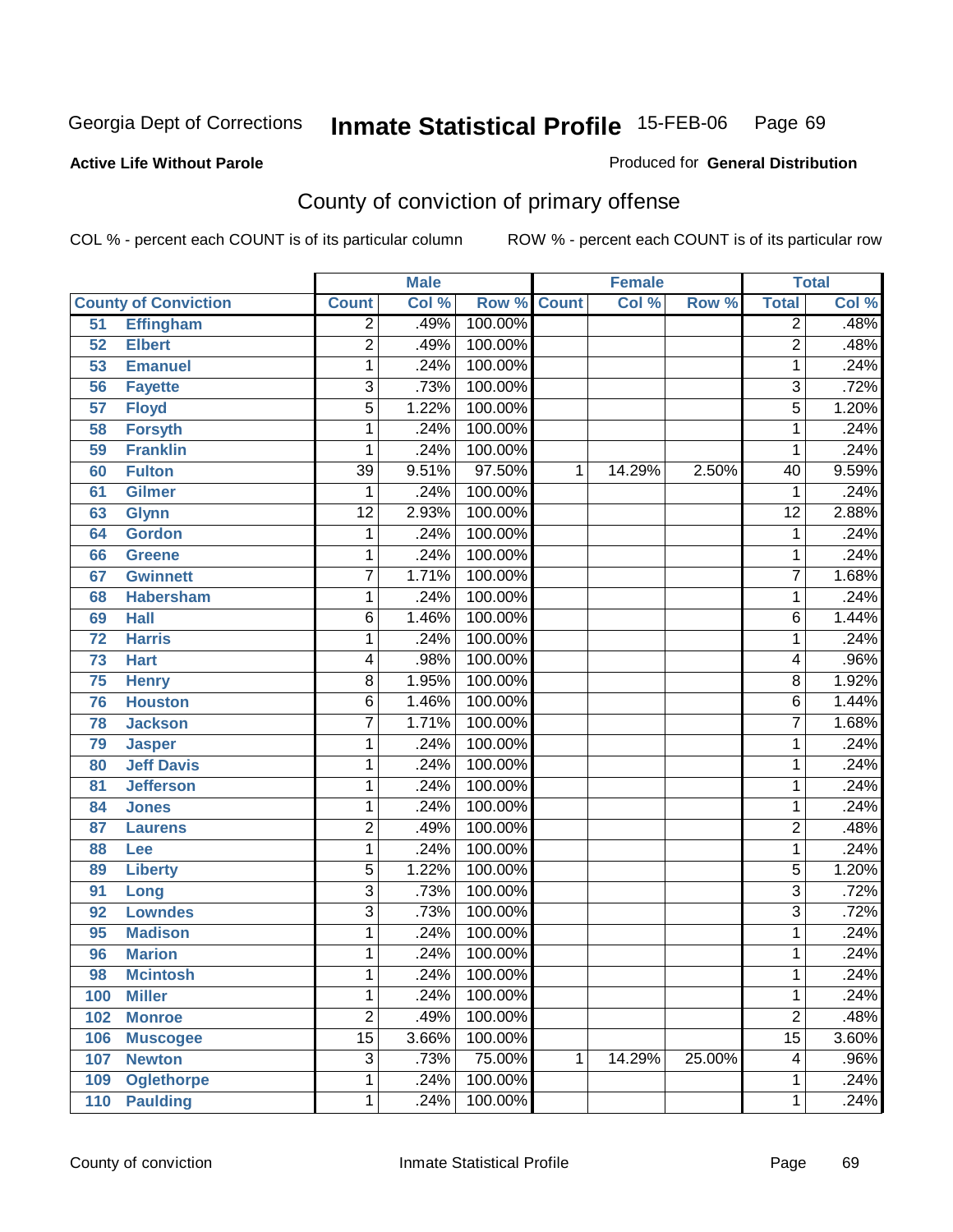#### **Active Life Without Parole**

#### Produced for **General Distribution**

# County of conviction of primary offense

|                             |                | <b>Male</b> |                    | <b>Female</b>           |        | <b>Total</b> |                         |                            |
|-----------------------------|----------------|-------------|--------------------|-------------------------|--------|--------------|-------------------------|----------------------------|
| <b>County of Conviction</b> | <b>Count</b>   | Col %       | <b>Row % Count</b> |                         | Col %  | Row %        | <b>Total</b>            | $\overline{\text{Col }^9}$ |
| <b>Pierce</b><br>113        | 3              | .73%        | 100.00%            |                         |        |              | $\overline{3}$          | .72%                       |
| 114<br><b>Pike</b>          | 3              | .73%        | 75.00%             | $\mathbf{1}$            | 14.29% | 25.00%       | 4                       | .96%                       |
| 115<br><b>Polk</b>          | 1              | .24%        | 100.00%            |                         |        |              | 1                       | .24%                       |
| 116<br><b>Pulaski</b>       | 1              | .24%        | 100.00%            |                         |        |              | 1                       | .24%                       |
| 117<br><b>Putnam</b>        | 4              | .98%        | 100.00%            |                         |        |              | 4                       | .96%                       |
| 119<br><b>Rabun</b>         | 1              | .24%        | 100.00%            |                         |        |              | 1                       | .24%                       |
| <b>Randolph</b><br>120      | 1              | .24%        | 100.00%            |                         |        |              | 1                       | .24%                       |
| <b>Richmond</b><br>121      | 17             | 4.15%       | 94.44%             | 1                       | 14.29% | 5.56%        | $\overline{18}$         | 4.32%                      |
| <b>Rockdale</b><br>122      | 4              | .98%        | 100.00%            |                         |        |              | $\overline{\mathbf{4}}$ | .96%                       |
| <b>Spalding</b><br>126      | 5              | 1.22%       | 100.00%            |                         |        |              | 5                       | 1.20%                      |
| <b>Stephens</b><br>127      | $\overline{2}$ | .49%        | 100.00%            |                         |        |              | $\overline{2}$          | .48%                       |
| 129<br><b>Sumter</b>        | 1              | .24%        | 100.00%            |                         |        |              | 1                       | .24%                       |
| <b>Terrell</b><br>135       | 1              | .24%        | 100.00%            |                         |        |              | 1                       | .24%                       |
| 136<br><b>Thomas</b>        | 2              | .49%        | 100.00%            |                         |        |              | $\overline{2}$          | .48%                       |
| <b>Tift</b><br>137          | $\overline{2}$ | .49%        | 100.00%            |                         |        |              | $\overline{2}$          | .48%                       |
| <b>Toombs</b><br>138        | $\overline{3}$ | .73%        | 100.00%            |                         |        |              | $\overline{3}$          | .72%                       |
| <b>Towns</b><br>139         | 1              | .24%        | 100.00%            |                         |        |              | 1                       | .24%                       |
| 141<br><b>Troup</b>         | 1              | .24%        | 100.00%            |                         |        |              | 1                       | .24%                       |
| <b>Union</b><br>144         | 1              | .24%        | 100.00%            |                         |        |              | 1                       | .24%                       |
| 145<br><b>Upson</b>         | 1              | .24%        | 100.00%            |                         |        |              | 1                       | .24%                       |
| <b>Walker</b><br>146        | $\overline{2}$ | .49%        | 66.67%             | $\mathbf{1}$            | 14.29% | 33.33%       | $\overline{3}$          | .72%                       |
| <b>Walton</b><br>147        | $\overline{2}$ | .49%        | 100.00%            |                         |        |              | $\overline{2}$          | .48%                       |
| 148<br><b>Ware</b>          | 7              | 1.71%       | 100.00%            |                         |        |              | $\overline{7}$          | 1.68%                      |
| <b>Washington</b><br>150    | $\overline{2}$ | .49%        | 100.00%            |                         |        |              | $\overline{2}$          | .48%                       |
| 151<br><b>Wayne</b>         | $\overline{2}$ | .49%        | 100.00%            |                         |        |              | $\overline{2}$          | .48%                       |
| <b>Whitfield</b><br>155     | $\overline{5}$ | 1.22%       | 100.00%            |                         |        |              | $\overline{5}$          | 1.20%                      |
| <b>Wilkes</b><br>157        | 1              | .24%        | 100.00%            |                         |        |              | 1                       | .24%                       |
| <b>Total Rported</b>        | 410            | 100%        | 98.32%             | $\overline{\mathbf{z}}$ | 100%   | 1.68%        | 417                     | 100%                       |

| المتملس متمر<br>prtea     |       |     |
|---------------------------|-------|-----|
| T <sub>ofol</sub><br>υιαι | 2 I V | 447 |

| Mo<br>nuent)<br>$\cdots$ |  | Dekalb | ultor |
|--------------------------|--|--------|-------|
|--------------------------|--|--------|-------|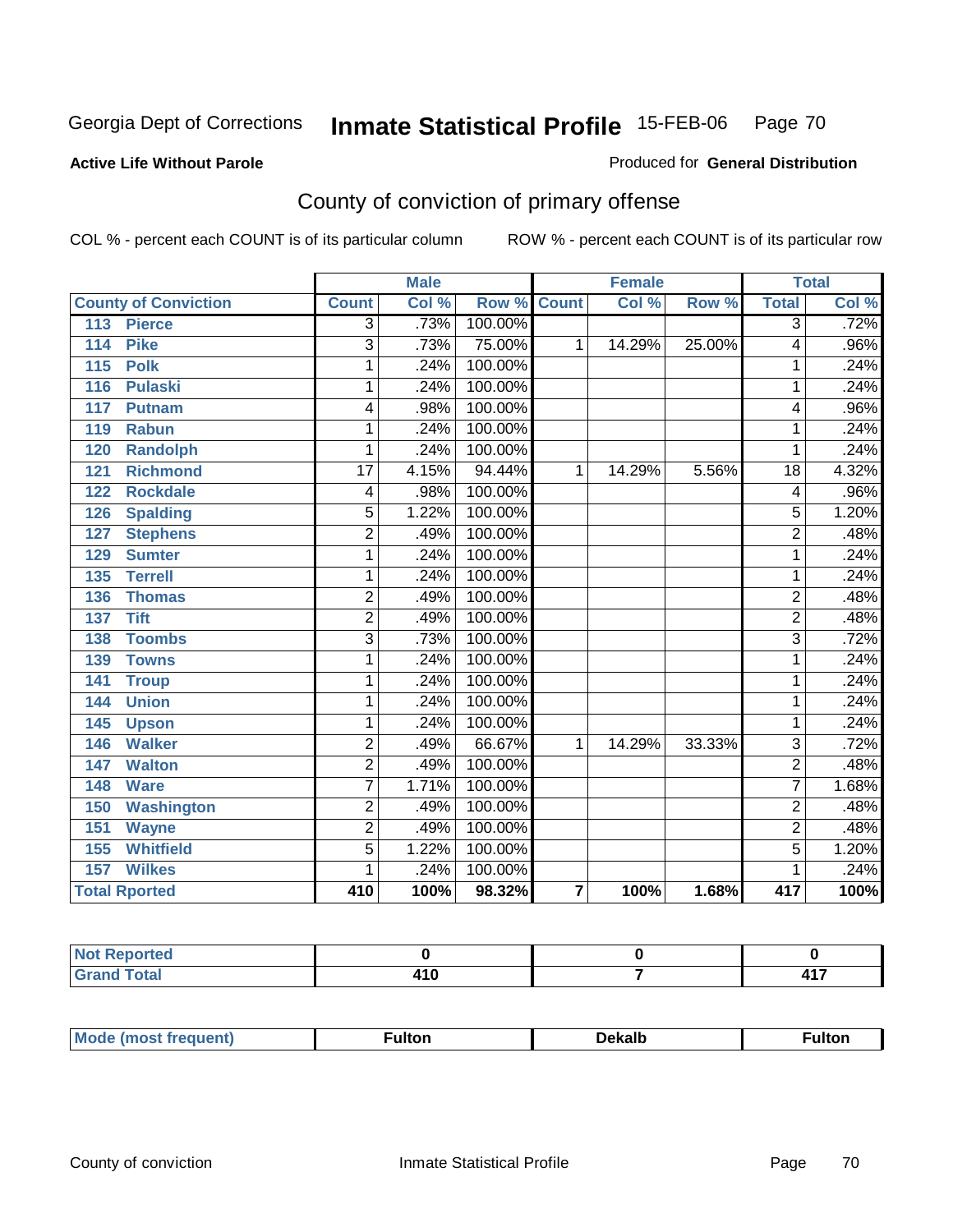#### **Active Life Without Parole**

#### Produced for **General Distribution**

# Circuit of conviction of primary offense

|                         |                               |                 | <b>Male</b> |         |              | <b>Female</b> |        |                         | <b>Total</b> |
|-------------------------|-------------------------------|-----------------|-------------|---------|--------------|---------------|--------|-------------------------|--------------|
|                         | <b>Circuit of Conviction</b>  | <b>Count</b>    | Col %       | Row %   | <b>Count</b> | Col %         | Row %  | <b>Total</b>            | Col %        |
| $\overline{1}$          | <b>Alapaha Circuit</b>        | 5               | 1.22%       | 100.00% |              |               |        | $\overline{5}$          | 1.20%        |
| $\overline{\mathbf{2}}$ | <b>Alcovy Circuit</b>         | 5               | 1.22%       | 83.33%  | 1            | 14.29%        | 16.67% | $\overline{6}$          | 1.44%        |
| $\overline{\mathbf{3}}$ | <b>Atlanta Circuit</b>        | $\overline{39}$ | 9.51%       | 97.50%  | 1            | 14.29%        | 2.50%  | 40                      | 9.59%        |
| 4                       | <b>Atlantic Circuit</b>       | $\overline{9}$  | 2.20%       | 100.00% |              |               |        | $\overline{9}$          | 2.16%        |
| 5                       | <b>Augusta Circuit</b>        | 26              | 6.34%       | 96.30%  | 1            | 14.29%        | 3.70%  | 27                      | 6.47%        |
| $6\phantom{a}6$         | <b>Blue Ridge Circuit</b>     | $\overline{2}$  | .49%        | 100.00% |              |               |        | $\overline{2}$          | .48%         |
| $\overline{7}$          | <b>Brunswick Circuit</b>      | $\overline{19}$ | 4.63%       | 100.00% |              |               |        | $\overline{19}$         | 4.56%        |
| 8                       | <b>Chattahoochee Circuit</b>  | 17              | 4.15%       | 100.00% |              |               |        | $\overline{17}$         | 4.08%        |
| $\boldsymbol{9}$        | <b>Cherokee Circuit</b>       | 3               | .73%        | 100.00% |              |               |        | $\overline{3}$          | .72%         |
| 10                      | <b>Clayton Circuit</b>        | $\overline{15}$ | 3.66%       | 100.00% |              |               |        | $\overline{15}$         | 3.60%        |
| 11                      | <b>Cobb Circuit</b>           | 12              | 2.93%       | 100.00% |              |               |        | $\overline{12}$         | 2.88%        |
| 12                      | <b>Conasauga Circuit</b>      | 5               | 1.22%       | 100.00% |              |               |        | 5                       | 1.20%        |
| 13                      | <b>Cordele Circuit</b>        | 4               | .98%        | 100.00% |              |               |        | $\overline{\mathbf{4}}$ | .96%         |
| 14                      | <b>Coweta Circuit</b>         | $\overline{5}$  | 1.22%       | 100.00% |              |               |        | $\overline{5}$          | 1.20%        |
| 15                      | <b>Dougherty Circuit</b>      | $\overline{12}$ | 2.93%       | 100.00% |              |               |        | $\overline{12}$         | 2.88%        |
| 16                      | <b>Dublin Circuit</b>         | $\overline{2}$  | .49%        | 100.00% |              |               |        | $\overline{2}$          | .48%         |
| 17                      | <b>Eastern Circuit</b>        | $\overline{15}$ | 3.66%       | 100.00% |              |               |        | $\overline{15}$         | 3.60%        |
| 18                      | <b>Flint Circuit</b>          | 8               | 1.95%       | 100.00% |              |               |        | 8                       | 1.92%        |
| 19                      | <b>Griffin Circuit</b>        | $\overline{12}$ | 2.93%       | 92.31%  | 1            | 14.29%        | 7.69%  | $\overline{13}$         | 3.12%        |
| 20                      | <b>Gwinnett Circuit</b>       | $\overline{7}$  | 1.71%       | 100.00% |              |               |        | $\overline{7}$          | 1.68%        |
| 21                      | <b>Houston Circuit</b>        | 6               | 1.46%       | 100.00% |              |               |        | $\,6$                   | 1.44%        |
| 22                      | <b>Lookout Mountain</b>       | 4               | .98%        | 80.00%  | 1            | 14.29%        | 20.00% | $\overline{5}$          | 1.20%        |
|                         | <b>Circuit</b>                |                 |             |         |              |               |        |                         |              |
| 23                      | <b>Macon Circuit</b>          | 15              | 3.66%       | 100.00% |              |               |        | 15                      | 3.60%        |
| 24                      | <b>Middle Circuit</b>         | 7               | 1.71%       | 100.00% |              |               |        | $\overline{7}$          | 1.68%        |
| 25                      | <b>Mountain Circuit</b>       | 4               | .98%        | 100.00% |              |               |        | 4                       | .96%         |
| 26                      | <b>Northeastern Circuit</b>   | 6               | 1.46%       | 100.00% |              |               |        | 6                       | 1.44%        |
| 27                      | <b>Northern Circuit</b>       | 9               | 2.20%       | 100.00% |              |               |        | $\overline{9}$          | 2.16%        |
| 28                      | <b>Ocmulgee Circuit</b>       | $\overline{12}$ | 2.93%       | 100.00% |              |               |        | $\overline{12}$         | 2.88%        |
| 29                      | <b>Oconee Circuit</b>         | $\overline{3}$  | .73%        | 100.00% |              |               |        | $\overline{3}$          | .72%         |
| 30                      | <b>Ogeechee Circuit</b>       | $\overline{3}$  | .73%        | 100.00% |              |               |        | $\overline{3}$          | .72%         |
| $\overline{31}$         | <b>Pataula Circuit</b>        | $\overline{4}$  | .98%        | 100.00% |              |               |        | $\overline{4}$          | .96%         |
| 32                      | <b>Piedmont Circuit</b>       | 11              | 2.68%       | 100.00% |              |               |        | 11                      | 2.64%        |
| 33                      | <b>Rome Circuit</b>           | 5               | 1.22%       | 100.00% |              |               |        | 5                       | 1.20%        |
| 34                      | <b>South Georgia Circuit</b>  | 1               | .24%        | 100.00% |              |               |        | 1                       | .24%         |
| 35                      | <b>Southern Circuit</b>       | $\overline{9}$  | 2.20%       | 100.00% |              |               |        | $\overline{9}$          | 2.16%        |
| 36                      | <b>Southwestern Circuit</b>   | $\overline{2}$  | .49%        | 100.00% |              |               |        | $\overline{2}$          | .48%         |
| 37                      | <b>Stone Mountain Circuit</b> | 30              | 7.32%       | 96.77%  | $\mathbf 1$  | 14.29%        | 3.23%  | $\overline{31}$         | 7.43%        |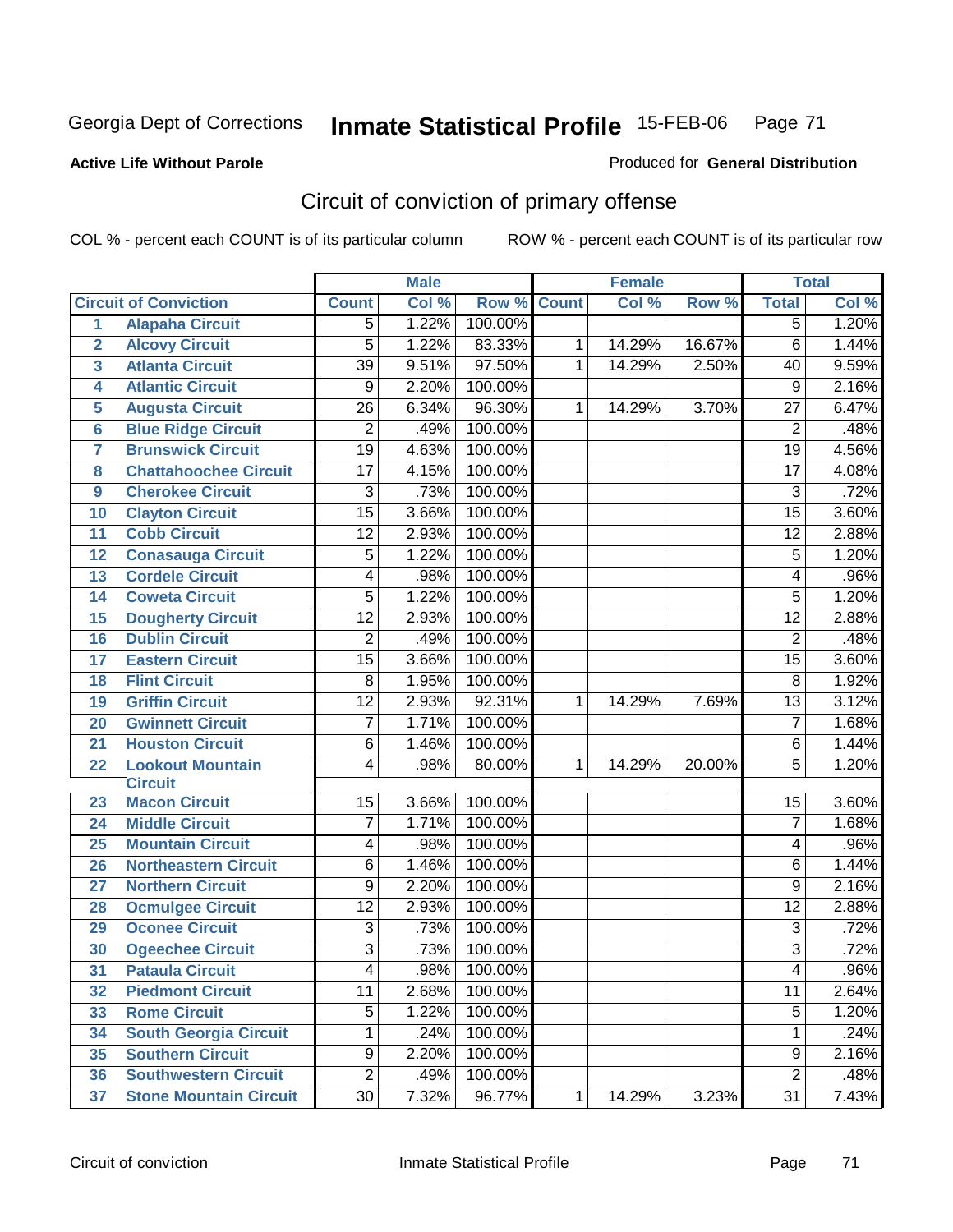Produced for **General Distribution**

### **Active Life Without Parole**

# Circuit of conviction of primary offense

|    |                              |                | <b>Male</b> |                    | <b>Female</b> |       |                | <b>Total</b> |
|----|------------------------------|----------------|-------------|--------------------|---------------|-------|----------------|--------------|
|    | <b>Circuit of Conviction</b> | <b>Count</b>   | Col %       | <b>Row % Count</b> | Col %         | Row % | <b>Total</b>   | Col %        |
| 38 | <b>Tallapoosa Circuit</b>    |                | .24%        | 100.00%            |               |       |                | $.24\%$      |
| 39 | <b>Tifton Circuit</b>        | 2              | .49%        | 100.00%            |               |       | 2              | .48%         |
| 40 | <b>Toombs Circuit</b>        |                | .24%        | 100.00%            |               |       |                | .24%         |
| 41 | <b>Waycross Circuit</b>      | 15             | 3.66%       | 100.00%            |               |       | 15             | 3.60%        |
| 42 | <b>Western Circuit</b>       | 11             | 2.68%       | 100.00%            |               |       | 11             | 2.64%        |
| 43 | <b>Rockdale Circuit</b>      | 4              | .98%        | 100.00%            |               |       | 4              | $.96\%$      |
| 44 | <b>Douglas Circuit</b>       | 13             | 3.17%       | 92.86%             | 14.29%        | 7.14% | 14             | 3.36%        |
| 45 | <b>Appalachian Circuit</b>   |                | .24%        | 100.00%            |               |       |                | .24%         |
| 46 | <b>Enotah Circuit</b>        | $\overline{2}$ | .49%        | 100.00%            |               |       | $\overline{2}$ | .48%         |
| 47 | <b>Bell-Forsyth Circuit</b>  |                | .24%        | 100.00%            |               |       |                | .24%         |
| 48 | <b>Towaliga Circuit</b>      | 5              | 1.22%       | 100.00%            |               |       | 5              | 1.20%        |
| 49 | <b>Paulding Circuit</b>      |                | .24%        | 100.00%            |               |       |                | .24%         |
|    | <b>Total Rported</b>         | 410            | 100%        | 98.32%             | 100%          | 1.68% | 417            | 100%         |

| المتحدقين<br><b>NOT Reported</b> |  |   |
|----------------------------------|--|---|
| $T = 4 - T$                      |  | . |

| М<br>. | Atlanta | `ow,<br>$ -$ | Atlanta |
|--------|---------|--------------|---------|
|        |         |              |         |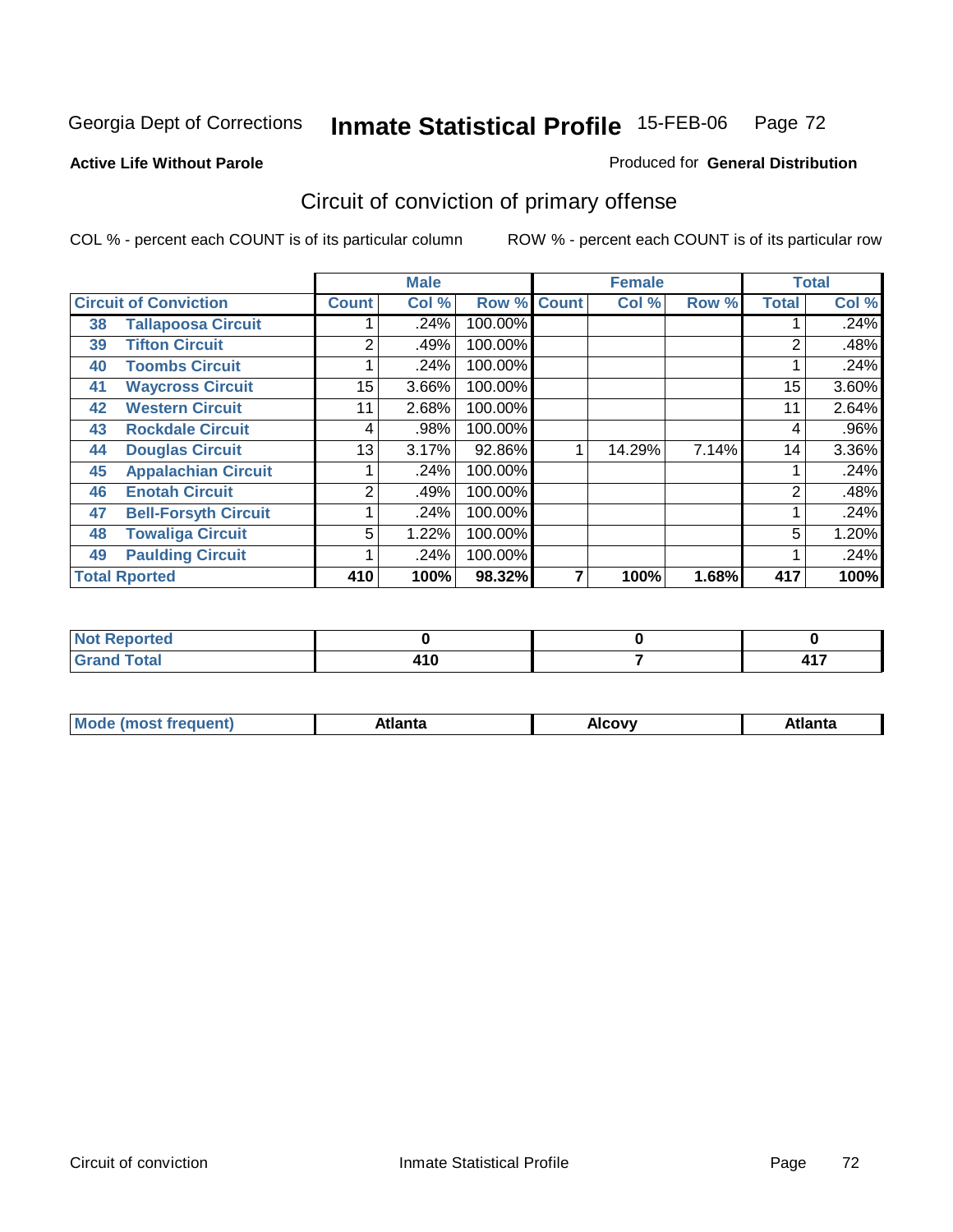#### **Active Life Without Parole**

#### Produced for **General Distribution**

## Years served (jail + prison) in this incarceration

|                              |                 | <b>Male</b> |         |                         | <b>Female</b> |        | <b>Total</b>    |        |
|------------------------------|-----------------|-------------|---------|-------------------------|---------------|--------|-----------------|--------|
| <b>Years Served</b>          | <b>Count</b>    | Col %       | Row %   | <b>Count</b>            | Col %         | Row %  | <b>Total</b>    | Col %  |
| Less than one year           | 3               | 0.74%       | 100.00% |                         |               |        | 3               | 0.72%  |
| 1 to 1.99 years              | $\overline{15}$ | 3.69%       | 100.00% |                         |               |        | $\overline{15}$ | 3.62%  |
| 2 to 2.99 years              | 17              | 4.18%       | 89.47%  | $\overline{2}$          | 28.57%        | 10.53% | 19              | 4.59%  |
| 3 to 3.99 years              | 39              | 9.58%       | 92.86%  | $\overline{3}$          | 42.86%        | 7.14%  | 42              | 10.14% |
| $4$ to $4.99$ years          | 43              | 10.57%      | 100.00% |                         |               |        | 43              | 10.39% |
| $\overline{5}$ to 5.99 years | 42              | 10.32%      | 100.00% |                         |               |        | 42              | 10.14% |
| 6 to 6.99 years              | 39              | 9.58%       | 100.00% |                         |               |        | 39              | 9.42%  |
| 7 to 7.99 years              | 36              | 8.85%       | 97.30%  | $\mathbf{1}$            | 14.29%        | 2.70%  | $\overline{37}$ | 8.94%  |
| 8 to 8.99 years              | 44              | 10.81%      | 97.78%  | 1                       | 14.29%        | 2.22%  | 45              | 10.87% |
| 9 to 9.99 years              | 41              | 10.07%      | 100.00% |                         |               |        | $\overline{41}$ | 9.90%  |
| 10 to 10.99 years            | 25              | 6.14%       | 100.00% |                         |               |        | 25              | 6.04%  |
| 11 to 11.99 years            | 21              | 5.16%       | 100.00% |                         |               |        | $\overline{21}$ | 5.07%  |
| 12 to 12.99 years            | 16              | 3.93%       | 100.00% |                         |               |        | 16              | 3.86%  |
| 13 to 13.99 years            | $\overline{6}$  | 1.47%       | 100.00% |                         |               |        | $\overline{6}$  | 1.45%  |
| 14 to 14.99 years            | 5               | 1.23%       | 100.00% |                         |               |        | $\overline{5}$  | 1.21%  |
| 16 to 16.99 years            | $\overline{3}$  | 0.74%       | 100.00% |                         |               |        | $\overline{3}$  | 0.72%  |
| 17 to 17.99 years            | $\overline{3}$  | 0.74%       | 100.00% |                         |               |        | $\overline{3}$  | 0.72%  |
| 18 to 18.99 years            | $\overline{1}$  | 0.25%       | 100.00% |                         |               |        | $\overline{1}$  | 0.24%  |
| 19 to 19.99 years            | $\overline{2}$  | 0.49%       | 100.00% |                         |               |        | $\overline{2}$  | 0.48%  |
| 22 to 22.99 years            | 1               | 0.25%       | 100.00% |                         |               |        | 1               | 0.24%  |
| 25 to 25.99 years            | 1               | 0.25%       | 100.00% |                         |               |        | 1               | 0.24%  |
| 27 to 27.99 years            | $\overline{1}$  | 0.25%       | 100.00% |                         |               |        | $\overline{1}$  | 0.24%  |
| 28 to 28.99 years            | 1               | 0.25%       | 100.00% |                         |               |        | $\mathbf{1}$    | 0.24%  |
| 29 to 29.99 years            | $\overline{2}$  | 0.49%       | 100.00% |                         |               |        | $\overline{2}$  | 0.48%  |
| <b>Total Reported</b>        | 407             | 100%        | 98.31%  | $\overline{\mathbf{r}}$ | 100%          | 1.69%  | 414             | 100%   |

| المتحدقات المتحدث<br>тес. |            |          |
|---------------------------|------------|----------|
| $T = 4$                   | <br>$\sim$ | 117<br>. |

| Mean<br>(average)    | 7.59            | 4.51            | 7.54              |
|----------------------|-----------------|-----------------|-------------------|
| Median (middle)      | 7.19            | 3.45            | 7.175             |
| Mode (most frequent) | 3 to 3.99 years | 2 to 2.99 years | $3$ to 3.99 years |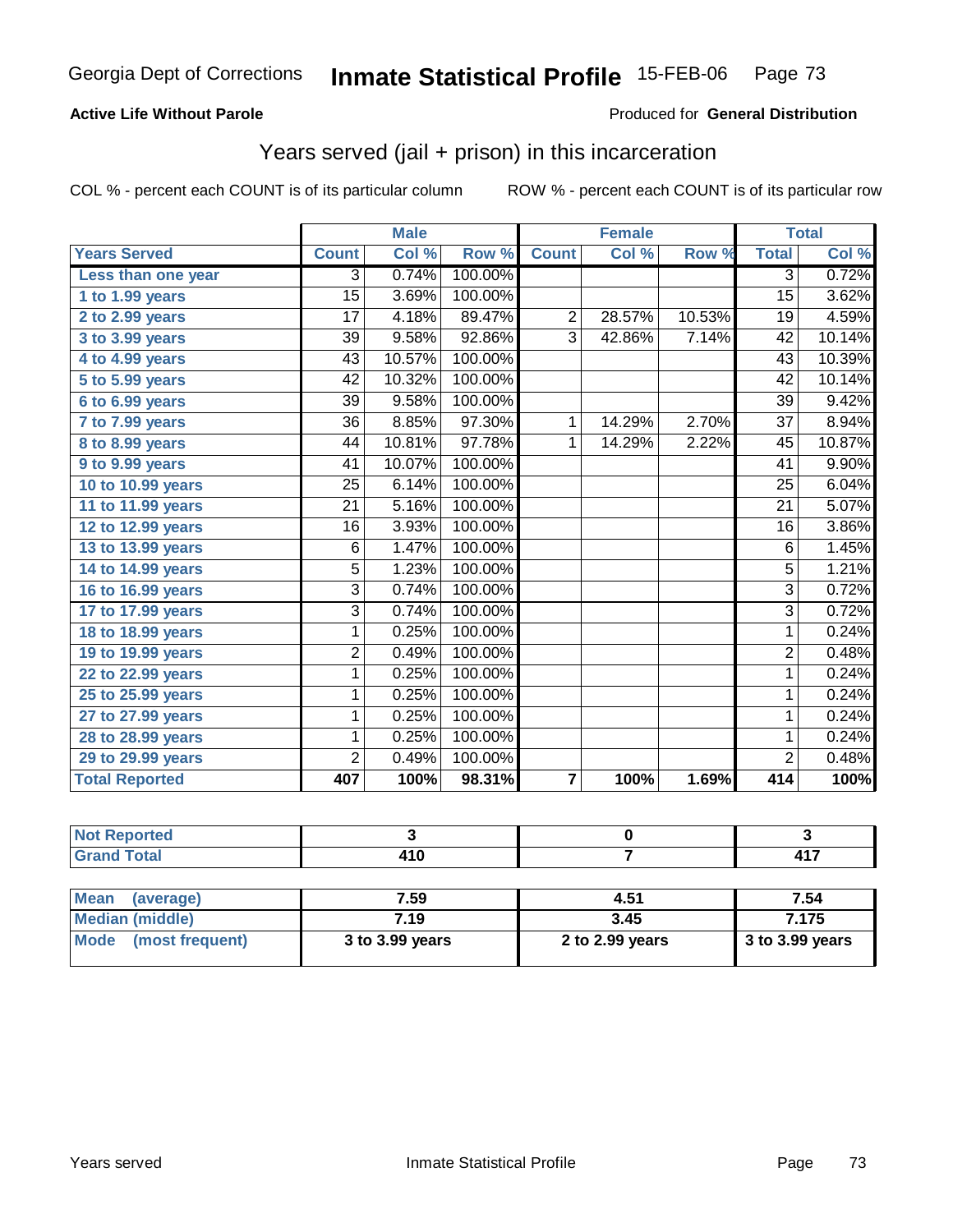#### **Active Life Without Parole**

Produced for **General Distribution**

### Results of most recent HIV tests

|                         | <b>Male</b>  |           |        | <b>Female</b> |        |         | Total |             |
|-------------------------|--------------|-----------|--------|---------------|--------|---------|-------|-------------|
| <b>HIV Test Results</b> | <b>Count</b> | Col %     | Row %  | <b>Count</b>  | Col %  | Row %   | Total | Col %       |
| <b>Positive</b>         |              | 0.98%     | 80.00% |               | 14.29% | 20.00%  |       | .20%        |
| <b>Negative</b>         | 405          | $99.02\%$ | 98.54% |               | 85.71% | $.46\%$ | 411   | 98.80%      |
| <b>Total Reported</b>   | 409          | 100%      | 98.32% |               | 100%   | 1.68%   | 416   | <b>100%</b> |

| <b>Not Reported</b>  |                          |          |
|----------------------|--------------------------|----------|
| <b>Total</b><br>Gran | 1 A A<br>4 I V<br>$\sim$ | ,,,<br>. |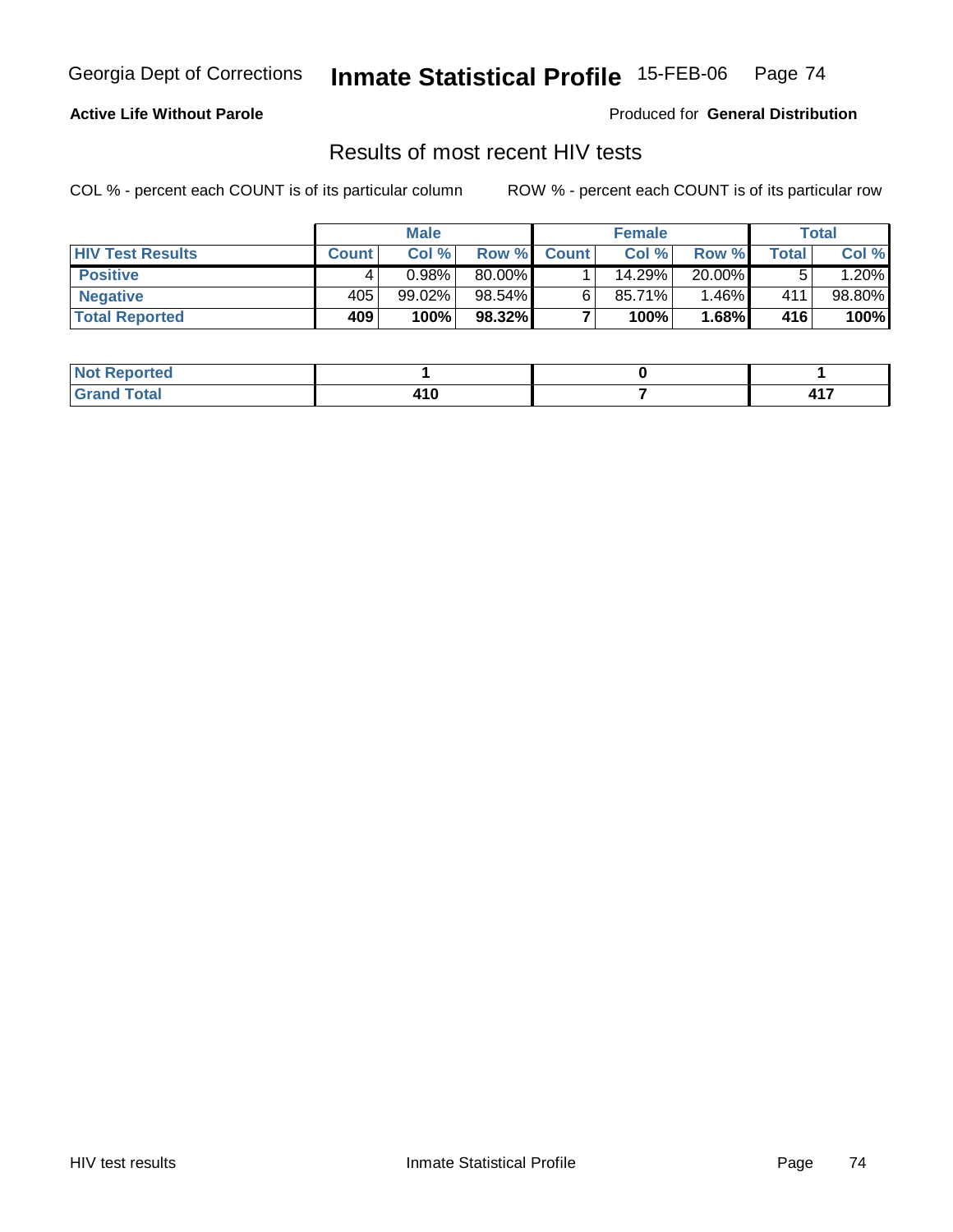### **Active Life Without Parole**

#### Produced for **General Distribution**

## Results of most recent tuberculosis test

|                                  | <b>Male</b>  |           |         | <b>Female</b> | <b>Total</b> |       |       |          |
|----------------------------------|--------------|-----------|---------|---------------|--------------|-------|-------|----------|
| <b>Tuberculosis Test Results</b> | <b>Count</b> | Col%      | Row %   | <b>Count</b>  | Col %        | Row % | Total | Col %    |
| <b>Positive on current test</b>  | 21           | $5.17\%$  | 100.00% |               |              |       | 21    | $5.08\%$ |
| <b>Positive on previous test</b> | 66           | $16.26\%$ | 100.00% |               |              |       | 66    | 15.98%   |
| <b>Negative</b>                  | 319          | 78.57%    | 97.85%  |               | 100.00%      | 2.15% | 326   | 78.93%   |
| <b>Total Reported</b>            | 406          | 100%      | 98.31%  |               | 100%         | 1.69% | 413   | 100%     |

| orted        |   |            |
|--------------|---|------------|
| <b>Total</b> | . | 117        |
| _____        | u | <b>TII</b> |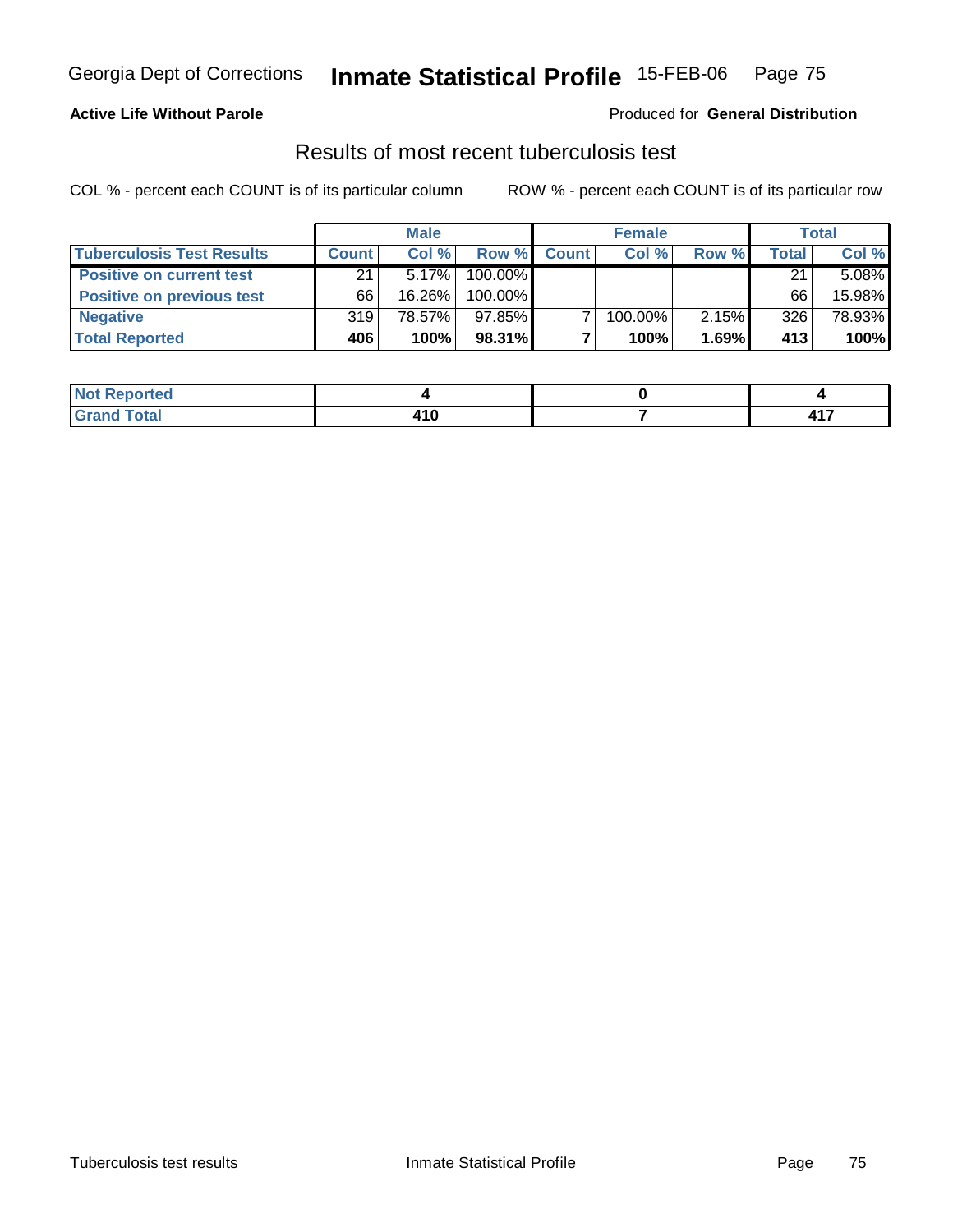### **Active Life Without Parole**

Produced for **General Distribution**

## Results of most recent syphilis test

|                                 | <b>Male</b>  |           | <b>Female</b> |             |         | Total    |                    |           |
|---------------------------------|--------------|-----------|---------------|-------------|---------|----------|--------------------|-----------|
| <b>Syphilis Test Results</b>    | <b>Count</b> | Col %     |               | Row % Count | Col %   | Row %    | $\mathsf{Total}$ . | Col %     |
| <b>Positive on current test</b> |              | 2.72%     | 100.00%       |             |         |          | 11                 | $2.68\%$  |
| <b>Negative</b>                 | 393          | $97.28\%$ | 98.25%        |             | 100.00% | 1.75%    | 400                | $97.32\%$ |
| <b>Total Reported</b>           | 404          | 100%      | 98.30%        |             | 100%    | $1.70\%$ | 411                | 100%      |

| <b>Not Reported</b> |                        |          |
|---------------------|------------------------|----------|
| <b>Total</b>        | 1 A C<br>/ I V<br>$ -$ | ,,,<br>. |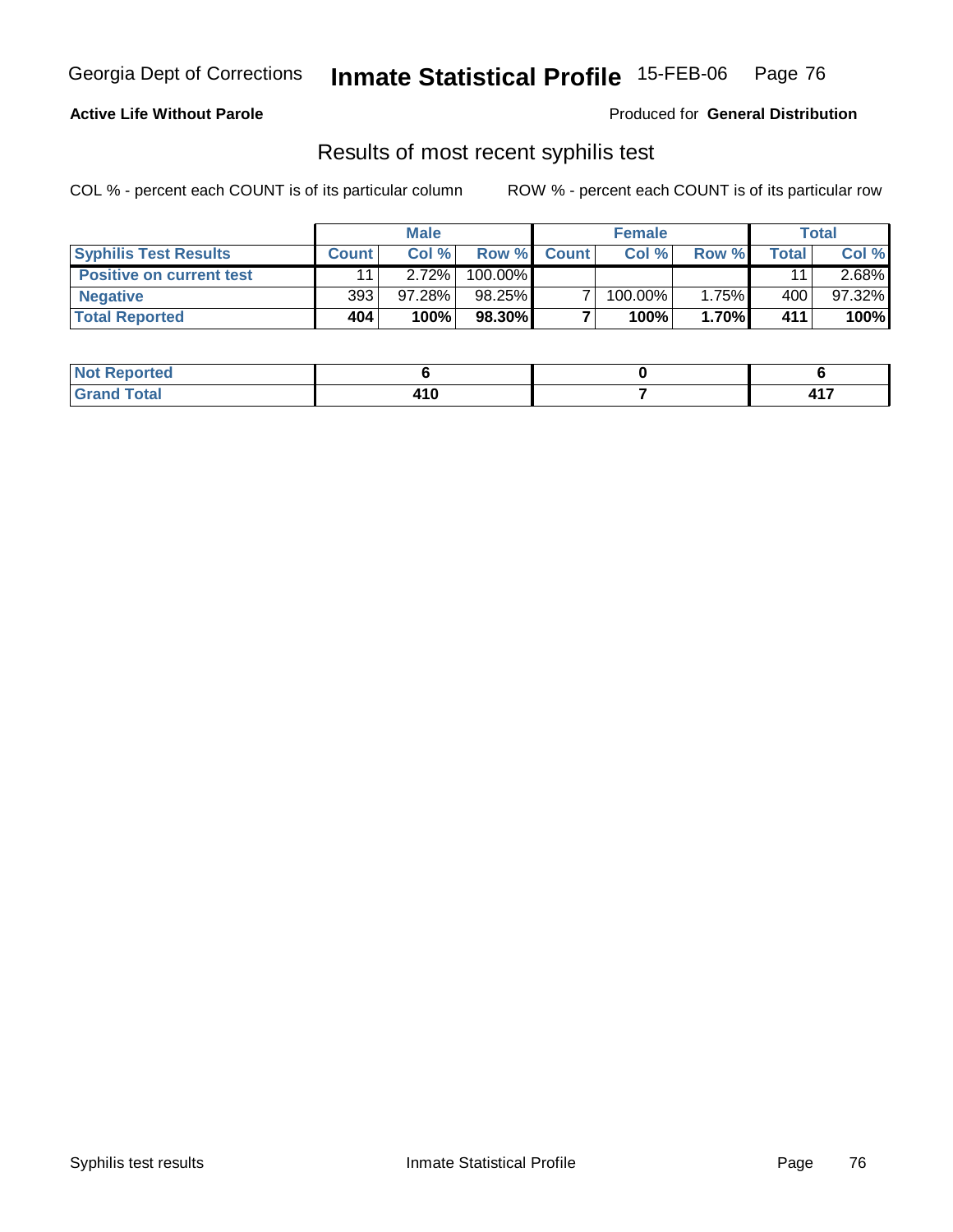### **Active Life Without Parole**

Produced for **General Distribution**

## Results of most recent Hepatitis-C test

|                                 | <b>Male</b>  |        | <b>Female</b> |             |       | Total    |         |        |
|---------------------------------|--------------|--------|---------------|-------------|-------|----------|---------|--------|
| <b>Hepatitis-C Test Results</b> | <b>Count</b> | Col %  |               | Row % Count | Col % | Row %    | Total I | Col %  |
| <b>Positive on current test</b> |              | 33.33% | 100.00%       |             |       |          |         | 33.33% |
| <b>Negative</b>                 |              | 66.67% | 100.00%       |             |       |          |         | 66.67% |
| <b>Total Reported</b>           |              | 100%   | 100.00%       |             | %     | $0.00\%$ |         | 100%   |

| rted         | $AD^-$         | ٠.          |
|--------------|----------------|-------------|
| N            | TV.            |             |
| <b>Total</b> | 1 A A<br>4 I V | ,,,<br>– 17 |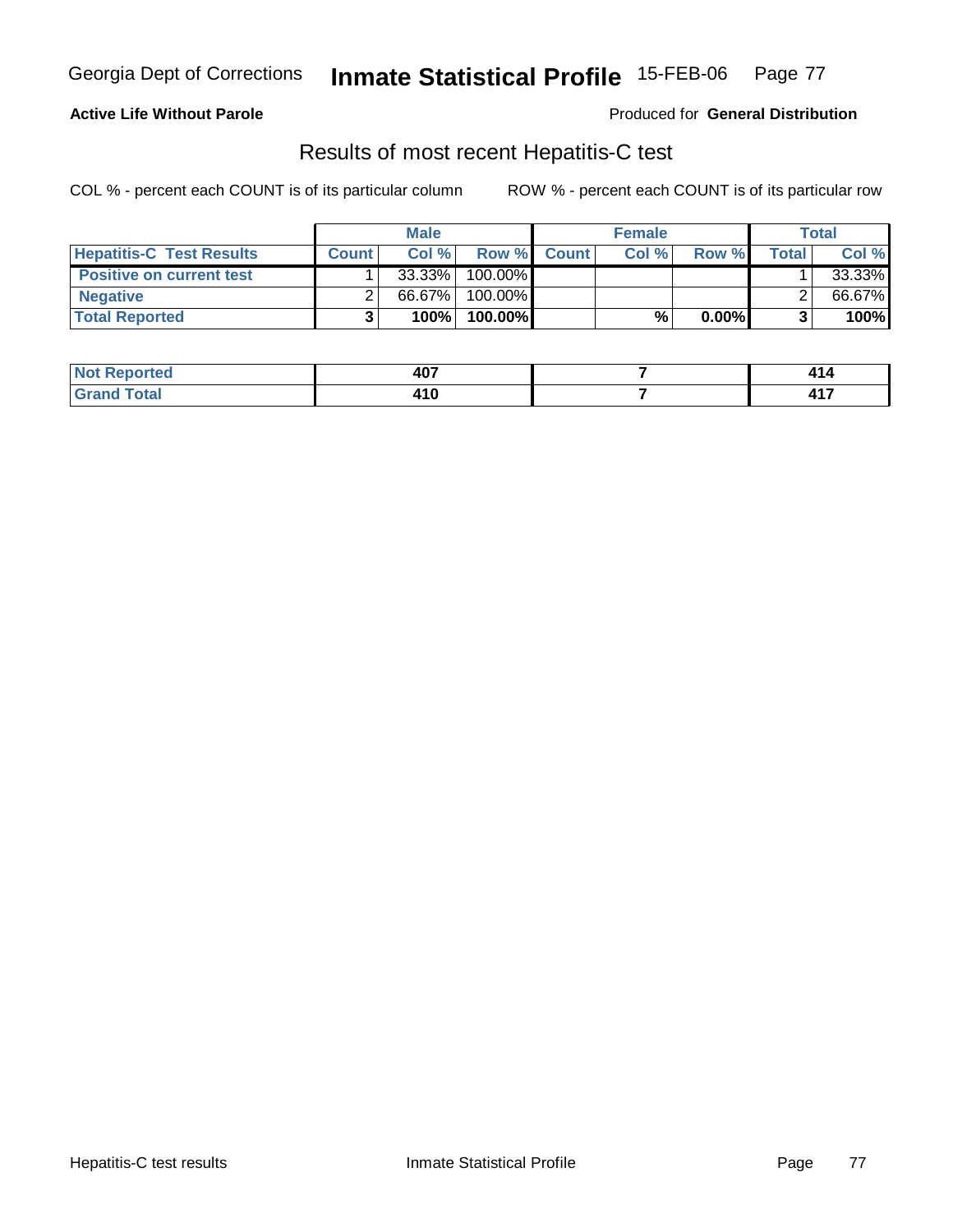### **Active Life Without Parole**

Produced for **General Distribution**

### Results of most recent pregnancy test

|                               | <b>Male</b>  |       |          | <b>Female</b> |            |            | Total        |         |
|-------------------------------|--------------|-------|----------|---------------|------------|------------|--------------|---------|
| <b>Pregnancy Test Results</b> | <b>Count</b> | Col % |          | Row % Count   | Col %      | Row %      | <b>Total</b> | Col %   |
| <b>Negative</b>               |              |       |          |               | $100.00\%$ | $100.00\%$ |              | 100.00% |
| <b>Total Reported</b>         |              | %     | $0.00\%$ |               | 100%       | 100.00%    |              | 100%    |

| orted           | 11 C<br>4 I V | 14 C<br>4 I V |
|-----------------|---------------|---------------|
| $int^{\bullet}$ | 1 A C         | .             |
| ______          | 4 I V         | <b>TII</b>    |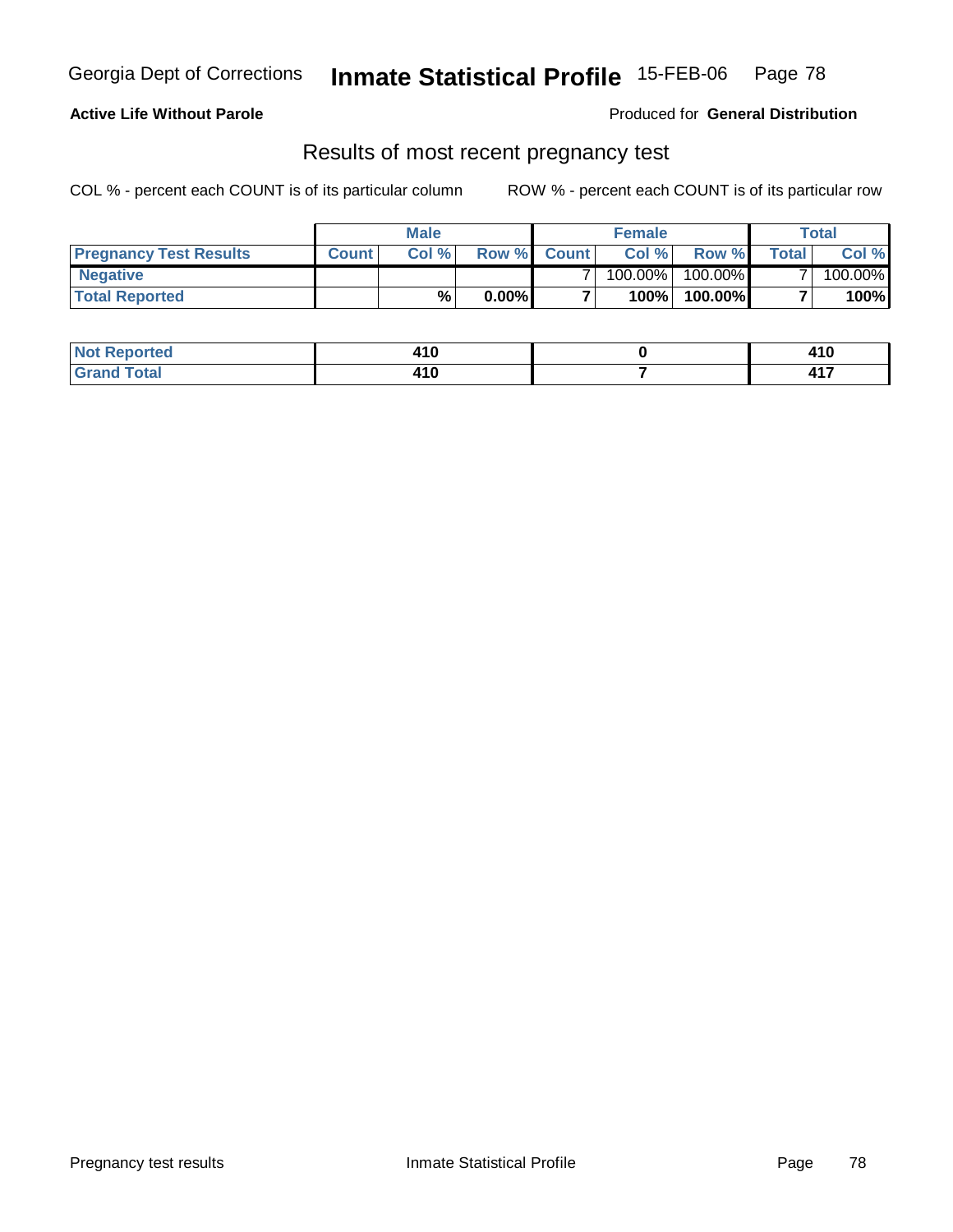### **Active Life Without Parole**

#### Produced for **General Distribution**

## Results of most recent diabetes test

|                                 | <b>Male</b>  |            |                    | <b>Female</b> |       |          | Total   |         |
|---------------------------------|--------------|------------|--------------------|---------------|-------|----------|---------|---------|
| Diabetes Test Results           | <b>Count</b> | Col %      | <b>Row % Count</b> |               | Col % | Row %    | Total l | Col %   |
| <b>Positive on current test</b> |              | $100.00\%$ | 100.00% I          |               |       |          |         | 100.00% |
| <b>Total Reported</b>           |              | 100%       | 100.00%            |               | %     | $0.00\%$ |         | 100%    |

| orted              | 408            | .<br>ט ד          |
|--------------------|----------------|-------------------|
| í ota <sup>l</sup> | 1 A M<br>4 I U | ,,,<br><b>TII</b> |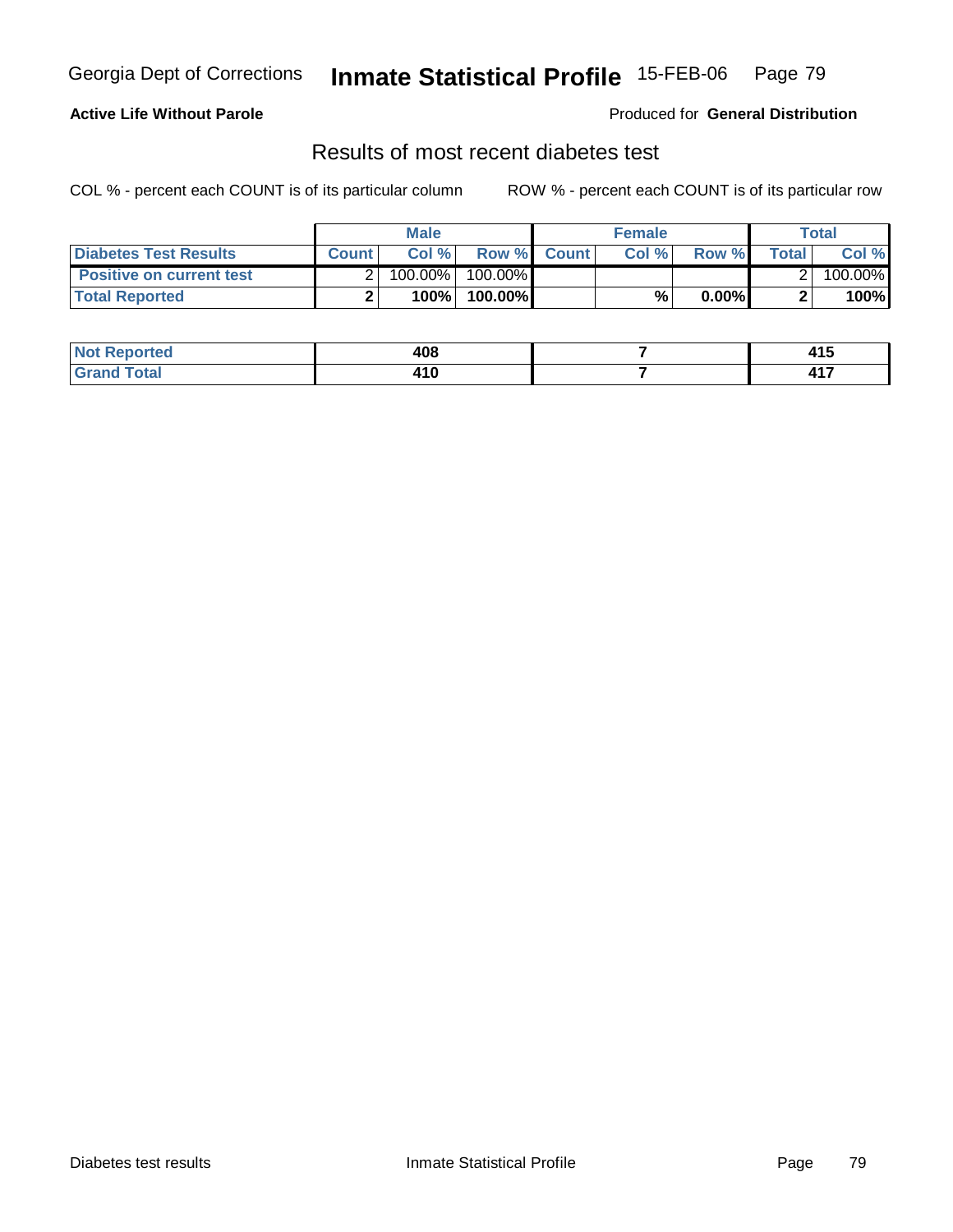### **Active Life Without Parole**

Produced for **General Distribution**

### Results of most recent hypertension test

|                                  | <b>Male</b>  |            |           | <b>Female</b> |      |          | Total |         |
|----------------------------------|--------------|------------|-----------|---------------|------|----------|-------|---------|
| <b>Hypertension Test Results</b> | <b>Count</b> | Col %      |           | Row % Count   | Col% | Row %    | Total | Col %   |
| <b>Positive on current test</b>  |              | $100.00\%$ | 100.00% I |               |      |          |       | 100.00% |
| <b>Total Reported</b>            |              | 100%       | 100.00%   |               | %    | $0.00\%$ |       | 100%    |

| orted | /۸۸<br>רשד     |                 |
|-------|----------------|-----------------|
| _____ | 1 4 N<br>4 I V | .<br><b>TII</b> |